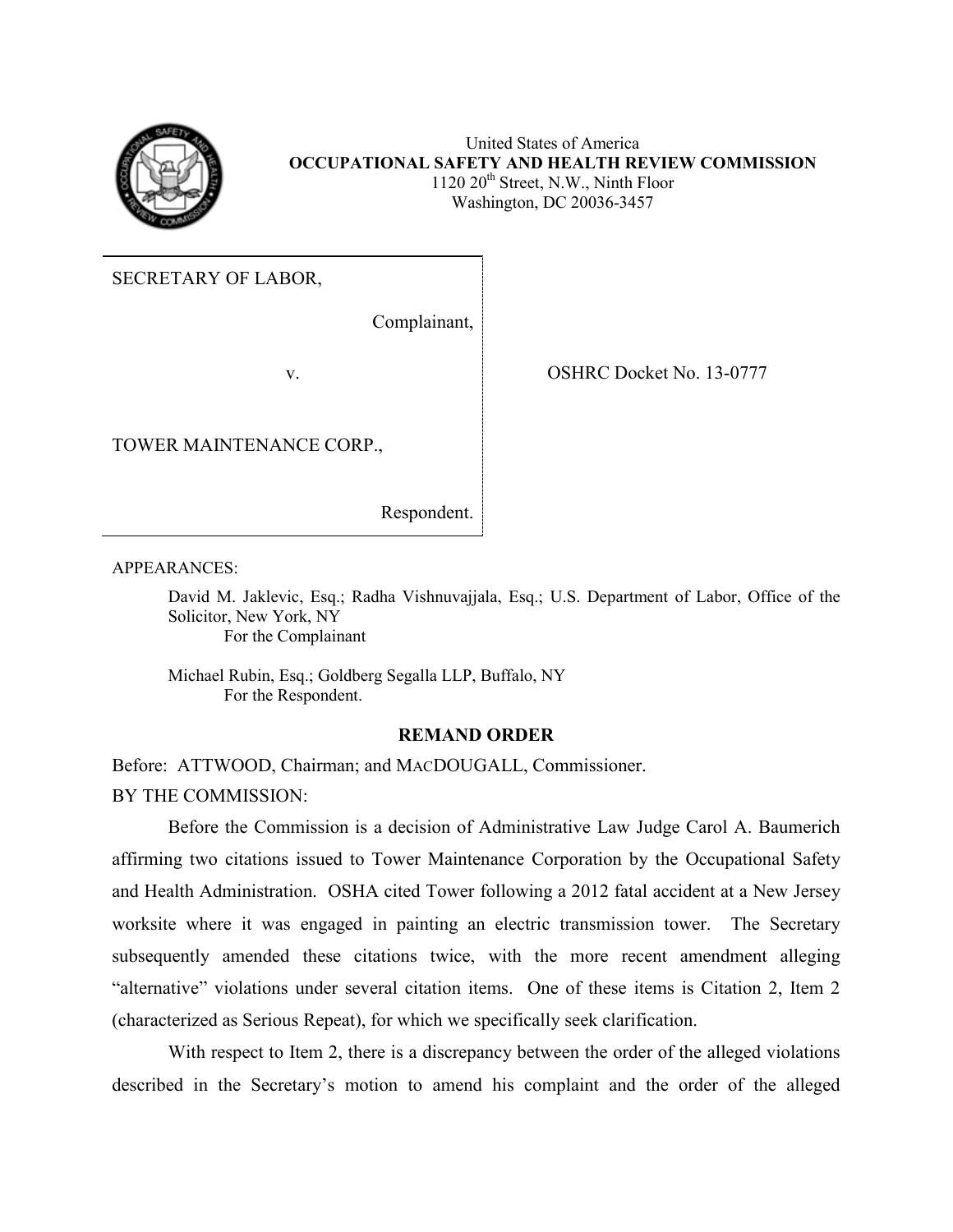violations contained in the amended complaint itself. In the amended complaint, the alleged violations are as follows: 29 C.F.R. §§ 1910.132(f) (training for employees using personal protective equipment (PPE)), 1910.332(b)(1) (training for employees; electrical standard), and 1910.332(b)(2) (additional training for "unqualified persons"; electrical standard), "or in the alternative" violations of two provisions under the electric power generation, transmission, and distribution standard—29 C.F.R. §§ 1910.269(a)(2)(i) (training for employees) and 1910.269(a)(2)(ii) (additional training for qualified employees). (Amended Complaint at  $\P$ IX). However, in the Secretary's motion to amend the complaint, the order of these allegations is reversed—a sequence which was reiterated in his post-hearing brief, as follows:

Tower Maintenance violated 29 C.F.R.  $\S$ § 1910.269(a)(2)(i) and (a)(2)(ii) by failing to provide each employee with fall protection training required by the standard and by failing to provide training on the work practices necessary for their safety. *In the alternative*, Respondent failed to comply with the parallel requirements in [§§] 1910.132(f) and 1910.332(b)(1) and (b)(2). As [§] 1910.269 makes clear, the training requirements in § 1910.269 apply "in addition to all other applicable standards contained in this Part 1910." 29 C.F.R. § 1910.269(a)(1)(iii). Thus, Respondent was ultimately required to comply with both sets of training requirements because employees were performing work covered by both [§] 1910.269 and Subpart S*.* However, because Tower Maintenance was performing work more specifically covered by  $\lceil \xi \rceil$  1910.269 – namely, maintenance work on a transmission tower that required the use of "qualified" employees – and because the language of [§] 1910.269 also encompasses the training requirements of Subpart S, *the Secretary cites primarily to a violation of the training provisions in [§] 1910.269.*

(Sec'y Post-Hr'g Br. at 61) (emphasis added). The Secretary also stated that "because [§] 1910.269 encompasses the requirements in Subpart S and is more specific to the work performed by Tower Maintenance, [§] 1910.269 is the more appropriate standard." *Id*. at 63.

In her decision, the judge analyzed this citation item in the same order the Secretary set out in his post-hearing brief—noting that the Secretary alleged the § 1910.269 violations "primarily." *Tower Maint. Corp.*, Decision and Order, No. 13-0777, May 16, 2016, slip op. at pp. 8, n.10 and 63-66. It is unclear, however, whether the judge accepted this as a further amendment of the Secretary's amended complaint—albeit without a motion or an express ruling—or if she simply determined that the Secretary mistakenly reversed the order of the allegations as set forth in his amended pleading.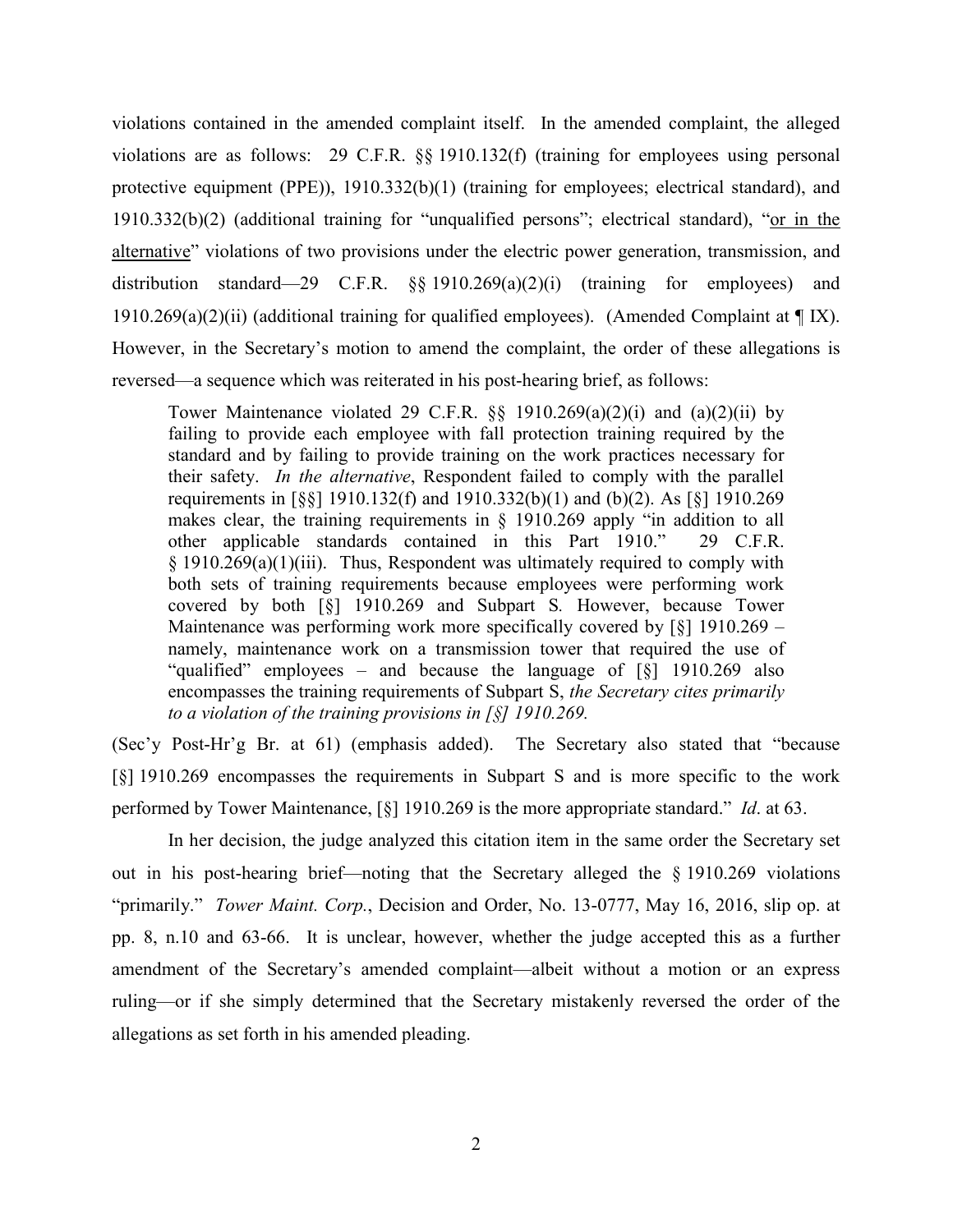In addition, the judge also appears to have affirmed violations of almost all the provisions alleged under this citation item—including those alleged by the Secretary in the alternative.<sup>[1](#page-2-0)</sup> *Tower Maint. Corp.*, slip op. at pp. 67-70. Indeed, the judge's order states as follows: "Item 2 of Citation 2, alleging a repeat violation of 29 C.F.R. § 1910.269(a)(2)(i) is AFFIRMED. *Further*, Item 2 of Citation 2, alleging serious violations of 29 C.F.R. §§ 1910.269(a)(2)(ii); 1910.332(b)(1) and (b)(2), is *also* AFFIRMED." *Id.*, slip op. at p. 77 (emphasis added). Under the Commission's procedural rules, "[a] party may set forth two or more statements of a claim or defense alternatively . . . " 29 C.F.R. § 2200.30(e). Where, as here, the Secretary makes an alternative allegation, only one of his allegations can prevail, i.e. the alternative allegation is moot if the first provision alleged is found to apply. *See, e.g., MasTec, N. Am., Inc.*, 20 BNA OSHC 1900, 1902 n.4 (No. 99-0252, 2004) ("Since we find compliance with the terms of [§] 1926.950(c)(1), we need not consider the alternative allegation under [§] 1926.950(c)(2)."); *Nat'l Industr. Constructors, Inc.*, 10 BNA OSHC 1081, 1086 n.8 (No. 76-4507, 1981) (where Secretary alleged alternative violations of two separate provisions of OSHA construction standards, Commission held that "resolution of the issues raised concerning the alternative allegation . . . is unnecessary[]" once one provision is found applicable); *see also* 5 Charles Alan Wright & Arthur R. Miller, *Federal Practice and Procedure* § 1282 (3d ed. 2016) ("Alternative . . . pleading usually is drafted in terms of 'either-or' propositions . . . .").

In these circumstances, we remand this matter to the judge to clarify her decision regarding which provisions cited under Citation 2, Item 2 the Secretary ultimately alleged in the first instance, and which he alleged in the alternative. Based on her ruling on that issue and given her decision to affirm all the violations alleged under this citation item, the judge should vacate the violations she determines the Secretary alleged in the alternative. *See, e.g., Jimerson* 

<span id="page-2-0"></span><sup>&</sup>lt;sup>1</sup> The judge vacated the Secretary's allegation that Tower violated 29 C.F.R. § 1910.132(f) based on her finding that the provision did not apply. *Tower Maint. Corp.*, slip op. at p. 66 n.57.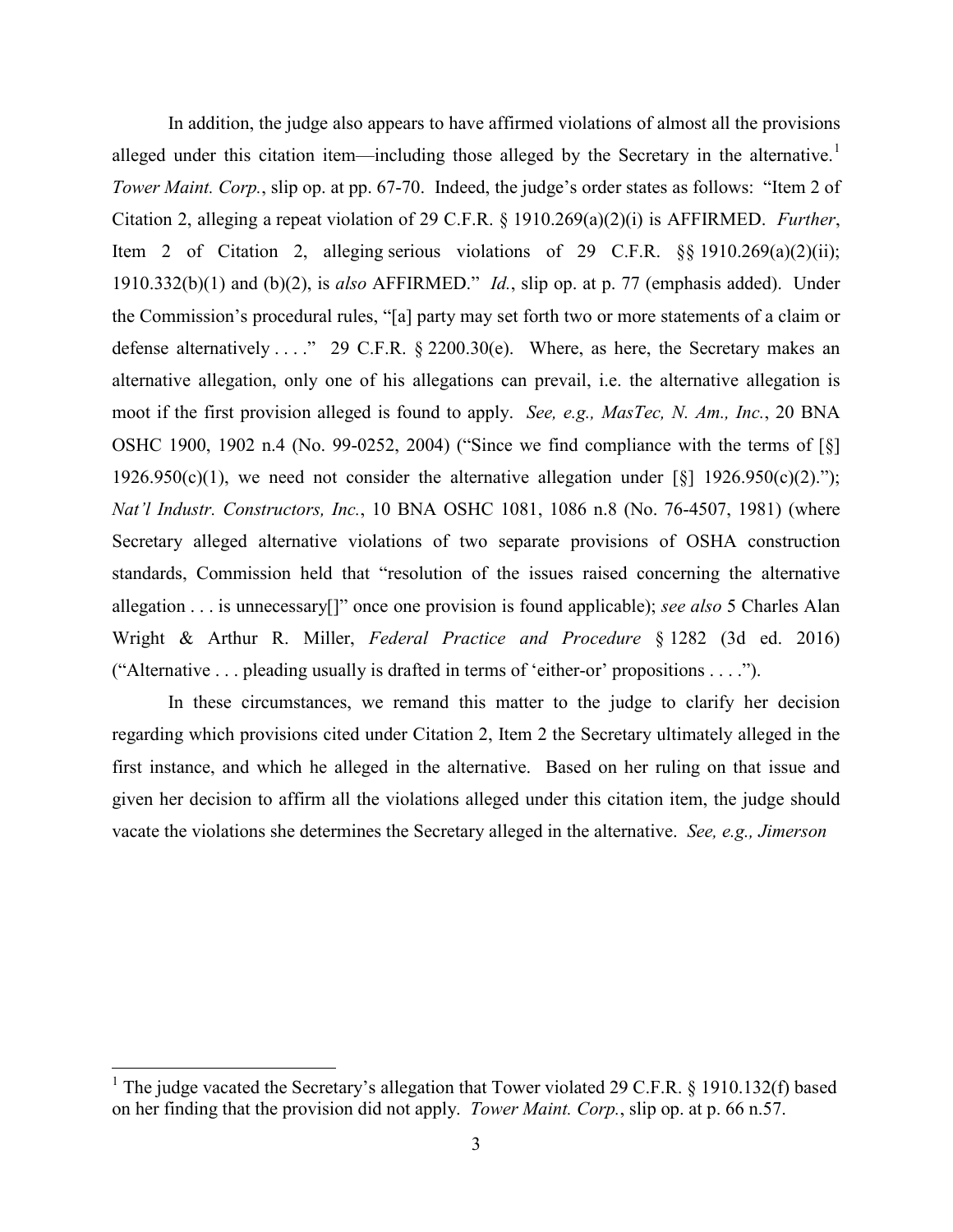*Underground, Inc.*, 21 BNA OSHC 1459, 1461-62 (No. 04-0970, 2006) (remanding case where judge had not ruled on the Secretary's motion to amend complaint to assert alternative allegations).

SO ORDERED.

 $\sqrt{s/2}$ 

 $\frac{S}{S}$ Cynthia L. Attwood Chairman

 $\sqrt{s/2}$ 

Dated: July  $6, 2016$ 

Heather L. MacDougall<br>Commissioner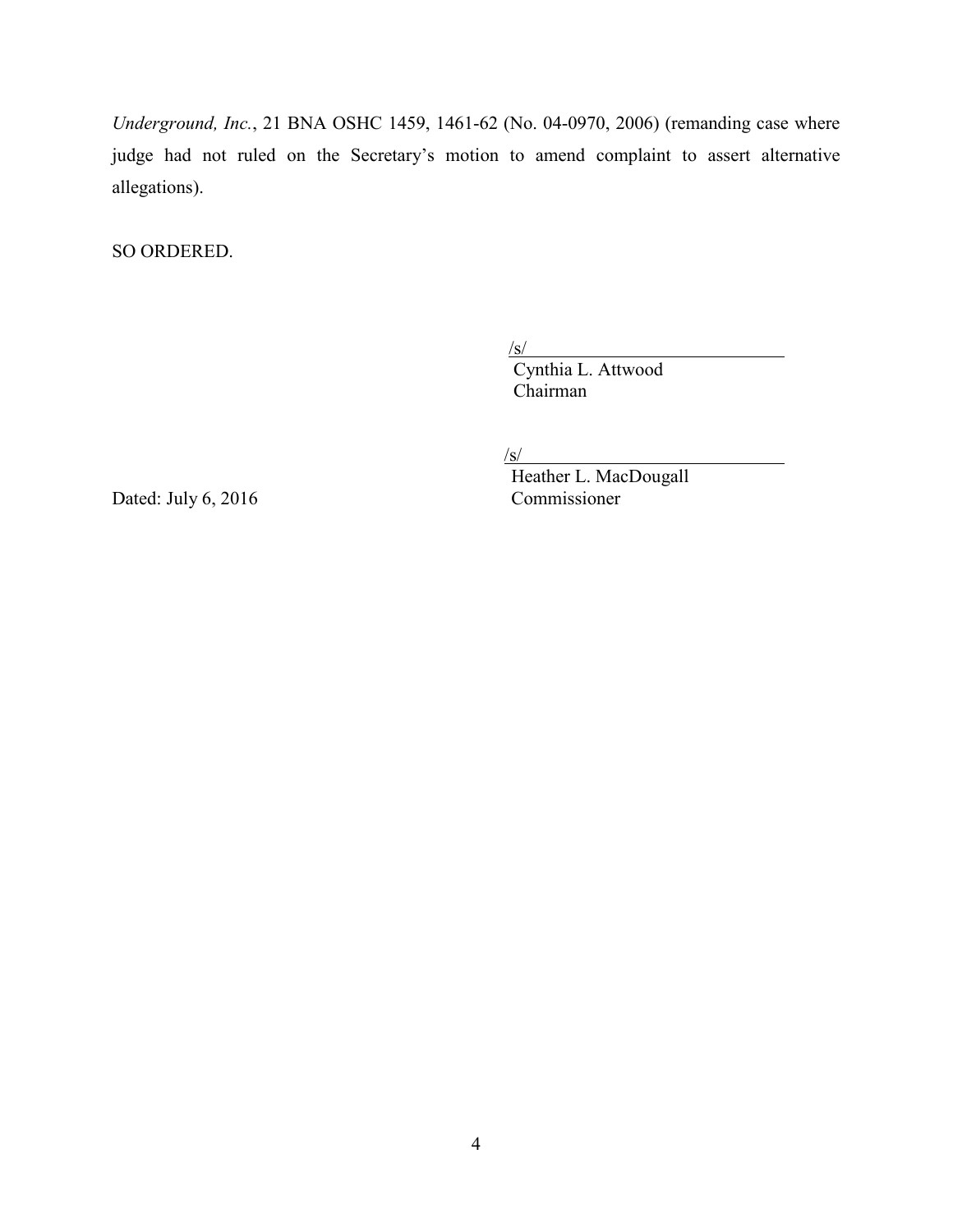

# United States of America **OCCUPATIONAL SAFETY AND HEALTH REVIEW COMMISSION**

1120 20th Street, N.W., Ninth Floor Washington, DC 20036-3457

SECRETARY OF LABOR,

Complainant,

v. OSHRC Docket No. 13-0777

TOWER MAINTENANCE CORP.,

Respondent.

Appearances: David M. Jaklevic, Esquire Radha Vishnuvajjala, Esquire U.S. Department of Labor, Office of the Solicitor, New York, New York, For the Complainant

> Eli J. Rogers, Esquire JoAnne M. Bonacci, Esquire Dreifuss Bonacci & Parker, PC, Florham Park, New Jersey,

For the Respondent

Before: Carol A. Baumerich Administrative Law Judge

# **DECISION AND ORDER**

Tower Maintenance Corporation (Tower Maintenance or Respondent) is in the business

of "electric transmission tower repainting, maintenance, and related activities." (Ex. J-1 at ¶ 10.)

Tower Maintenance employs teams of painters that climb and paint electric transmission towers.

On October 25, 2012, one of these painters, JV, was electrocuted while painting a transmission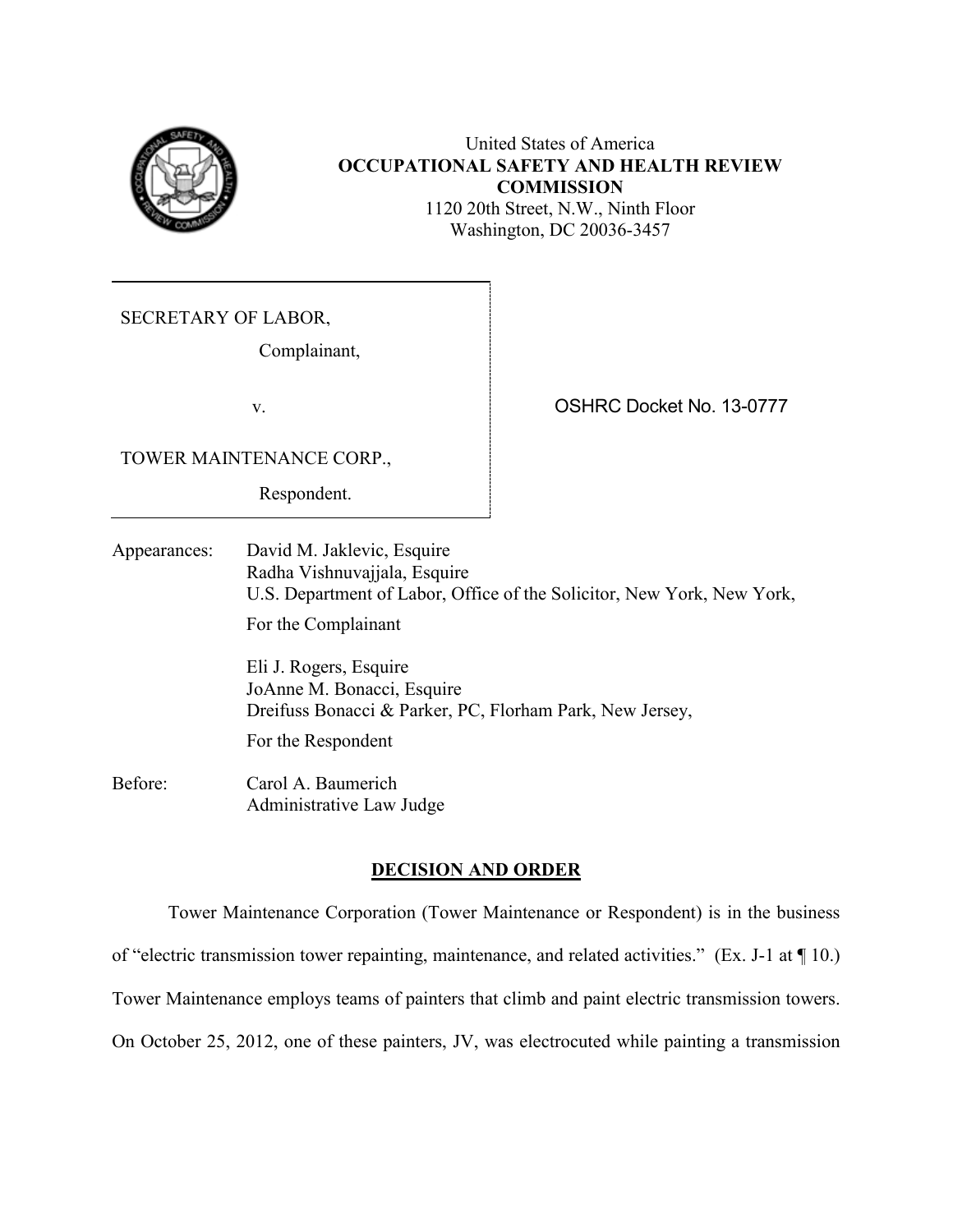tower at a height of approximately 70 feet in Edison, New Jersey.<sup>[1](#page-5-0)</sup> (Tr. at 151; Ex. J-1 at  $\P$  11, 14, 27.) Immediately after being electrocuted, JV fell. As he fell, JV hit another Tower Maintenance painter, RS, who at the time of impact was working at a height of approximately 40 feet. (Tr. at 151.) Both employees then fell to the ground. JV died as a result of the electrocution and RS suffered a broken shoulder, rib, and arm as a result of the fall. (Ex. J-1 at ¶¶ 14, 15.) Both employees were wearing personal fall arrest system (PFAS) devices.

As a result of this incident, the Occupational Safety and Health Administration (OSHA) inspected the worksite and, on April 8, 2013, issued Tower Maintenance two citations alleging violations of OSHA's electrical safety standards, fall protection standards, and training standards, and initially proposing a \$35,000 total penalty (later proposing a total penalty of  $$91,000$ .<sup>[2](#page-5-1)</sup> Tower Maintenance filed a timely notice of contest on April 12, 2013, bringing this matter before the Occupational Safety and Health Review Commission (Commission).

A hearing was held in this matter in Newark, New Jersey, on the following dates: August

26–29, 2014, and January 12-14, 2015. Deposition testimony of three witnesses, two of which

<span id="page-5-0"></span> $<sup>1</sup>$  For personal privacy concerns, the names of the deceased, JV, and the injured, RS, have been</sup> abbreviated throughout these proceedings.

<span id="page-5-1"></span> $2 \text{ In addition to a modeling the proposed penalty, the Secretary also, twice, amended the standards.}$ which Respondent allegedly violated, and amended the characterization of one of the citation items. *See* Complaint dated August 2, 2013 and Amended Complaint dated July 14, 2014. These amendments were unopposed by Respondent at the time the Secretary submitted his motions, and with no prejudice to Respondent having being shown by the amendments, all of which originated out of these same circumstances, they were approved. *See* Order Granting, In Part, and Withdrawing, In Part, the Secretary's Motion to Compel Regarding Interrogatories, and Approving the Withdrawal of the Secretary's Motion to Compel Regarding Document Requests (December 27, 2013) at 5; Order Granting the Secretary's Motion to Amend the Citations and Complaint (July 31, 2014); *see also N. Y. State Elec. & Gas Corp. v. Sec'y of Labor*, 88 F.3d 98, 104 (2d Cir. 1996) ("[i]n an administrative proceeding … pleadings are liberally construed and easily amended."); *cf. Cornell & Co. v. Occupational Safety & Health Review Comm'n*, 573 F.2d 820, 824 (3d Cir. 1978) (finding abuse of discretion when Commission allowed Secretary to amend citation, which drastically changed the legal and factual matters in dispute and therefore prejudiced Respondent, four months after original citation was issued and nine days before the hearing). The previous citation allegations are set out in detail in Appendix A.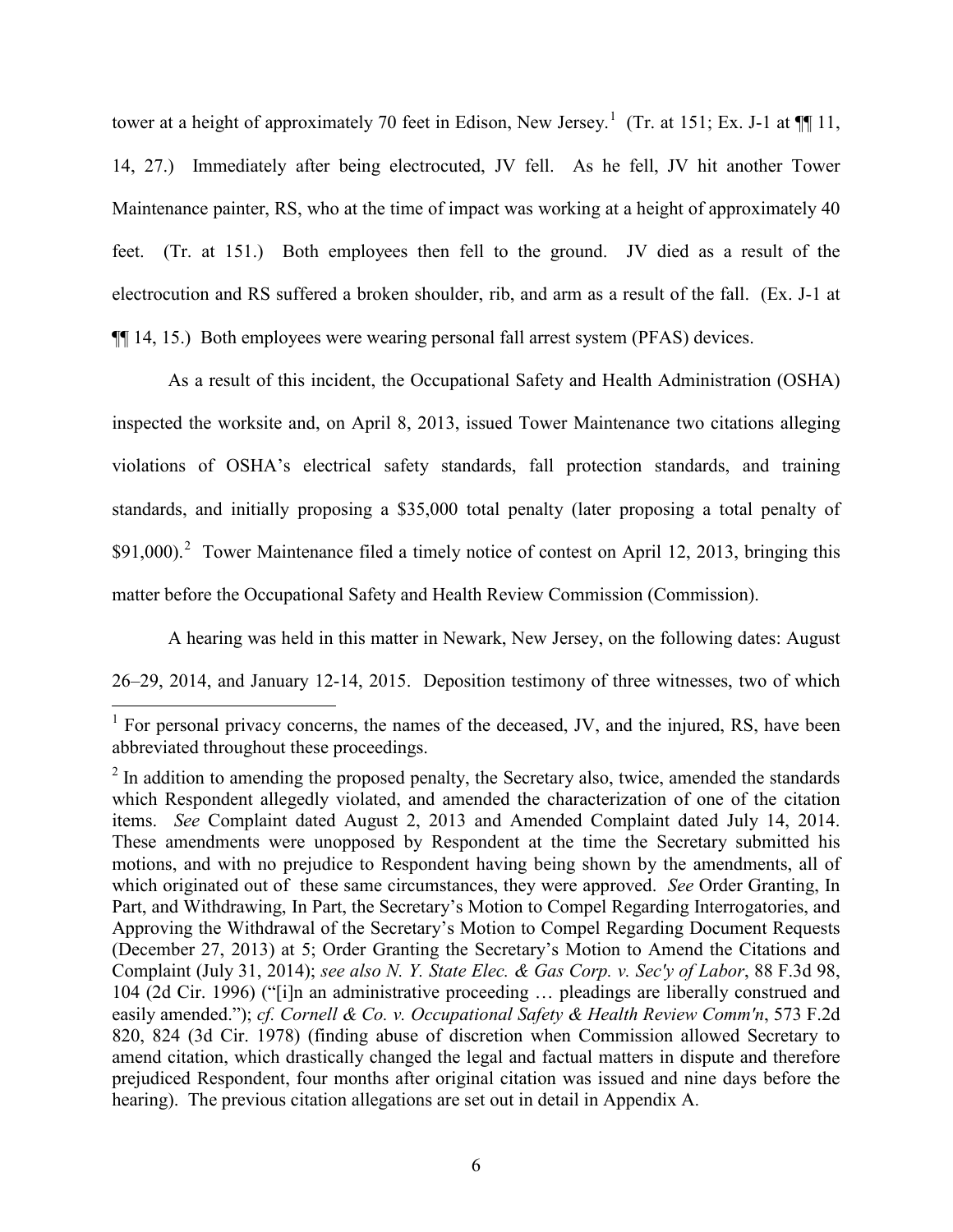were video recorded, is also in the record. (Exs. C-30, C-30(a), J-2 (Da Silva); C-31, C-31(a) (Fonseca Alves); R-50 (Psareas)<sup>[3](#page-6-0)</sup>.) Because some witnesses did not speak English as their primary language, an interpreter was utilized at points during the hearing and depositions. (Tr. at 231-232, 235 (RS), 324-325 (Mackeivicz), 1003-1004 (Mackeivicz); Exs. C-30 at 7 (Da Silva), C-31 at 8 (Fonseca Alves).) Both parties filed post-hearing briefs and post-hearing reply briefs. As discussed below, the citations and proposed penalties are affirmed.

#### **Jurisdiction**

The record establishes that Tower Maintenance filed a timely notice of contest and, at all relevant times, was engaged in a business affecting commerce within the meaning of sections 3(3) and 3(5) of the Occupational Safety and Health Act of 1970, 29 U.S.C. §§ 651-678 (the Act). (Amended Complaint and Answer at  $\P\P$  III, XIII; Ex. J-1 at  $\P\P$  II.2, II.3.) The Commission has jurisdiction over the parties and subject matter in this case pursuant to section 10(c) of the Act.

## **Threshold Issues**

 $\overline{a}$ 

For each of the citation items, the Secretary alleged electrical, fall protection, and training violations of either OSHA's "electric power generation, transmission and distribution" standards found in 29 C.F.R.  $\&$  1910.269<sup>[4](#page-6-1)</sup> or, in the alternative, of OSHA's general electrical standards found in subpart S starting at § 1910.301 and OSHA's general personal protective equipment (PPE) standards found in subpart I at § 1910.132.

<span id="page-6-0"></span> $3$  By Order dated March 4, 2015, Nikolaos Psareas' deposition was received into evidence (Ex. R-50), together with Psareas' training documents (Ex. R-38), and Respondent's Response to the Secretary's first set of interrogatories (Ex. C-6 at 1 through 13).

<span id="page-6-1"></span><sup>&</sup>lt;sup>4</sup> At the time of the violations alleged in this case the 1994 version of the standards in the relevant sections were in effect and this decision is based thereon.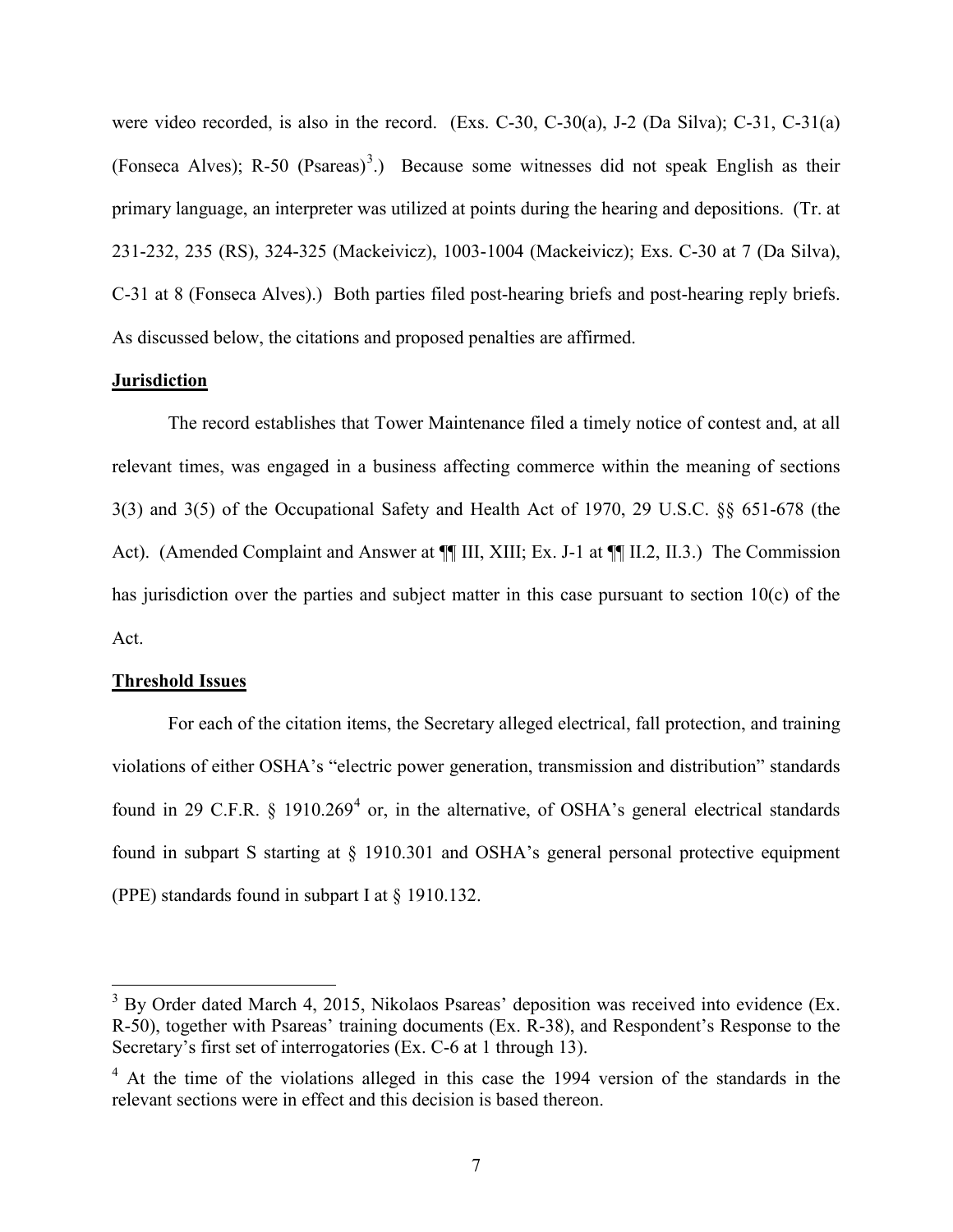To determine which standard applies, the Commission looks to the cited working conditions. *S. Pan Servs. Co.*, 25 BNA OSHC 1081, 1085 (No. 08-0866, 2014). On October 25, 2012, Tower Maintenance was engaged in repainting a lattice-type electric transmission tower. (Tr. at 468; Ex. J-1 at  $\P$ [10, 11.) The purpose of Respondent's painting was to maintain the transmission tower. (Tr. at 469.) Section 1910.269 applies to "the operation and maintenance of electric power generation, control, transformation, transmission, and distribution lines and equipment." 29 C.F.R. § 1910.269(a)(1)(i). Based on this evidence, I find that Respondent's project in Edison, New Jersey was a § 1910.269 project. *See Pub. Util. Maint., Inc.*, 417 F. App'x 58 (2d Cir. 2011) (unpublished) (holding that  $\S$  1910.269 applies to painting performed as maintenance of an electric transmission tower).<sup>[5](#page-7-0)</sup>

For the alleged electrical violations, however, many of the standards within § 1910.269 presuppose that only "qualified" workers will be working because the working conditions are so inherently dangerous. Therefore, many of the § 1910.269 standards explicitly state that the more protective standards under subpart S of OSHA's general electrical standards apply in those circumstances when "unqualified" workers are working. *See* 29 C.F.R. § 1910.269(a)(1)(ii) (stating that the electrical safety-related work practices of § 1910.269 do not apply "to electrical safety-related work practices … covered by subpart S of this part."); *see also Electrical Power Generation, Transmission, and Distribution; Electrical Protective Equipment*, 59 Fed. Reg. 4320-01, 4334-35 (Jan. 31, 1994) ("It should be noted that, if unqualified employees are working on, near, or with electric power generation, transmission, and distribution installations, §§1910.332 through 1910.335 [in subpart S] apply in any event"; "the Agency has made application of most of the electrical requirements in [1910.269] dependent on whether or not …

<span id="page-7-0"></span> $5$  As the Secretary notes, whether the employees were "qualified" was not an issue in the *Pub*. *Util. Maint., Inc.* case. (Sec'y Br. at 26 n.23.)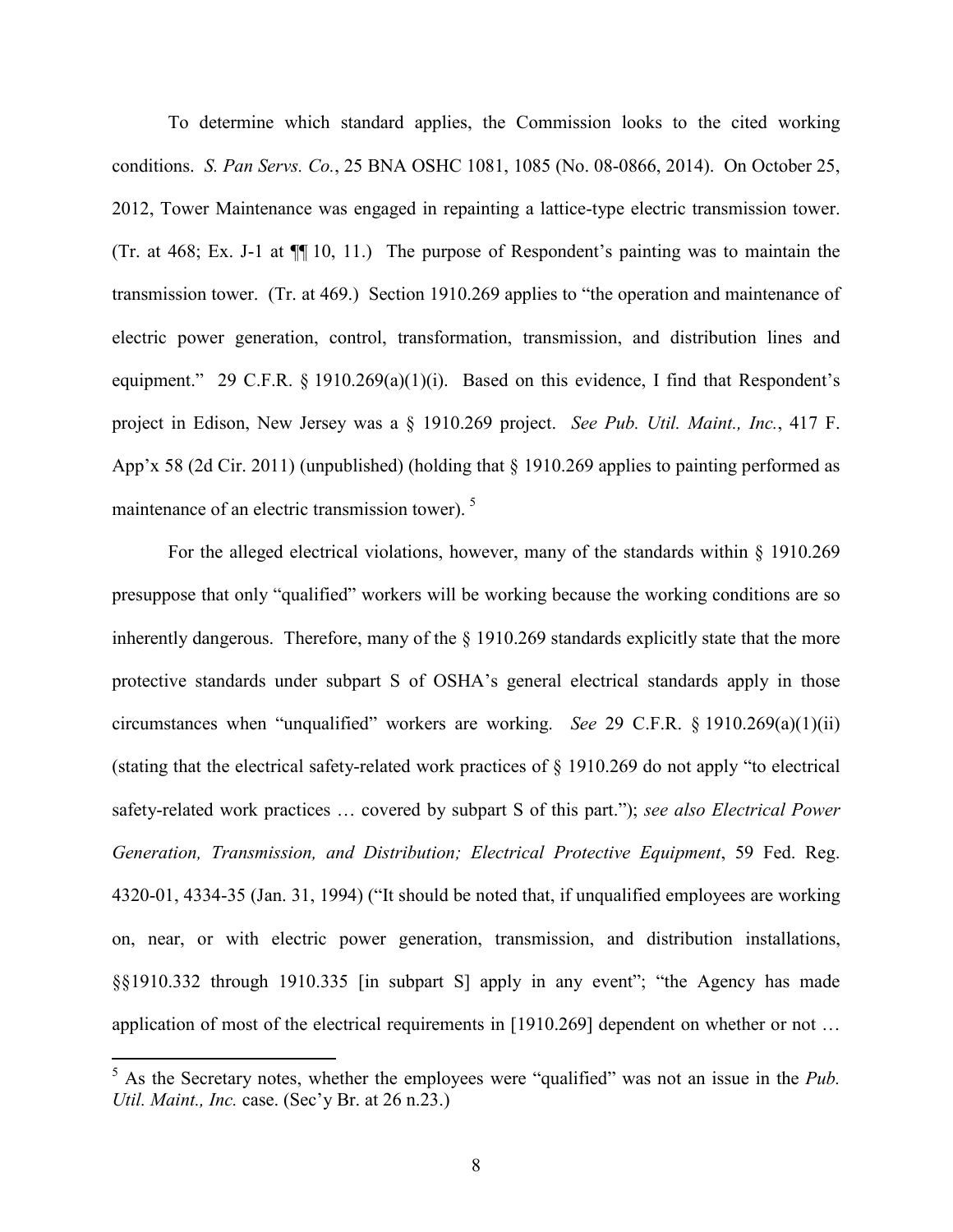the employee is qualified to perform the work."); *Electrical Safety-Related Work Practices*, 55 Fed. Reg. 31984-01, 31990 (Aug. 6, 1990) ("[w]ork performed by other than qualified persons on, near, or with electrical installations is covered by the work practices contained in [subpart S] … because unqualified persons, by definition, do not have the training nor the skills necessary to perform work safely very close to electrical installations.").

Subpart S addresses the distance at which an "unqualified person" must stay from an energized power line, and, under the facts of this case, it is a longer distance (10 feet) than what is prescribed in  $\S$  1910.269 (2 feet 4 inches). 29 C.F.R.  $\S$  1910.333(c)(3)(i)(A)(1); 29 C.F.R. § 1910.269(l)(2). In other words, an "unqualified person" must stay further away from an energized power line than a "qualified person." A threshold issue in this case, therefore, is whether Respondent's painters on the Edison project were "qualified."

Furthermore, with regard to the alleged fall protection and training violations, a finding of whether Respondent's workers were "qualified" also affects the standards at issue. For the alleged fall protection violation, the cited  $\S$  1910.269 standard requires all unqualified employees "to use fall protection any time they are more than 4 feet above the ground," as opposed to specific situations in which a "qualified person" is not required to use fall protection. 29 C.F.R. § 1910.2[6](#page-8-0)9(g)(2)(v) Note 2.<sup>6</sup> With respect to the alleged training violation, the Secretary explains that Citation 2, Item 2 was pled in the alternative because, while the primary cited standard was the "more appropriate" standard cited in this case, Respondent was also required to comply with the requirements in subpart S. (Sec'y Br. at 62-63.) Indeed, § 1910.269 also

<span id="page-8-0"></span><sup>&</sup>lt;sup>6</sup> The Secretary pled an alleged violation of subpart I of part 1910 for Citation 2, Item 1 in the alternative "in the unlikely event" that  $\S$  1910.269 was found not applicable. (Sec'y Br. at 36 n.28.)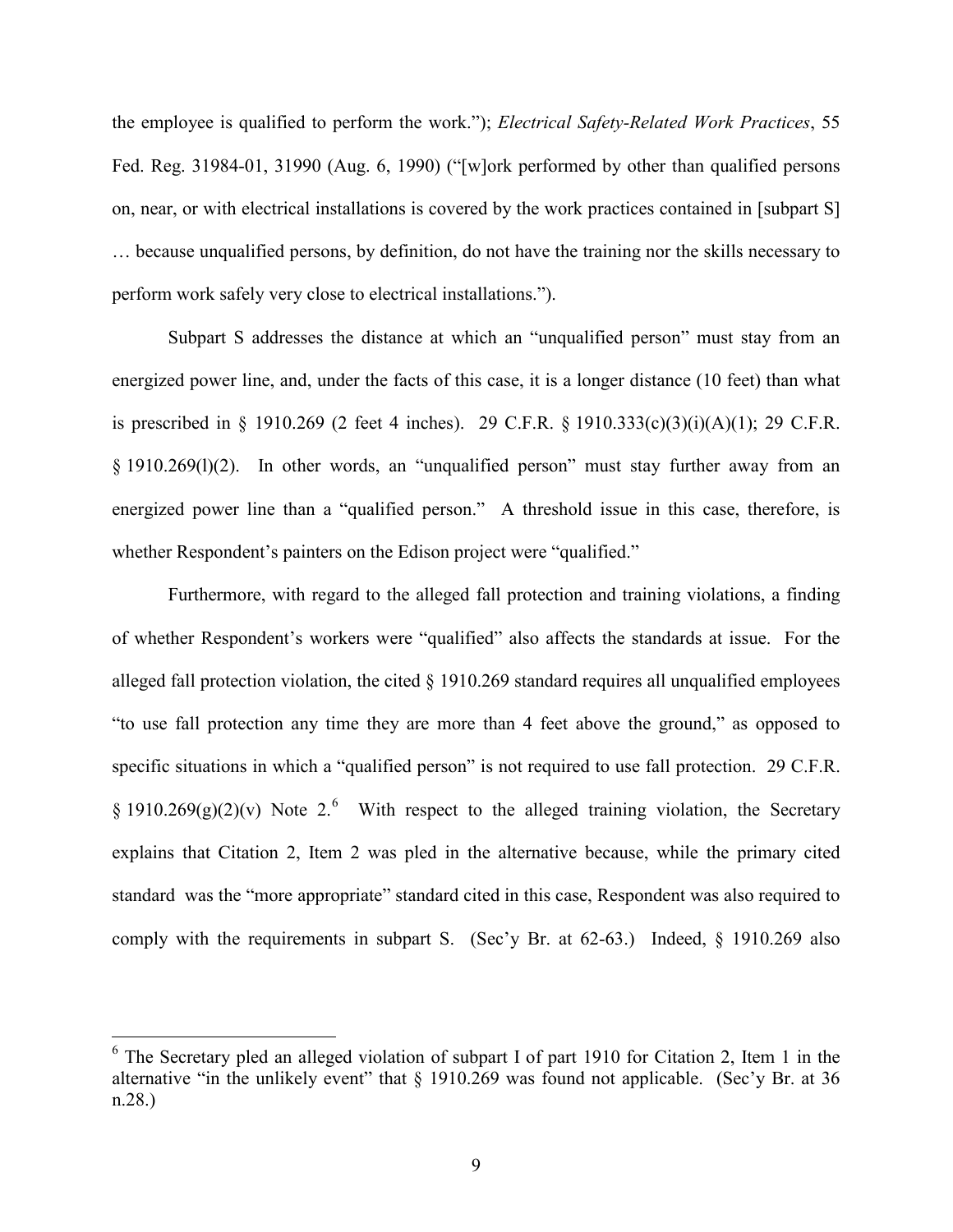requires an employer to comply with any other applicable section 1910 standard, notwithstanding  $\S$  1910.5(c)<sup>[7](#page-9-0)</sup>:

This section [1910.269] applies in addition to all other applicable standards contained in this Part 1910. Specific references in this section to other sections of part 1910 are for emphasis only.

29 C.F.R. § 1910.269(a)(1)(iii). As discussed below, the "qualified person" finding affects the

applicability of the cited standards for the alleged training violation in that two of the standards

cited in the alternative also apply to Respondent's unqualified employees on the Edison tower.

The analysis of whether Respondent's employees were "qualified" follows the findings

of fact.

 $\overline{a}$ 

## **Alleged Violations**

The July 14, 2014 Amended Complaint alleges violations of the following standards,

which standards are adjudicated in this case.

**Citation 1, Item 1**, the alleged electrical safety violation, alleges a serious violation of 29

C.F.R. § 1910.333(c)(3)(i)(A)(l), which provides:

The employer shall ensure that when an unqualified person is working in an elevated position near overhead lines, the location shall be such that the person and the longest conductive object he or she may contact cannot come closer to any unguarded, energized overhead line than **10 feet** for voltages to ground 50 kV or below.

29 C.F.R. § 1910.333(c)(3)(i)(A)(l) (emphasis added); Amended Complaint at  $\P$ VII.<sup>[8](#page-9-1)</sup> The

Secretary proposes a penalty of \$7,000 for this citation item.

<span id="page-9-0"></span> $7$  29 C.F.R. § 1910.5(c) states in pertinent part: "If a particular standard is specifically applicable to a condition, practice, means, method, operation, or process, it shall prevail over any different general standard which might otherwise be applicable to the same condition, practice, means, method, operation, or process."

<span id="page-9-1"></span><sup>8</sup> The Secretary alleged a violation, *in the alternative,* of 29 C.F.R. § 1910.269(l)(2), which provides: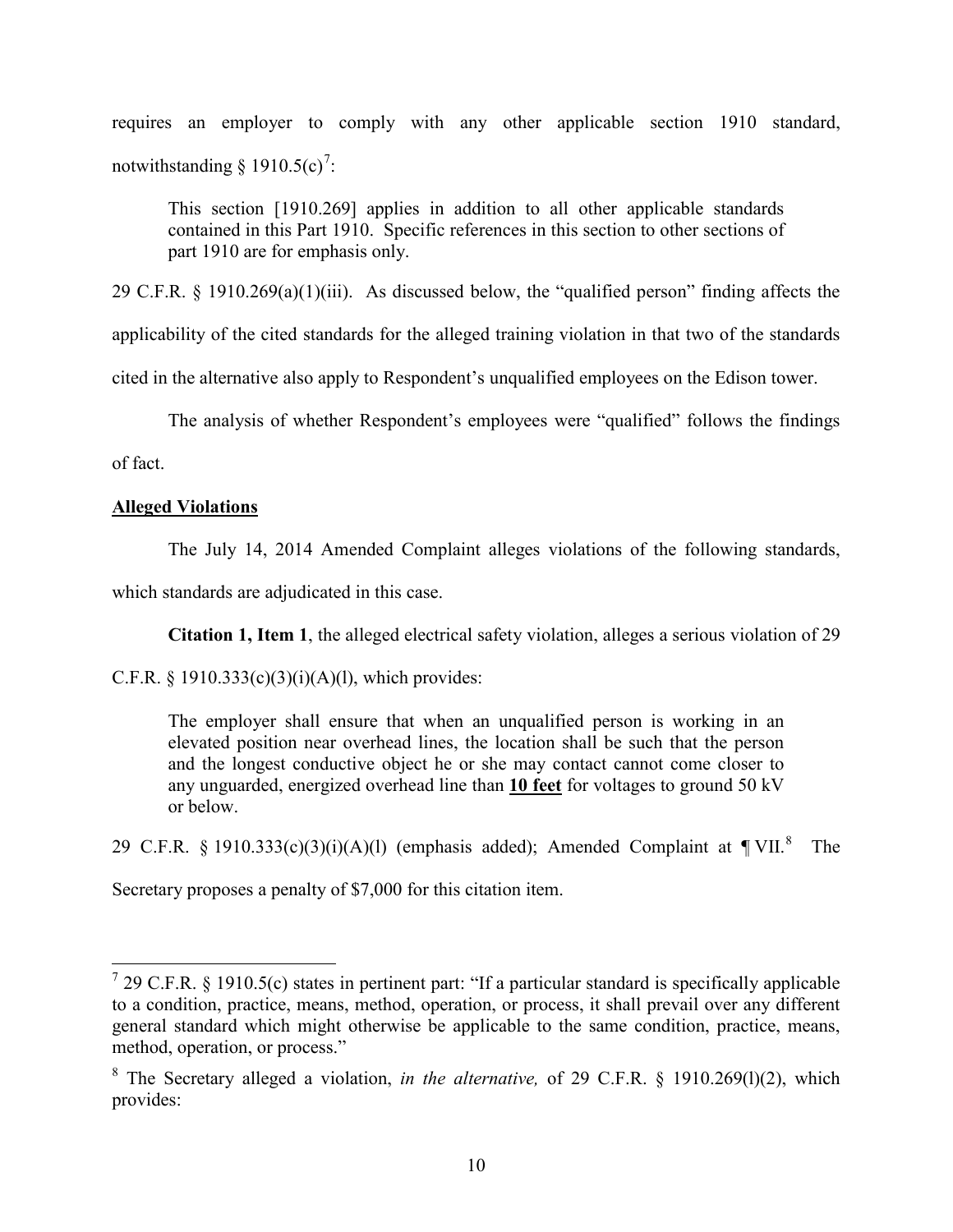**Citation 2, Item 1**, the alleged fall protection violation, alleges a serious / repeat / willful violation of 29 C.F.R.  $\S$  1910.269(g)(2)(iii) and (g)(2)(v), which, according to the Amended Complaint, provide:

The employer shall ensure that each employee working at elevated locations more than 4 feet (1.2 meters) above the ground on poles, towers, or similar structures uses fall arrest equipment. The employer shall inspect body belts, safety straps, lanyards, and body harnesses before use each day to determine that the equipment is in safe working condition. Defective equipment may not be used.

Amended Complaint at  $\P$  VIII.<sup>[9](#page-10-0)</sup> The Secretary proposed a \$46,200 penalty for this citation item

in the Amended Complaint, but now proposes in his post-hearing brief that the penalty for this

citation item should be the maximum statutory penalty of \$70,000. (Sec'y Br. at 81.)

 $\overline{a}$ 

**Citation 2, Item 2**, the alleged training violation, alleges a serious / repeat violation of 29

C.F.R. §§ 1910.269(a)(2)(i) and (a)(2)(ii), which, according to the Amended Complaint, provide:

Employees shall be trained in and familiar with the safety-related work practices, safety procedures, and other safety requirements in this section that pertain to their respective job assignments. Qualified employees shall also be trained and competent in the skills and techniques necessary to: distinguish exposed live parts from other parts of electric equipment; determine the nominal voltage of exposed

The employer shall ensure that no employee approaches or takes any conductive object closer to exposed energized parts than the minimum approach distance set forth in this standard.

Amended Complaint at ¶ VII. Given the voltages of the exposed energized power lines attached to the tower (26 kV and 138 kV), the Secretary alleged that the minimum approach distance under section 1910.269 was **2 feet, 4 inches**. Amended Complaint at ¶ VII. As discussed below, I find that the primary cited standard, 29 C.F.R. § 1910.333(c)(3)(i)(A)(l), is the applicable standard for this citation item, Citation 1, Item 1.

<span id="page-10-0"></span><sup>9</sup> The Secretary alleges, *in the alternative*, that the cited conduct violated 29 C.F.R. §§ 1910.132(a) and (e), which, according to the Amended Complaint, provide:

The employer shall ensure that protective equipment is provided, used, and maintained in a reliable condition wherever it is necessary by reason of hazards of process or environment capable of causing injury or impairment. Defective or damaged personal protective equipment shall not be used.

Amended Complaint at  $\P$  VIII. As discussed below, however, I find that §§ 1910.269(g)(2)(iii) and  $(g)(2)(v)$  are the applicable standards for this citation item, Citation 2, Item 1.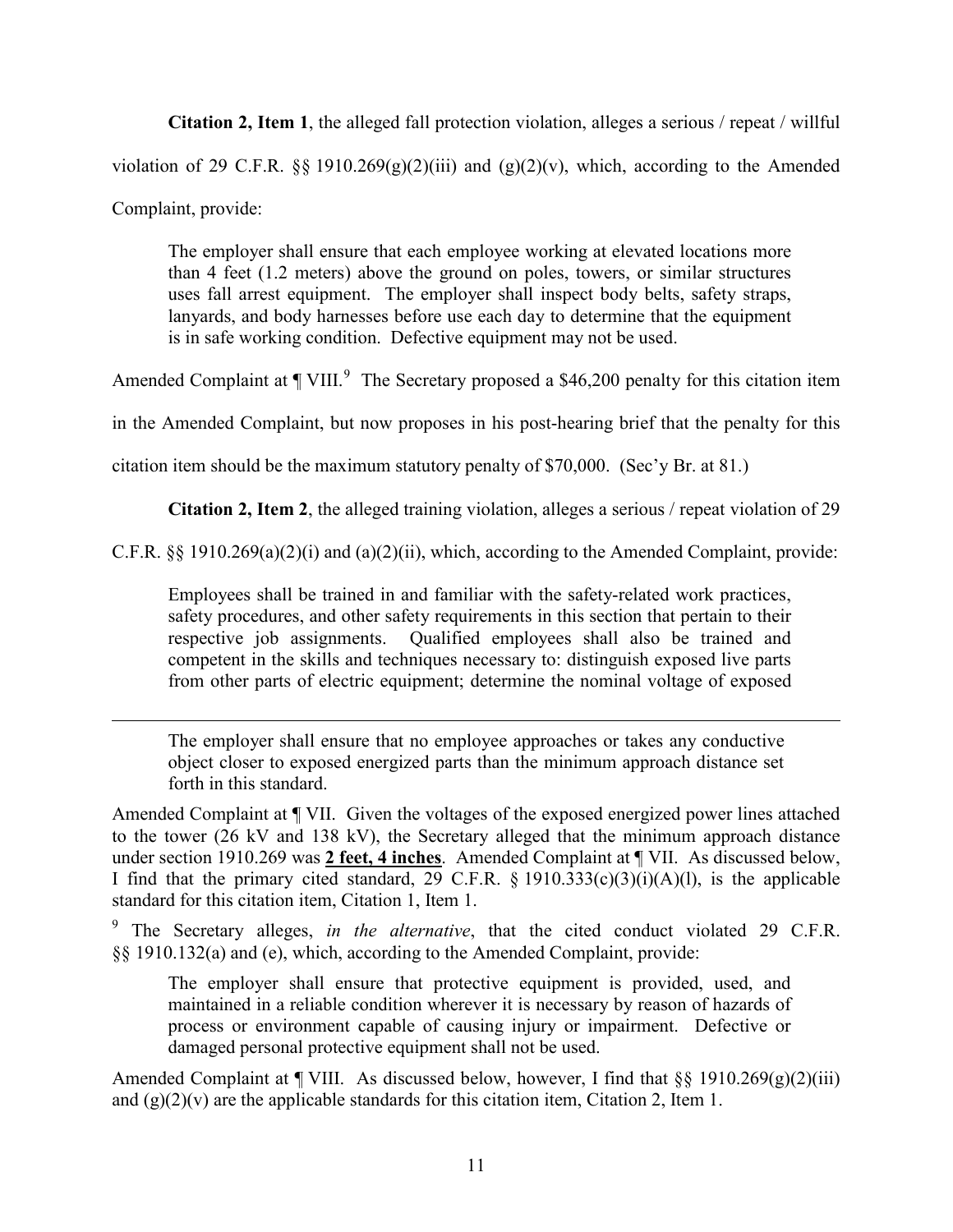live parts; determine the minimum approach distances correspondent to the voltages to which the qualified employee will be exposed, and; the proper use of the special precautionary techniques, personal protective equipment, insulating and shielding materials, and insulated tools for working on or near exposed energized parts.

Amended Complaint at ¶ IX. Here, I find that, as discussed below, none of Respondent's employees are "qualified." To the extent that Respondent sent unqualified employees, and in some instances untrained employees, to work on the Edison tower within the minimum approach distance on this § 1910.269 project, I find that, as discussed below, Respondent violated the cited standard that addressed the training requirements for "qualified" employees. Further, I find that, as discussed below, the standards cited in the alternative also apply to Respondent's workers in this case because these workers were not "qualified."  $^{10}$  $^{10}$  $^{10}$ 

For Citation 2, Item 2, the Secretary also alleges a serious / repeat violation of 29 C.F.R.

§§ 1910.132(f) and 1910.332 (b)(1) and (2), which, according to the Amended Complaint,

provide:

 $\overline{a}$ 

The employer shall provide training to each employee who is required to use personal protective equipment in the proper use, maintenance, and care of the personal protective equipment. Employees shall also be trained in and familiar with the safety-related work practices required by §§ 1910.331 through 1910.335 that pertain to their respective job assignments. **Employees who are not qualified persons shall also be trained in and familiar with any electrically related safety practices not specifically addressed by §§ 1910.331 through 1910.335 but which are necessary for their safety.** 

(Sec'y Br. at 61); Amended Complaint at ¶ IX (emphasis added). The Secretary proposes a \$14,000 penalty for this citation item.

Respondent filed its Answer to the Amended Complaint on August 8, 2014. In its

Answer, Respondent denied the specific Amended Complaint allegations and asserted the

<span id="page-11-0"></span><sup>&</sup>lt;sup>10</sup> The Secretary alleged violations of the  $\S$  1910.269 standards, in the alternative, in the Amended Complaint, and then alleged them primarily in his post-hearing brief. Amended Complaint at  $\P$  IX. (Sec'y Br. at 61.)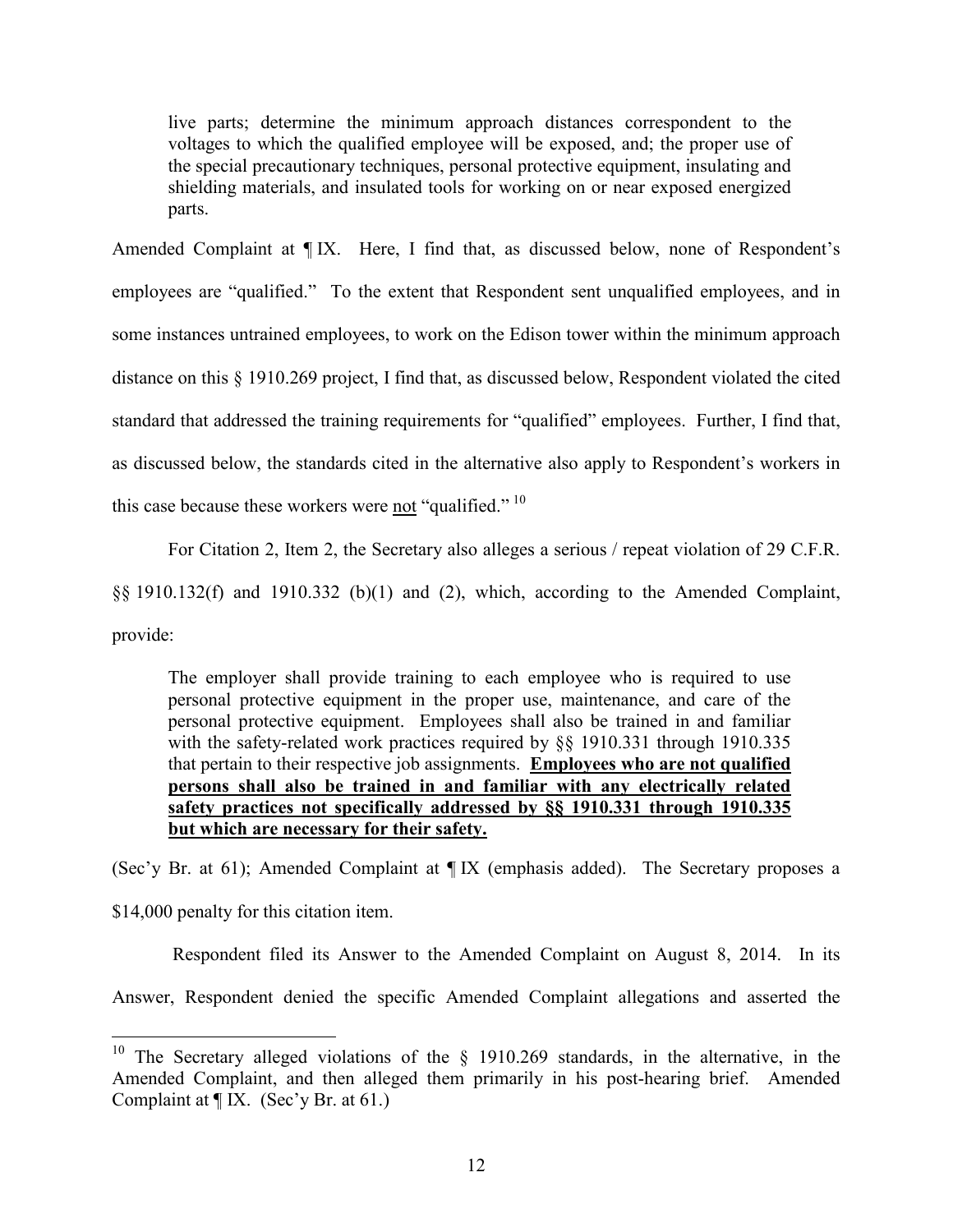following affirmative defenses, among others: (1) excessive penalty in light of the small size of the employer, among other factors, (2) the violations, if any, were non-serious, (3) "adequate safety program run by knowledgeable supervisory personnel" for the alleged training violation, (4) training was done prior to allowing employees to perform work for the alleged training violation, (5) "Respondent ensured the effectiveness of training and that the employees had knowledge and skills needed to perform the operations safely" for the alleged training violation, (6) unpreventable employee misconduct for the alleged training violation, (7) all of the citations were not issued with "reasonable promptness," (8) unpreventable employee misconduct for the alleged fall protection violation, (9) infeasibility for the alleged fall protection violation, (10) unpreventable third-party and  $\ell$  or owner misconduct for the alleged electrical violation,  $(11)$ unpreventable employee misconduct for the alleged electrical violation, (12) unforeseeability for the alleged electrical violation, (13) "third-party and / or owner assured that Respondent's employees would not come into contact with energized electrical lines in the course of their work, and therefore, Respondent exercised reasonable diligence to ensure compliance with the [alleged electrical] standards," (14) impossibility for the alleged electrical violation, (15) vindictive prosecution by the Secretary.<sup>11</sup> Answer at  $\P$  IV-XXVIII.

## **Factual Background**

 $\overline{a}$ 

# **I. The Company – Tower Maintenance**

## **A. Officers and Employees**

<span id="page-12-0"></span> $11$  Although raised in its Answer, many of these defenses were not addressed by Respondent as the proceedings progressed. Many were not addressed in Respondent's post-hearing briefs. This decision adjudicates the defenses addressed in Respondent's post-hearing briefs. Those defenses not addressed in Respondent's post-hearing briefs have been deemed abandoned. *L & L Painting Co.,* 23 BNA OSHC 1986, 1989 n.5 (No. 05-0055, 2012) (item not addressed in posthearing briefs deemed abandoned).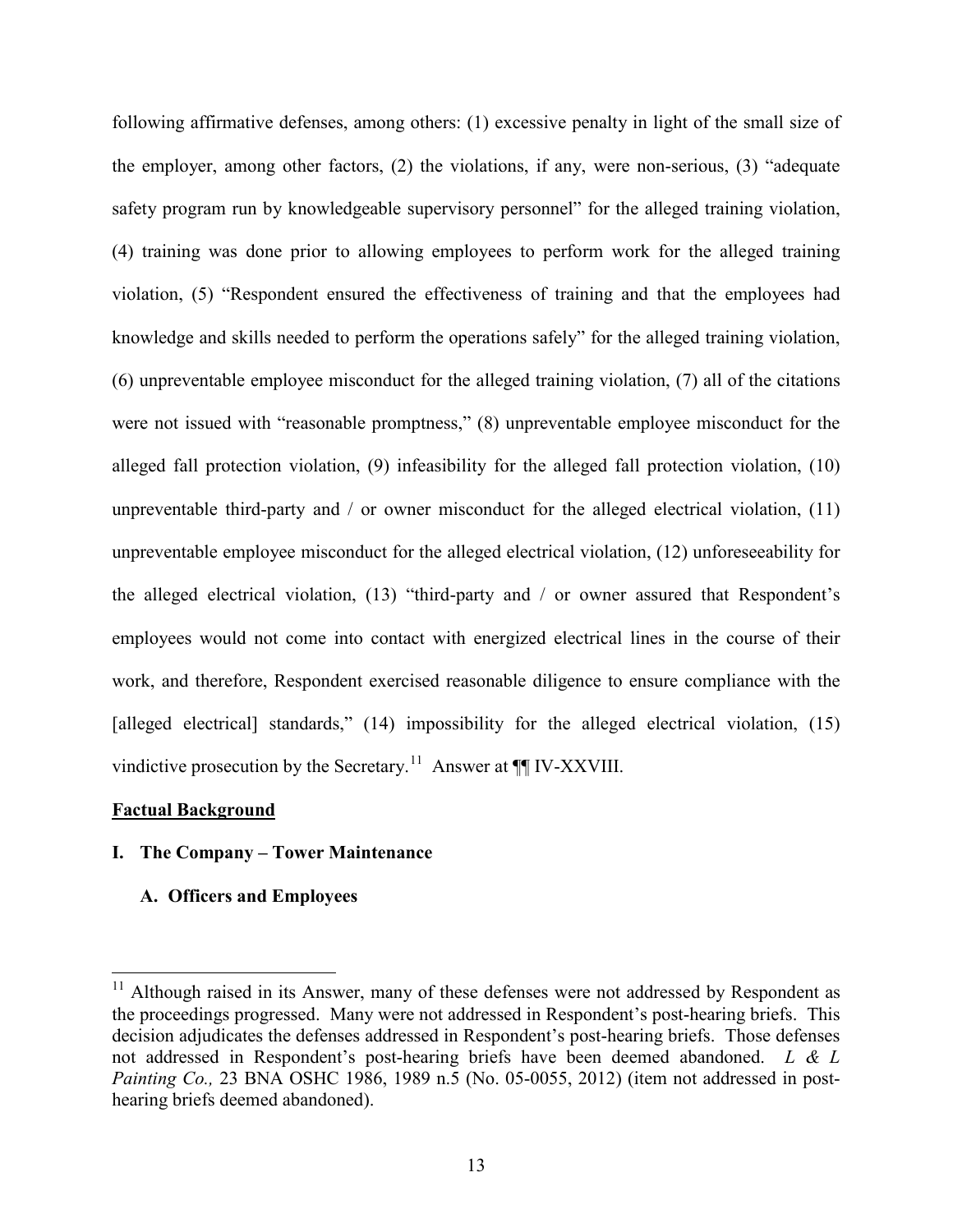Tower Maintenance was created in 2008 by Elizabeth Vlahopoulos, Tower Maintenance's President and sole owner. (Tr. at 783, 831, 908.) Ms. Vlahopoulos has worked for more than twenty years in the construction industry, working mainly in the office. (Tr. at 903-905.) Ms. Vlahopoulos' husband, Peter Vlahopoulos, is Tower Maintenance's project manager / supervisor and has been working for Tower Maintenance since it was created. (Tr. at 938-939.) Peter Vlahopoulos has always worked in the construction industry, has over 25 years of experience painting electrical towers, and has supervised "thousands" of painters. (Tr. at 1037, 1053.)

Tower Maintenance employs mainly seasonal workers, having only three year-round, office-staff employees. (Tr. at 833-834.) Its work is seasonal. Its seasonal staff of painters and project supervisors fluctuates with the work load, sometimes ranging from 10 - 30 employees. (Tr. at 833-835. *See* Tr. at 723.) According to Elizabeth Vlahopoulos, "everyone goes where the work is. That's why we always share workers,  $^{12}$  $^{12}$  $^{12}$  like the guys from Morris [Painting]<sup>13</sup>, they go to public utilities, they come to us, and everybody trains them." (Tr. at 835.)

During the months of August to October of 2012, it was the "busy season" for painting. (Tr. at 696, 723.) Additionally, during the Edison project, Tower Maintenance experienced employee turnover and employees taking unscheduled days off. (Tr. at 698-699.) Some painters did not show up to work because of the nature of the job – it was intensive labor, in hot weather, and some workers needed a break. (Tr. 721-723.) As a result, Tower Maintenance continued to

<span id="page-13-0"></span> $12$  Tower Maintenance does not staff tower painting jobs with union labor. Ms. Vlahopoulos testified "[t]he union does not train tower painters, so they can't give us painters to paint towers." (Tr. at 835. *See* Tr. at 838).

<span id="page-13-1"></span> $13$  Several of the painters who worked on the Edison project for Tower Maintenance previously worked for Morris Painting. (Tr. at 239, 693, 1006; Ex. C-30 at 19-20; Ex. C-31 at 50, 112-117.) According to RS, Morris Painting's headquarters was located in Ohio and its jobs were located in Michigan. (Tr. at 239.) The jobs and work were similar to the job at issue here, painting electric transmission towers. (Tr. at 239-240, 303-304.)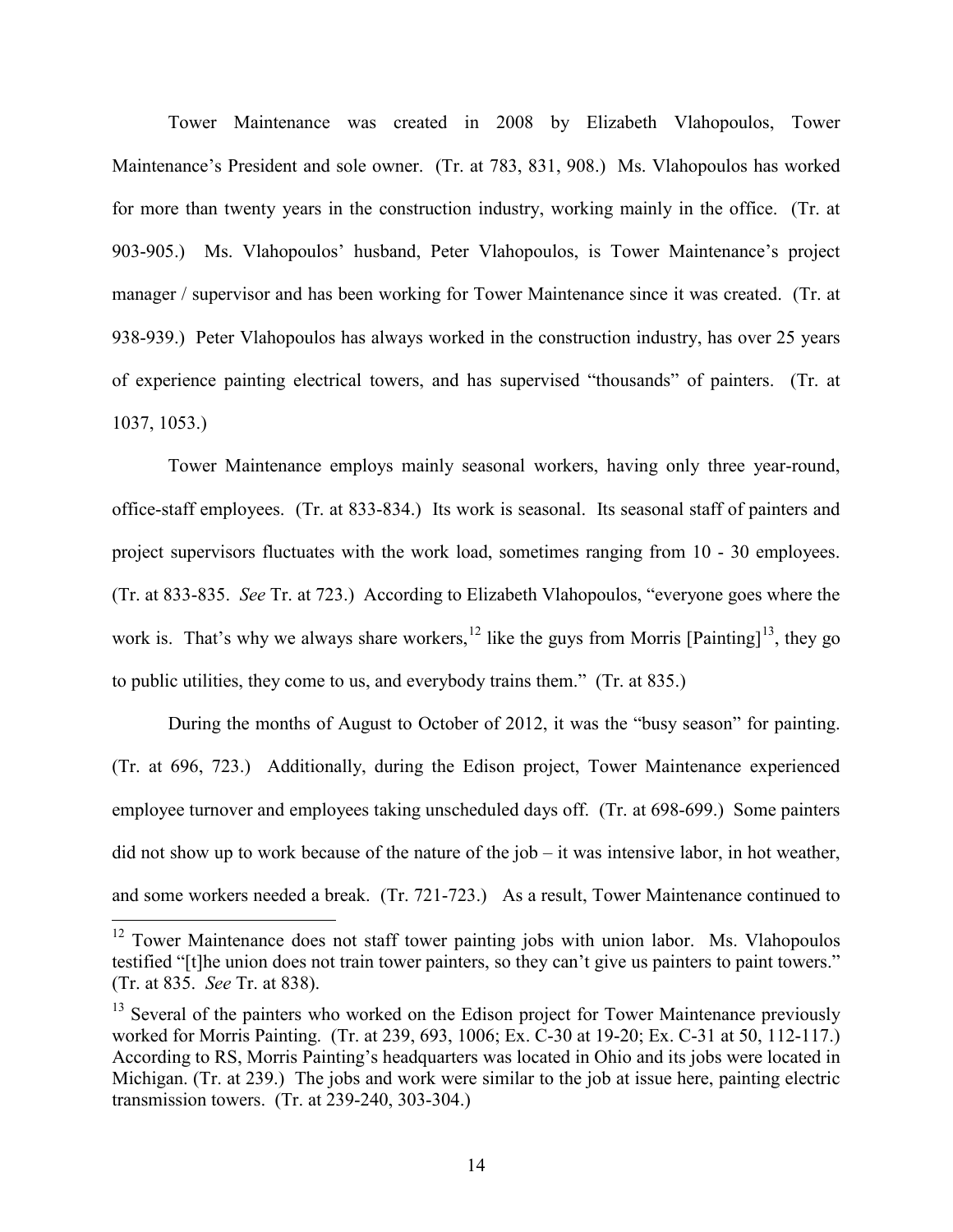hire painters during the project in an effort to fully staff the crews. Some painters, including the deceased JV, were hired several weeks after the project began. (Tr. at 697-698, 722-723.)

The workers for the Edison project at issue here consisted of two teams, one led by supervisor Nikolaos Psareas and the other led by foreman Josimar Mackeivicz.<sup>14</sup> (Tr. at 705-706.) On October 25, 2012, the Tower Maintenance employees engaged in tower painting work on the PSE&G Edison transmission tower painting project were JV, RS, Alessandro De Almeida, Alan Fonseca Alves, [15](#page-14-1) Marcelo Silva, Marcelo Leiroz, Ederson Trizotte, Osias Figugiredo, Caio Resende, Domingos Da Silva, and Euflates Passos. (Ex. J-1 at ¶¶ 12-13, 17-27.) The painters that testified in this case spoke primarily Portuguese, so they required an interpreter during depositions and at the hearing. (Tr. at 231-232, 235 (RS); Exs. C-30 at 7 (Da Silva), C-31 at 8 (Fonseca Alves).) Peter Vlahopoulos speaks no Portuguese, only English and Greek. (Tr. at 937.) Supervisor Psareas speaks English, Greek, and "some Spanish," but "not much" Portuguese. (Tr. at 682.) Foreman Mackeivicz speaks Portuguese and "intermediate" English, and also required an interpreter at the hearing.<sup>16</sup> (Tr. at 324-325, 1003-1004.)

# **B. History of OSHA Violations**

 $\overline{a}$ 

Tower Maintenance has a history of OSHA violations. (Ex. J-1 at ¶¶ 4, 5, 6; Exs. C-25, 26, 27; R-45, 46.) In 2011, Tower Maintenance settled an OSHA citation alleging violations of OSHA's construction training and fall protection standards, after one of its employees fell from

<span id="page-14-0"></span> $14$  RS testified that at times, prior to the day of the accident, there sometimes were three crews, one crew without a supervisor present at that tower job. (Tr. at 313.)

<span id="page-14-1"></span><sup>&</sup>lt;sup>15</sup> The parties stipulated that Alan Fonseca Alves is also known as "variations of" Alan Alves, Alan "Gettes," and Alan Fonseca. (Tr. at 716-718.) The spelling of "Gettes" throughout the record also varies to include "Gedes" and "Kedis." *See, ex.*, Ex. C-23 at 4-5. For consistency, Alan Fonseca Alves will be referred to as Fonseca Alves in this decision.

<span id="page-14-2"></span><sup>&</sup>lt;sup>16</sup> Josimar Mackeivicz was also known by a nickname "Pollacko." (Tr. 1018).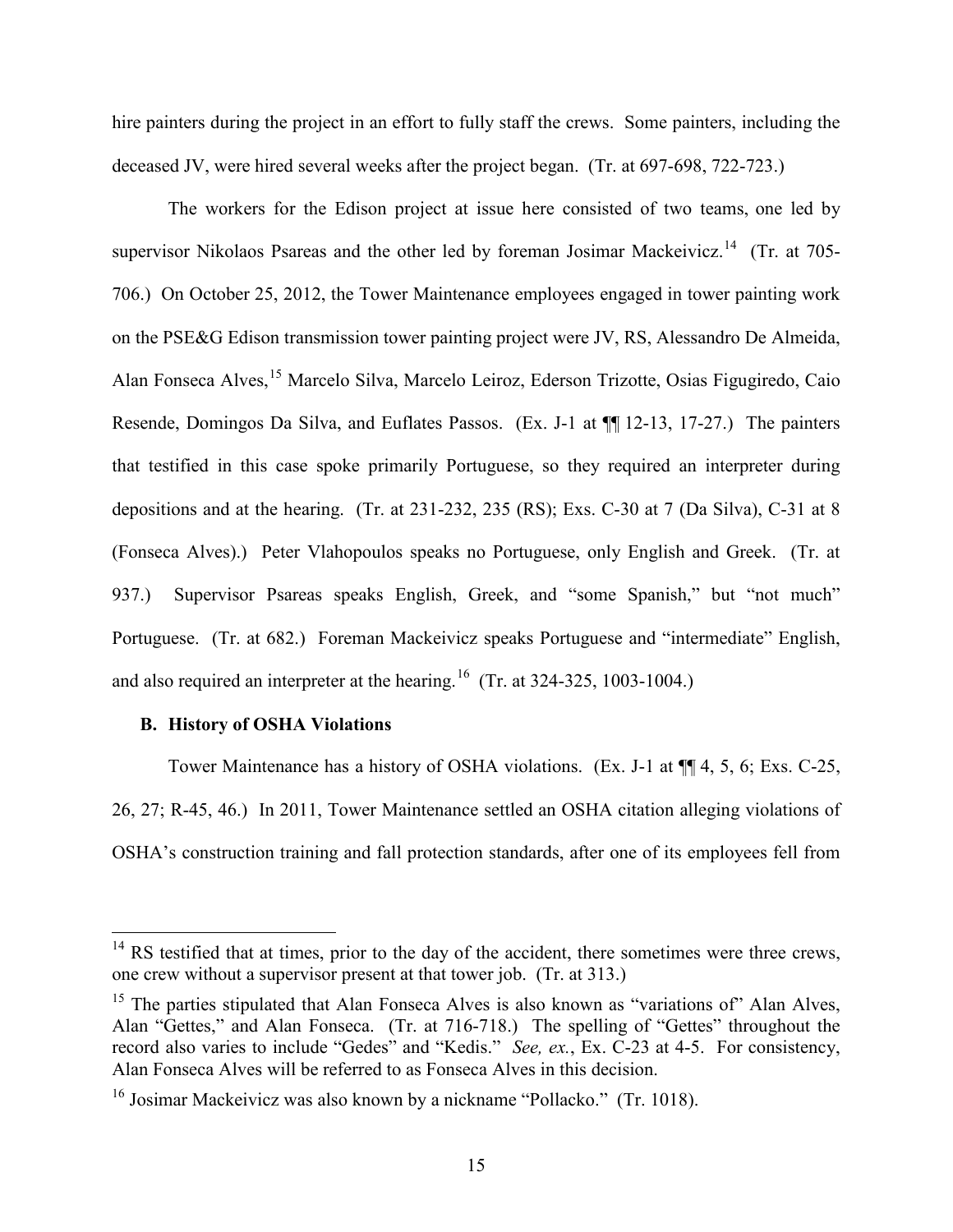the tower he was painting in Macungie, Pennsylvania in 2010.<sup>17</sup> (Tr. at 787, 896, 958-959, 961-962.) That employee was improperly tied off on a step bolt on a pole tower when he fell and died as a result of the fall. (Tr. at 787, 896, 958-962, 988-991.) Peter Vlahopoulos was the project manager on that project. (Tr. at 958.)

Tower Maintenance crafted a corrective action plan as a consequence of the 2010 Macungie accident. (Tr. at 784-788, 896, 927-928; Ex. R-3.) In the corrective action plan, which was submitted as part of its bid for the Edison project at issue here, Tower Maintenance stated that, due to the 2010 Macungie fall accident, Tower Maintenance has taken the following steps, among 5 steps, to prevent future occurrences:

- 1) The competent person is to remain onsite at all times when workers are working at height;
- 2) The competent person is to inspect each worker's harness and lanyard not only at the start of each day; inspection of all safety equipment will be made again as each worker comes down from working at height. This inspection shall be done routinely and repeatedly throughout the day and not only morning and at day's end.

(Tr. at 787-788; Ex. R-3 at TMC00731.) The corrective action plan is dated June 12, 2012. (Ex.

R-3 at TMC00730.)

- (1) 29 C.F.R. § 1926.501(b)(1), which states in pertinent part: "Each employee on a walking/working surface (horizontal and vertical surface) with an unprotected side or edge which is 6 feet (1.8 m) or more above a lower level shall be protected from falling by the use of guardrail systems, safety net systems, or personal fall arrest systems";
- (2) 29 C.F.R. § 1926.502(d)(21), which states in pertinent part: "Personal fall arrest systems shall be inspected prior to each use for wear, damage and other deterioration, and defective components shall be removed from service";
- (3) 29 C.F.R. § 1926.503(b)(l), which states in pertinent part: "The employer shall verify compliance with paragraph (a) of this section [Fall Protection "Training Program"] by preparing a written certification record."

(Ex. J-1 at ¶¶ 4-6; Exs. C-25, 26, 27.)

<span id="page-15-0"></span> $\overline{a}$  $17$  In the settlement agreement and Commission Final Order violations of the following standards were affirmed: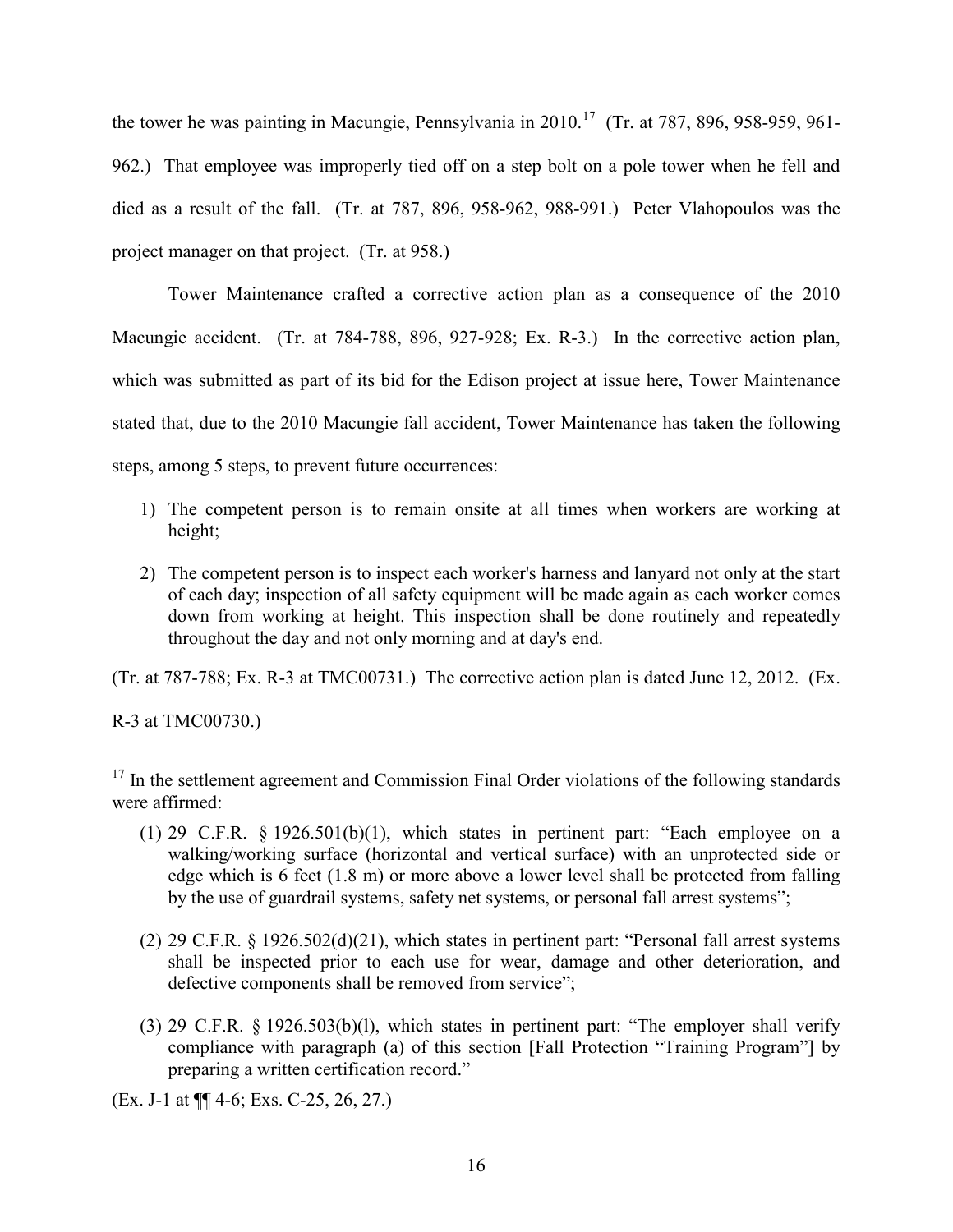Before the creation of Tower Maintenance in 2008, Peter Vlahopoulos was the vicepresident of another company, Tower Painting Company, Inc. (Tr. at 964-967, 971.) Elizabeth Vlahopoulos was also employed by Tower Painting Company, Inc., prior to the creation of Tower Maintenance. (Tr. at 906-907.) Tower Painting Company, Inc., also employed teams of painters and, in March 2007, also was cited for OSHA violations. (Tr. at 964-965, 980; Exs. C-46, C-47.) Tower Painting Company, Inc. received citations for failure to provide employees with adequate fall protection, failing to inspect employees' PFAS devices for damage prior to each use, and failing to remove defective PFAS devices from service, among other citations.<sup>[18](#page-16-0)</sup> (Tr. at 980-85; Exs. C-46 at 2; C-47 at 13.) The citations were affirmed in a Commission final order. (Ex. C-47.) *See Tower Painting Co., Inc.,* 22 BNA OSHC 1368 (No. 07-0585, 2008). Peter Vlahopoulos participated in the informal conference discussions with OSHA for that proceeding.[19](#page-16-1) (Tr. at 980; Ex. C-51.)

(Exs. C-46 at 1-2; C-47 at 4, 16-17.)

<span id="page-16-0"></span> $18$  The standards that were violated in that case included the following:

<sup>1)</sup> [Citation 1, Item 9] 29 C.F.R. § 1926.501(b)(15), which states in pertinent part: "each employee on a walking/working surface 6 feet (1.8 m) or more above lower levels shall be protected from falling by a guardrail system, safety net system, or personal fall arrest system."

<sup>2)</sup> [Citation 1, Item 10] 29 C.F.R. § 1926.502(d)(21), which states in pertinent part: "Personal fall arrest systems shall be inspected prior to each use for wear, damage and other deterioration, and defective components shall be removed from service."

<span id="page-16-1"></span><sup>&</sup>lt;sup>19</sup> Counsel for Respondent made an offer of proof that Tower Painting Company, Inc. was not a predecessor to Tower Maintenance. (Tr. at 910.) However, whether Tower Painting Company, Inc. is a predecessor to Tower Maintenance is not the relevant inquiry. The repeat characterizations alleged in the citations in the instant case are based on previous citations to Tower Maintenance, not to Tower Painting Company, Inc. The previous citations affirmed against Tower Painting Company, Inc. are relevant in the instant case because Peter Vlahopoulos was involved in the settlement discussions for those citations. (Ex. C-51.) His awareness of the previous violations, even violations by Tower Painting Company, Inc., is relevant, as discussed *infra*, to the knowledge element and to the willful characterization allegation of Citation 2, Item 1 at issue here. *MJP Constr. Co., Inc.*, 19 BNA OSHC 1638, 1648 (No. 98-0502, 2001), *aff'd without published opinion*, 56 F. App'x 1 (D.C. Cir. 2003) (holding that supervisors can be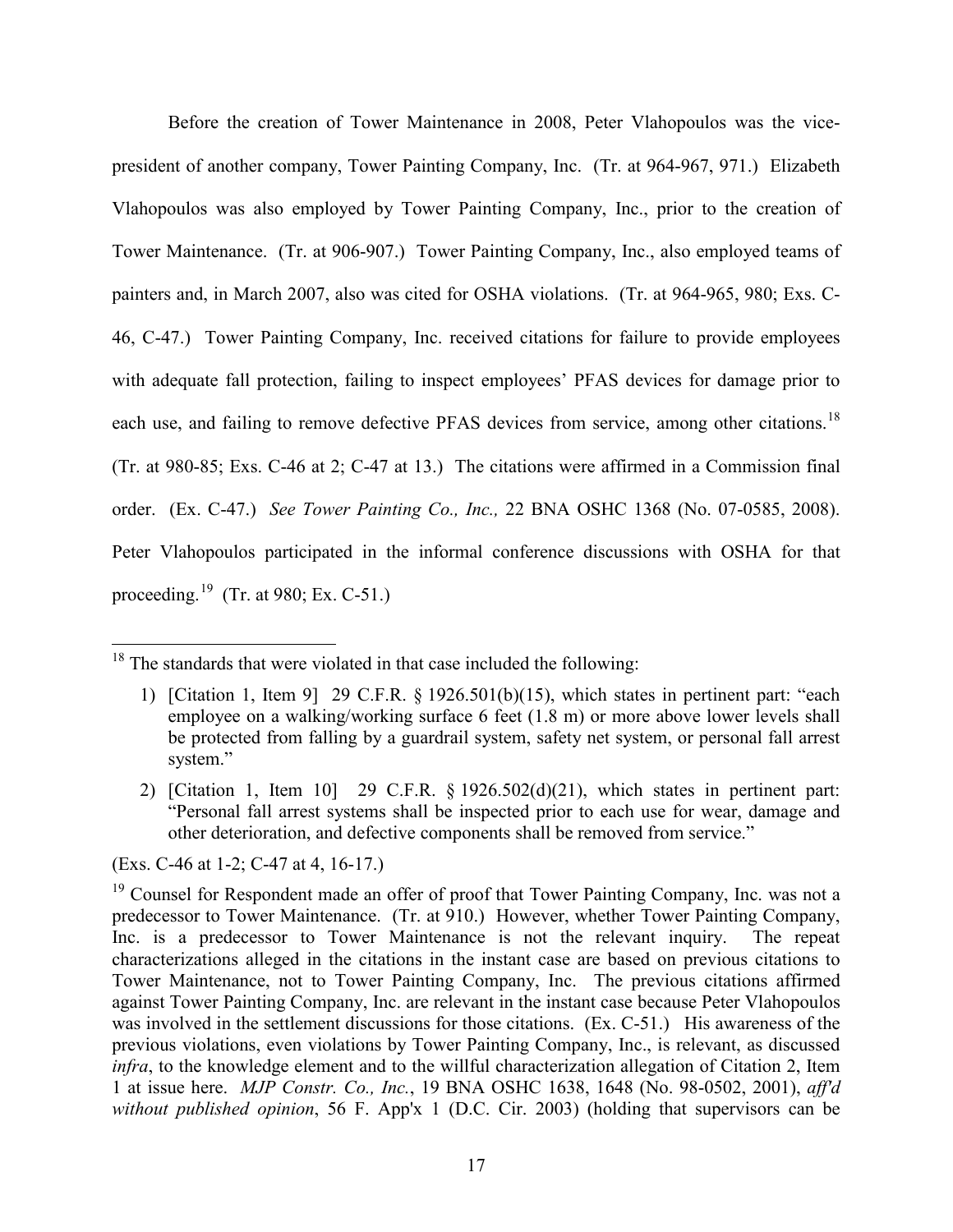## **C. The Project – Edison, New Jersey**

#### **1. Contract and Scope of Work**

 $\overline{a}$ 

Tower Maintenance contracted with New Jersey franchise utility company, Public Service Electric and Gas (PSE&G), to paint 214 steel "lattice-type transmission support structures," also known as "electric transmission towers," along highway Route 1 from Trenton to Edison, New Jersey. (Tr. at 468-469.) PSE&G wanted these structures painted as a maintenance function, to protect the towers from weathering, and to "extend the life of the structure." (Tr. at 469.) As part of the bid process, PSE&G required companies to submit a proposal package that included a site-specific safety plan and a job hazard analysis. (Tr. at 478.) As part of its proposal, Tower Maintenance submitted a site-specific safety plan, entitled Health and Safety Plan (HASP) for PSE&G: Transmission Structure Painting Project & Lead Paint Remediation RFP 31368 Various PSE&G Transmission ROW – New Jersey. (Tr. at 478; 942- 943; Ex. C-3.) It was dated June 11, 2012. (Ex. C-3 at 1.) PSE&G requires bidders to submit such a plan as part of the bid package so that PSE&G has "a level of confidence that they have a plan and they know the work that they're [d]oing and the hazards of the work that they're doing." (Tr. at 478.) Tower Maintenance also submitted a PSE&G Contractor Safety

<sup>&</sup>quot;chargeable with knowledge of the requirements of the standard based on their prior work experience, wherever that experience originates.").

Counsel for the Secretary submitted a motion during the trial to amend the Amended Complaint "to include any potential successor entities as Respondents in this matter." (Tr. at 18.) Respondent objected to the motion. (Tr. at 20.) The motion was received, but the ruling was withheld pending briefing on the matter. (Tr. at 20, 406-408; Ex. C-48.) The Secretary has not addressed this issue in his post-hearing briefs. Consequently, the matter is deemed abandoned. *L & L Painting,* 23 BNA OSHC at 1989 n.5 (item not addressed in post-hearing briefs deemed abandoned).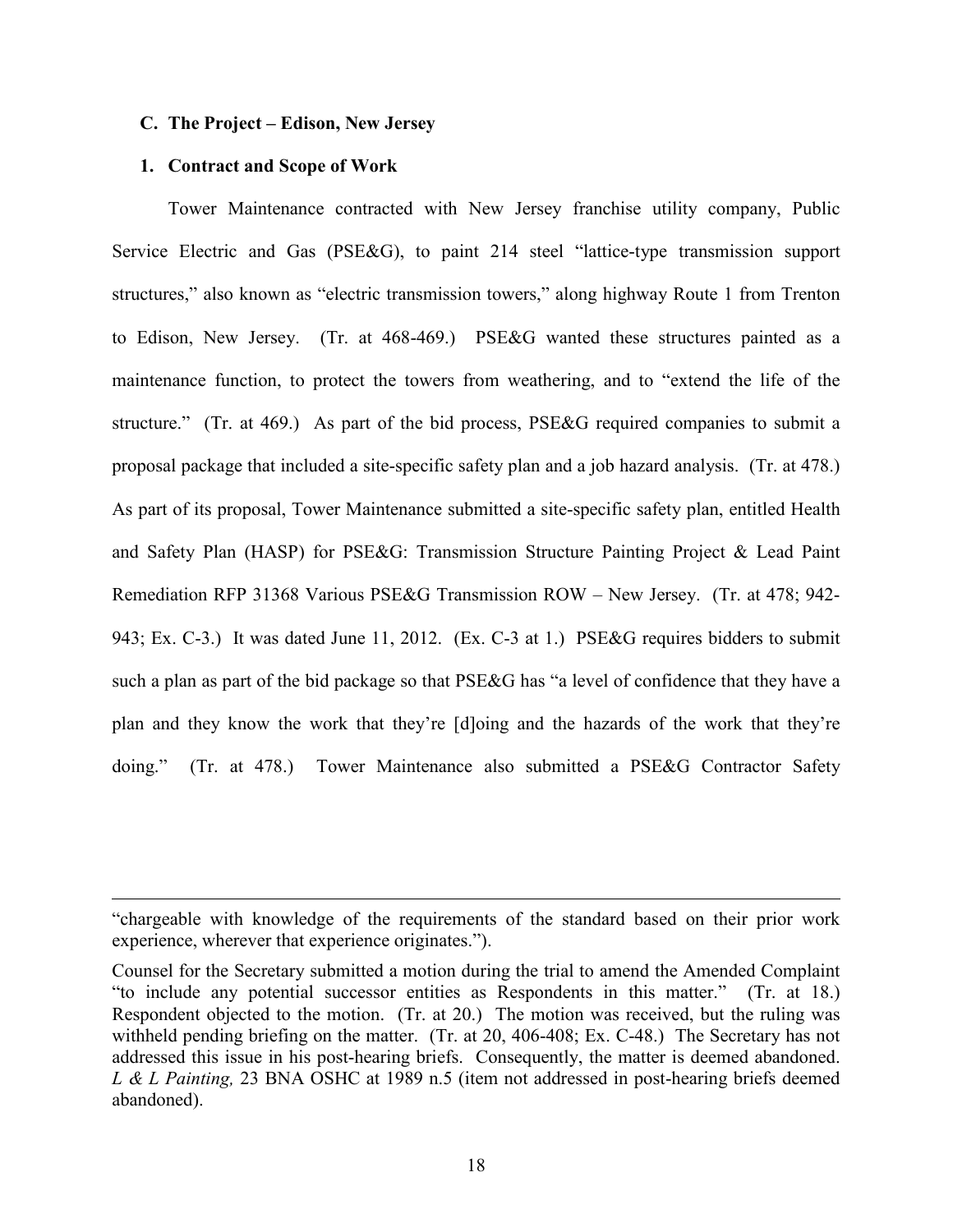Qualification Questionnaire as part of PSE&G's vendor approval process.<sup>20</sup> The safety questionnaire was signed by Elizabeth Vlahopoulos. (Tr. at 477-478, 785; Ex. R-3.)

After Tower Maintenance was awarded the contract, PSE&G held a "pre-construction" meeting with Tower Maintenance to go over:

…bringing them on the property, reviewing the scope of work, talking about expectations, safety, you know, they're expected to follow, their health and safety plan, wear all the proper PPE. We also covered, you know, a hundred percent attachment. We covered the lines would be energized. We covered where they would be staging from. We covered how they're going about collecting the paint chips that are scraped off of the structures. We talked about general housekeeping in and around the PSE&G right-of-way. We talked about, you know, there'd be a PSE&G representative at the assigned project and that would be their point of communication for anything that they needed. We talked about that person would also be there to escort them on and off the right-of-way in a legal fashion and so forth.

(Tr. at 480-481.) The record shows that Tower Maintenance's project manager / supervisor Peter

Vlahopoulos and supervisor Nikolaos Psareas attended this meeting. (Ex. C-1 at 4.)

The towers that were to be painted were made of steel and were similar, but varied slightly, in design. (Tr. at 468, 506; Ex. C-30 at 72.) Each tower had a "body" or "cage" that consisted of the main structure itself, and also "arms," on which the energized power lines were attached. (Tr. at 469, 483. *See, e.g.*, Ex. C-14.) This "lay-out" of the energized power lines varied by the tower, *i.e.*, some towers had energized power lines attached to the arms located nearer to the tower body than others. (Ex. C-30 at 37.) The tower at issue had a total of 10 arms (two arms on either side of the tower, at five different levels) that supported 12 insulators

<span id="page-18-0"></span> $20$  As discussed above, Tower Maintenance's corrective action plan, formulated as a result of the 2010 Macungie, Pennsylvania fatal accident, was included in this safety questionnaire. (Ex. R-3 at TMC00731.)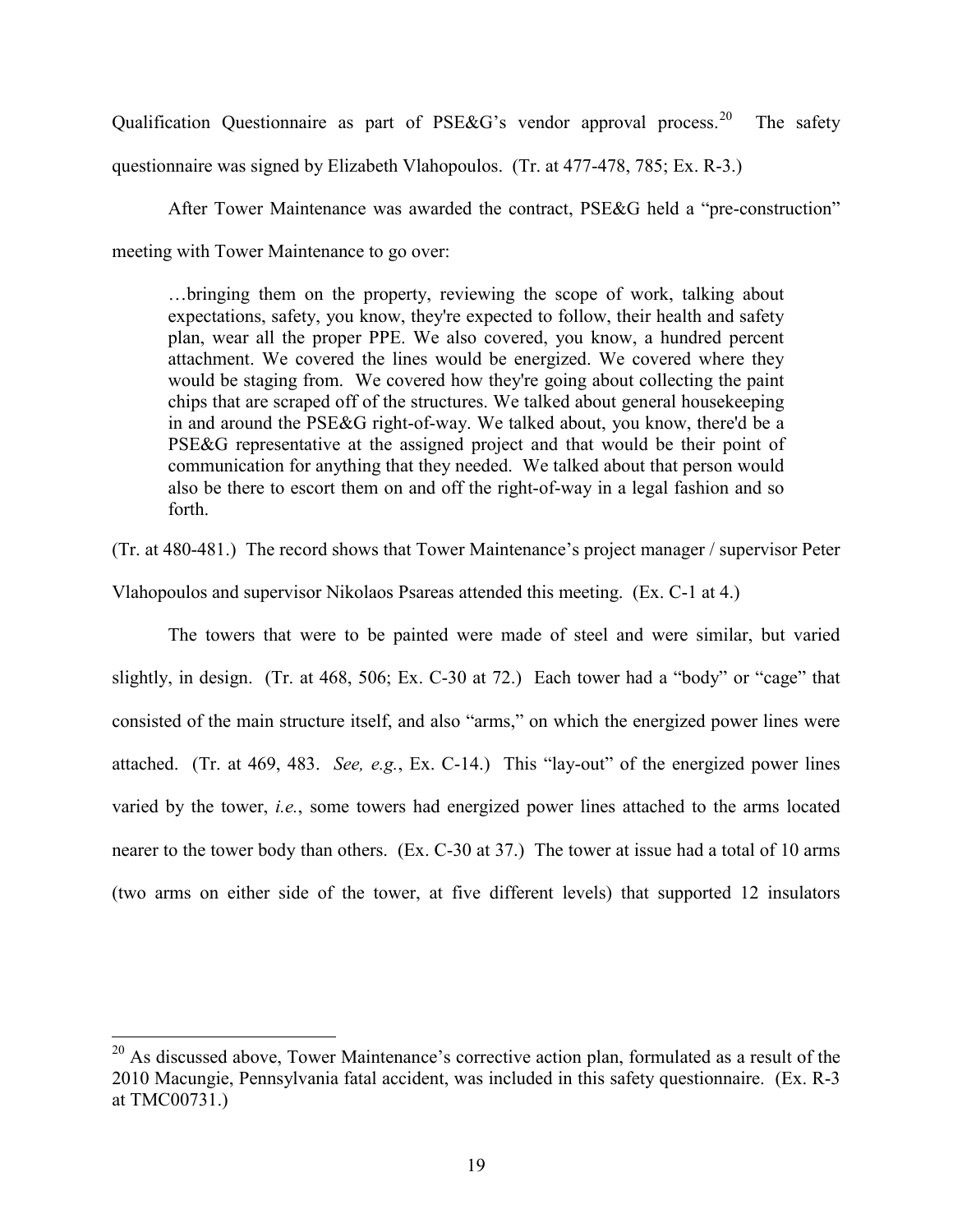carrying power lines attached to the arms<sup>[21](#page-19-0)</sup>. (Tr. at 485-495; Ex. C-40.) As relevant to this case, the power line of interest, power line No. 3, was attached to the subject tower's arm about 2-3 feet from the edge of the tower body. (Tr. at 153, 155-156, 285, 537-538; Exs. C-9, C-14, C-14B, C-14D, C-15A, C-15C, C-30 at 6-19, C-31 at 105-108, C-40.) Power line No. 3 was energized at 26 kV and was attached to the arm that was approximately 60 feet above the ground. (Tr. at 487, 495; Exs. C-14F, C-40.)<sup>[22](#page-19-1)</sup> Also on the tower was a ladder made up of step bolts that ran up one leg of the tower to the tower's mid-level, and then the step bolt ladder ran up the centerline of the cage to the top of the tower. (Tr. at 138-139; Exs. C-14A; C-31 at 66.) Power line No. 3 was 6 feet 5 and ½ inches from the centerline of the tower. (Tr. at 492.)

Tower Maintenance contracted with PSE&G to paint only the tower body, not the arms where the power lines were attached. (Tr. at 431, 455, 483, 1044; Ex. C-1.) When beginning to paint a tower, the painters would climb up the step bolt ladder to their designated position within the truss structure, and then they would paint the truss structure of the tower around them. During the painting of a tower, members of the painting team would therefore be positioned at varying levels along the height of the tower. The painters first applied red colored primer to the towers and then painted the towers greenish-gray, twenty-four hours after the primer had been applied. (Tr. at 253-254, 259). The Keeler and Long paint, containing zinc dust, used by the painters on this project wa s conductive. (Exs. C-19, C-29).

<span id="page-19-0"></span> $2<sup>21</sup>$  A review of the photographs and the blueprint of this tower, in the record, reveals that there is an additional sixth level of arms located at the very top of the tower, but no insulators are attached to it. (Tr. at 506; Exs. C-14, C-40).

<span id="page-19-1"></span> $22$  A review of the blueprint of this model tower shows that the second level arm, on which power line No. 3 is attached, is 60 feet above the ground and the first level arms are 53 feet above the ground. (Ex. C-40.) This finding conflicts with the testimony from the PSE&G representative that the first level arms are 70 feet above the ground. (Tr. at 495.) Given the single question asked about the height of the arms, and the fact that the witness was reading the blueprint which stated "[7' 0"]" as the distance between the first and second level arms, I find that his testimony was mistaken based on a misreading of the blueprint. (Tr. at 495; Ex. C-40.)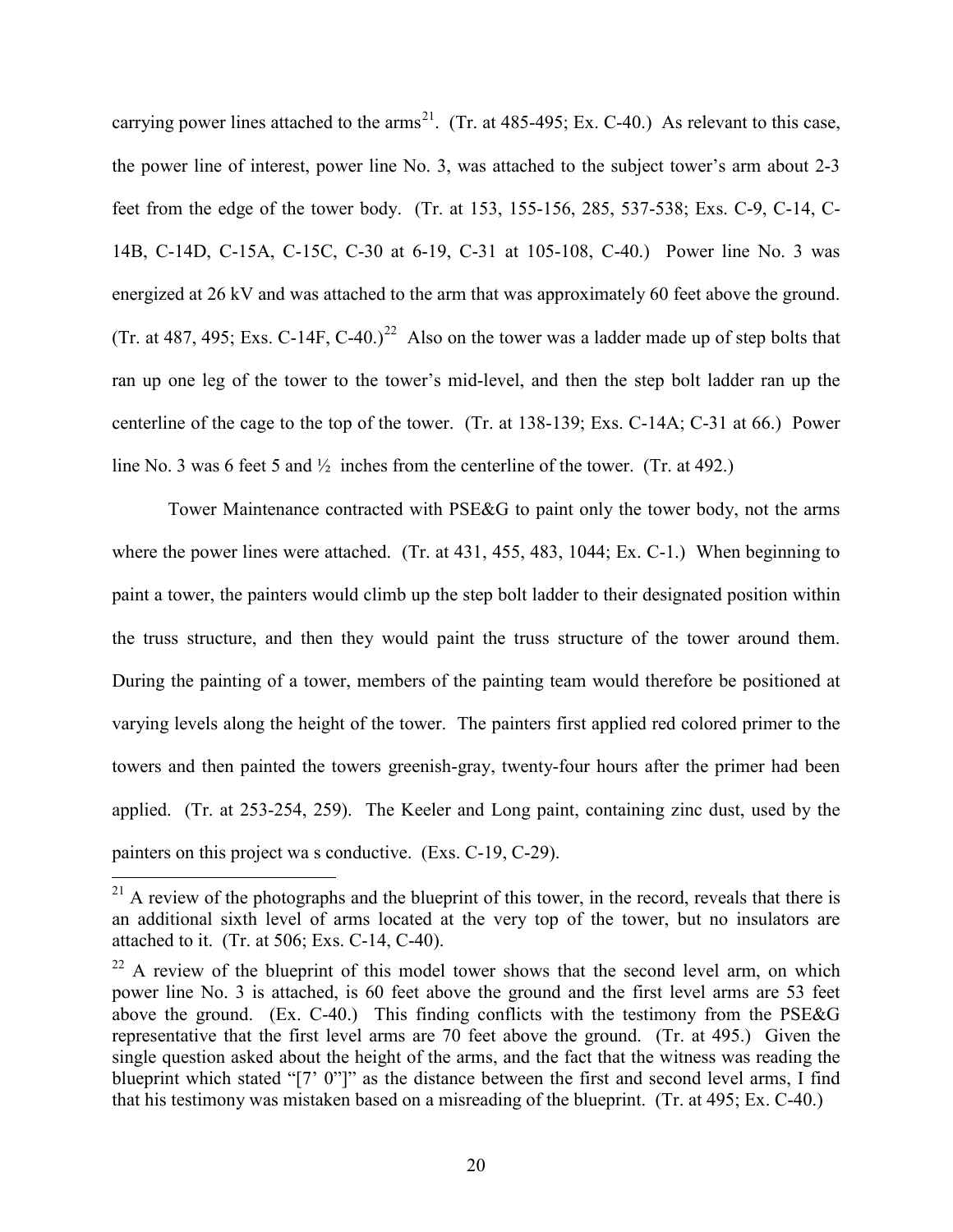The method by which they painted was as follows: each painter carried two paint buckets, one on each hip, up the tower to his location. (Tr. at 254-255; Exs. C-30 at 45; C-31 at 66-67.) The painter stowed one paint bucket as reserve on a nearby step bolt or open area, and then proceeded to paint the tower using the other bucket. (Ex. C-31 at  $66-67$ , 106-107.) By using a personal fall arrest system (PFAS) device, each painter had a certain amount of flexibility with his hands. They wore painting mitts on each hand, dipped their hands into the bucket of paint, and hand-painted the truss structure using their painting mitts. (Tr. at 256-257, 699-700, 1040-1042; Exs. C-30 at 46; C-31 at 69.) No brushes were used. Pictures and testimony in the record show that the painters got covered with paint head-to-toe as the painting job progressed. (Tr. at 257-259; Exs. C-28, C-30 at 63-66.) The painters got covered in paint because they were leaning against the freshly painted tower cage out of necessity to reach other parts of the tower cage. (Tr. at 305, 1052-1053; Ex. C-30 at 65.) The painters would latch and re-latch their PFAS device as they moved around the truss to paint the entire structure with their painting mitts. (Tr. at 891-892.) Because they were latching and re-latching their PFAS device, the clips on their PFAS device also got covered in paint because they could not take their painting mitts off during the repositioning. (Tr. 348, 700; Ex. C-30 at 66.)

According to Tower Maintenance, each painter was instructed to stay within the cage, or the truss structure, and not to venture out onto the arms where the electric distribution lines were attached. (Resp't Br. at 11, 17.) The testimony from the painters, however, indicates that this was not clearly, effectively, communicated to them. According to Da Silva, they painted the arms on some towers, and by doing so, emerged out of the tower cage. (Ex. C-30 at 50.) Da Silva, however, testified that the arms for the tower at issue here were not to be painted. (Ex. C-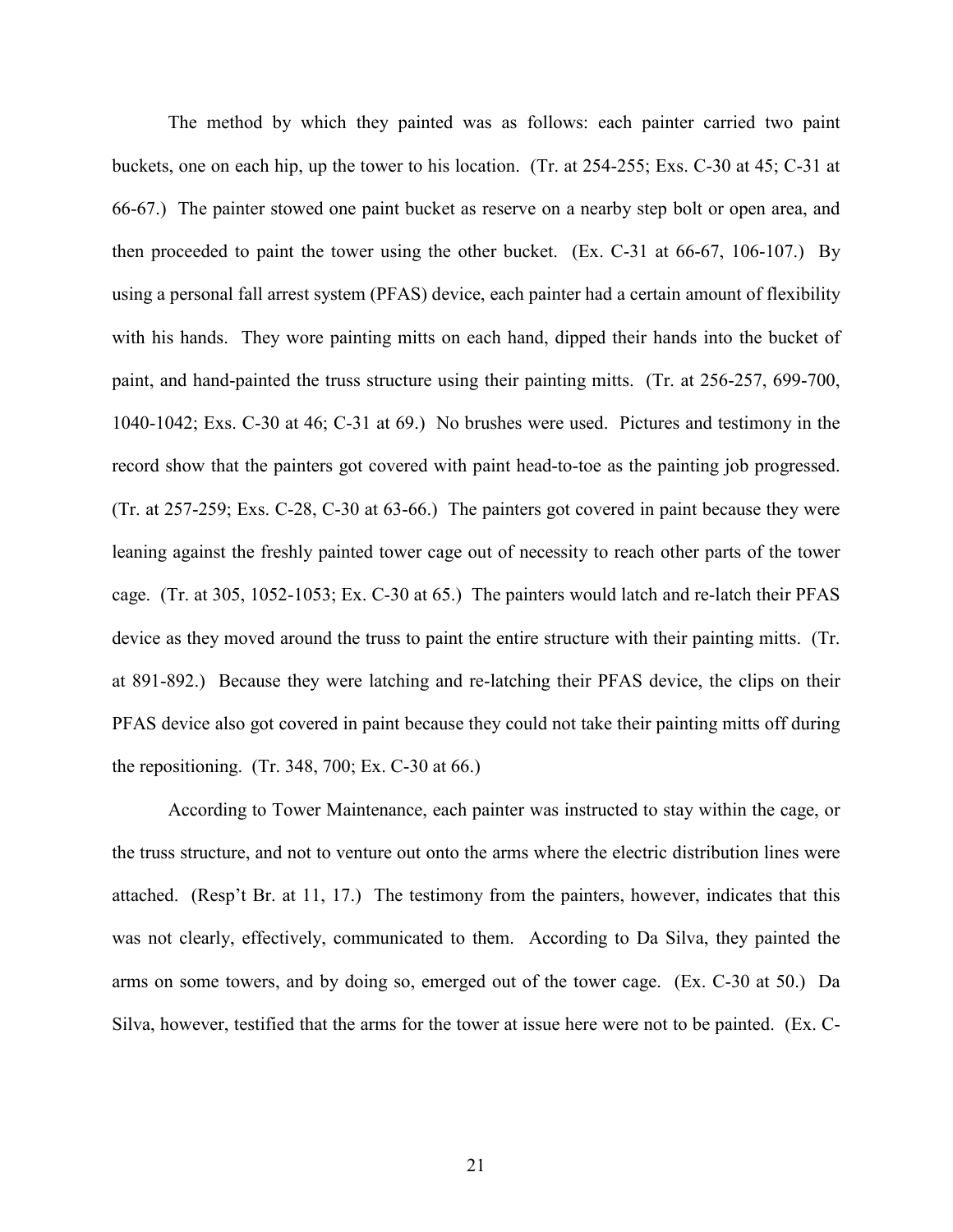30 at 74.) Fonseca Alves, on the other hand, testified that all of the arms for this tower were to be painted.  $(Ex. C-31$  at 104.)

Each tower took about one to two hours to paint. By the end of October, the painters typically painted eight to ten towers per day. (Tr. at 256; 425-426.) On October 25, 2012, the team was on their third tower for that day when the accident occurred. (Tr. at 287.)

## **2. Project Supervision and Project Safety**

Neither Elizabeth nor Peter Vlahopoulos directly supervised the painters on the worksite. Elizabeth Vlahopoulos visited the Edison project once between August and October 25, 2012. (Tr. at 911.) Peter Vlahopoulos visited the Edison project once or twice per week, dividing his time between the Edison project and another project. (Tr. at 1020-1021.) The two leaders on the Edison project were supervisor Nikolaos Psareas<sup>[23](#page-21-0)</sup> and foreman Josimar Mackeivicz. (Tr. at 705-706.)

As the supervisor, Psareas had the duty and responsibility to "follow through on the work and make sure we all work safely, and coordinate all the jobs through PSE&G." (Tr. at 685.) He also was responsible for overseeing the progress of the job, making sure the job was done properly, and making sure everyone was following the safety rules. He had the authority to discipline employees and direct the work being performed. (Tr. at 685-686.)

As the foreman, Mackeivicz would supervise his painters from the ground, looking up at the painters using binoculars. (Tr. at 1011-1012.) He testified that if he saw a painter working without being tied off, he would yell up to him and give him a verbal warning. (Tr. at 1012.) After that, according to Mackeivicz, the employee would have to leave the job site if he saw him working without being tied off again. (Tr. at 1012.) Mackeivicz testified that he had to give two

<span id="page-21-0"></span> $^{23}$  Nikolaos Psareas' wife's cousin is Peter Vlahopoulos. (Tr. 687).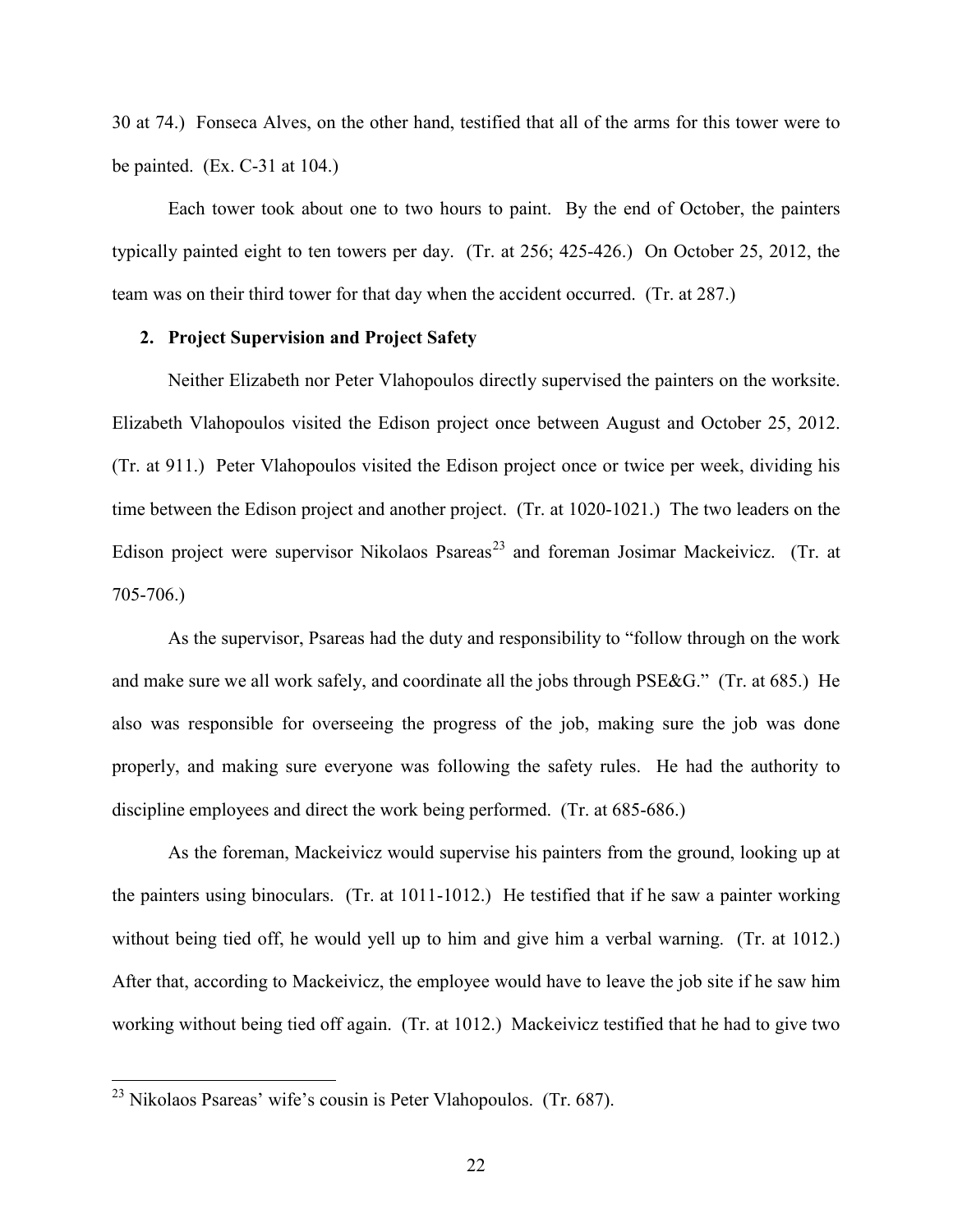verbal warnings on the project at issue. (Tr. at 1012.) However, foreman Mackeivicz testified that he was not responsible for the safety of the employees. "I was responsible for telling them the details of the job, what was supposed to be done by them, but not for their safety." (Tr. at 333.) He had the authority to discipline employees and to recommend to his superiors "for someone to be fired." (Tr. at 333.)

The only formal Tower Maintenance safety policy in the record is the Health and Safety Plan (HASP) that was submitted to PSE&G as part of Tower Maintenance's bid package. (Ex. C-3.) In the HASP, Peter Vlahopoulos and Nikolaos Psareas are noted as safety supervisors: Peter Vlahopoulos as the Project Director and Psareas as the Health and Safety Officer. (Ex. C-3 at 4-5.) Both were responsible for safety on the project worksite. Peter Vlahopoulos was ultimately responsible for complying with the OSHA regulations. (Tr. at 944; Ex. C-3 at 4-5.) Although required by the HASP, the record does not contain any evidence that Tower Maintenance reviewed the HASP with its painters or required them to fill out an agreement stating that they would comply with its requirements. (Ex. C-3 at 6.) Foreman Mackeivicz testified that he was never shown the HASP before or during the Edison project at issue. (Tr. at 336.)

At the beginning of a typical workday, supervisor Psareas and foreman Mackeivicz met their crews in the morning, at about 6:00 a.m., at a staging site. (Tr. at 262-263.) At this staging site, the crew cleaned and gathered their supplies, which included a PFAS device, and listened to instructions, if any, from Mackeivicz, who translated Psareas' instructions from English to Portuguese. (Tr. at 263, 353, 737, 1008, 1013.) Accounts differed on whether the instructions included safety – but the weight of the evidence establishes that the painters experienced and expressed safety concerns on the worksite. Regarding the power lines, painters reported that if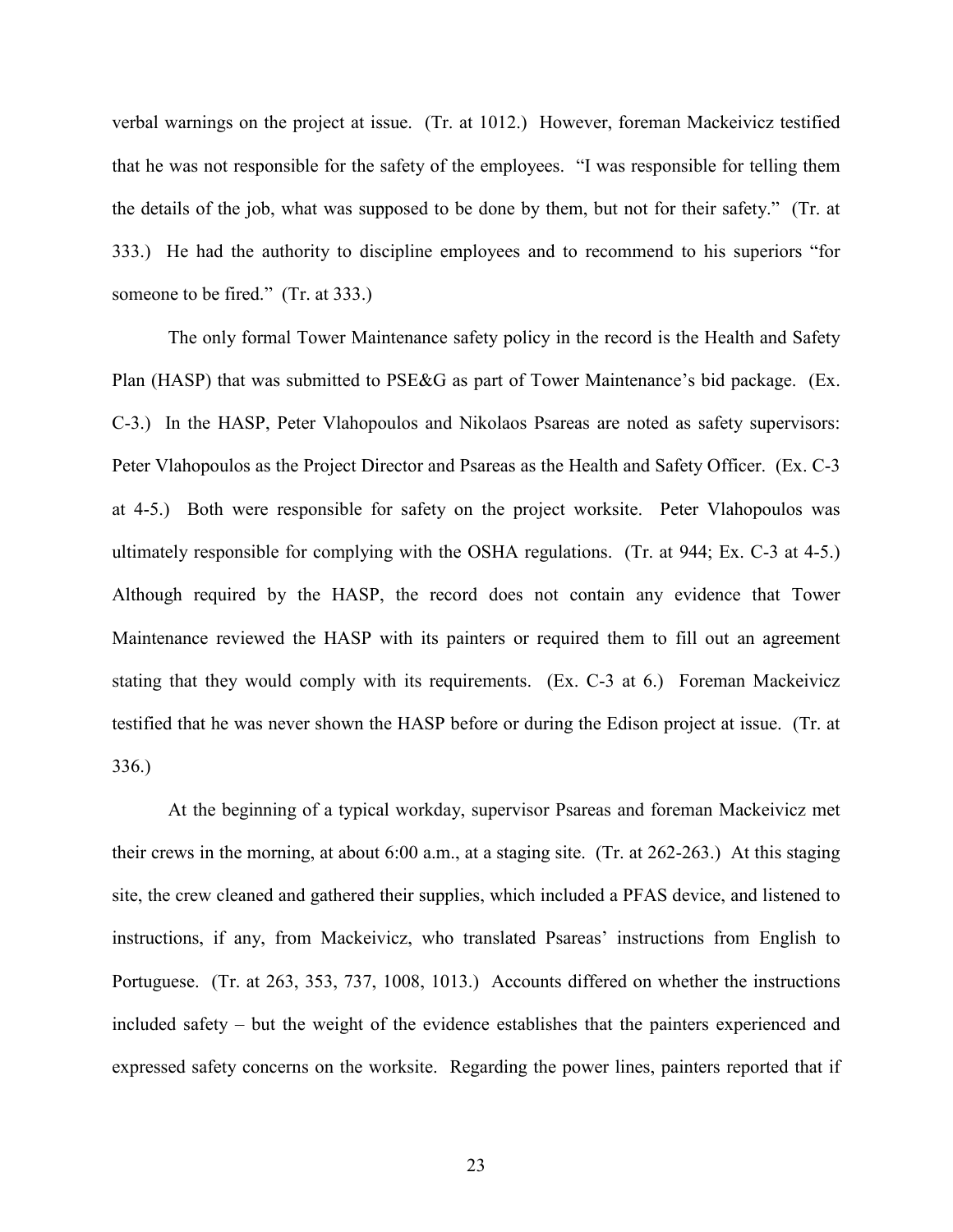they got too close to the power lines the hair on their skin would stand up. (Tr. at 252-253; C-31 at 84.) Regarding their PFAS device, all of the painters in this case testified that they had concerns about their PFAS device operating correctly and frequently brought concerns regarding their PFAS device to the attention of supervisor Psareas and foreman Mackeivicz. The painters were concerned about their paint-covered "pelican" clips because the paint would cause the clips to jam and not close all the way.<sup>[24](#page-23-0)</sup> (Tr. at 144; 279-280, 347-348, 701-702; Ex. C-30 at 58-60; Ex. C-31 at 79-81.) Most of the time, the request for a new PFAS was rejected and the painters were instead told to clean their PFAS device more thoroughly. (Tr. at 279-280; Ex. C-30 at 58- 60; Ex. C-31 at 79-81.)

Additionally, all of the painters, and the supervisors, including Peter Vlahopoulos, testified that accepted uses on the Tower Maintenance worksite of the PFAS device included: (1) wrapping the lanyard around a cross-bracing and attaching the clip back onto the lanyard itself, and (2) clipping onto step bolts. (Tr. at 272-274, 346-347, 703-704, 958, 990-991; Exs. C-30 at 87-90, C-31 at 76-77, 109-111; Ex. R-50 at 37-38.) Sometimes, "on rare occasions," painters did not tie off at all when their PFAS device prohibited them from reaching certain areas of the tower to paint. (Resp't Br. at 14; Exs. C-30 at 88-89; C-31 at 76.)

#### **3. Training**

 $\overline{a}$ 

The training evidence in the record is illuminating, revealing the employees who had received training, the type of training received, and the employees who had not received any training. (*See* App'x B.) Elizabeth Vlahopoulos took construction courses at Baruch University

<span id="page-23-0"></span> $24$  Based on the "pelican clip" description in the record, I find that the pelican clips are "snaphooks" as defined in subpart M of part 1926 and used in the section devoted to the requirements of a PFAS. 29 C.F.R. §§ 1926.500(b)("Definitions: snaphook"); §1926.502(d)("Personal fall arrest systems"); 1910.269(g)(2)(i) ("Personal fall arrest equipment shall meet the requirements of Subpart M of Part 1926"); (Ex. R-50 at 36-37.)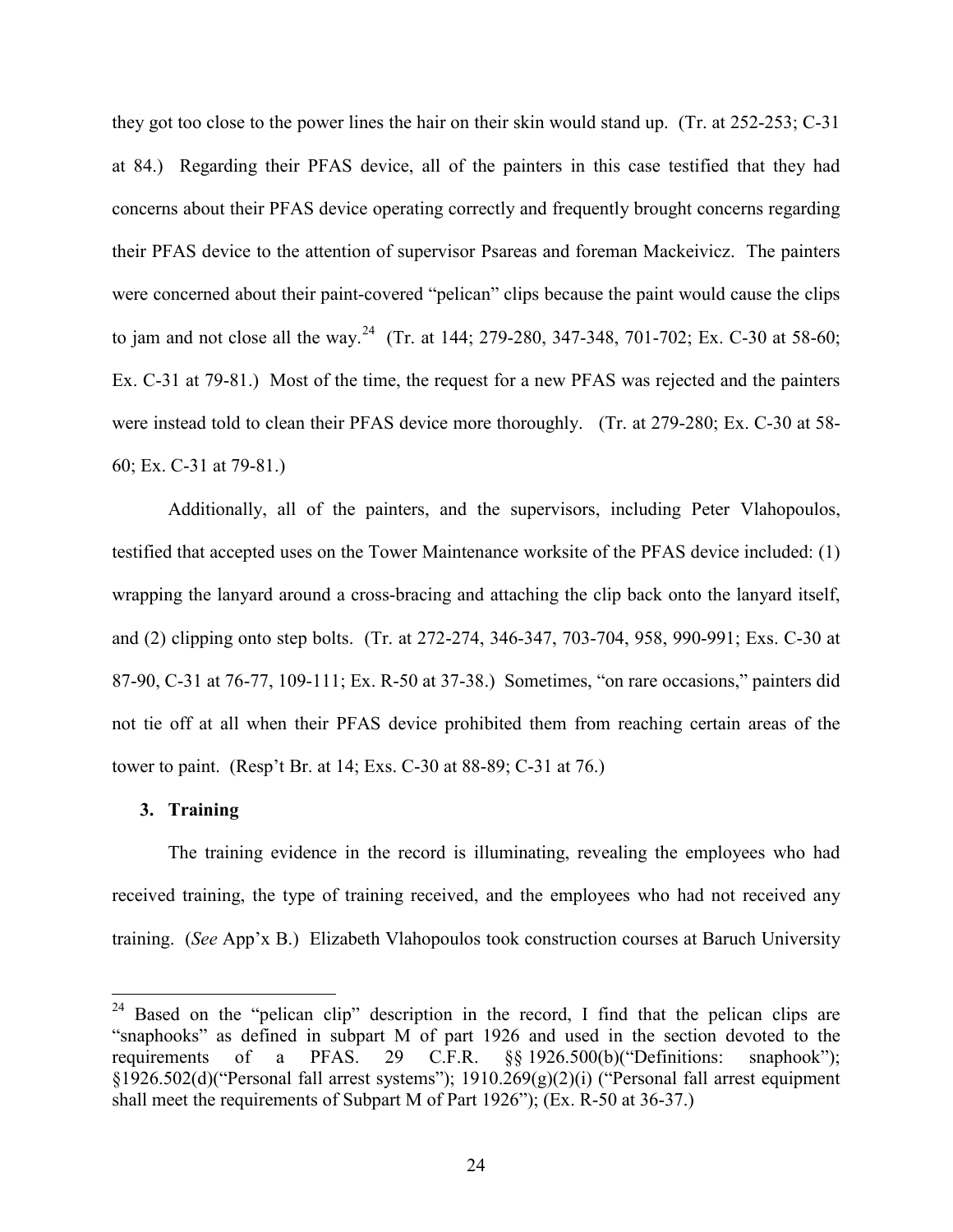after high school, including estimating and construction management. (Tr. at 911-912.) According to Ms. Vlahopoulos, she is "a C3 of a NACE Inspector level 2," meaning that she is authorized to inspect paint coatings, for example on a bridge project.<sup>25</sup> (Tr. at 912.) She has no degree in electrical engineering or physics. (Tr. at 912.) Ms. Vlahopoulos also testified:

Q: So you have no real formal education in the field of electrical behavior, how electricity behaves; correct?

A: I believe I have what I'm required to have for painting, yes. If the requirements -- if I'm required to have more at some point, I will get more.

(Tr. at 912.) The record shows that she attended a "C-5 Supervisor / Competent Person Refresher Training for Deleading of Industrial Structures" training course on June 11, 2012.<sup>[26](#page-24-1)</sup> (Ex. C-22 at 14-16.)

Peter Vlahopoulos took a certified climbing course, and also attended the "C-5 Supervisor / Competent Person Refresher Training for Deleading of Industrial Structures" training course on June 11, 2012. (Tr. at 991; Ex. C-22 at 14-15, 18.) He did not personally provide training to any employee on the Edison project at issue. (Tr. at 941.)

Supervisor Psareas and foreman Mackeivicz took training courses in the following subject areas in the spring of 2012 and in August 2012: Fall Protection, OSHA 10, Electrical Arc Flash Safety, Authorized Climber, and Sub Station Awareness. (Tr. at 1013; Exs. C-2; C-22 at 5-7; C-23 at 4-6; C-24 at 4, 5-13, 86, 91-99, 107). In addition, foreman Mackeivicz took Tower Rescue & Competent Climber training (Ex. C-24 at 108-121). After the October 25, 2012 fatal accident supervisor Psareas took a Competent Tower Climber / Rescuer Training in November

<span id="page-24-0"></span> $25$  Although the record does not indicate what "NACE" stands for, a cursory search reveals that Ms. Vlahopoulos was likely referring to NACE International, The Worldwide Corrosion Authority. http://www.nace.org/About-NACE/

<span id="page-24-1"></span> $26$  The documentation for this course indicates that it was most likely associated with The Society for Protective Coatings (SSPC). (Ex. C-22 at 16); http://www.sspc.org/about-us/about-us-home.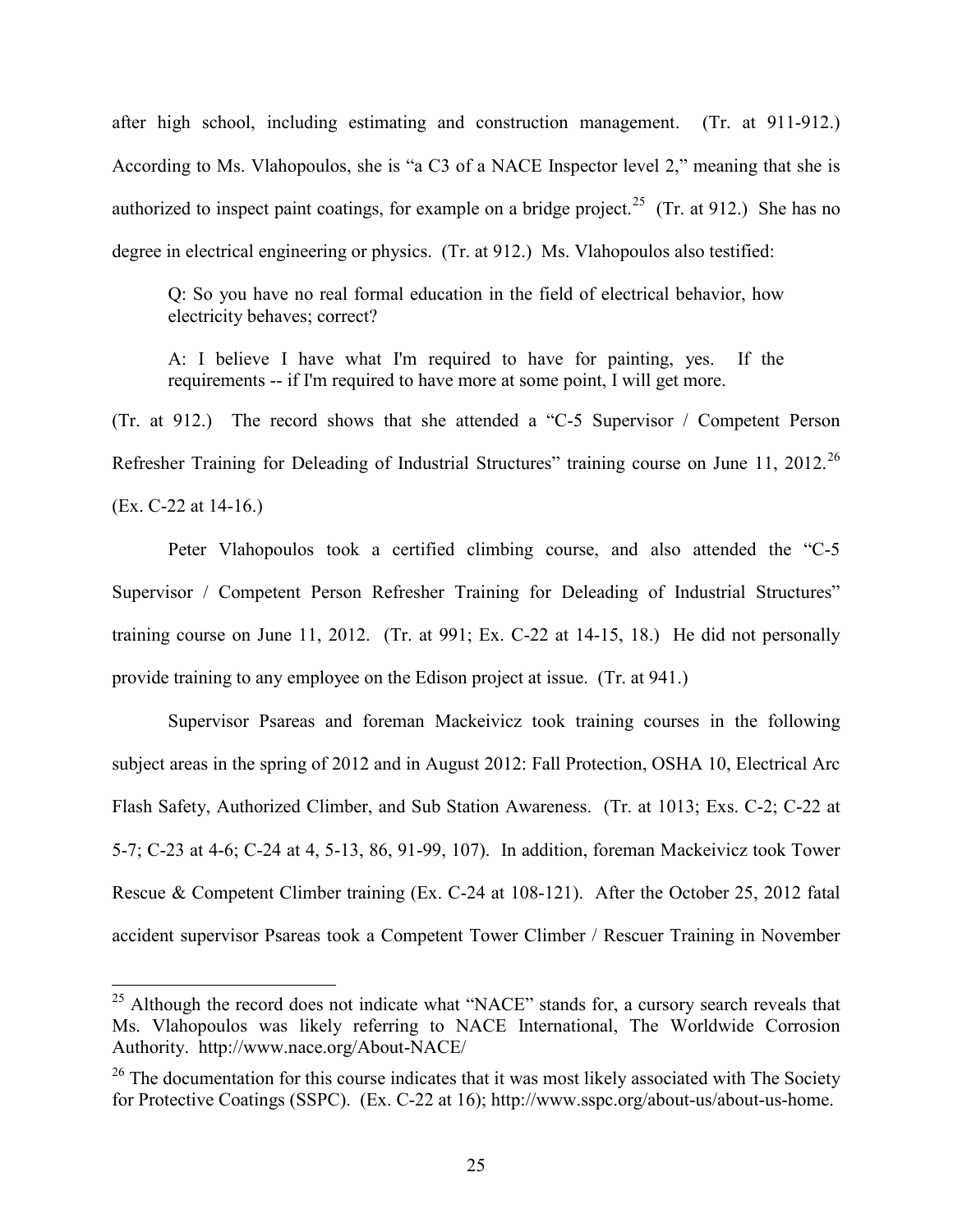2012. Supervisor Psareas also previously took the following training courses: Boots on the Roof (2009), OSHA 10 (2010), Lead Contractor and Lead Supervisor (1996). (Ex. R-38; Ex. R-50 at 19-24.) Neither supervisor Psareas nor foreman Mackeivicz personally trained or checked previous training certificates of the Tower Maintenance painters for the Edison project. (Tr. at 335-336; 688-689.)

With regard to JV, RS, Fonseca Alves, and Da Silva, the four workers central to this case, the record shows the following training occurred in the spring – fall of 2012: Fall Protection (Fonseca Alves, Da Silva, RS), OSHA 10 (Fonseca Alves), Electrical Arc Flash Safety (Fonseca Alves), and Authorized Climber (Fonseca Alves.)<sup>27</sup> (Exs. C-22, 23, 24.) The record does not contain any training certificates for the deceased JV.

The parties stipulated that on October 25, 2012, the day of JV's electrocution and RS' fall, Tower Maintenance employed at least twenty-five employees. (Ex. J-1  $\P$  11, 19.) The parties further stipulated that eleven employees were employed that day engaged in tower painting work on the PSE&G transmission tower painting project.<sup>28</sup> (Ex. J-1 ¶¶ 17 through 27; App'x B.) Of those, the record reveals that six of the tower painters had received no training from Respondent. The record does not contain any training certificates for Marcelo Leiroz, Ederson Trizotte, Osias Figugiredo, Domingos Da Silva, Euflates Passos, or JV. (Ex. J-1 ¶¶ 21-

23 and 25-27.)

<span id="page-25-0"></span> $\overline{a}$  $27$  The certificates for Fonseca Alves notate the name "Alan Kedis Fonseca." Fonseca Alves' testimony is consistent with these certificates and their timing, supporting a finding that these certificates are his. (Ex. C-31 at 32-42; App'x B); *see also* Ex. R-50 at 28, 31 (Psareas testified that Alan Kedis is also known as Alan Fonseca Kedis; also known as Alan Kedis Fonseca); Tr. at 717-718 (parties' stipulated resolution of confusion regarding employee's name.) *See* p. 11 n.15 *supra*.

<span id="page-25-1"></span><sup>&</sup>lt;sup>28</sup> The record contains the following training certificates for the other Tower Maintenance painters "engaged in tower painting work" on October 25, 2012: Fall Protection (Almeida), Authorized Climber (Resende), and Sub Station Awareness (Resende). (Exs. C-2, 22; J-1 at ¶¶ 12-13, 17-27; App'x B.)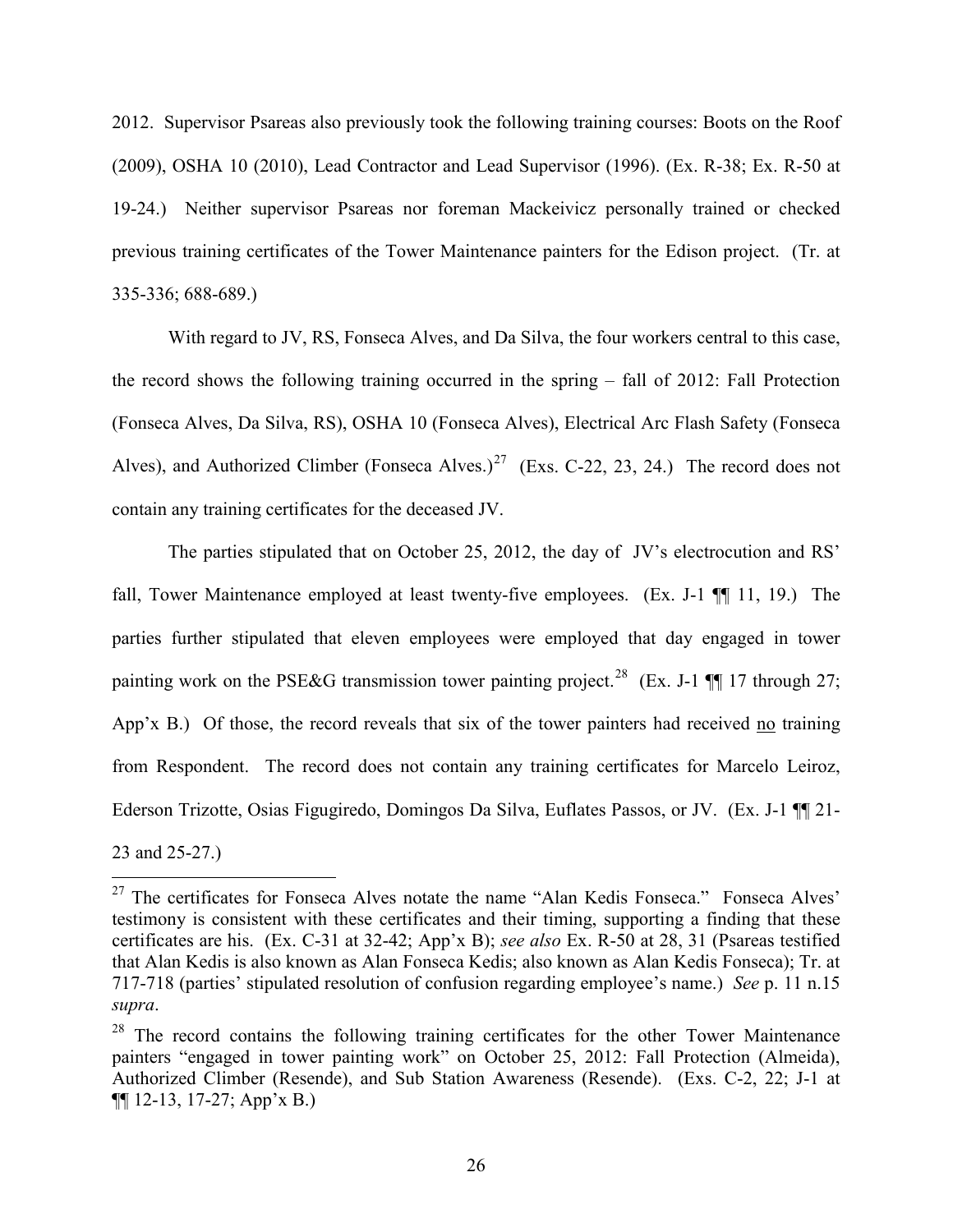#### **4. The Accident**

The painting crew for a single tower consisted of approximately three to six painters and one supervisor. (Tr. at 255.) On October 25, 2012, there were two crews. (Tr. at 705-706.) After the morning meeting was over, the crews loaded up into a truck and headed over to a tower. (Tr. at 264.) Supervisor Psareas' crew went to the tower at issue. Foreman Mackeivicz and his crew went to another tower about a mile away. (Tr. at 345.)

Once they got to the tower, Psareas' crew waited until the representative from PSE&G gave them permission to ascend the tower and start painting. (Ex. C-30 at 70-71.) While they were waiting for Psareas to talk with the PSE&G representative, the painters prepared their paint. Once given permission, the painters ascended the tower to their designated positions. The record establishes that the painters designated their positions themselves. (Tr. at 264; Exs. C-30 at 70- 71; C-31 at 93-97.) Psareas left the worksite to make a telephone call after two painters began ascending the tower, "some of the guys were doing the floor," and before the other painters started ascending the tower. Psareas did not see the accident. (Tr. at 706.)

Psareas' crew included the following painters positioned from the top of the tower on down: Fonseca Alves, JV, Da Silva, and RS. (*See, e.g.*, Ex. C-30 at 71; Ex. 14B). According to OSHA Compliance Officer (CO) Lonnia Simmons, she was told that JV was working at an approximate 70 feet height and that RS was at a 40 feet height at the time of the accident. (Tr. at 151.) JV and Da Silva were stationed closest to each other. According to Da Silva, he was sitting down inside the tower getting ready to paint when he watched JV climb the ladder and step off to the other side within the tower cage near the No. 3 power line. (Ex. C-30 at 75-76.) Da Silva turned his head, and in a matter of seconds, heard a loud noise like a bomb. (Ex. C-30 at 85-87.) He then saw JV fall and hit RS, who was climbing below, according to Da Silva. (Ex.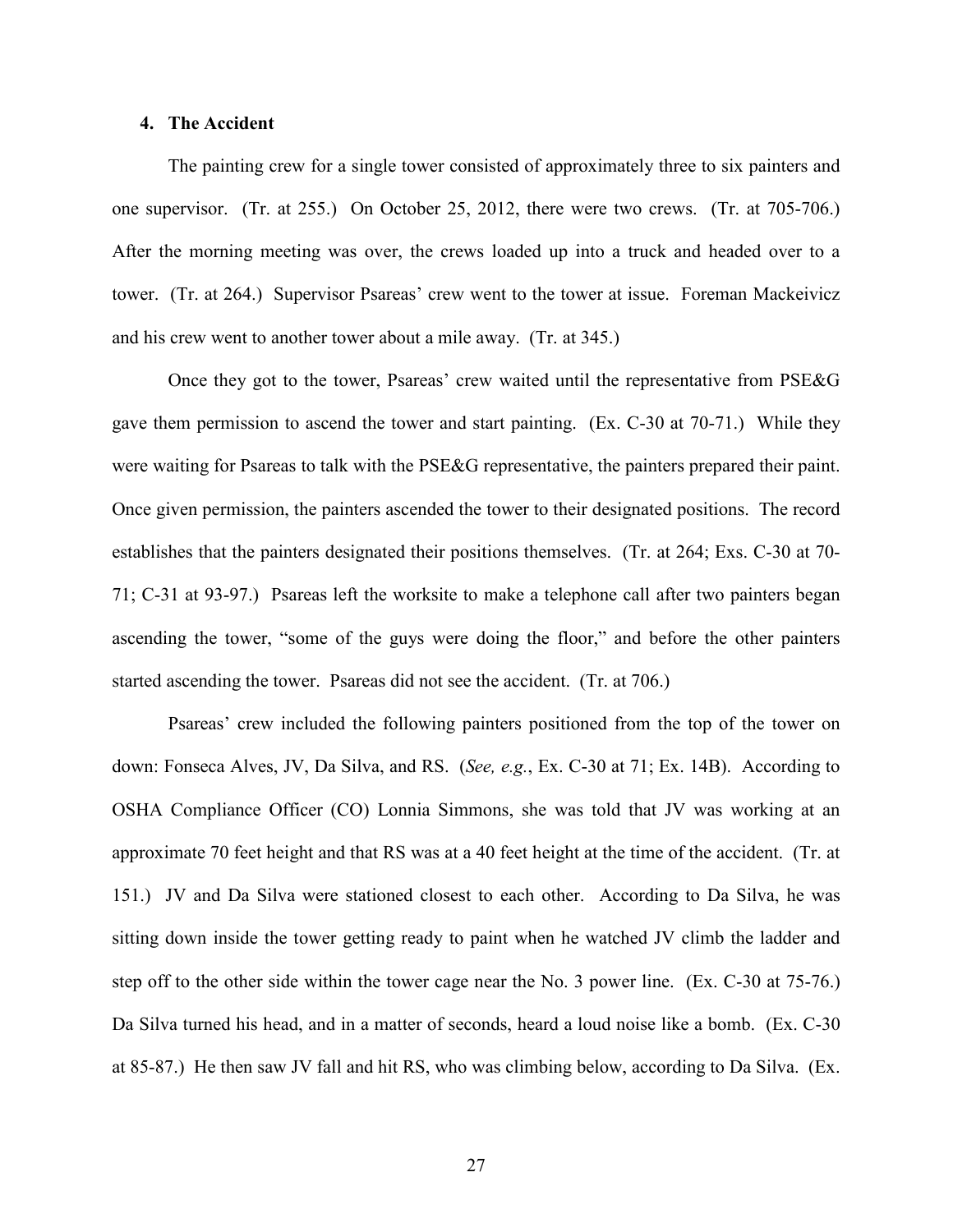C-30 at 85.) According to Fonseca Alves, JV followed him up the step ladder. (Ex. C-31 at 100- 101.) As he was getting off the ladder at his designated location, JV asked Fonseca Alves what section to paint. (Ex. C-31 at 100-101.) Fonseca Alves then continued up ten step bolts, and then heard a loud explosion. (Ex. C-31 at 98.) He did not recognize at first what happened, but then he saw both JV and RS on the ground below. (Ex. C-31 at 98-99.) RS could not recall the events leading up to the accident. (Tr. at 288-289.)

Fonseca Alves identified, in a photograph, a strip of green paint, the color they were using that day, on the tower cage that JV had painted. (Exs. 15C; C-31 at  $106.$ )<sup>29</sup> According to Fonseca Alves, the No. 3 power line would have been  $2 - 2 \frac{1}{2}$  feet from a painter's back when he painted that green strip. (Ex. C-31 at 108.)

#### **5. Post-Accident Investigation**

 $\overline{a}$ 

At 12:02 p.m. on October 25, 2012, the Edison police department investigated the accident to ensure that it was an accident and not a crime. (Tr. at 73-74.) Upon arrival, the police department investigator saw emergency vehicles from the police department, fire department, the New Jersey state police, and emergency medical services. (Tr. at 75.) The investigator spent forty minutes at the worksite and took photographs of the accident scene. (Tr. at 78, 88; Exs. C-10, C-14, C-15, C-16.) He then collected safety harnesses and took them back to the police department headquarters as evidence. (Tr. at 86-87.) An autopsy performed on JV concluded that the cause of his death was electrocution. (Ex. C-12 at 5; J-1 ¶ 14.)

<span id="page-27-0"></span><sup>&</sup>lt;sup>29</sup> Da Silva testified that he thought Fonseca Alves would have painted that strip of paint, although he did not see Fonseca Alves paint it. (Ex. C-30 at 80-81.) Fonseca Alves testified that JV painted that strip, indicating that he, Fonseca Alves, did not paint that strip. (Ex. C-31 at 106.) Based on this testimony and the fact that the strip was painted green, the color the painters were using that day, it is reasonable to conclude and the evidence supports a finding that JV painted that strip.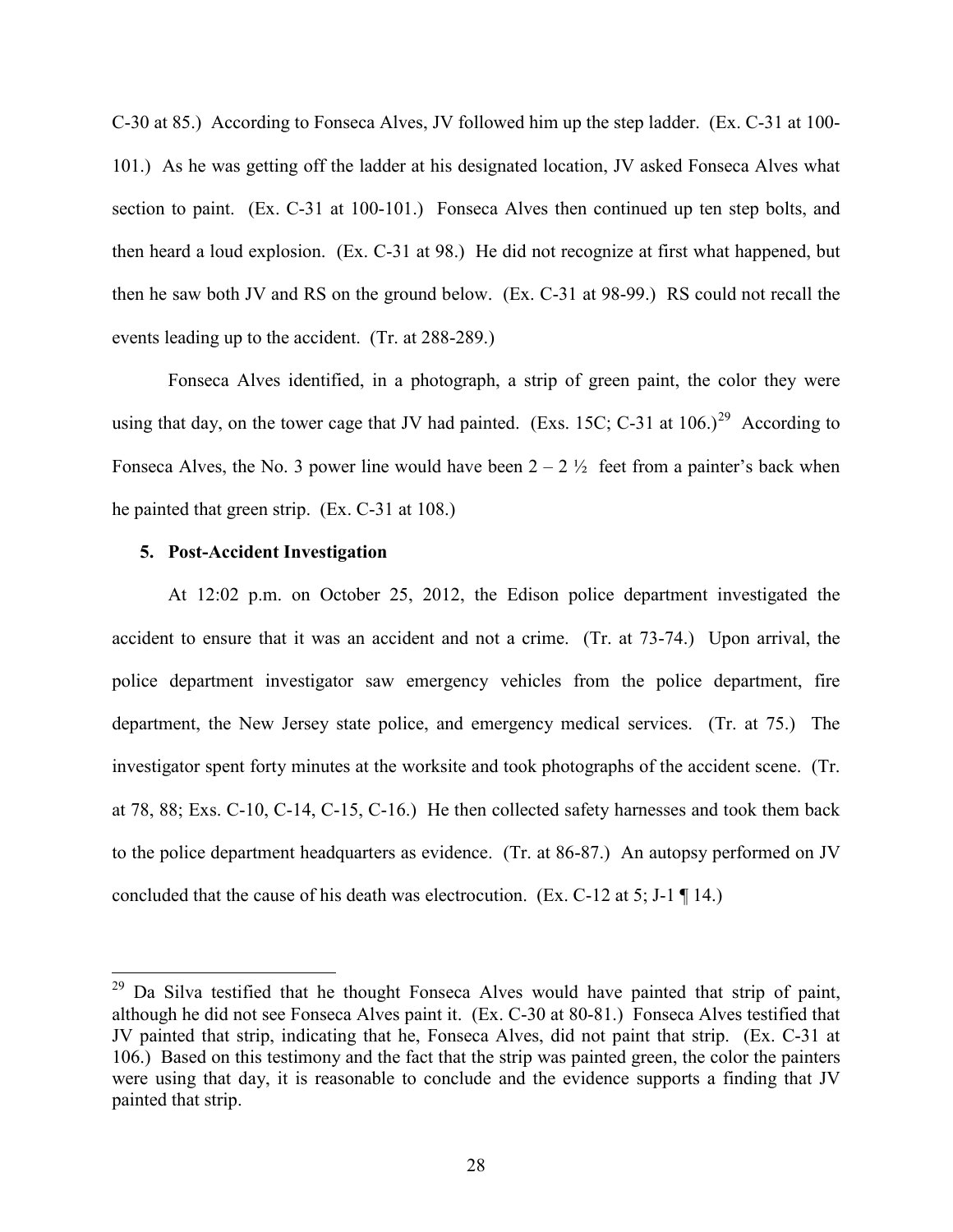As a result of a media referral, OSHA CO Simmons conducted an investigation of the worksite. (Tr. at 113-114.) She arrived at the worksite at 1:30 p.m. on the day of the accident. (Tr. at 114.) When she arrived, only the PSE&G representative and two police officers were there. (Tr. at 115.) Debris, including paint buckets, was on the ground. (Tr. at 115.) The Tower Maintenance employees had been taken to the Edison police department to be interviewed. (Tr. at 117.) CO Simmons spoke with Elizabeth and Peter Vlahopoulos by telephone the following day, and eventually spoke with Nikolaos Psareas and Robert Palermo.<sup>[30](#page-28-0)</sup> (Tr. at 119.) In June 2013, several months after the October 2012 accident, CO Simmons went to the police department and took pictures of the harnesses that had been taken into evidence on the day of the accident. (Tr. at 171-172; Exs. C-17, C-18.)<sup>31</sup>

## **Discussion**

 $\overline{a}$ 

## **Were Respondent's employees "qualified"?**

As discussed above, the threshold issue in this case is whether Respondent's employees were "qualified" persons to work on the tower at issue here. For the following reasons, I find that the record evidence establishes that these painters were not "qualified," as defined in the

<span id="page-28-0"></span> $30$  Mr. Palermo was the controller of Tower Maintenance. (Tr. at 121.)

<span id="page-28-1"></span> $31$  Respondent contends that RS and Fonseca Alves lack credibility and therefore their testimony should be accorded less weight. (Resp't Br. at 12-13.) Respondent claims that RS was evasive and swayed by a private lawsuit, and that Fonseca Alves was also swayed by a private lawsuit. Respondent also claims that portions of Fonseca Alves's testimony were in direct contradiction to other witness testimony.

I find RS and Fonseca Alves to be credible witnesses. RS and Fonseca Alves answered the questions they were asked. RS was not evasive, he was forthcoming with his knowledge of the traumatic events he experienced and what he remembered of his training. Both RS and Fonseca Alves testified in an overwhelmingly consistent manner with each other as well as with Da Silva. To the extent that Fonseca Alves' testimony regarding his understanding that the tower arms were to be painted differed from the testimony of the PSE&G representative regarding the project scope, I find that Fonseca Alves' honestly testified regarding his personal understanding of the project scope. As discussed above, the scope of the painting job was not clearly communicated to the tower painters. *See* p. 17-18 *supra*.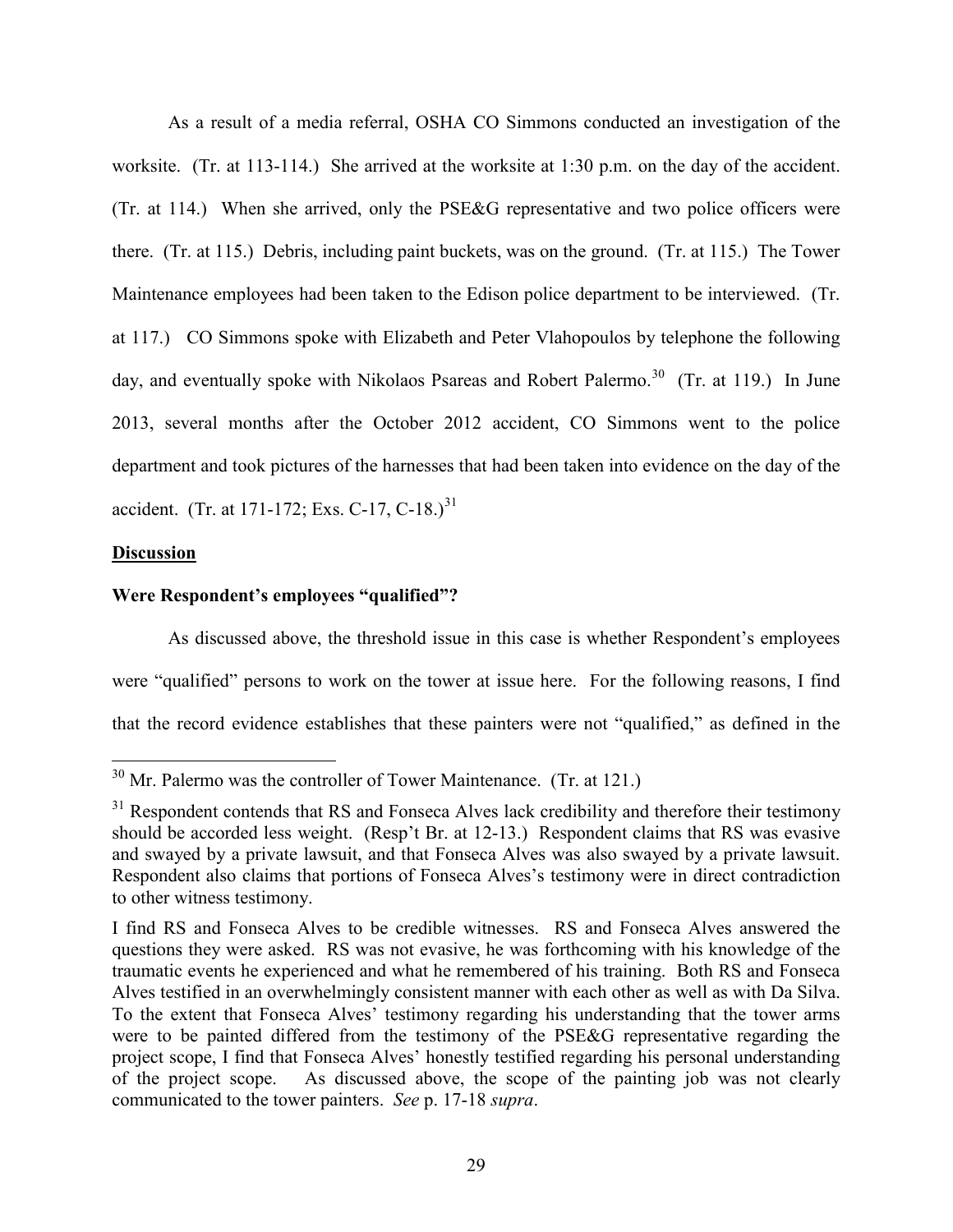cited standards. Furthermore, I find that supervisor Psareas and foreman Mackeivicz also were not "qualified."

The term "qualified person" is defined in both subpart S at 29 C.F.R. § 1910.399, "Definitions applicable to this subpart," and at 29 C.F.R. § 1910.269(x), "Definitions." Subpart S defines the term "[q]ualified person" as "[o]ne who has received training in and has demonstrated skills and knowledge in the construction and operation of electric equipment and installations and the hazards involved." 29 C.F.R.  $\S$  1910.399.<sup>32</sup> Section 1910.269 provides that a "[q]ualified employee (qualified person) [is] one knowledgeable in the construction and operation of the electric power generation, transmission, and distribution equipment involved, along with the associated hazards." 29 C.F.R. § 1910.269 $(x)$ .<sup>[33](#page-29-1)</sup> I find that, under either

<span id="page-29-0"></span> $\overline{a}$  $32$  This definition is followed by the following note:

29 C.F.R. § 1910.399.

Section 1910.332(b)(3), *Training: Additional requirements for qualified persons* provides:

Qualified persons (i.e., those permitted to work on or near exposed energized parts) shall, at a minimum, be trained in and familiar with the following: (i) The skills and techniques necessary to distinguish exposed live parts from other parts of electric equipment, (ii) The skills and techniques necessary to determine the nominal voltage of exposed live parts, and (iii) The clearance distances specified in section 1910.333(c) [the standard under which the Secretary alleges a violation here] and the corresponding voltages to which the qualified person will be exposed.

This is followed by: "Note 1: For the purposes of sections 1910.331 through 1910.335, a person must have the training required by paragraph (b)(3) of this section in order to be considered a qualified person."

<span id="page-29-1"></span><sup>33</sup> This definition is followed by the following note: "Note 1: An employee must have the training required by paragraph  $(a)(2)(ii)$  of this section in order to be considered a qualified employee." 29 C.F.R. § 1910.269(x).

Note 1 to the Definition of 'Qualified person:' Whether an employee is considered to be a 'qualified person' will depend upon various circumstances in the workplaces. For example, it is possible and, in fact, likely for an individual to be considered 'qualified' with regard to certain equipment in the workplace, but 'unqualified' as to other equipment. (See 1910.332(b)(3) for training 'unqualified' as to other equipment. requirements that specifically apply to qualified persons.)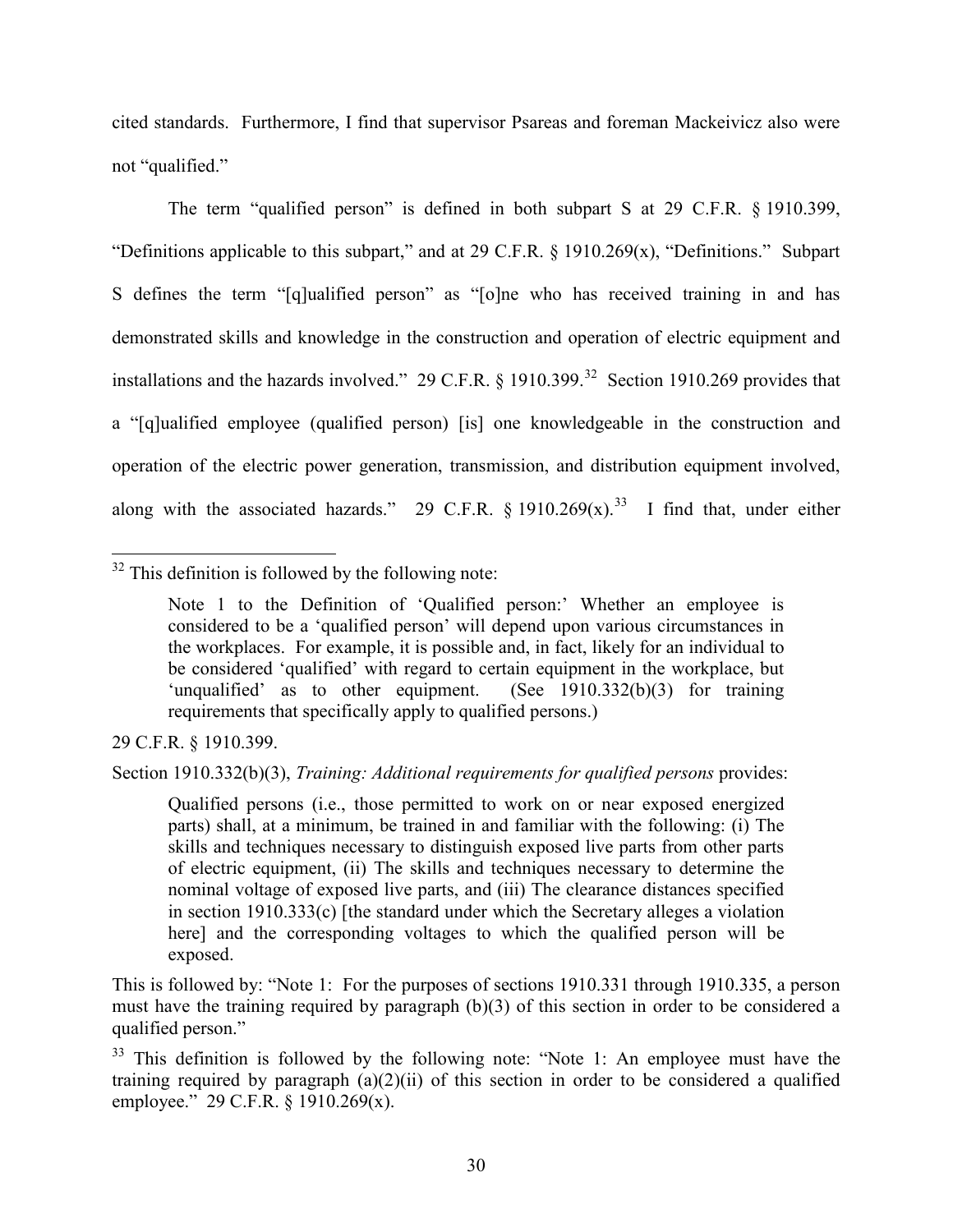definition, the Secretary has established that painters RS, Da Silva, and Fonseca Alves, and the deceased JV, were not qualified persons with regard to the electric safety-related hazards involved with the electric transmission tower they were painting on October 25, 2012.

The Secretary asked three of these employees questions related to aspects of the qualifications of a "qualified person," as defined in both subpart S and § 1910.269. Both definitions require, at a minimum, familiarity with "nominal voltage" and knowledge of "clearance distances / minimum approach distances" with respect to a specified voltage. 29 C.F.R. § 1910.332(b)(3); 29 C.F.R. § 1910.269(a)(2)(ii). With regard to "nominal voltage," the Secretary asked RS, Da Silva, and Fonseca Alves whether they were "familiar with the term nominal voltage," and whether they knew how to calculate the "nominal voltage" of an overhead electrical / transmission power line or a circuit.<sup>[34](#page-30-0)</sup> (Tr. at 250-251; Ex. C-30 at 33; Ex. C-31 at

# 29 C.F.R. § 1910.269(a)(2)(ii) provides:

 $\overline{a}$ 

Qualified employees shall also be trained and competent in: (A) The skills and techniques necessary to distinguish exposed live parts from other parts of electric equipment, (B) The skills and techniques necessary to determine the nominal voltage of exposed live parts, (C) The minimum approach distances specified in this section corresponding to the voltages to which the qualified employee will be exposed, and (D) The proper use of the special precautionary techniques, personal protective equipment, insulating and shielding materials, and insulated tools for working on or near exposed energized parts of electric equipment.

<span id="page-30-0"></span><sup>34</sup> Section 1910.399 defines the term "Voltage, nominal" as:

[a] nominal values assigned to a circuit or system for the purpose of conveniently designating its voltage class (As 120/240 volts, 480Y/277 volts, 600 volts). The actual voltage at which a circuit operates can vary from the nominal within a range that permits satisfactory operation of equipment.

Section  $1910.269(x)$  defines the term "voltage" as:

[t]he effective (rms [root-mean-square]) potential difference between any two conductors or between a conductor and ground. Voltages are expressed in nominal values unless otherwise indicated. The nominal voltage of a system or circuit is the value assigned to a system or circuit of a given voltage class for the purpose of convenient designation. The operating voltage of the system may vary above or below this value.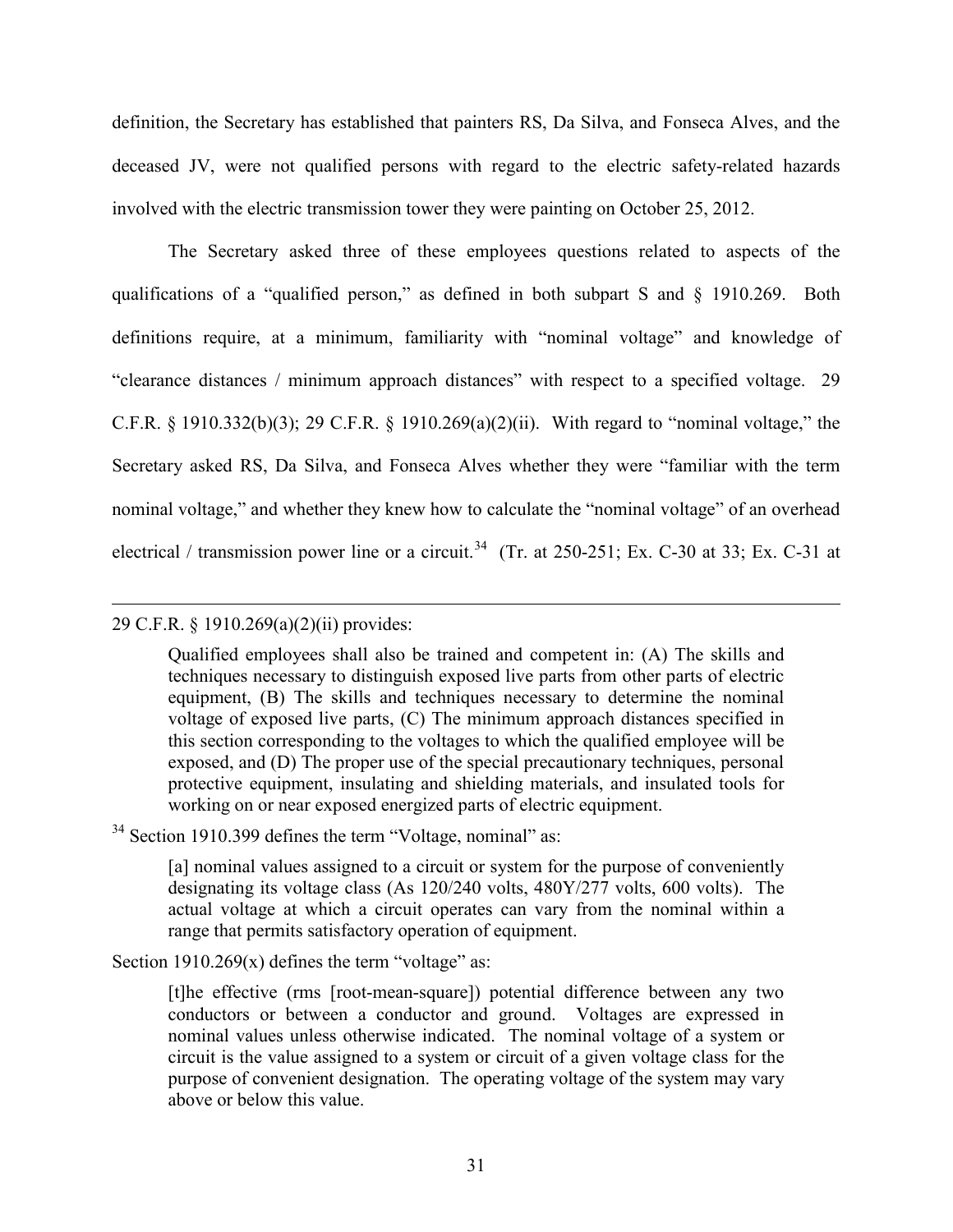42-43.) None of them answered in the affirmative. (*Id*.) The Secretary also asked them if they knew what the "minimum approach distance" was for a 26 kilovolt power line. (Tr. at 252; Ex. C-30 at 35; Ex. C-31 at 45-46.) None of them testified that they knew the answer. (*Id*.) Da Silva testified that he has never known the answer to that question. (Ex. C-30 at 35.) Da Silva testified that he was told that the minimum approach distance for a 138 kilovolt power line was 6 feet, and that in any case, he always stayed within "the box" and would never "get near" any power lines. (Ex. C-30 at 35-36.) Fonseca Alves testified that he was told to stay at least 6 feet from any cable on the arms of a power tower. (Ex. C-31 at 43-44.)

The answers to the Secretary's questions establish that painters RS, Da Silva, and Fonseca Alves lack the requisite familiarity with regard to determining the nominal voltage of an exposed power line, as well as the appropriate clearance distance / minimum approach distance for an exposed 26 kilovolt power line. 29 C.F.R. § 1910.332(b)(3); 29 C.F.R. § 1910.  $269(a)(2)(ii)$ . These painters therefore were not "qualified persons" at the Tower Maintenance worksite on October 25, 2012.

With regard to JV, there is little evidence in the record regarding his familiarity with "nominal voltage" or the requisite clearance distance / minimum approach distance with respect to a given voltage. The record, however, establishes that JV was never trained in this area. JV was hired two weeks before the incident on October 25, 2012. (Tr. at 183.) Tower Maintenance did not train JV during that two-week period. He was scheduled to take training in November 2012. (Tr. at 183. *See* App'x B.) According to the CO, Tower Maintenance alleged that JV presented them with a training certificate from where he worked prior to joining Tower Maintenance before he was hired. (Tr. at 183.) The certificate was not produced to the Secretary during this proceeding because, according to Respondent, the record allegedly was lost during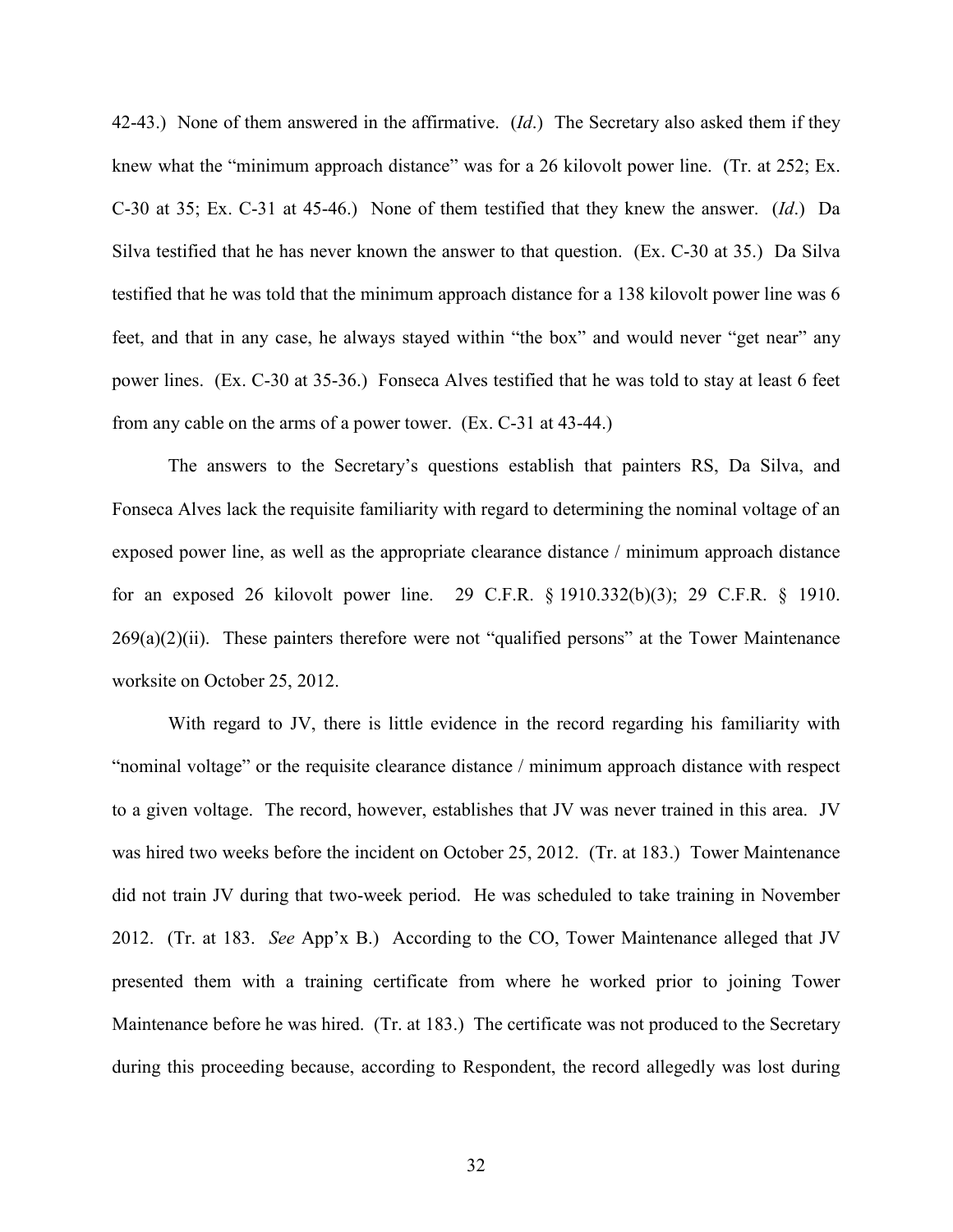Hurricane Sandy. (Tr. at 184; Resp't Br. at 14.) Instead, Respondent produced the names of the training providers it used to train its employees. (Ex. C-6 at ¶ 9, Responses to Secretary's Interrogatories.) All of the training providers provided affidavits denying that they had any records that they trained JV.<sup>[35](#page-32-0)</sup> (Exs. C-22, C-23, C-24; App'x B.)

Respondent also stated that "to ensure the adequacy of training, the main office verifies the completion of training and completion of new hire orientation documents." (Ex. C-6 at ¶ 9, Responses to Secretary's Interrogatories.) Respondent claimed that foreman Mackeivicz and supervisor Psareas were in charge of ensuring adequate training of its employees. (Ex. C-6 at ¶ 5.) Respondent further claimed that "[t]he competent person verifies [the new hire's] work ability and knowledge directly in the field." (Ex. C-6 at ¶ 9.) However, both foreman Mackeivicz and supervisor Psareas testified at the hearing (1) that they were not responsible for safety training and (2) that they did not check the training certificates of their employees. (Tr. at 335-336; 688-689.) This testimony not only contradicts Respondent's claim, but it also supports

<span id="page-32-0"></span><sup>&</sup>lt;sup>35</sup> None of these training providers claimed that their records were incomplete due to Hurricane Sandy. (Exs. C-22, C-23, C-24.) I give these statements great weight and find that their records are complete. Fed. R. Evid. 803(7), 902(11); *see also* Tr. at 746-750 (discussing application of hearsay exception and authentication with regard to the training records). I also give the absence of training records great weight, and draw the inference – based on the absence of training records - that some employees on the Edison worksite, including JV, were not trained regarding the hazards present at this worksite (working at great heights, working on towers supporting uninsulated, live, high voltage electrical circuits). The bald, unsubstantiated, claim in Respondent's Brief that training records for the employees working on the PSE&G Edison project were destroyed due to Hurricane Sandy is given no weight. (Resp't Br. at 14.) No documents (such as insurance claims or business records subpoenaed from other alleged training providers or alleged prior employers who provided training) or witnesses (trainers, employees who observed or participated in the training) were presented by Respondent.

Respondent's argument that the training documentation in the record is not indicative of the complete amount of training provided to Tower Maintenance's employees is also rejected. No inference is drawn that additional training was provided to Respondent's employees. Respondent had ample opportunity to gather training documents from alternative sources such as training providers or alleged prior employers, or to elicit direct witness testimony regarding the specific training provided, but failed to do so. Accordingly, this uncorroborated, unsubstantiated claim is unbelievable and not credited.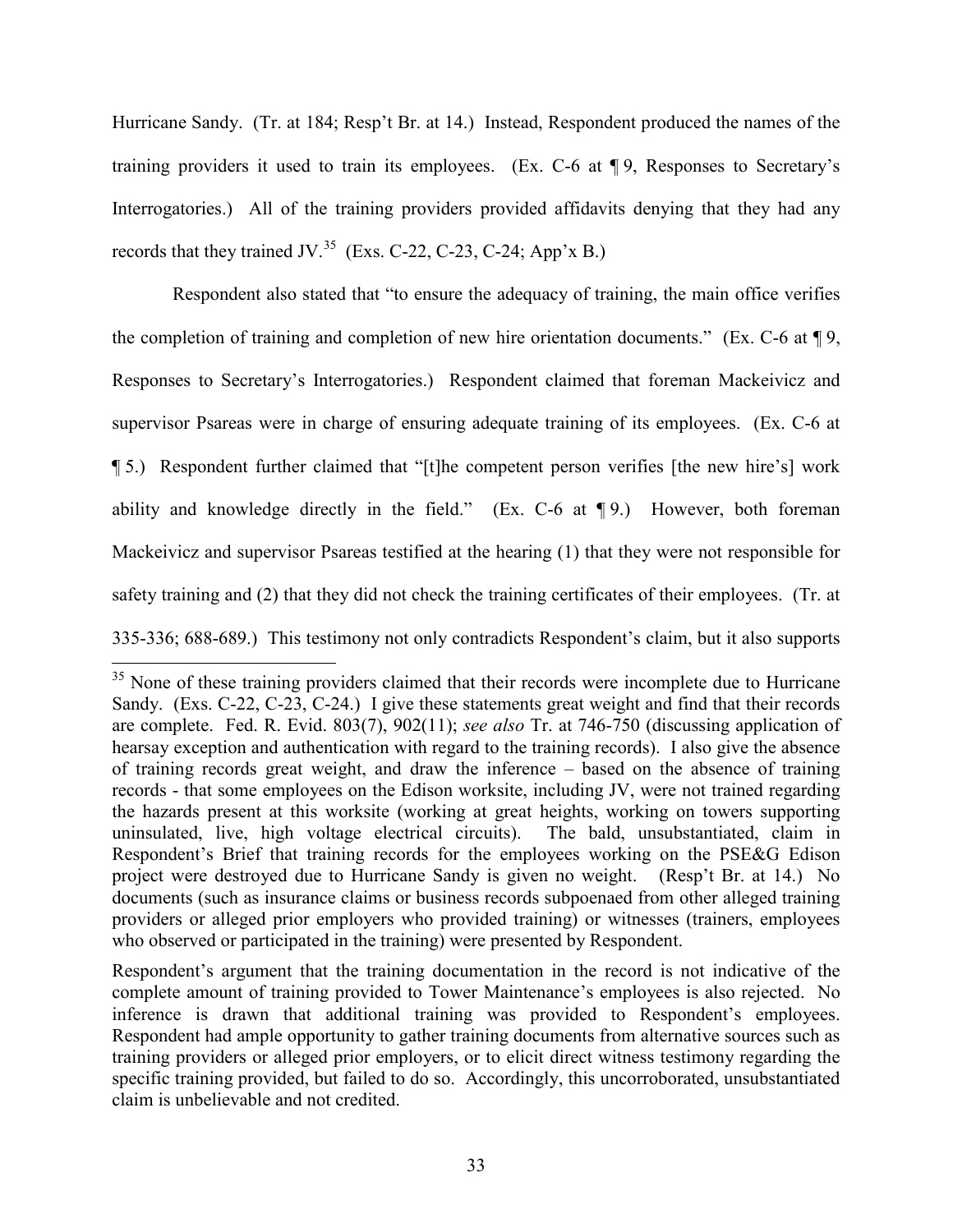the Secretary's claim that Respondent did not check for JV's training certificates before letting him work on the transmission tower.

Based on this record evidence, the Secretary has established a *prima facie* showing that JV was not trained or certified in the work he was performing on the Tower Maintenance Edison project worksite. Respondent failed to rebut this showing with any supportive evidence even though it is in the best position to provide such evidence. *Well Solutions, Inc., Rig No. 30*, 17 BNA OSHC 1211, 1214-15 (No. 91-340, 1995)(holding that the Secretary can rely on "best available evidence" to establish decedents' lack of training and that slim showing of *prima facie* case is sufficient absent rebuttal by party who has "full possession of all the facts.") Therefore, I find that the Secretary has established based on the evidence above that JV was also not a "qualified person" as used in 29 C.F.R. § 1910.332(b)(3) and 29 C.F.R.§ 1910. 269(a)(2)(ii), because he was never trained in the hazards under these standards.<sup>[36](#page-33-0)</sup>

Moreover, the record does not establish that supervisor Psareas and foreman Mackeivicz had the requisite training and competence of a "qualified person" as required under 29 C.F.R. § 1910. 269(a)(2)(ii). Although their training certificates reflect recent training in fall protection and arc flash (two courses directly applicable in this instance), both Psareas' and Mackeivicz's answers to questions at the hearing did not reflect competence in these areas. (*See* App'x B.) Their answers were non-committal or evasive, and in some instances, self-incriminatory. For example, Psareas knew that to work within 10 feet of an exposed 26 kV power line, a worker had to be qualified. (Tr. at 743.) Yet, he passed off to PSE&G the responsibility of determining whether a "qualified" person should be able to calculate nominal voltage. (Tr. at 743.)

<span id="page-33-0"></span> $36$  Further, as discussed above, the record reveals that on October 25, 2012, six of Respondent's painters, including JV, working on the Edison project also had received no training from Respondent in the inherently dangerous working conditions to which they were exposed painting electric transmission towers supporting energized electric lines. *See* p. 22 *supra;* App'x B.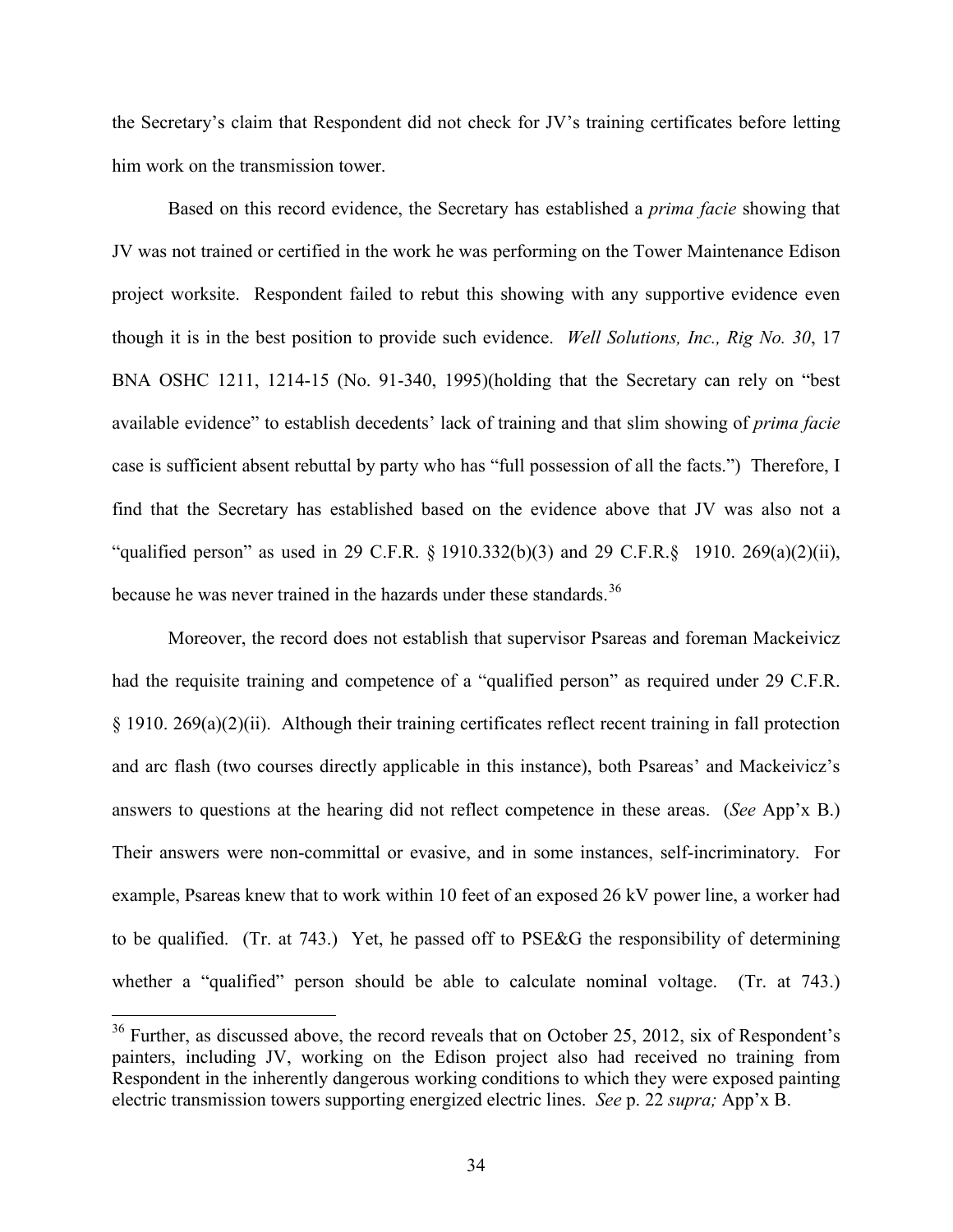Similarly, with Mackeivicz, he knew that the calculation of a minimum approach distance depended on voltage, which could vary by the tower. (Tr. at 349.) Yet, he did not know how to answer the following question: "How do you calculate the nominal voltage of a power line?" (Tr. at 349.) The responses by both Psareas and Mackeivicz, the supervisor and foreman on Respondent's Edison project, illustrate knowledge of what is required, but not competence to be able to implement what is required. Therefore, I find that supervisor Psareas and foreman Mackeivicz also were not qualified to paint the Edison electric transmission tower supporting energized electric lines, raising questions about whether they were suitable to supervise the unqualified painters working on the Edison project tower on October 25, 2012.

#### **Merits of the Alleged Violations**

To prove a violation of an OSHA standard, the Secretary must establish that (1) the cited standard applies, (2) there was a failure to comply with the cited standard, (3) employees had access to the violative condition, and (4) the employer knew or could have known of the condition with the exercise of reasonable diligence. *Astra Pharma. Prods.*, 9 BNA OSHC 2126, 2129 (No. 78-6247, 1981) *aff'd in relevant part*, 681 F.2d 691 (D.C. Cir. 1980).

## **I. Serious Citation 1, Item 1: Alleged Electrical Safety Violation**

The Secretary alleges that Tower Maintenance violated 29 C.F.R.  $§ 1910.333(c)(3)(i)(A)(1)$ , which provides:

When an unqualified person is working in an elevated position near overhead lines, the location shall be such that the person and the longest conductive object he or she may contact cannot come closer to any unguarded, energized overhead line than the following distances: (1) for voltages to ground 50 kV or below  $-10$  ft.

29 C.F.R. § 1910.333(c)(3)(i)(A)(1). The Secretary claimed the following:

(a) Tower Maintenance Corporation / Route 1 North Edison, NJ Site – Electric Transmission Tower – Lattice Steel Structure – Approx. 131 ft. in height 26 kV at the lower level and 138 kV from the middle to the upper levels: on or about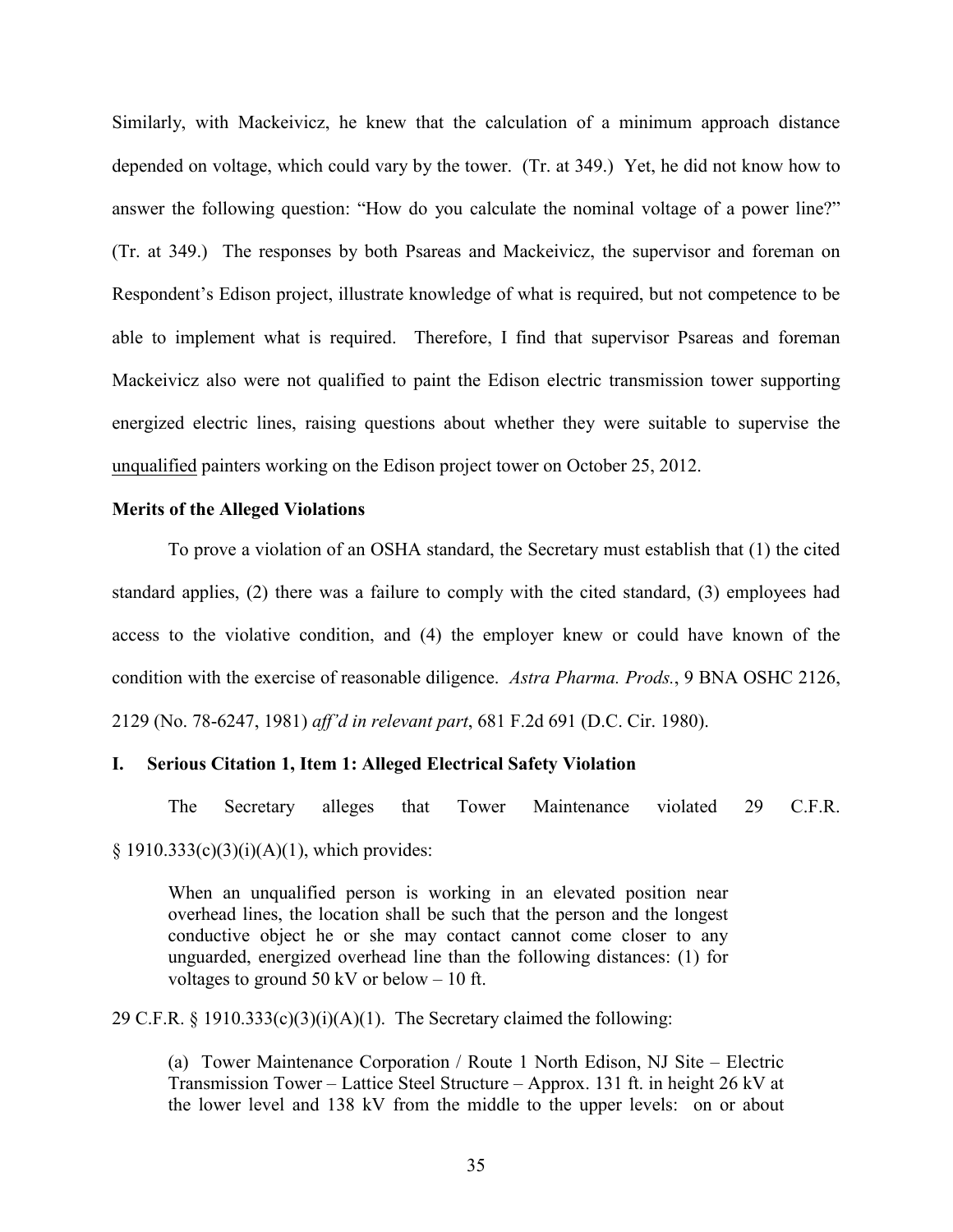10/25/2012, the employer failed to ensure that unqualified employees who performed work from an elevated position near overhead lines were located in a position such that the employee, or any conductive object used by the employee, did not come within 10 feet of any unguarded, energized overhead line.

Amended Complaint at  $\P$  VII.<sup>[37](#page-35-0)</sup>

## **A. The Secretary has established that 29 C.F.R. § 1910.333(c)(3)(i)(A)(1) applies**

As noted above, the working conditions cited for this alleged violation fall under §1910.269. However, a threshold issue is whether the Tower Maintenance painters were "qualified" employees as defined in the cited standard. As discussed above, I find that the record evidence establishes that the painters were not "qualified." Therefore, the cited standard under subpart S applies to the electrical safety-related hazards in this case. These painters were obligated to keep at least a 10 foot distance from the energized 26 kilovolt power line at issue in this case in compliance with 29 C.F.R. § 1910.333(c)(3)(i)(A)(1).<sup>38</sup>

The Secretary claimed the following:

(a) Tower Maintenance Corporation / Route 1 North Edison, NJ Site – Electric Transmission Tower – Lattice Steel Structure – Approx. 131 ft. in height 26 kV at the lower level and 138 kV from the middle to the upper levels: the employer failed to ensure that no employee or conductive object approached within 2 feet, 4 inches, of exposed energized electrical lines while performing a repainting operation on or about 10/25/2012.

Amended Complaint at ¶ VII. Given the voltages of the exposed energized power lines attached to the tower (26 kV and 138 kV), the minimum approach distance under this standard cited in the alternative (section 1910.269), was 2 feet, 4 inches. (Amended Complaint at ¶ VII.)

<span id="page-35-1"></span><sup>38</sup> Other aspects of the cited standards unquestionably apply. It is undisputed that, at the time of the accident, Tower's employees, including JV and RS, were in an elevated position on the

<span id="page-35-0"></span> $\overline{a}$ <sup>37</sup> As discussed above, the Secretary alleges *in the alternative* a violation of 29 C.F.R. § 1910.269(1)(2), which provides:

*Minimum approach distances*. The employer shall ensure that no employee approaches or takes any conductive object closer to exposed energized parts than set forth in Table R-6 through Table R-10 unless [the employee is insulated from the energized part, or the energized part is insulated from the employee and from any other conductive object at a different potential, or the employee is insulated from any other exposed conductive object.].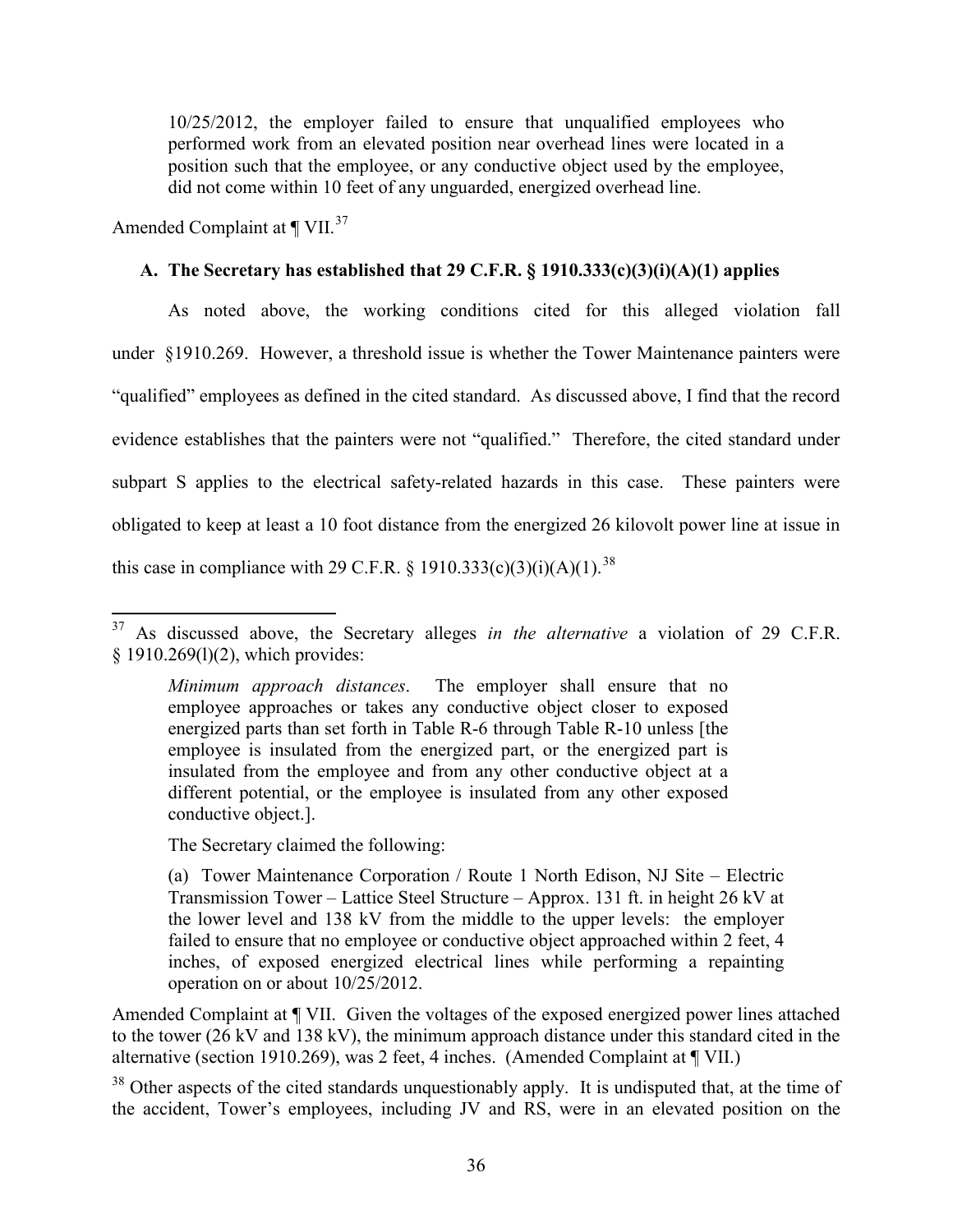Respondent claims that the citation should be vacated because the Secretary has not established that any standard applies to the facts of this case. (Resp't Br. at 8.) With regard to the cited standard and the standard cited in the alternative, Respondent claims that they "lack clarity" and are "contradictory in terms of what behavior is required for compliance." (Resp't Br. at 9.) Respondent seems to argue that the standards are contradictory because each standard has a different approach distance for "qualified persons." (Resp't Br. at 9-10.) Respondent's unsupported argument in this regard is rejected. First, as discussed above, the employees at issue here are not "qualified persons," so Respondent's argument is not dispositive. Second, § 1910.269 applies to qualified persons on transmission towers, a situation that is more specific than the general provisions for "qualified persons" set forth in subpart S. The standards are therefore not contradictory.

Respondent further argues that the entire citation should be vacated because, as evidenced by the Secretary's multiple amendments to the citation, Respondent lacked fair notice and "[w]as left to guess for itself which of three separate standards needed to be adhered to[.]" (Resp't Br. at 11.) For the following reasons, Respondent's arguments are rejected.

First, Commission rules allow for filing alternative claims. 29 C.F.R. § 2200.30(e). The Secretary followed the Commission's rules in filing an unopposed motion to amend the citation to allege alternative claims under different standards, and the unopposed motion was approved after finding no evidence of prejudice to Tower Maintenance. *See* Order Granting the Secretary's Motion to Amend the Citations and Complaint (July 31, 2014). Respondent

 $\overline{a}$ 

37

power tower. Respondent also does not dispute that: power lines were located above (*i.e.*, overhead) all of the employees working on the tower; the power lines themselves were unguarded, exposed and not insulated; and the power lines that were energized were operating at more than 50 volts. 29 C.F.R. § 1910.333(c)(3)(i)(A)(1); 29 C.F.R. § 1910.269(l)(2); 29 C.F.R.  $§ 1910.269(1)(1)(i).$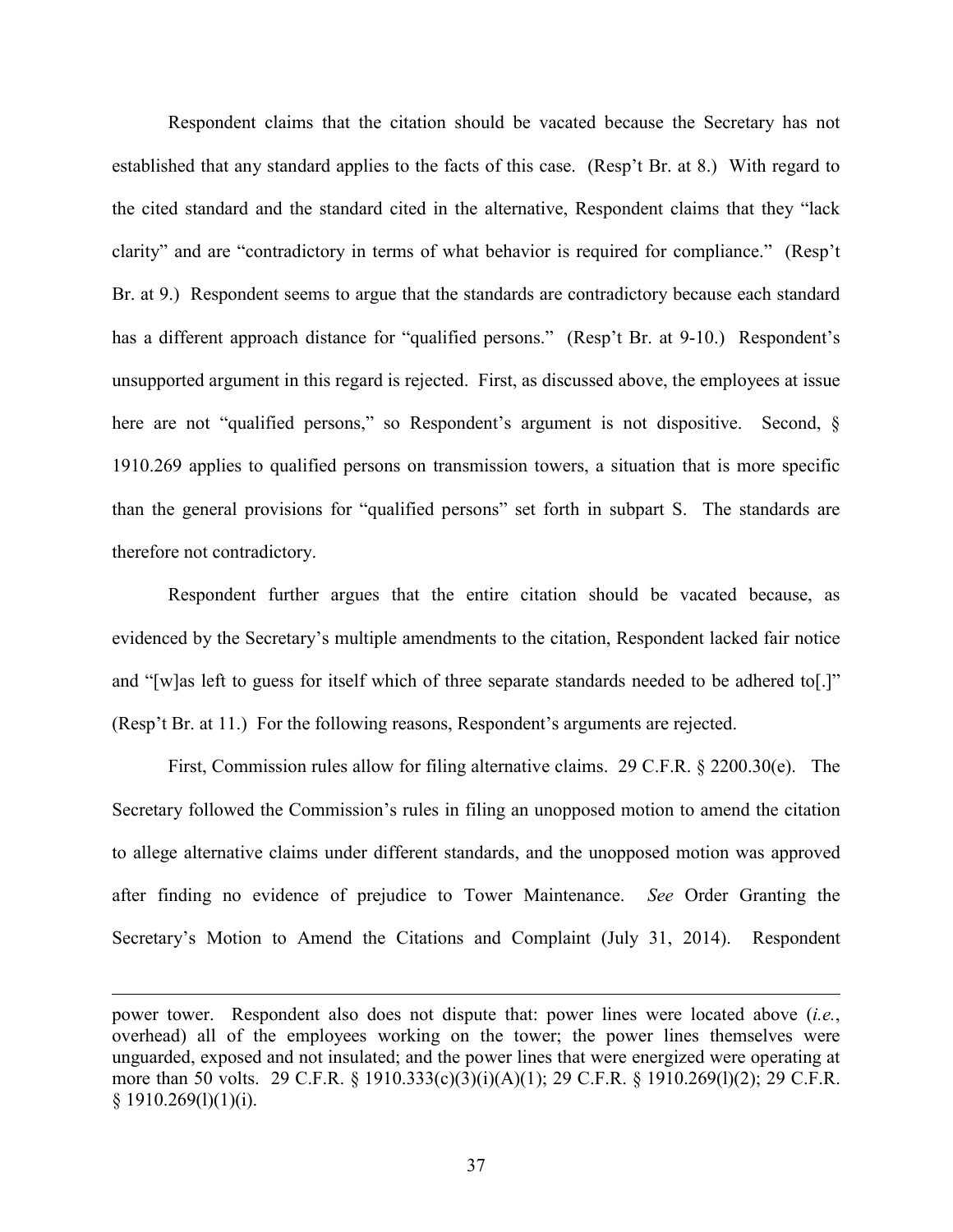subsequently stipulated that 29 C.F.R. Part 1910, as opposed to the original cited standards under Part 1926, applied to the work that was performed at the worksite at issue in this case. (Ex. J-1 at II  $\P$  4.)

Second, as the Secretary points out, the applicability of the cited standard depended on a factual issue, whether Tower Maintenance's employees were "qualified," that was to be litigated. (Sec'y Reply Br. at 2.) It was not because, as Respondent claims, "the government cannot decide upon which regulation was violated[.]" (Resp't Br. at 8.) And, as discussed above regarding the amendments to this citation, the record shows that Respondent had the opportunity and did fully litigate the factual and legal issues in the Amended Complaint. *Nat'l Realty & Constr. Co., Inc. v. OSHRC*, 489 F.2d 1257, 1264 (D.C. Cir. 1973)("So long as fair notice is afforded, an issue litigated at an administrative hearing may be decided by the hearing agency even though the formal pleadings did not squarely raise the issue.").

Finally, it is noted that Respondent's own HASP includes a table of minimum approach distances that is almost identical to OSHA's Table R-6, which is incorporated by reference to the standard cited in the alternative, *i.e.*, the standard that would apply if the evidence showed that Tower Maintenance's employees were "qualified." 29 C.F.R. § 1910.269(l)(2). (Ex. C-3 at 19 "App'x A.") Respondent's due process claim is rejected.

The Secretary has established that the cited standard, 29 C.F.R.  $§ 1910.333(c)(3)(i)(A)(1)$ , applies.

## **B. The Secretary has established that Respondent violated the cited standard**

The Secretary argues that Respondent violated the cited standard when its employees came within 10 feet of the energized power line while painting the transmission tower. (Sec'y Br. at 26.) There is no evidence in the record that shows the accident itself, or that establishes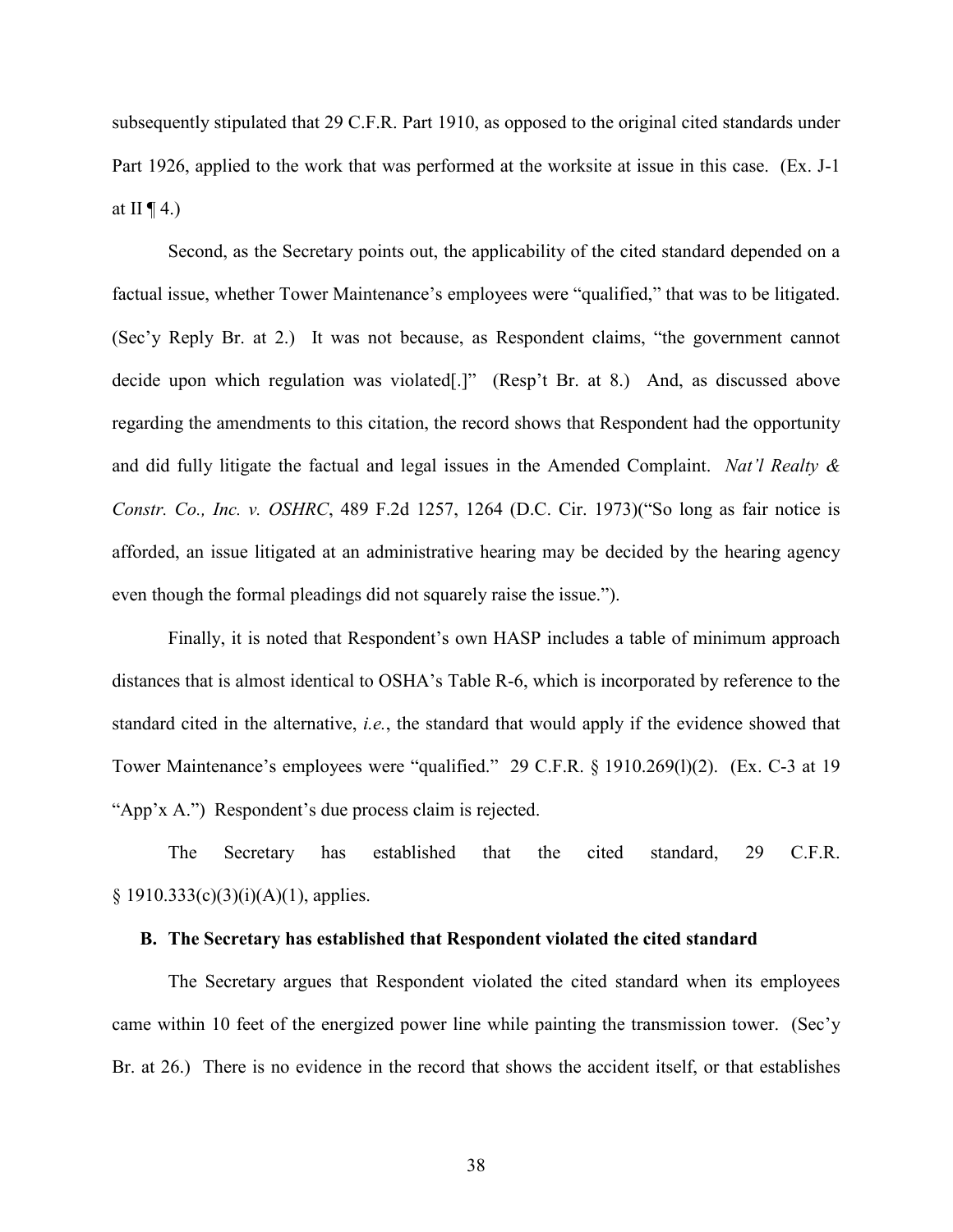the precise distance between any one Tower Maintenance employee and any one power line. Respondent relies on this lack of evidence to claim that the Secretary failed to establish a showing of noncompliance with the standard. Respondent claims that the Secretary has failed to: (1) show "any evident causal link between the violations charged and the proffered cause of the accident," and (2) "provide a reliable measurement" of the distance between JV and the energized line. (Resp't Br. at 8.) For the following reasons, Respondent's arguments are rejected.

With regard to Respondent's first argument, that the Secretary failed to show a causal link between the alleged violation and the accident itself, the record does not support Respondent's claim. Both the cited standard and the standard cited in the alternative restrict not only an employee from approaching too close to an energized power line, but also any conductive object that is connected to that employee. *See* 29 C.F.R. § 1910.333(c)(3)(i)(A)(1) ("the location shall be such that the person *and the longest conductive object he or she may contact* cannot come closer to any unguarded, energized overhead line than the following distances: (1) for voltages to ground 50 kV or below – 10 ft.)(emphasis added); 29 C.F.R. § 1910.269(l)(2) ("no employee approaches *or takes any conductive object closer to* exposed energized parts than [2 feet 4 inches]." (emphasis added)).

The Secretary's expert opined that the most likely cause of the electrocution was that JV brought the conductive paint he was using too close to an energized power line.<sup>[39](#page-38-0)</sup> (Tr. at 620-

<span id="page-38-0"></span><sup>&</sup>lt;sup>39</sup> David Wallis was qualified as an expert in electrical engineering and electrical safety. (Tr. at 587.) The Secretary introduced Wallis, former OSHA Director of Standards and Guidance, as an expert in this case "on the limited issues of how the minimum approach distance was calculated, the maximum arcing distance of electric currents, and possible causation of the accident at issue in this case." (Tr. at 541, 562; Ex. C-29.) He is the "primary author" of OSHA's electrical safety standards found in subpart S of 1910, § 1910.268, § 1910.269, subpart K of 1926 and subpart V of 1926. (Tr. at 544-545.) He retired one month before the hearing in this case and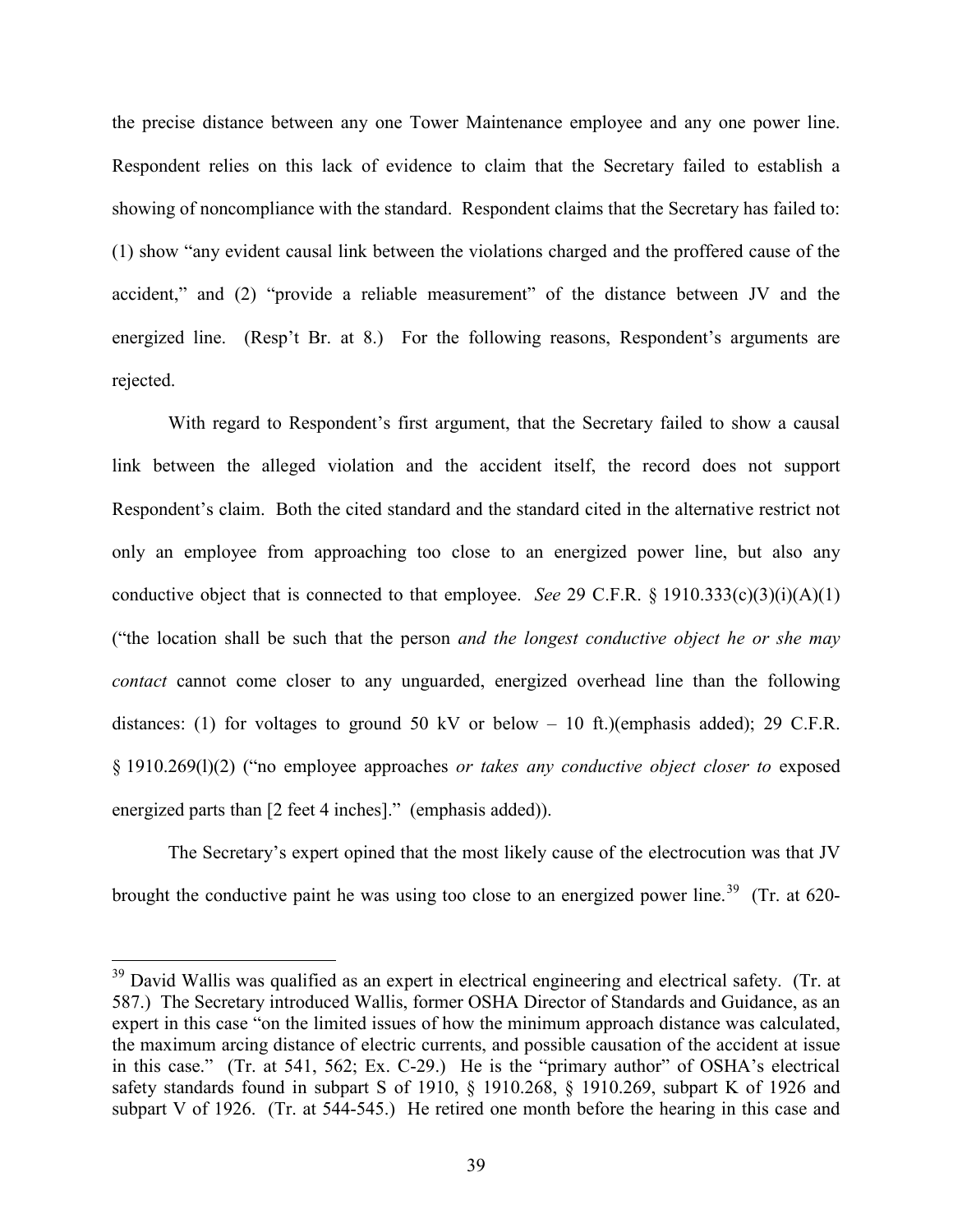625.) He came to this opinion based on his review of the nature of JV's burns from the autopsy report and the nature of burns from JV's PFAS device. He ruled out the possibility of direct contact between JV and a power line because his burns were not severe enough. (Tr. at 621.) He ruled out the possibility that JV's lanyard contacted the power line because he did not see any burn marks on the lanyard or lanyard clip. (Tr. at 621.) Rather, JV had less severe burns on his thumb and another finger, and a more severe burn on his thigh. (Tr. at 622.) Therefore, he concluded that an arc, rather than direct contact, with the power line must have occurred, and it must have occurred through the conductive paint. (Tr. at 622.) The electricity then travelled to and through JV, and then grounded, through JV's thigh, with the tower, which JV was most probably straddling. (Tr. at 623-624.) The expert ruled out the possibility that JV fell first and then fell into an energized power line because JV's burns were inconsistent with such a situation. His burn injuries would most probably have been more numerous, "[t]here would be entry and exit burns with every part that contacted the line[,]" and would have been more severe, such as "amputations of at least a finger" through the direct contact. (Tr. at 625-626.) Respondent does not dispute this portion of the expert's testimony.

Respondent, instead, claims that the Secretary's expert testified that "there was no maximum limit to the distance that the electrical arc could have traveled from the circuit in question before coming to ground via contact with JV," seeking to argue that the expert's opinion cannot establish that JV was within the restricted distance to the energized power line. (Resp't Reply Br. at 3.) Respondent, however, misunderstands the expert's testimony. The expert testified, "[a]fter the arc is established," there is no limit to the distance "you can move

was being compensated for his services at \$135 per hour. (Tr. at 550.) He has a bachelor of Electrical Engineering degree from Stevenson Institute of Technology and has attended graduate-level courses in electrical engineering. (Tr. at 550-551.) Wallis' testimony was detailed, well supported, and very helpful. His testimony is given great weight.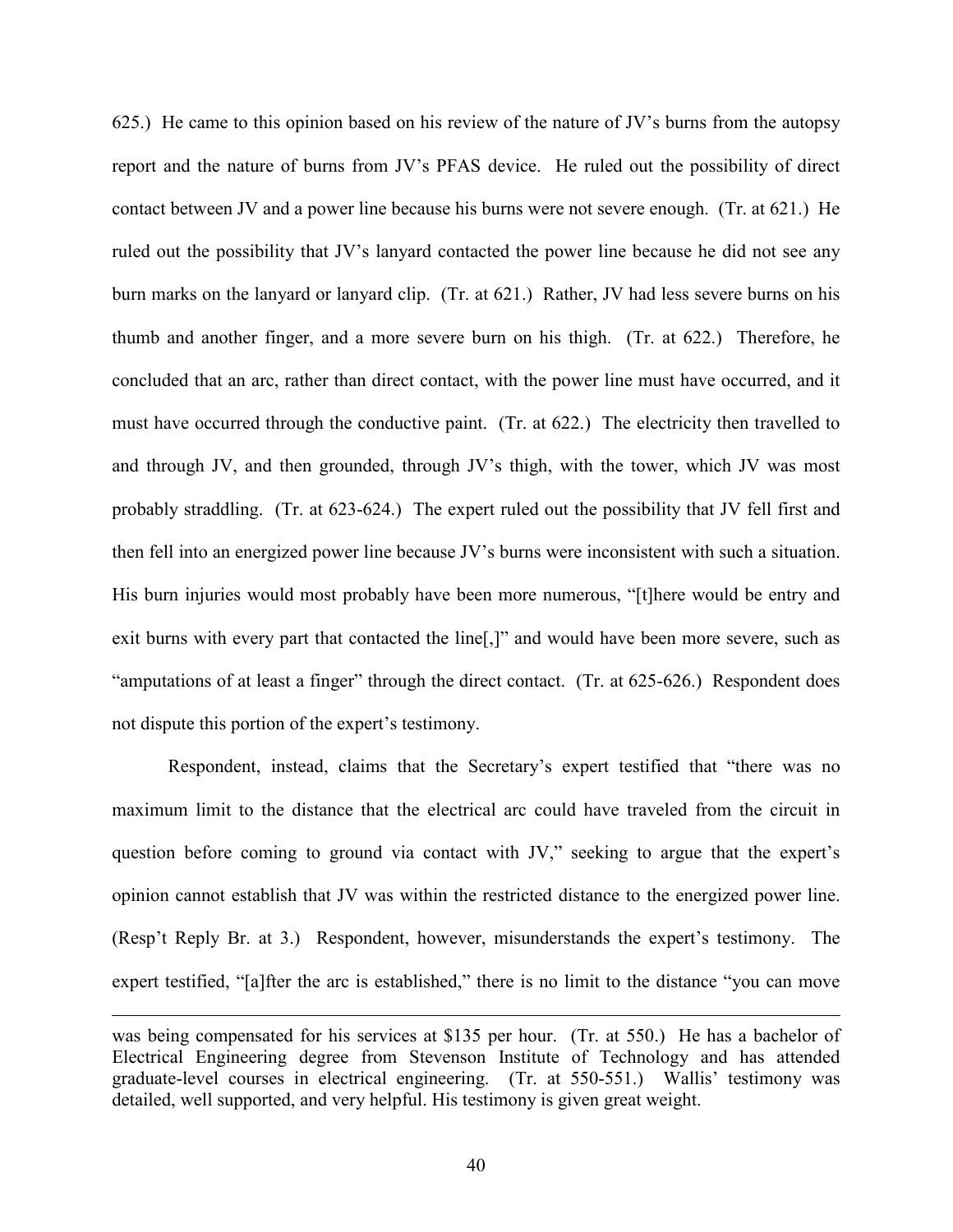through the ionized air." (Tr. at 648.) The cited standard seeks to prevent establishing the arc in the first place, which according to the Secretary's expert, unfortunately occurred here.

The Commission case, *Par Electrical Contractors, Inc.*, 20 BNA OSHC 1624, 1626 (No. 99-1520, 2004) is similar to this case because it involved an electrocution, no eyewitness to the actual incident, and a minimum approach distance.<sup>[40](#page-40-0)</sup> In *Par*, the Commission used "reasonable" inferences from circumstantial evidence" and found a breach of a 2 foot approach distance based on the decedent's wounds in the autopsy report. Respondent claims that *Par* is not applicable here because Par's employees were not painters but were manually installing electrical wire only 2 and 1/4 inches from the approach distance's outer limit. (Resp't Reply Br. at 2.) Respondent, however, has not addressed the Secretary's point: that the Commission has previously relied on reasonable inferences based on circumstantial evidence to find a violation of a minimum approach distance based on the electrocuted decedent's injuries. Additionally, Respondent does not offer any evidence to contradict the Secretary's expert's opinion as to the cause of the electrocution. It is reasonable to infer in this case that JV, and a conductive object he was in contact with, came within the minimum approach distance of 10 feet to the 26 kV transmission line because he was electrocuted.<sup>[41](#page-40-1)</sup> This finding is also based on the expert witness' opinion regarding JV's burn marks.

<span id="page-40-0"></span><sup>&</sup>lt;sup>40</sup> The standard at issue in *Par* was 29 C.F.R. § 1926.950(c)(1)(i), regulating electrical safety approach distances at a power transmission and distribution construction worksite.

<span id="page-40-1"></span> $41$  The Secretary persuasively points out that the minimum approach distance, even the shorter 2 feet 4 inch distance prescribed in the standard cited in the alternative, takes into account inadvertent movement by employees and the potential for human error, and therefore has a factor of safety incorporated into it. (Sec'y Br. at 29 n.24.) Even with this factor of safety, JV and an object he was connected to came so close to the power line that he was electrocuted. Therefore, it is also reasonable to infer that JV and a conductive object he was in contact with came within 2 feet 4 inches of the energized power line under these same circumstances.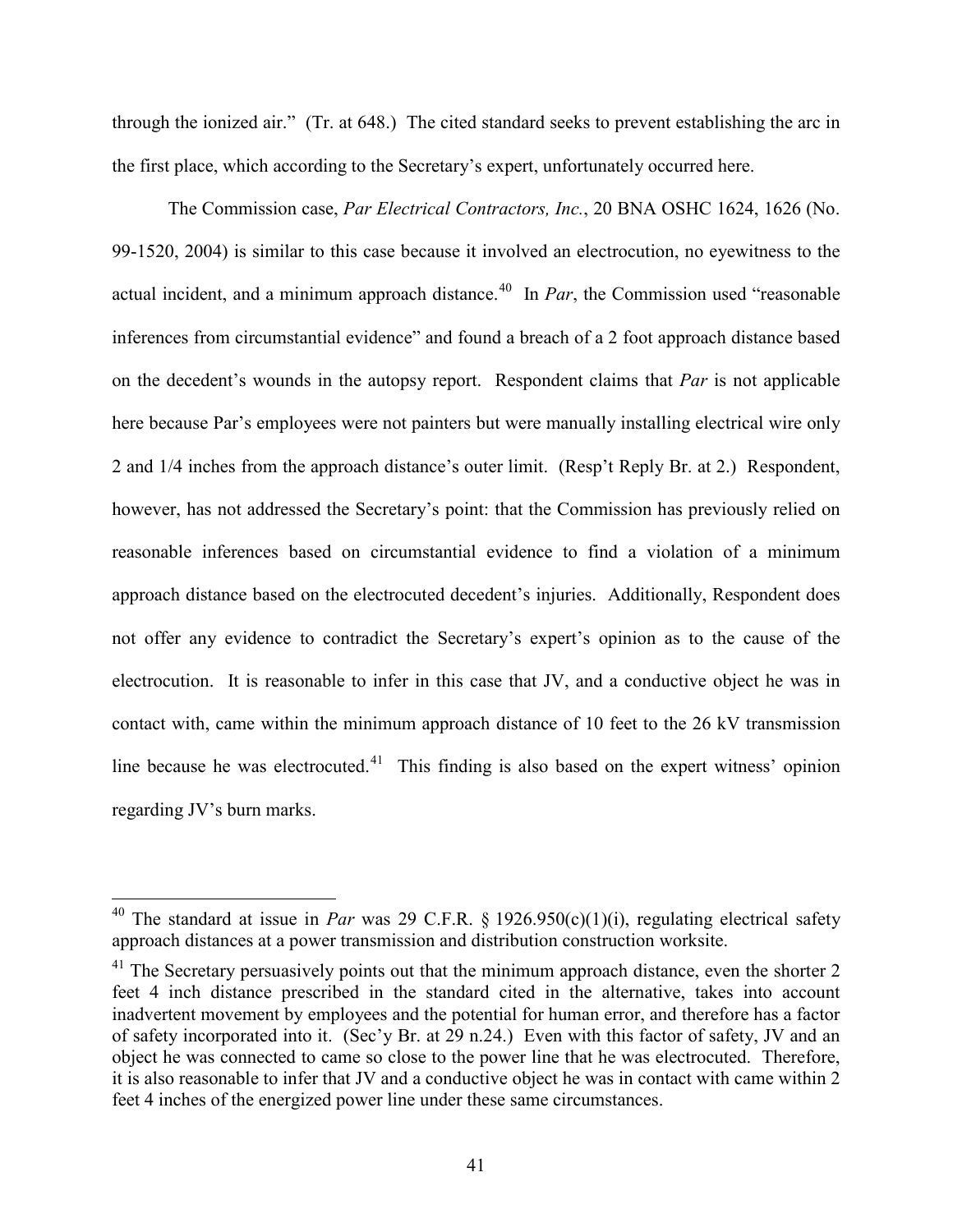With regard to Respondent's second argument, that the Secretary failed to provide a reliable measurement of how close JV came to an energized power line, the record also does not support Respondent's claim. Precise evidence is not required to establish a violation here. The Secretary relies on the evidence in the record that establishes the range at which JV, and a conductive object he was in contact with, could have been from the No. 3 power line, and it is less than 10 feet.

It is undisputed that Tower Maintenance's employees climbed up the tower using a ladder made of step bolts that ran up one leg of the tower to the tower's mid-level, and then the step bolts ran up the center line of the cage to the very top of the tower. (Tr. at 138-139; Exs. C-14a; C-31 at 66.) The record shows that the energized power line No. 3 was located above midlevel, so that the step bolt ladder at the horizontal level of power line No. 3 ran up the center line of the tower. (Ex. C-14a.) Power line No. 3 was 6 feet 5 and ½ inches from the centerline of the tower. (Tr. at 492.)

Therefore, any Tower Maintenance employee who scaled the ladder came within the restricted distance when passing the No. 3 power line, and therefore violated the 10 foot minimum approach distance. The record shows that painter Fonseca Alves climbed up the step bolts past power line No. 3 on his way to the top of the tower. (Ex. C-31 at 97, 100; Ex. C-14C.) JV also dismounted the step bolt ladder and went to the side of the tower cage closest to power line No. 3. (Ex. C-30 at 76, 80-81; 104; C-31 at 97-98.) At a minimum, both employees Fonseca Alves and JV were 6 feet 5 and ½ inches from the power line No. 3 while they were scaling the step ladder up past power line No. 3 – well within the restricted distance, 10 feet, of the cited standard.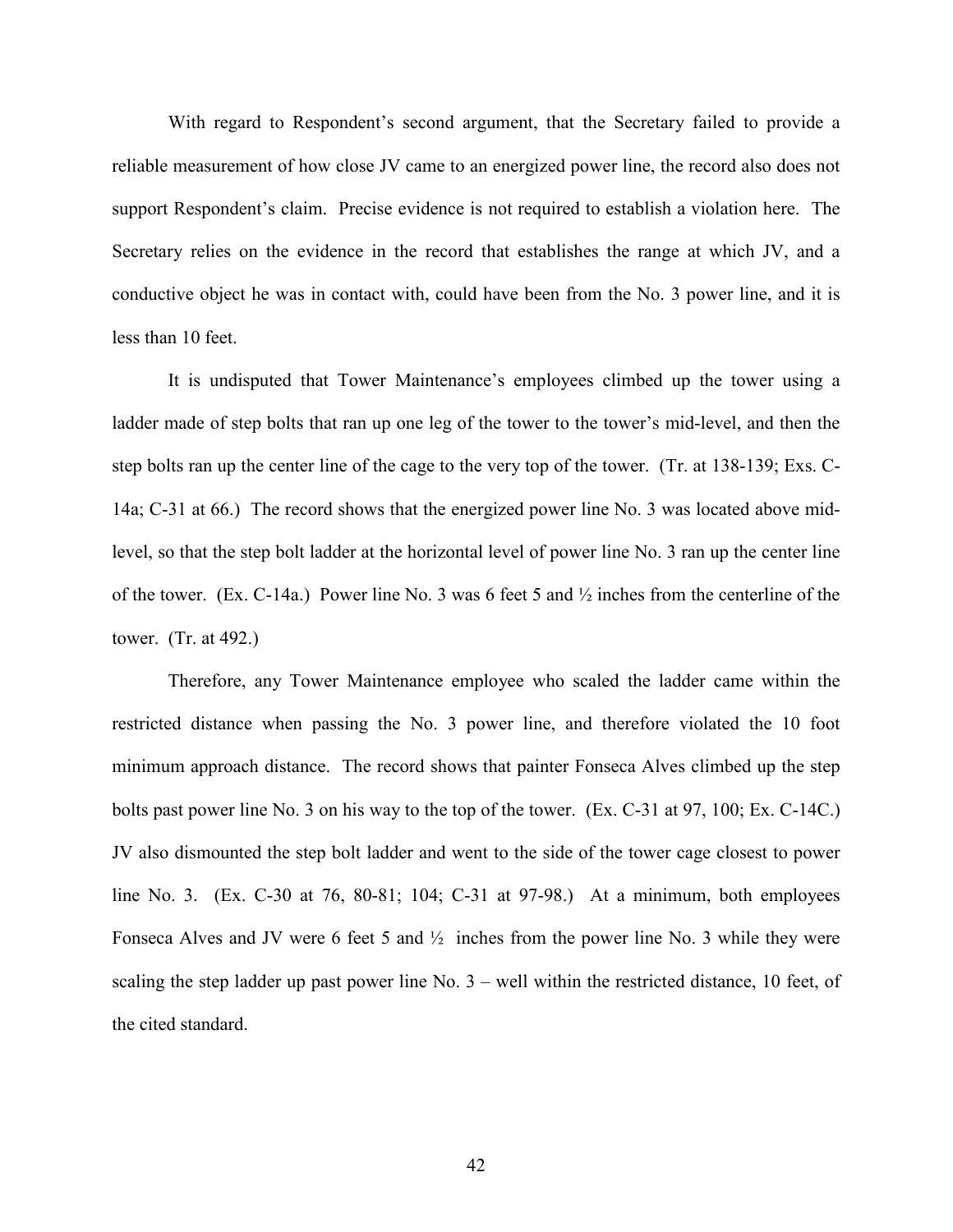Moreover, from the center line of the tower body (which is the furthest any employee could be, in the power line's horizontal plane, from a given power line due to the symmetric nature of the power lines attached to either side of the electric transmission tower), most of the power lines were less than 10 feet; two were 12 feet. (Tr. at 490-494; Exs. C-14F, C-40.) The narrowest width of the tower cage was 4 feet 8 inches. (Tr. at 495; *see also* Ex. C-40.) It follows that, from the edge of the tower cage, none of the power lines were more than 10 feet. (Tr. at 495.) Therefore, any employee painting the edge of the tower cage would have been closer than 10 feet, horizontally, to any one of the power lines.<sup>[42](#page-42-0)</sup>

The record also supports a finding, based on circumstantial evidence, that JV breached the 2 feet 4 inch restricted distance provided under the standard cited in the alternative. Testimonial accounts place JV within the tower cage near power line No. 3, the line that was closest to, and only 2-3 feet from, the edge of the tower cage, moments before the explosion. (Ex. C-30 at 71-81; Ex. C-31 at 100-101; Exs. 14B, 14C.) One witness, Fonseca Alves, testified that JV had just finished painting a portion of the tower right before the explosion. (Ex. C-31 at 105-109. *See* p. 24 n.29 *supra*.) This testimony is supported by pictures in the record that show that the vertical portion of the tower cage nearest to power line No. 3 was green, which was the color that the painters were using that day. (Ex. C-15C; Tr. at 131 (painters previously primed the tower in red and were about to paint the tower in green on the date of the accident)). Additionally, as described above, the Secretary's expert witness places JV, and a conductive object connected to him, well within 10 feet, or even 2 feet, 4 inches, of the No. 3 power line. It

<span id="page-42-0"></span> $42$  Respondent argues that, instead of this horizontal distance, a straight line distance between a point-of-interest (presumably, JV's location on the tower) and the power line should be used. (Resp't Br. at 6; *see also* Tr. at 511-513.) Respondent is correct that this straight line distance should be used for a precise measurement between any point and the power line. However, as described herein, precise measurements are not required here when the evidence places JV well within the minimum approach distance in any direction of the No. 3 power line.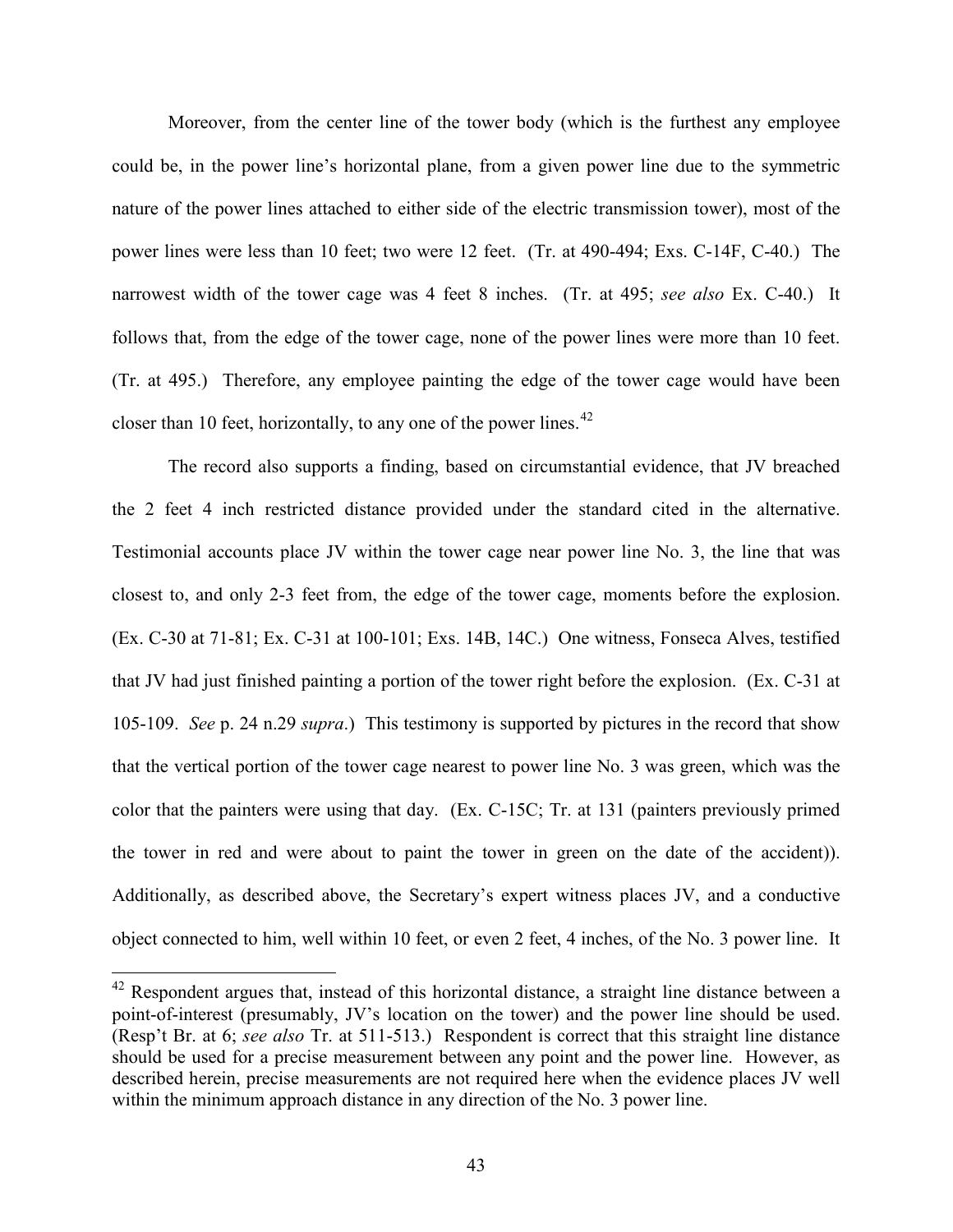is therefore reasonable to infer that, while painting the edge of the tower, JV, through inadvertent movement of his hands covered in conductive paint, breached the 2 feet 4 inch approach distance when the No. 3 power line was only 2-3 feet away.

The Secretary has established non-compliance.

## **C. The Secretary has established that Tower Maintenance's employees had access to the violative condition**

The Secretary argues that Tower Maintenance's employee, JV, had access to the violative condition because "the location of his assigned work placed him in a position where inadvertent movements could cause his person, or conductive objects connected to his person, to approach within the relevant clearance distance<sup>[1]</sup>," whether it be 10 feet or 2 feet 4 inches. (Sec'y Br. at 31.) The Secretary claims that the fact that JV was electrocuted establishes access to the violative condition. Respondent does not address the Secretary's claims that JV, or any other Tower Maintenance employee, had access to the violative condition. Respondent's main assertion, if any, related to this prong of the Secretary's burden of proof is that, by failing to provide a precise measurement of JV's distance to the power line and also accounting for the possibility that an indeterminate amount of "paint spill" caused the electrocution, the Secretary failed to establish that JV had access to the violative condition. (Resp't Reply Br. at 4.)

Respondent's arguments are rejected. The fact that JV died by electrocution is strong evidence that he was exposed to the hazard of breaching the minimum approach distance, which takes into account inadvertent movement. (Tr. at 593-620; Ex. C-29.) Also, as discussed above, all of the power lines were located within 10 feet of the edge of the tower cage. As it is undisputed that the painters were expected to paint the tower cage, including the tower cage edges, then all of the painters were exposed to the hazard of breaching the minimum approach distance in this case.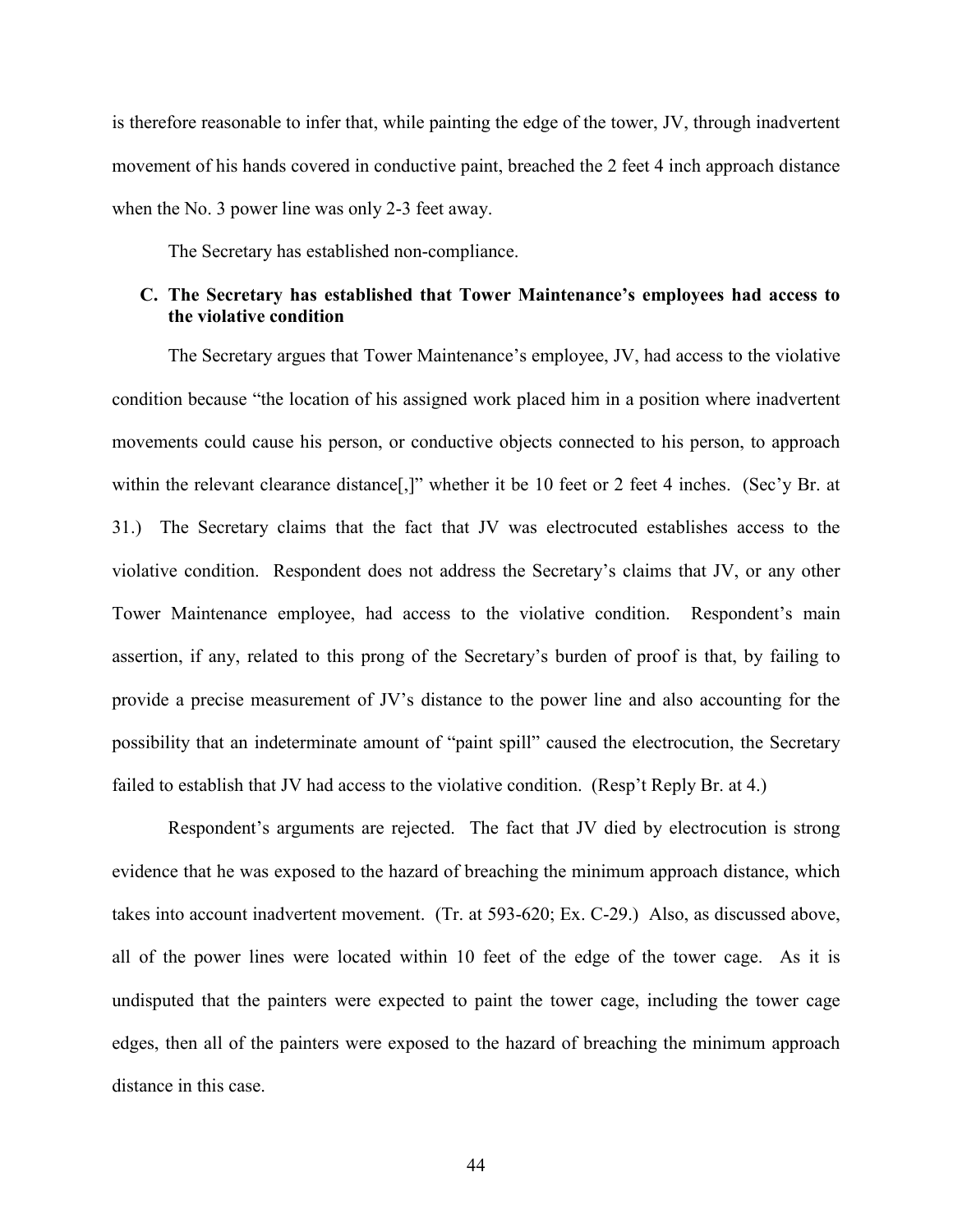The Secretary has established exposure to the violative condition.

# **D. Tower Maintenance had knowledge that its employees were approaching within the restricted distance to the power lines**

The Secretary argues that Respondent had actual and constructive knowledge that its employees were breaching the minimum approach distance of the cited standard. (Sec'y Br. at 31.) Respondent claims that it did not have knowledge of the alleged violations of this citation item because "there was no need or even colorable reason for Tower Maintenance's employees to venture onto the arms of the transmission towers."<sup>[43](#page-44-0)</sup> (Resp't Br. at 11, 17.)

"The knowledge element of a violation does not require a showing that the employer was actually aware that it was in violation of an OSHA standard; rather it is established if the record shows that the employer knew or should have known of the conditions constituting a violation." *Peterson Bros. Steel Erection Co.*, 16 BNA OSHC 1196, 1199 (No. 90-2304, 1993), *aff'd*, 26 F.3d 573 (5th Cir. 1994). To establish whether the employer should have known of the conditions constituting a violation, the Secretary must show whether the employer:

constructively knew of it--that is, the employer could have known with the exercise of reasonable diligence. *…* Whether an employer was reasonably diligent involves a consideration of several factors, including the employer's obligation to have adequate work rules and training programs, to adequately supervise employees, to anticipate hazards to which employees may be exposed, and to take measures to prevent the occurrence of violations.

*Par*, 20 BNA OSHC at 1627 (citations omitted); *see also N.Y. State Elec. & Gas Corp. v. Sec'y of Labor*, 88 F.3d 98, 108 (2d Cir. 1996) (holding that Secretary bears the burden of proof regarding the issue of knowledge "even when knowledge charged to an employer is predicated

<span id="page-44-0"></span> $43$  Respondent placed this claim within its discussion of the unpreventable employee misconduct defense. (Resp't Br. at 17.) It is addressed here, as well as below, to the extent that the arguments raised relate to knowledge.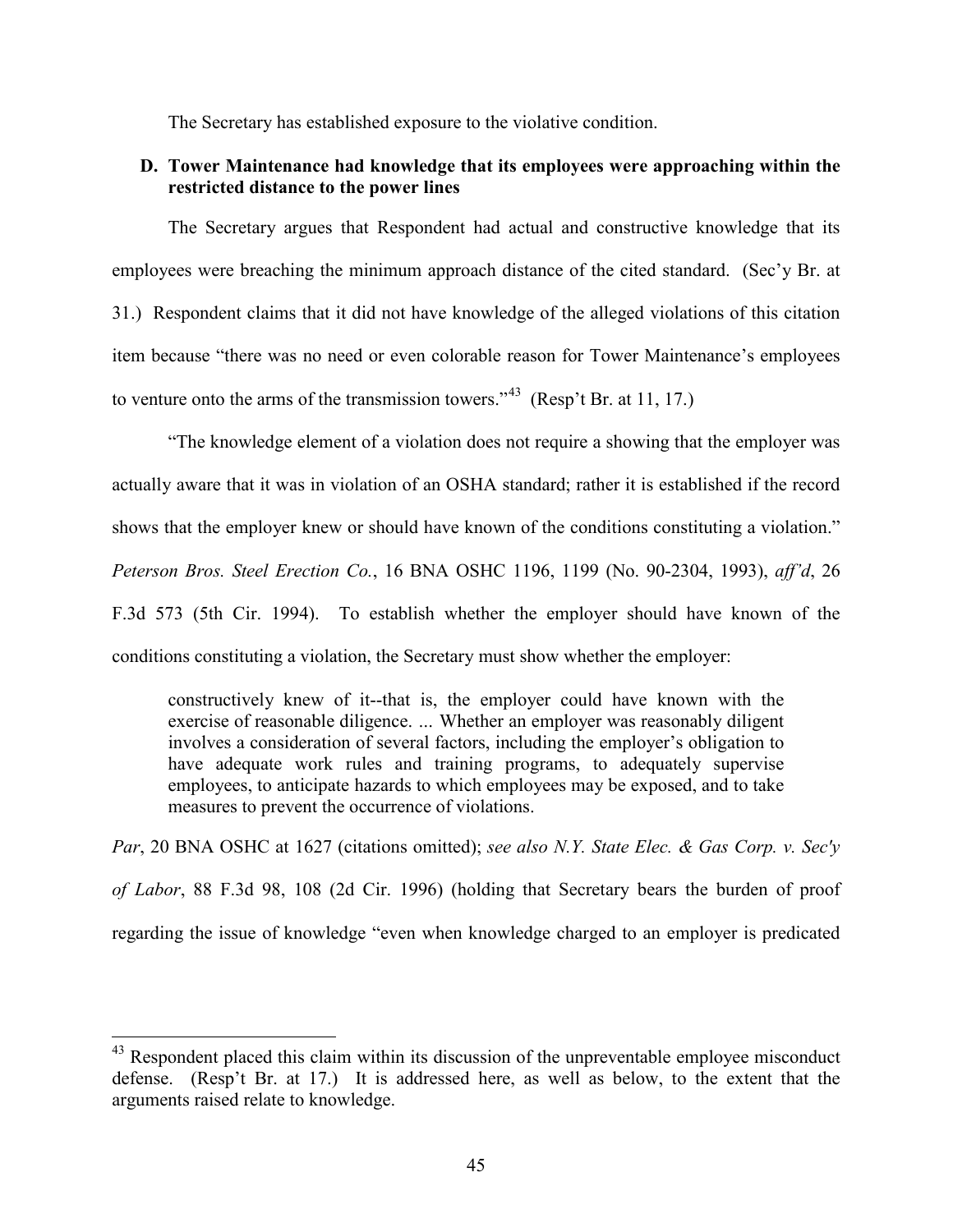on its alleged inadequate safety policy."). "The knowledge of a supervisory employee may be imputed to his or her employer." *Par*, 20 BNA OSHC at 1627.

The cited standard was violated whenever an unqualified Tower Maintenance employee scaled the step bolt ladder up past the No. 3 power line because the No. 3 power line was only 6 feet 5 and ½ inches away from the center line of the tower, where the ladder was located. The record establishes that Tower Maintenance's management knew, or could have known with reasonable diligence, that its unqualified employees would be breaching the minimum approach distance when they worked on the tower at issue.

The record establishes that Elizabeth Vlahopoulos, Peter Vlahopoulos, and Nikolaos Psareas knew that the power lines on the Edison tower were energized during the painting project. Elizabeth Vlahopoulos bid on the project using a reduced estimate for the amount of paint and labor because the arms of the tower, where the energized power lines were located, were not to be painted. (Tr. at 431, 454-455, 1044; Ex. R-1.) As part of its bid package submitted to PSE&G, Tower Maintenance provided the HASP that would be followed for the project. (Ex. 478, 943-944; C-3.) The HASP stated explicitly: "The Contractor shall perform all specified Work on energized transmission lines and equipment. If the structure or line configuration prohibits painting safely while lines are energized, the Contractor shall notify the Field Representative 48 hours in advance so that an outage may be scheduled." (Ex. C-3 at 9. *See* Tr. at 952-953.) It is undisputed that no one from Tower Maintenance notified PSE&G that the configuration of the Edison tower, where the painters worked on October 25, 2012, prohibited Tower Maintenance's employees from painting it safely. (Tr. at 344, 431, 477.)

The record also establishes that Tower Maintenance management knew that power line No. 3, the closest energized power line to the side of the tower body, was energized. The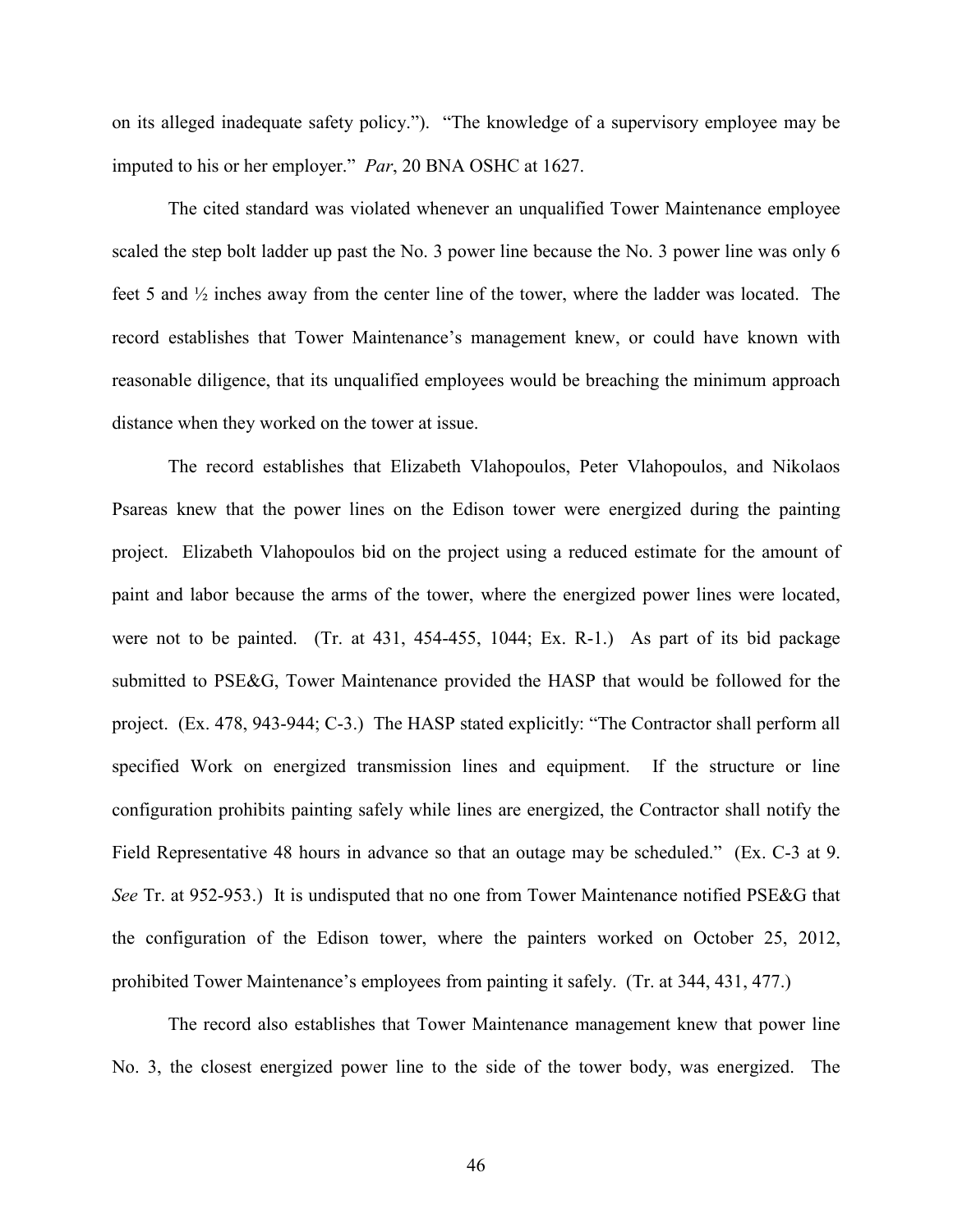representative of PSE&G at the worksite testified that he had discussed with supervisor Nikolaos Psareas the close proximity of power line No. 3, on either the tower at the Edison location or a similar tower on a previous day, specifically:

Q: What was the nature of that discussion?

 $\overline{a}$ 

A: I suggested to Nick that the guys, once they climbed and got close to that circuit, that they go inside the body of the tower and do their painting from inside the body, so their backs aren't exposed to that circuit where they could accidentally back into it.

(Tr. at 439, 458-59.) Consistent with the representative's testimony, supervisor Psareas testified that he conveyed these instructions, by way of interpretation by foreman Mackeivicz, to the painters.[44](#page-46-0) (Tr. at 737-738.)

Tower Maintenance does not claim that it did not know that power line No. 3 was energized on the day of the accident. Rather, Tower Maintenance asserts that "certain circuits on the transmission towers were 'idle' circuits" and only "a limited number of the transmission towers on the Edison project ha[d] the same 'lay-out' of circuits as the tower where the incident occurred." (Resp't Br. at 13-14.) According to Respondent, these facts show that the Secretary "is not entitled to a presumption that, simply because an individual was an employee of Tower

<span id="page-46-0"></span><sup>&</sup>lt;sup>44</sup> The evidence in the record strongly suggests that some information was lost in translation between supervisor Psareas and foreman Mackeivicz and the painters. For instance, foreman Mackeivicz testified that he thought at the time of the accident that the cables on the Edison tower were de-energized. (Tr. at 342-343.) However, Mackeivicz also testified that when the painters gathered each morning at the staging location for the Edison project a safety meeting was held, during which the instruction was to maintain a safe distance from the power cables: "Q: And what was a safety meeting on the Edison project? A: It was to keep a safe distance between the cables always during the tie outs. That was it basically. Q: And when you say 'doing tie offs,' is that the same thing as clipping onto the metal of the tower? A: Yes." (Tr. at 1008.)

Confusion by employees regarding the scope of the project and their assignment also is revealed in the testimony of the painters regarding whether the arms on the electric transmission towers were to be painted. *See* p. 17-18 *supra*.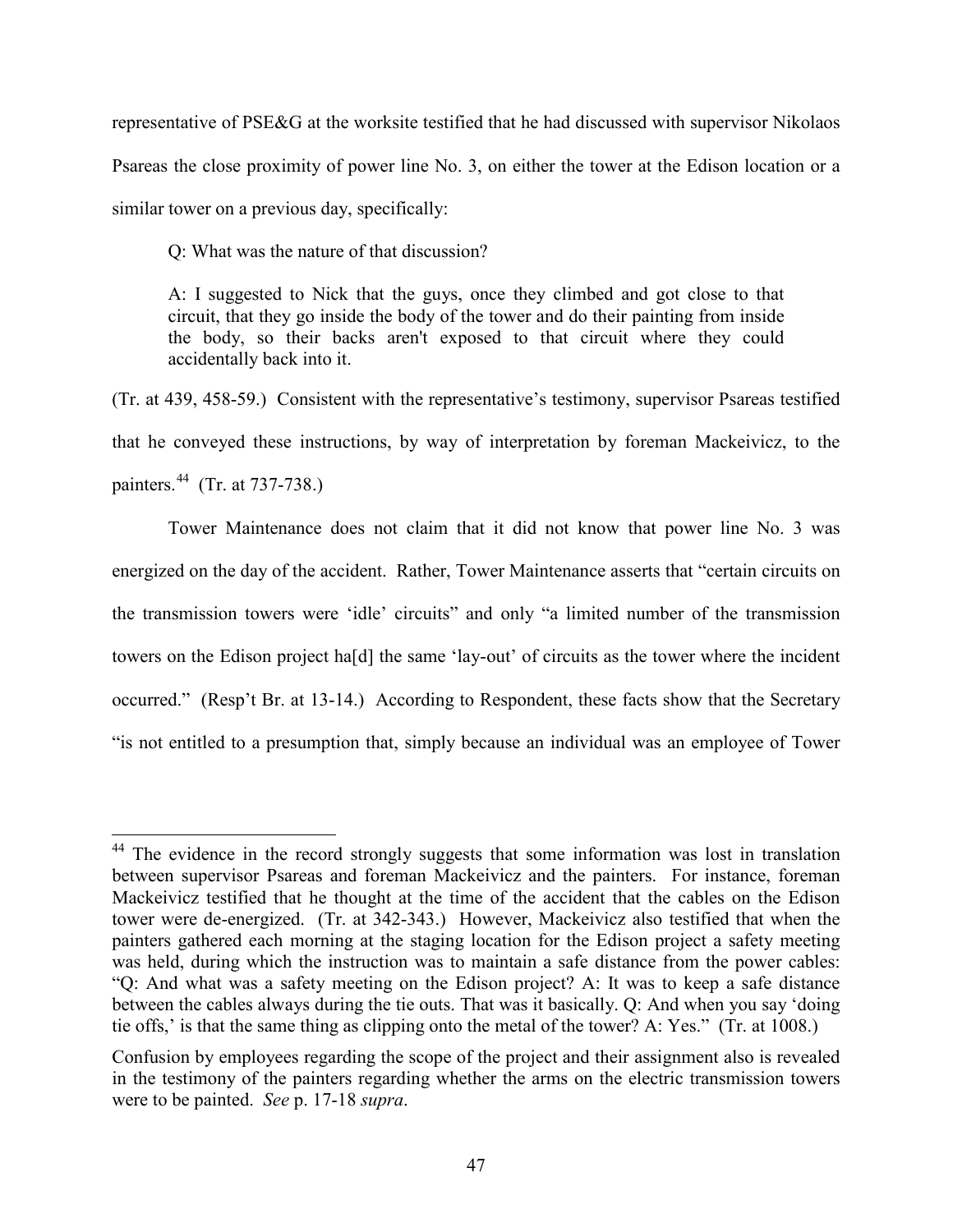Maintenance (or even, simply because he worked on the Edison Project) that individual came within the minimum approach distance of an energized circuit." (Resp't Br. at 13.)

The evidence in the record specific to the No. 3 power line, and whether JV, or another unqualified Tower Maintenance employee who scaled the step bolt ladder up past the No. 3 power line, is relevant to whether the Secretary met his burden of proof. With regard to Tower Maintenance's claim that some of the circuits were "idle" on the day of the accident, the PSE&G representative specifically testified that circuit Nos. 4, 5, and 6, not circuit No. 3, happened to be de-energized on the day of the accident. (Tr. at 487-489.) He also testified that to Tower Maintenance's knowledge all of the circuits were energized, because that is what PSE&G told Tower Maintenance throughout the project. (Tr. at 508-509.)

As an employer responsible for OSHA regulation compliance, Tower Maintenance is responsible for "adequate work rules and training programs, to adequately supervise employees, to anticipate hazards to which employees may be exposed, and to take measures to prevent the occurrence of violations." *Par*, 20 BNA OSHC at 1627. The only way to anticipate the minimum approach distance for each power line was to conduct an inspection of the tower to determine the voltage of each power line. *Id.* Only then could Tower Maintenance know the minimum approach distance for each power line. This is especially true for energized power line No. 3, which was closest to the edge of the tower and 26 kV. It is undisputed that no one from Tower Maintenance did these inspections, despite this requirement in its own HASP. (Tr. at 710, 949, 953; Ex. C-3 at 8-9.)

The testimony from project director Peter Vlahopoulos and from supervisor and health and safety officer Nikolaos Psareas indicates that there may have been confusion with respect to conducting the tower inspections. Both seemed to suggest that they relied on PSE&G to tell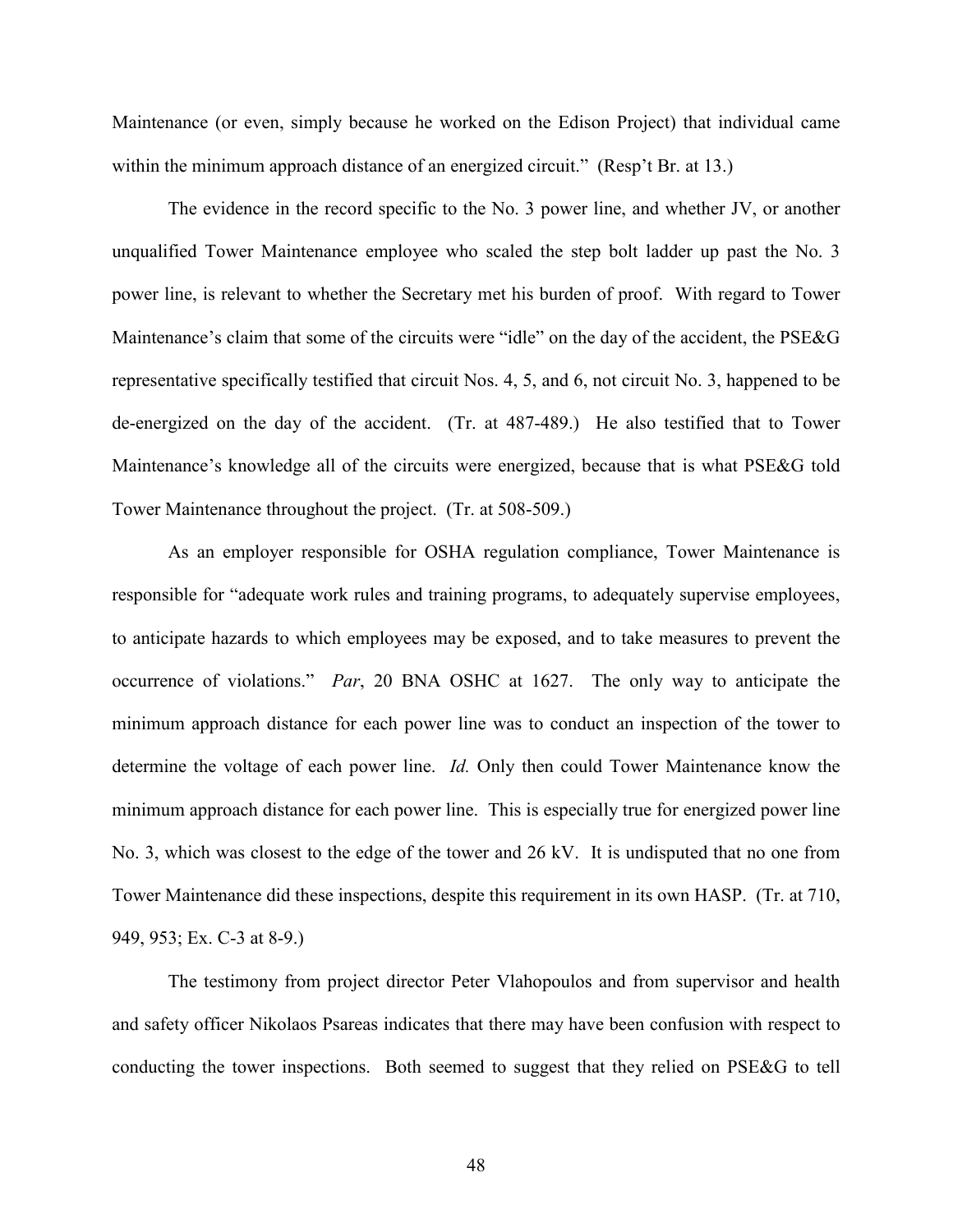them it was safe to paint the tower. Project director Vlahopoulos testified: "We don't inspect the actual tower. That's why the representative for PSE&G is there, to make sure that the tower has been inspected by him and reported back to his 'glass tower,' as they call it in Newark, which is their main office. We're not electricians, we're painters." (Tr. at 949.) Supervisor Psareas testified:

Q: To work on a tower within 10 feet of a power line, you have to be a qualified employee, correct?

A: Yes.

Q: And to be a qualified employee, you have to be able to calculate the nominal voltage, correct?

A: No. That's what PSE&G rep is there for.

Q: So to work on a tower, you don't have to know the -- how to calculate the nominal voltage?

A: I mean, no, we have the PSE&G rep there. He will tell us it was good to climb. It was, you know, that was the job he gave us. We got the clearance and we did what we had to do.

(Tr. at 743.) Both of these statements are in direct conflict with Respondent's HASP, which provides that Tower Maintenance would perform daily inspections of the worksite for compliance with the HASP as well as with "OSHA." (Ex. C-3 at 4-5, 8.) Even if there was some confusion regarding this issue, project director Vlahopoulos and supervisor Psareas were responsible for safety on the worksite, not PSE&G, and should have inspected the tower to determine the voltages and locations of the energized power lines, including power line No. 3, so as to determine the minimum approach distances for their painters.

The record also establishes that Tower Maintenance's management should have known that employees JV and Fonseca Alves were not "qualified" and, therefore, should have maintained a 10 feet minimum approach distance from the 26 kV No. 3 power line. With regard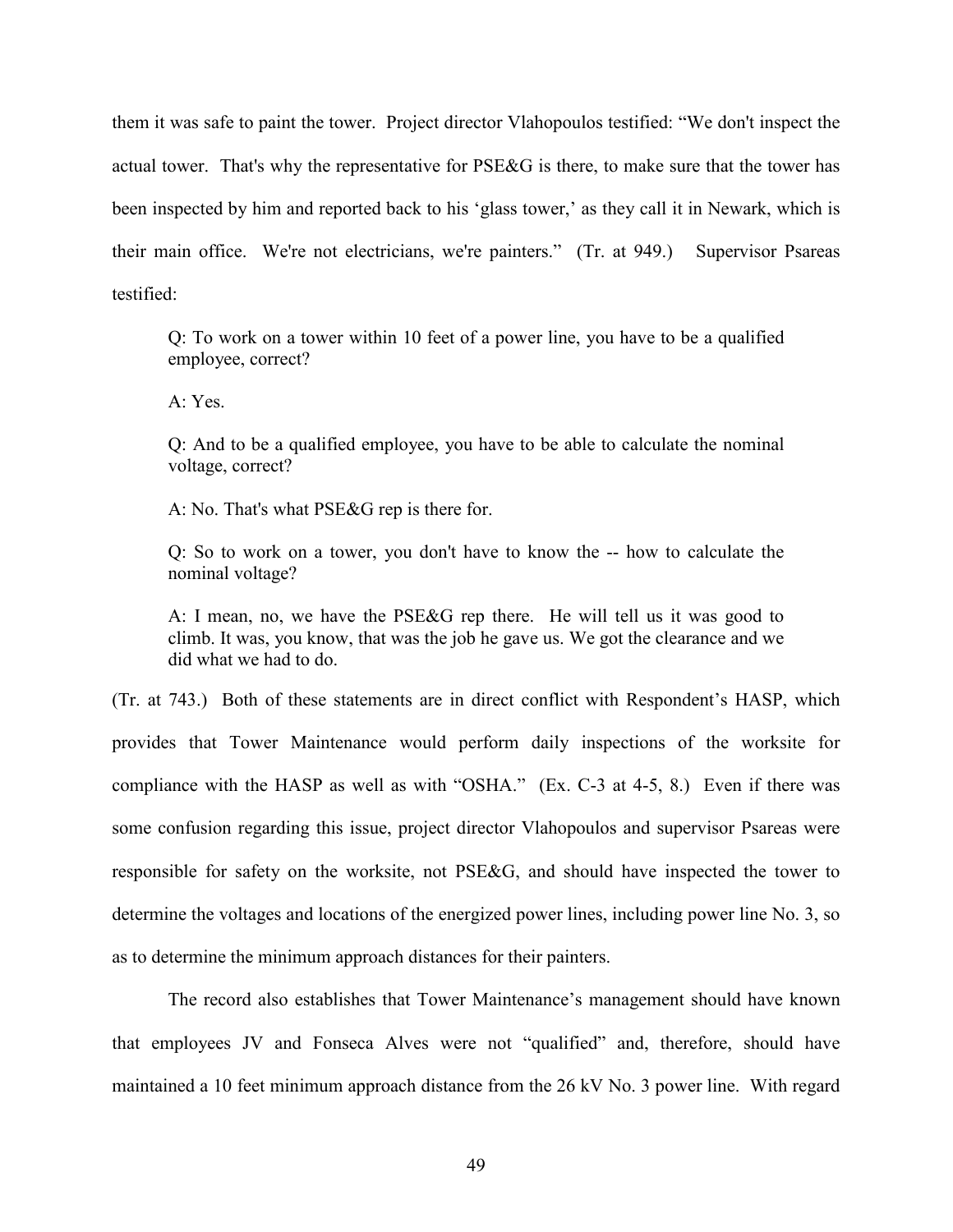to JV's qualifications, record evidence is devoid. Tower Maintenance does not even claim that JV was "qualified." Moreover, supervisor Psareas' testimony conflicts with foreman Mackeivicz's testimony with regard to who was in charge of checking JV's qualifications. (Tr. at 335-336; 688-689.) Psareas' testimony also conflicts with the HASP, which states that Psareas is responsible for reviewing training records to ensure OSHA compliance. (Ex. C-3 at 5.) With regard to JV specifically, Psareas "believed" based on conversations with Mackeivicz that JV came from Morris Painting, but he did not know what training JV had from Morris Painting. (Ex. R-50 at 54-56.) Instead, Psareas' testimony reflects an assumption that JV was qualified:

Q: Did you ever give instruction to the painters with respect to painting of the tower?

A: Did I ever give instructions? Josimar [Mackeivicz] will -- I would talk to Josimar and Josimar will be the one telling them exactly. And he'll be the one, you know, what they would need to do in the tower. And if I -- if he wasn't, you know, nearby or I will be explaining to them, but they all, from painting so many towers, because they are all similar, you know, they all know how to do it. It was a rhythm they followed.

(Tr. at 737.) Psareas' reliance on an assumption that his painters were qualified conflicts with his express duty and responsibility under the HASP to ensure that his painters were qualified. (Ex. C-3 at 5.)

With regard to Fonseca Alves, the record establishes that Tower Maintenance should have known that he also was not qualified. Even though Fonseca Alves attended an "Electrical Arc Flash Safety Training" course with supervisor Psareas, the training was conducted in English. (Ex. C-23 at 5; Ex. C-31 at 33-34, 40-42.) When asked how much English does Fonseca Alves speak, Psareas testified "a very little bit." (Tr. at 691-692.) He therefore should have known, in accordance with the HASP, to follow up with Fonseca Alves to make sure he understood the training. (Ex. C-3 at 5.) Instead, Fonseca Alves testified that he did not fully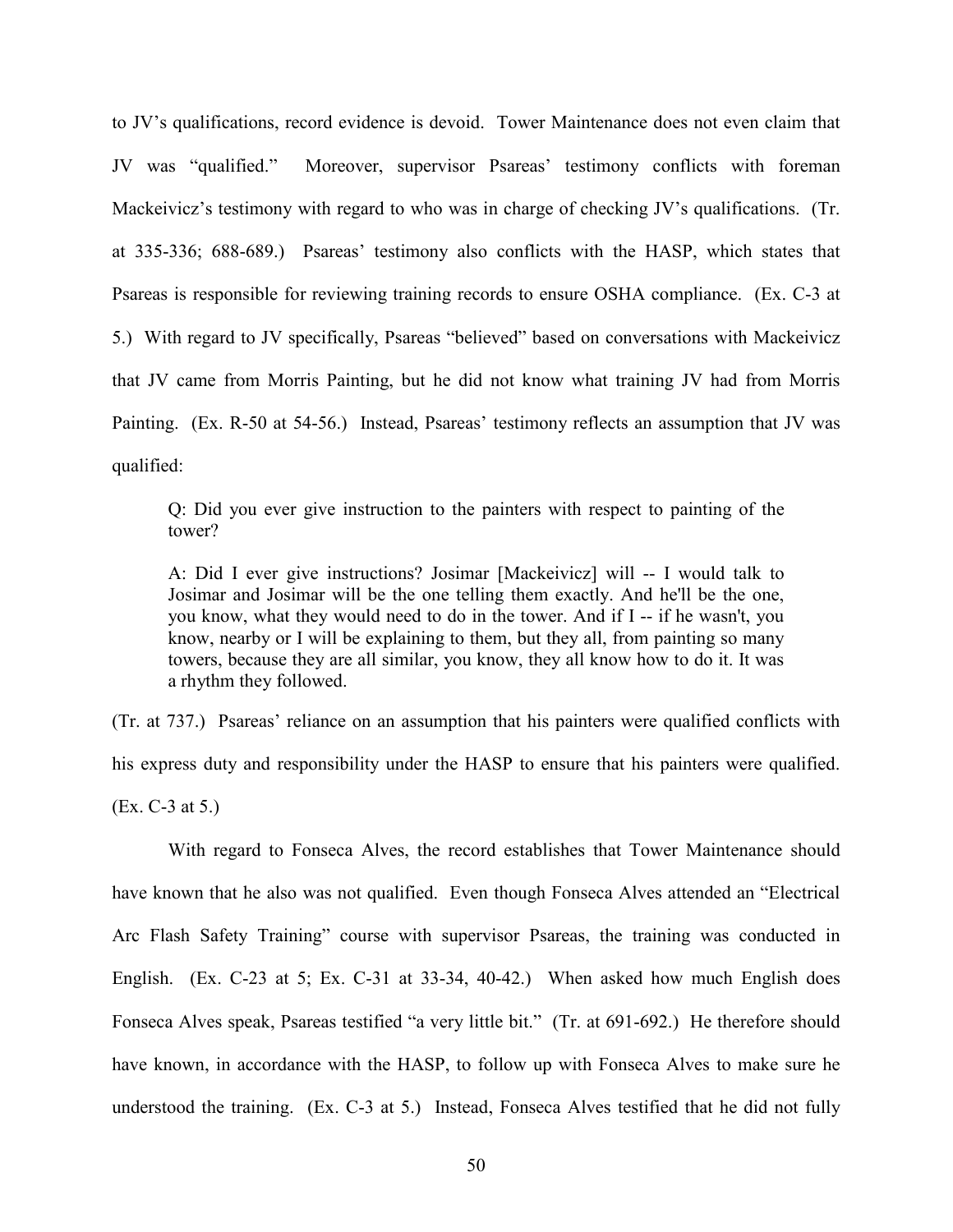understand portions of the training due to the language barrier, and that Tower Maintenance did not check to make sure he understood the training. (Ex. C-31 at 40-42.) As he testified: "They didn't test us, just grab the belt – the bucket and go to work."  $(Ex. C-31$  at 42.)

The Secretary has shown that Psareas had constructive knowledge that his painters would be using their arms and hands, covered in conductive paint, only 2-3 feet from an energized power line on the Edison tower. *Par*, 20 BNA OSHC at 1626-1627. Psareas knew this type of tower, where the No. 3 power line came within 2-3 feet of the edge of the tower body, and he testified that he had been on a tower with a similar layout approximately ten times previous to the tower at issue. (Tr. at 737.) Psareas also knew that, to work within 10 feet of an energized power line, you have to be a qualified employee. (Tr. at 743.) Psareas, however, never measured the distance between power line No. 3 and the edge of the tower body nor the distance between No. 3 and the center of the tower cage. (Tr. at 710.) Psareas therefore had constructive knowledge of the violative conditions imposed on the painters in this case, and this knowledge is imputable to Tower Maintenance. *Par*, 20 BNA OSHC at 1626-1627.

The Secretary has also shown that the painters' breach of the minimum approach distance in this case was reasonably foreseeable and therefore preventable by Tower Maintenance. *Pa. Power & Light Co. v. OSHRC,* 737 F.2d 350, 357–58 (3d Cir. 1984) (holding that the Secretary must show that the violative conduct was reasonably foreseeable and thus preventable to establish a violation of a general safety standard…"The courts of appeals have consistently held that the adequacy of a company's safety program, broadly construed, is the key to determining whether an OSHA violation was reasonably foreseeable and preventable*.*"). Tower Maintenance's own HASP provided, for its employees, that the minimum approach distance to a 26 kV energized power line was 2 feet 4 inches. (Ex. C-3 at 19 "App'x A"). The table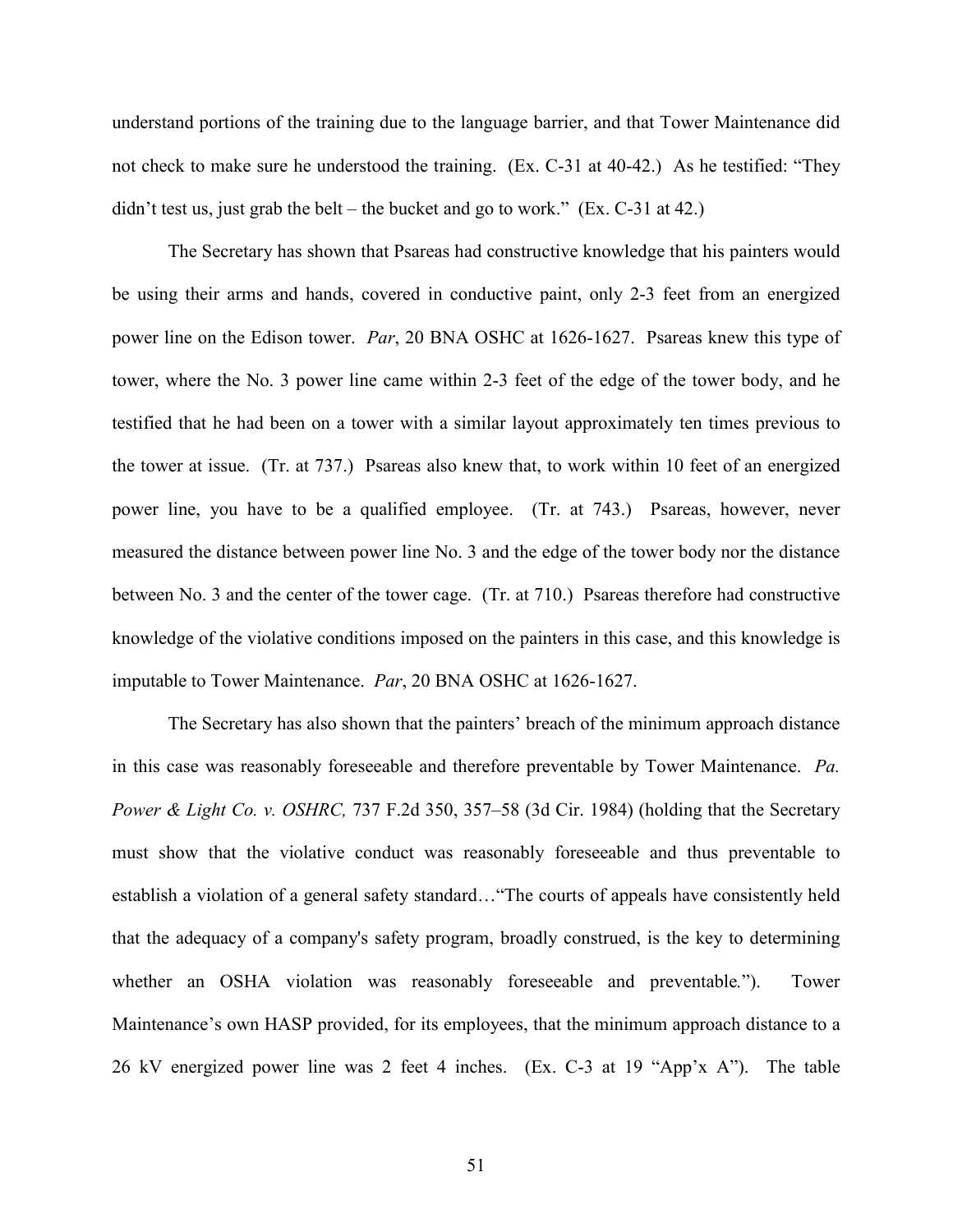referenced in the HASP [Exhibit C-3] contains the same information as OSHA's Table R-6, which is incorporated by reference to the standard cited in the alternative, *i.e.*, the standard that would apply if the evidence showed that Tower Maintenance's employees were "qualified." 29 C.F.R. § 1910.269(l)(2). This portion of the HASP reveals that Tower Maintenance expected its painters, without reference to whether they were "qualified," to breach the 10 foot minimum approach distance of the cited standard.

Indeed, the painters on the Edison tower breached the 10 foot minimum approach distance to energized power line No. 3 as they passed it while scaling the ladder, or as they painted the tower body right next to it. The tower at issue here was primed just two days prior to the incident and it is undisputed that the employees scaled the ladder to get to their painting positions. (Tr. at 1037-1038.) It is also undisputed that Tower Maintenance expected the painters to paint the tower body, from which the No. 3 power line was only 2-3 feet. It is also undisputed that the paint, which covered the painters and their painting mitts, was conductive. It was reasonably foreseeable and preventable that the "unqualified" painters on the Edison tower breached the 10 foot minimum approach distance to the No. 3 power line.

The Secretary has established knowledge for this citation item.

#### **E. Unpreventable Employee Misconduct Defense**

Respondent claims that it "adduced ample evidence that the painters were instructed to maintain a safe distance from the energized circuits, and to perform their painting from within 'the box' of the transmission towers." (Resp't Br. at 17.) Respondent therefore claims that "there was no need or even colorable reason [for JV] to venture onto the arms of the transmission towers." (Resp't Br. at 17.) This claim is construed as an unpreventable employee misconduct (UEM) defense.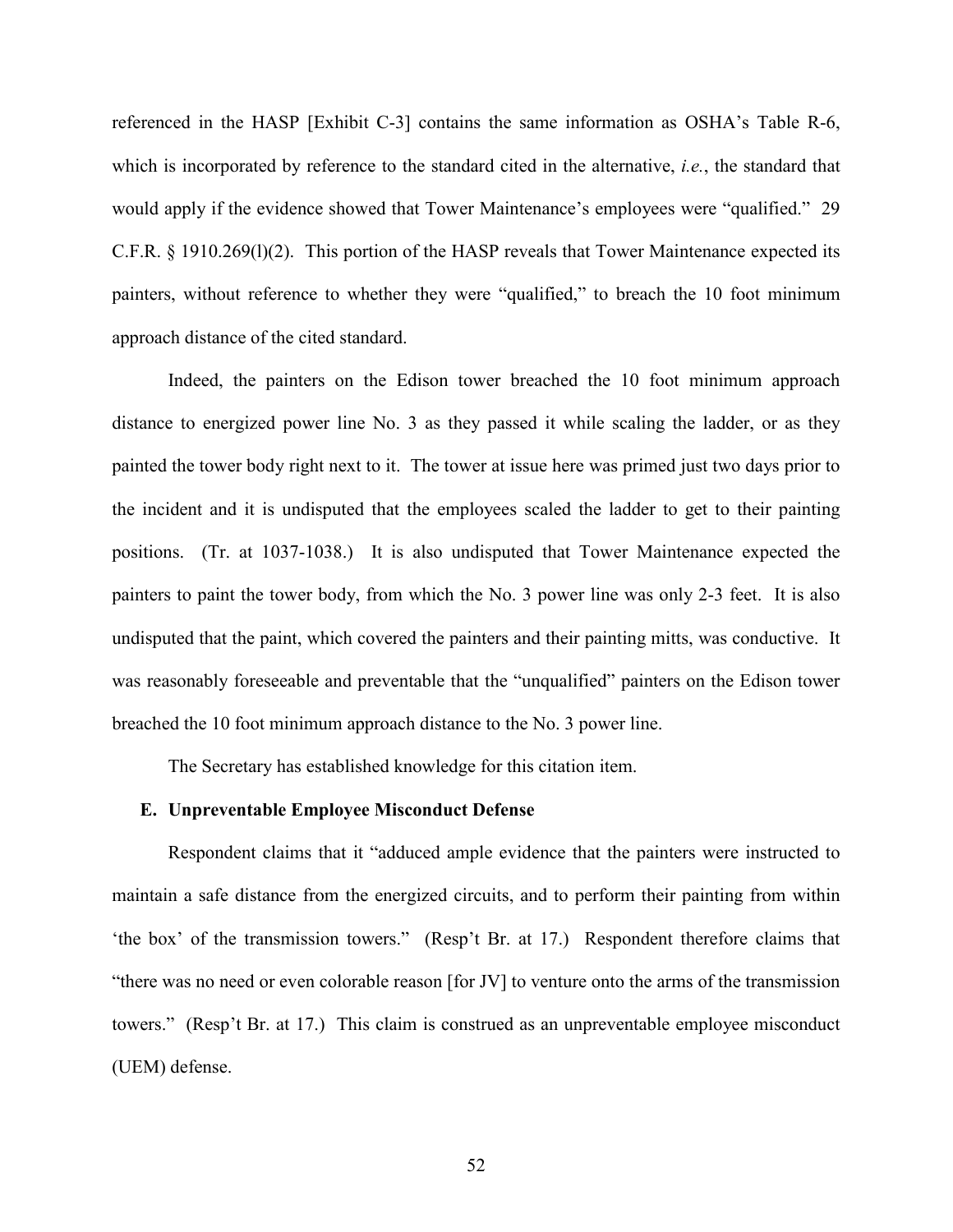After the Secretary has set forth a *prima facie* case, the employer may set forth the UEM defense. *N. Y. State Elec. & Gas Corp.*, 88 F.3d at 106. For this defense, the employer has the burden to establish that: (1) the employer has established work rules designed to prevent the violation; (2) it has adequately communicated those rules to its employees; (3) it has taken steps to discover violations; and (4) it has effectively enforced the rules when violations have been discovered. *Precast Servs. Inc.*, 17 BNA OSHC 1454, 1455 (No. 93-2971, 1995); *see also Pa. Power & Light Co. v. OSHRC*, 737 F.2d at 357 (holding that "[i]n cases where the Secretary proves that a company supervisor had knowledge of, or participated in, conduct violating the Act, we do not quarrel with the logic of requiring the company to come forward with some evidence that it has undertaken reasonable safety precautions.").

Respondent claims that it had a rule that no employee was to paint the arms of a tower. Respondent also had a work rule in Appendix A of its HASP that no employee would approach an energized 26 kV power line within 2 feet 4 inches. (Ex. C-3 at 19 "App'x A".) With respect to the No. 3 power line, which was 2-3 feet from the edge of the tower body, I find that neither of these rules was adequate to prevent a violation. The cited standard required that the painters stay 10 feet from the power line, not "2-3 feet" or "2 feet 4 inches." I also find that neither of these rules was communicated to the painters adequately. The record shows that the HASP was never provided to the painters – even foreman Mackeivicz had not seen it. The record also shows evidence of instructions being lost in translation between supervisor Psareas, who speaks no Portuguese, and the painters.<sup>[45](#page-52-0)</sup> Additionally, there is no evidence in the record of how and whether Respondent enforced these rules. Finally, supervisor Psareas left the worksite before the painters ascended the tower and was making a telephone call a mile away when the accident

<span id="page-52-0"></span><sup>45</sup> *See* p. 43 n.44 *supra*.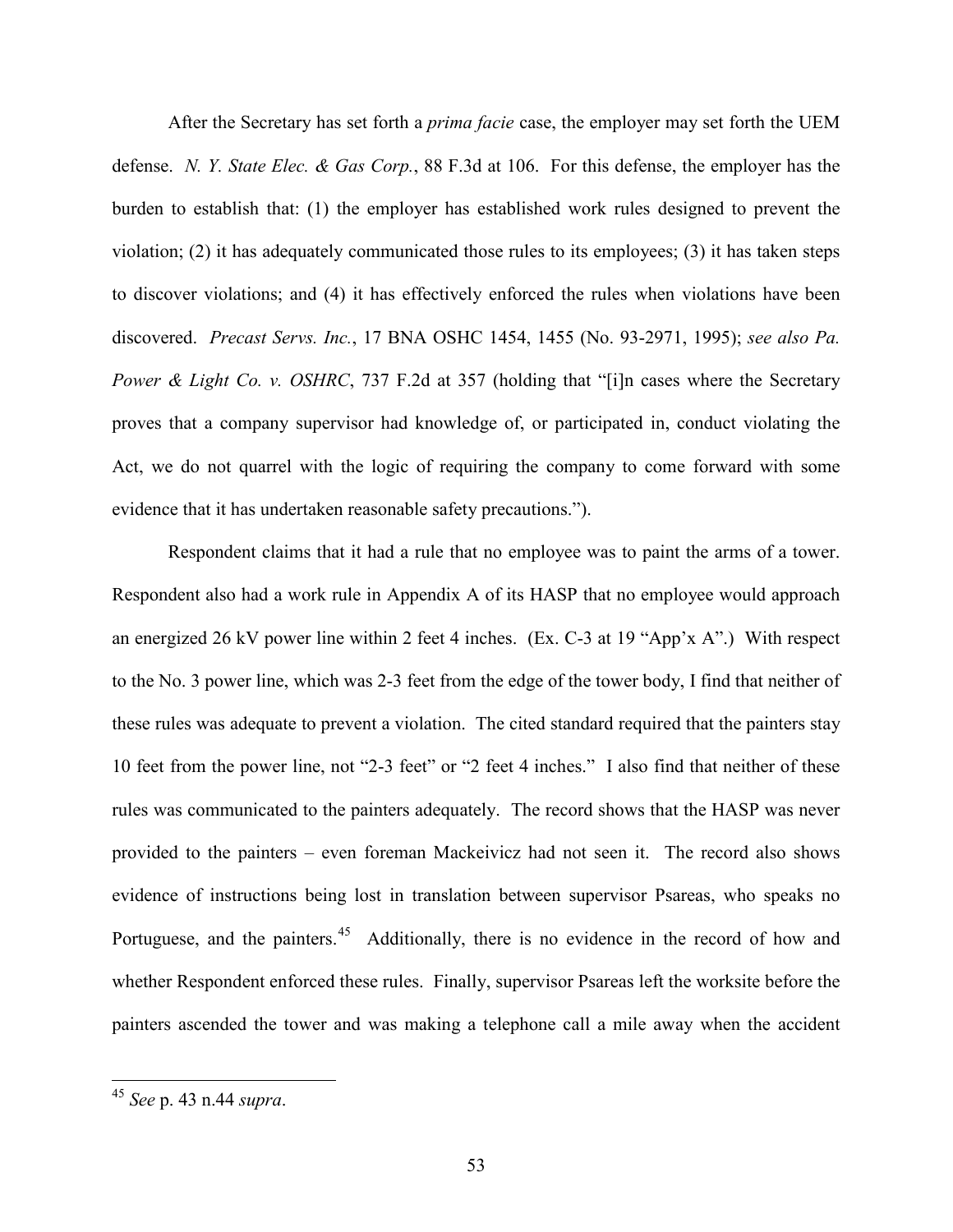occurred. In this instance, supervisor Psareas did not take steps to discover a violation of its work rule on the day of the accident, as he was not even on the worksite when the accident occurred. Respondent has failed to establish the UEM defense for this citation item.

Citation 1, Item 1 is affirmed.

## **F. Characterization**

The Secretary alleged a serious violation of the cited standard. A violation is "serious" if there was a substantial probability that death or serious physical harm could have resulted from the violative condition. 29 U.S.C.  $\S 666(k)$ . The hazards associated with a violation of the cited standard, or the standard cited in the alternative, include amputations, burns, or as shown in this case, death by electrocution. (Tr. at 618-619.) This citation item is properly characterized as serious.

# **II. Serious, Willful, Repeat Citation 2, Item 1: Alleged Fall Protection Violation**

The Secretary alleges a violation of 29 C.F.R.  $\S$ § 1910.269(g)(2)(iii) and (g)(2)(v). (Amended Complaint at  $\P$  VIII.)<sup>46</sup> Section 1910.269(g)(2)(iii) "Fall Protection," provides that

The Secretary claimed the following:

<span id="page-53-0"></span><sup>&</sup>lt;sup>46</sup> The Secretary cited in the alternative violations of 29 C.F.R.  $\S$  1910.132(a) and (e), which state in pertinent part: "protective equipment … shall be provided, used and maintained in a sanitary and reliable condition wherever it is necessary by reason of hazards … encountered in a manner capable of causing injury or impairment[.] Defective or damaged personal protective equipment shall not be used." 29 C.F.R. §§ 1910.132(a), (e); Amended Complaint at ¶ VIII.

<sup>(</sup>a) Tower Maintenance Corporation / Route 1 North Edison NJ Site – Electric Transmission Tower – Lattice Steel Structure – Approx. 131 ft. in height 26 kV at the lower level and 138 kV from the middle to the upper levels. The employer failed to ensure that employees wore appropriate fall protection equipment and failed to remove defective equipment from service. Employees performing work from elevated locations on an electric transmission tower were not protected from falls through the use of a functional fall protection system on / or about 10/25/2012. Employees were using lanyards with defective snap hooks which were covered in paint and incapable of closing securely. Employees were also required to perform work in elevated positions where their personal fall arrest systems were not capable of providing fall protection.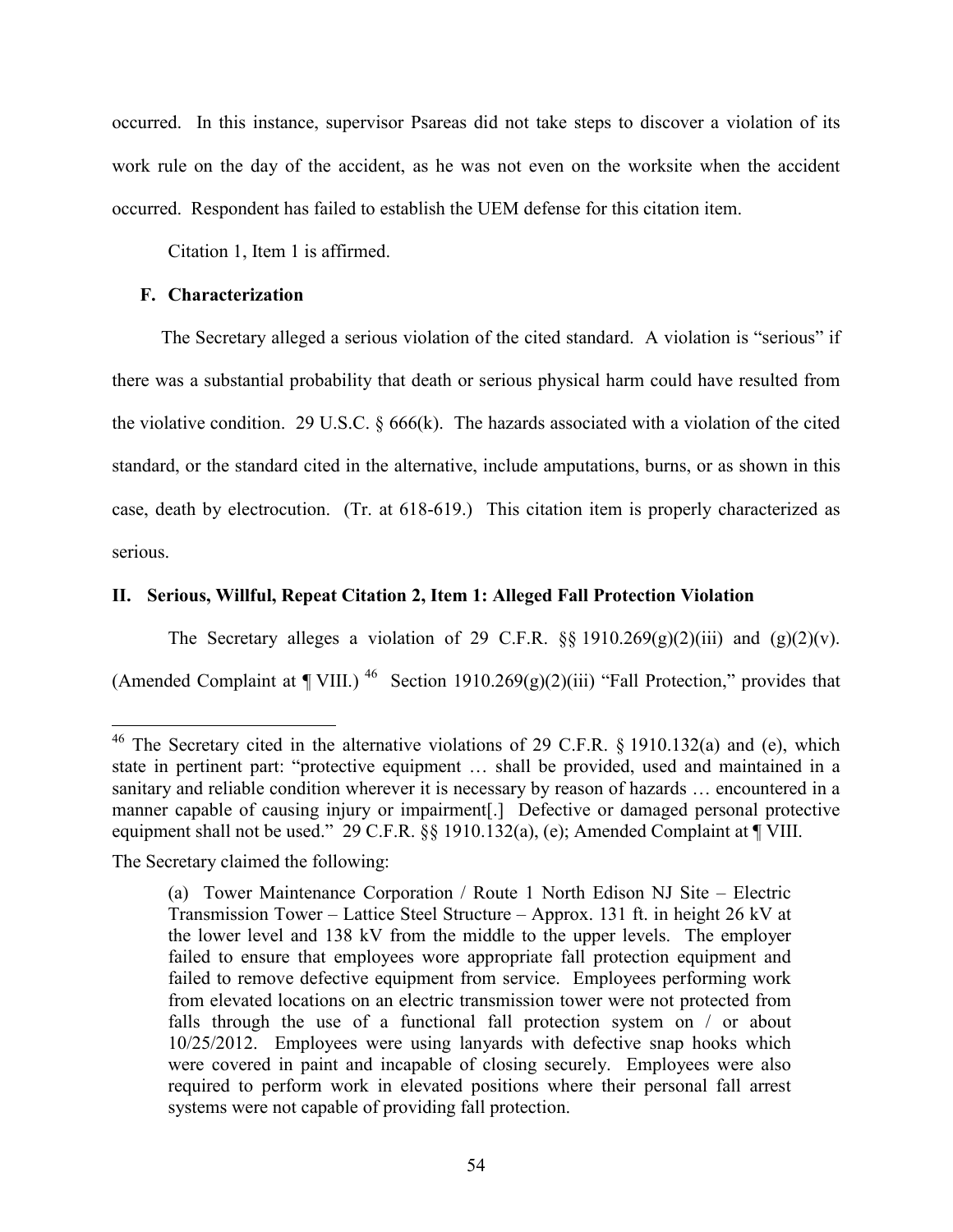"Body belts, safety straps, lanyards, lifelines, and body harnesses shall be inspected before use each day to determine that the equipment is in safe working condition. Defective equipment may not be used." Section  $1910.269(g)(2)(v)$  provides in relevant part: "Fall arrest equipment ... shall be used by employees working at elevated locations more than 4 feet (1.2 m) above the ground on  $\dots$  towers[.]"<sup>47</sup> The Secretary claims the following:

(a) Tower Maintenance Corporation / Route 1 North Edison NJ Site – Electric Transmission Tower – Lattice Steel Structure – Approx. 131 ft. in height 26 kV at the lower level and 138 kV from the middle to the upper levels. The employer failed to ensure that employees wore appropriate fall protection equipment and failed to remove defective equipment from service. Employees performing work on an electric transmission tower from elevated locations more than 4 feet above the ground level were not protected from falls through the use of a functional fall protection system on or about 10/25/2012. Employees were using lanyards with defective snap hooks which were covered in paint and incapable of closing securely. Employees were also required to perform work in elevated positions where their personal fall arrest systems were not capable of providing fall protection.

Amended Complaint ¶ VIII.

## **A. The Secretary has established that the cited standards apply**

As discussed above, § 1910.269, entitled "Electric power generation, transmission, and distribution," applies to "the operation and maintenance of electric power generation, control, transformation, transmission, and distribution lines and equipment." 29 C.F.R. § 1910.269(a)(1)(i). The parties stipulated that Tower Maintenance "was engaged in repainting an electric transmission tower" on the day of the accident. (Ex. J-1 at  $\P$  11.) The representative for PSE&G testified that PSE&G considers painting as maintenance for its towers because, "it extends the life of the structure." (Tr. at 469.) *See Pub. Utils. Maint., Inc.*, 417 F. App'x 58.<sup>[48](#page-54-1)</sup>

Amended Complaint at ¶ VIII.

<span id="page-54-0"></span><sup>&</sup>lt;sup>47</sup> Section 1910.269(g)(2)(v), Note 2, states in relevant part: "[U]nqualified employees ... are required to use fall protection any time they are more than 4 feet (1.2 m) above the ground."

<span id="page-54-1"></span><sup>48</sup> *See* p. 4 n.5 and accompanying text *supra*.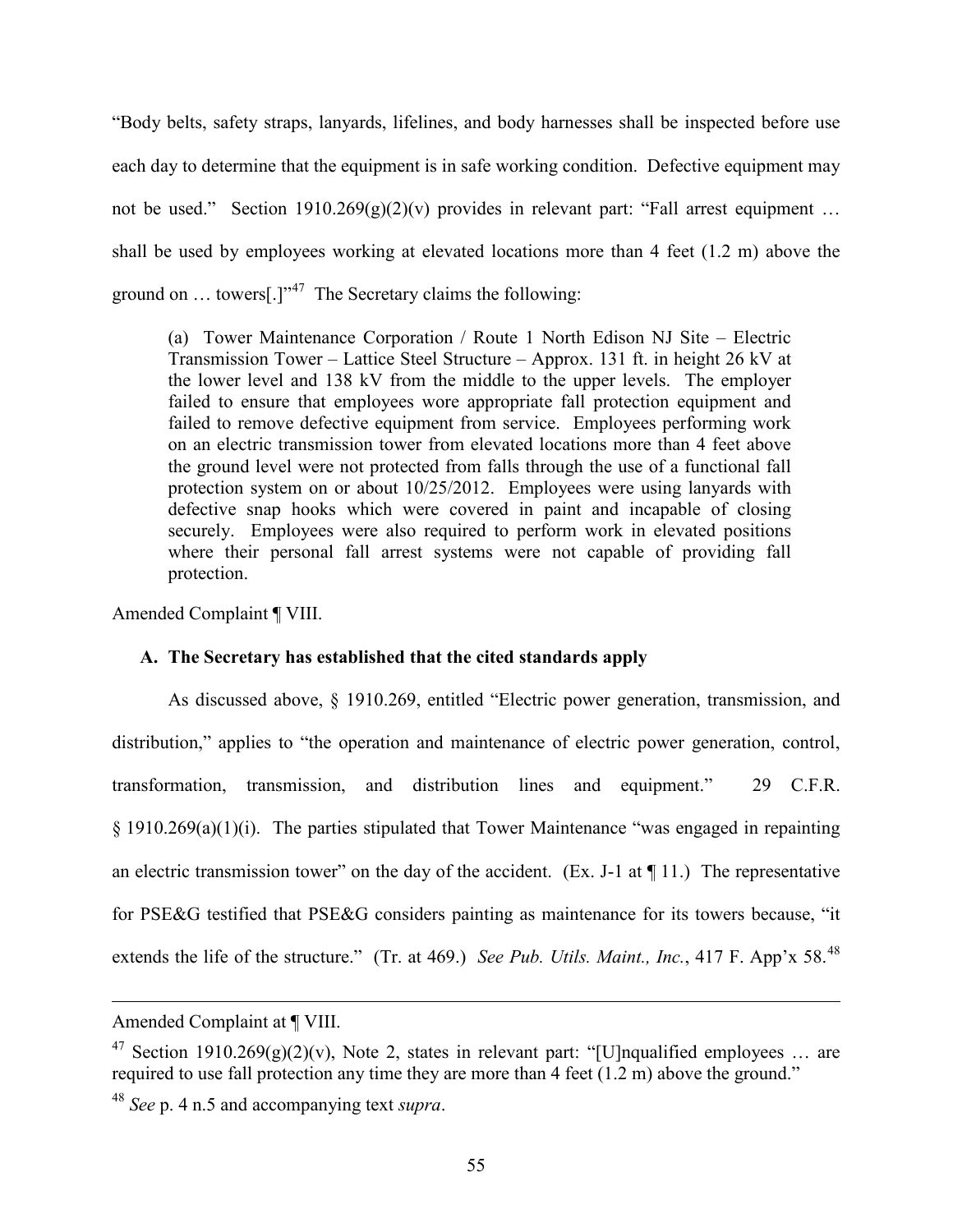The record clearly discloses that Tower Maintenance painters were working at heights substantially greater than 4 feet above the ground on a transmission tower. The cited standards under  $\frac{1910.269 \text{ apoly}}{49}$  $\frac{1910.269 \text{ apoly}}{49}$  $\frac{1910.269 \text{ apoly}}{49}$ 

### **B. The Secretary has established that Tower Maintenance violated the cited standards**

All of the painters at the hearing testified that they had frequent concerns about their PFAS devices and that they brought their concerns to supervisor Psareas and foreman Mackeivicz. (Tr. at 279-280; Ex. C-30 at 58-60; Ex. C-31 at 79-81.) Supervisor Psareas confirmed that the employees would bring their equipment to him in the mornings and that he knew the paint would cause the harness clips to jam, rendering the PFAS defective. (Tr. at 701- 702.) But then he testified that he would "always replace them." (Tr. at 701-702.) This testimony is in direct conflict with the testimony of all the painters who testified. I credit the painters' testimony for the following reasons.

Foreman Mackeivicz testified that each painter was responsible, at the end of the day, to clean his PFAS device and to put it away. (Tr. at 355.) Project director Peter Vlahopoulos admitted that dry paint on a clip rendered the clip defective. (Tr. at 958.) The HASP even required Tower Maintenance (Vlahopoulos and Psareas) to ensure that personal protective equipment "is maintained in a sanitary and reliable condition." (Ex. C-3 at 7.) All of the supervisors on the worksite therefore knew of the risk of a PFAS device being rendered defective during the project. However, none of the supervisors claimed that they ensured that any of the PFAS devices worked – not at the beginning of the workday and, notably, not during the

<span id="page-55-0"></span> $49$  Just as for Citation 1, Item 1, Respondent claims that the Secretary has failed to carry his burden to show the applicability of the cited standards for this citation item because the Secretary also cited in the alternative. (Resp't Br. at 10.) Respondent, however, has not expounded on this argument with respect to this citation item. Indeed, all of the facts supporting the applicability of the cited standard for this citation item are undisputed. Respondent's claim in this regard is rejected.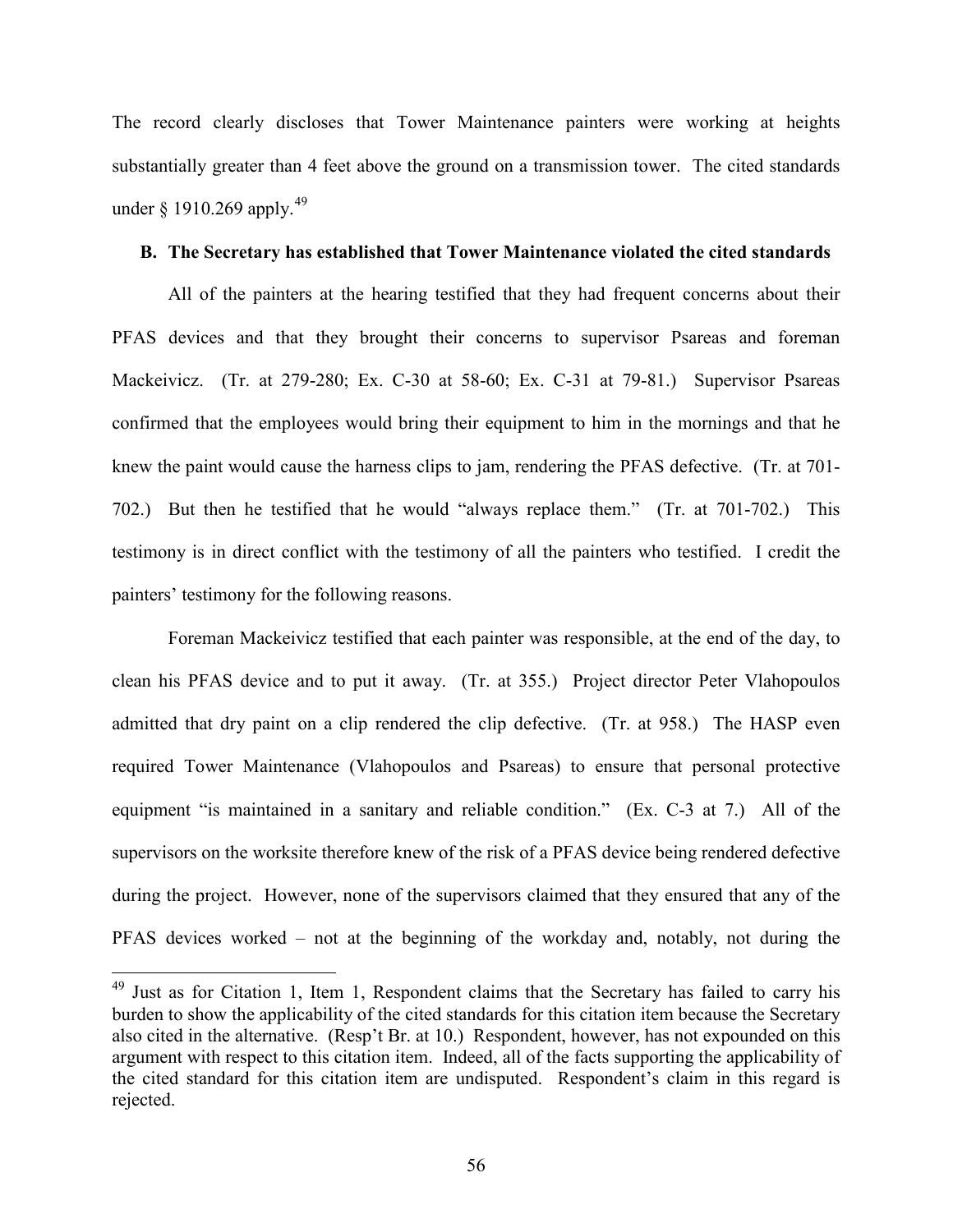workday. In fact, the only mention in the record when a painter received a harness was in the morning at the staging area. While the painters were on the tower or in between towers, sometimes the painters were left unsupervised, as here, when supervisor Psareas left the worksite to make a telephone call. I therefore credit the painters' testimony regarding their defective equipment, and find that the defective harnesses were not replaced and that the painters were working with defective personal protective equipment in violation of  $\S$  1910.269(g)(2)(iii).

All of the painters, and the supervisors, including Peter Vlahopoulos, testified that accepted uses on the Tower Maintenance worksite of the PFAS device included: (1) wrapping the lanyard around a cross-bracing and attaching the clip back onto the lanyard itself, and (2) clipping onto step bolts. (Tr. at 272-274, 346-347, 703-704, 958; Exs. C-30 at 87-90, C-31 at 75- 78, 109-111.) Use of the PFAS device in this manner is non-compliant with OSHA regulations.<sup>[50](#page-56-0)</sup> As the OSHA CO noted, wrapping the lanyard and clipping back onto the lanyard itself subjects the lanyard to abrasion and tear, and undermines the weight capacity of the PFAS device. (Tr. at 181-182.) The lanyard was therefore not a secure anchor point. (Sec'y Br. at 40.) Step bolts also are not secure anchor points because the clip can slide off the end of the step bolt. (Tr. at 163-164.) Because Tower Maintenance permitted its painters to use PFAS devices in manners that were not compliant with OSHA regulations, it follows that Tower Maintenance did not ensure that the painters used fall arrest equipment on this worksite, in violation of  $\S 1910.269(g)(2)(v)$ . Furthermore, some of the painters testified that, at certain points on a tower, it was impossible to use the PFAS device. In those areas, the painters did not use the PFAS device at all, in direct violation of the  $\S 1910.269(g)(2)(v)$ . (Ex. C-30 at 88-90; Ex. C-31

<span id="page-56-0"></span> $50$  The PFAS device must include a secure anchorage point and be protected from damage and abrasion during use. 29 C.F.R. § 1910.269 $(g)(2)(i)$  (requiring conformance with subpart M of part 1926); 29 C.F.R. § 1926.502(d)(11); *see also* Tr. at 181-182 (CO testifying about Respondent's incorrect usage of the PFAS.)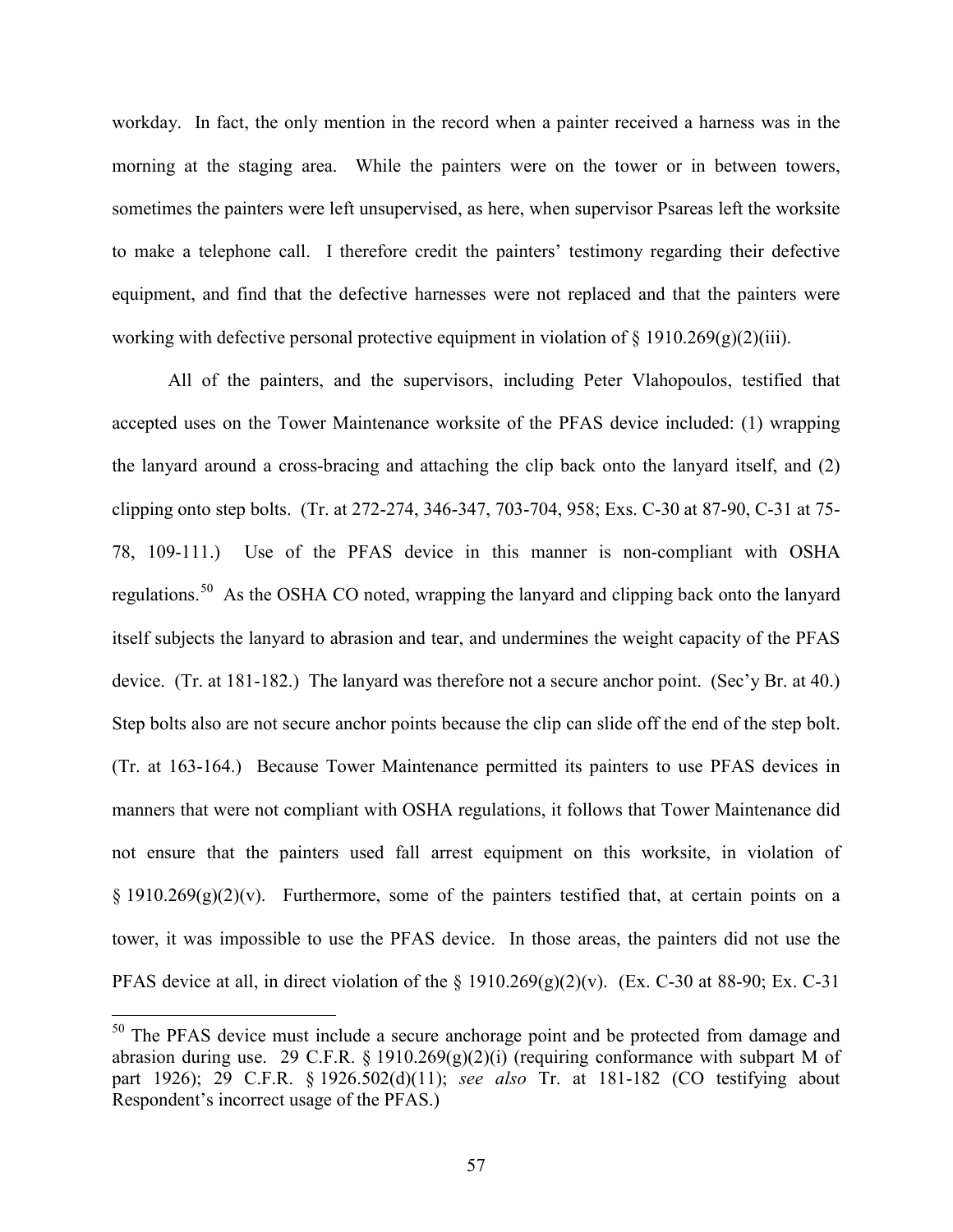at 110-11.) Finally, the fact that two employees fell is strong evidence that neither was actually using a PFAS device, even though they were wearing them. The Secretary has established noncompliance with the cited standards.

# **C. The Secretary has established that Tower Maintenance's employees had access to the violative condition**

The hazard associated with the violations of the cited standards is falling from a height of 4 or more feet. It is undisputed that all of the employees on the worksite worked at heights greater than 4 feet. It has been found that the painters in this case worked with defective PFAS devices, and used PFAS devices improperly. The Secretary has established exposure.

# **D. Tower Maintenance knew that its employees were using defective PFAS devices and that the employees were not using their PFAS devices properly**

The Secretary has established that Respondent had both actual and constructive knowledge of the violative condition. It is undisputed that the paint in this project caused the clips to jam, and that the painters would inform supervisor Psareas and foreman Mackeivicz of their defective equipment. It is also undisputed that the remedy was to clean the PFAS device, not to replace the PFAS device. While there is evidence in the record that the painters frequently had issues with the PFAS devices working properly, there is no evidence in the record of supervisor Psareas or foreman Mackeivicz ensuring that the each PFAS device worked properly. Respondent's HASP required that the PFAS device be kept in a "sanitary and reliable condition" and, notably, that the painters "would be supervised continually by the HSO [health and safety officer Psareas] to ensure compliance with [Respondent's fall protection] policy." (Ex. C-3 at 7, 11.) Supervisor Psareas left the worksite before the painters ascended the tower, and did not continually monitor their usage of fall protection on the day of the accident. This evidence constitutes constructive knowledge of the violative condition. *Par*, 20 BNA OSHC at 1626-1627 (holding that constructive knowledge is based on showing of lack of reasonable diligence, which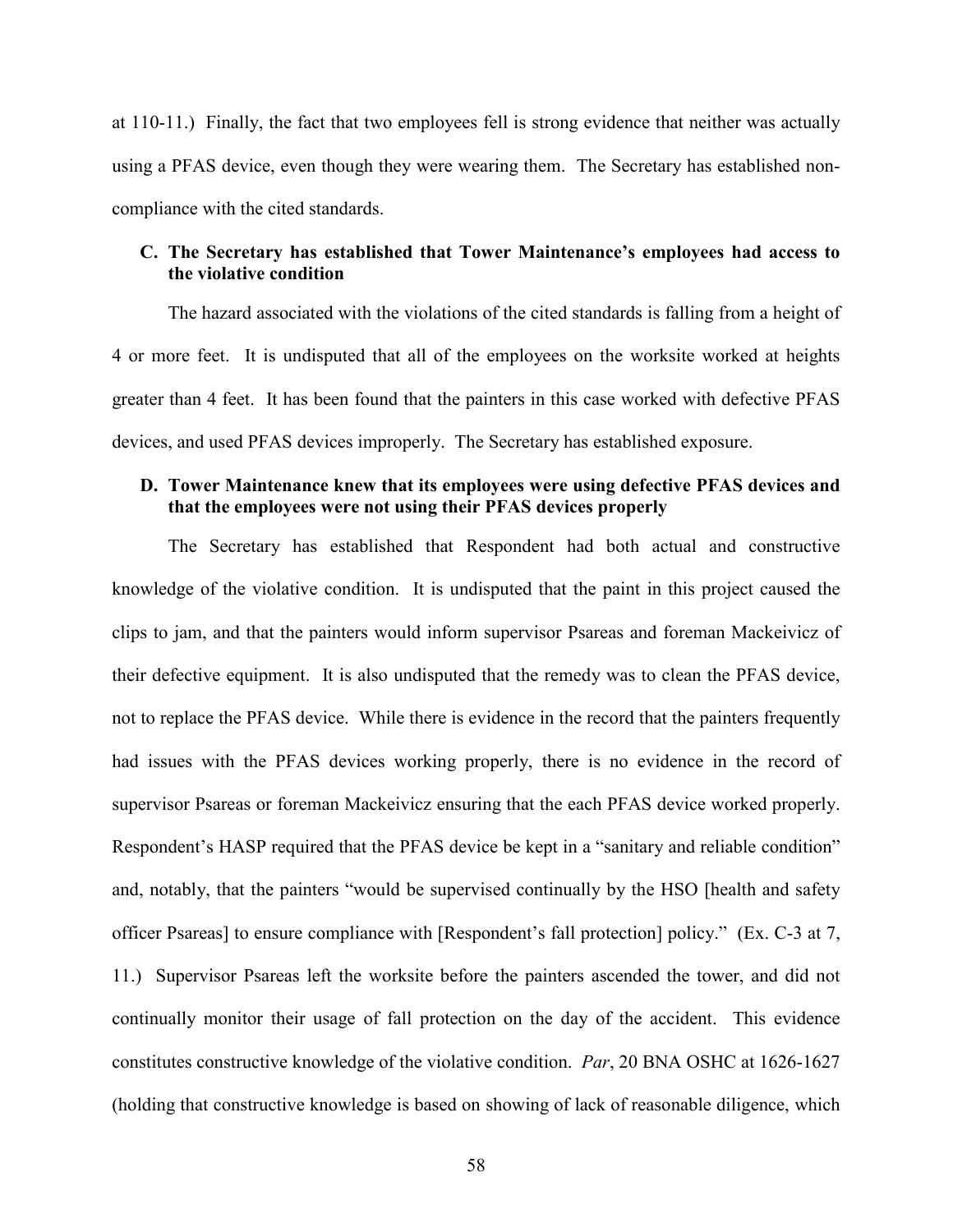"involves consideration of several factors, including the employer's obligation to have adequate work rules and training programs, to adequately supervise employees, to anticipate hazards to which employees may be exposed, and to take measures to prevent the occurrence of violations.").

Supervisor Psareas and foreman Mackeivicz also testified that they were aware that painters wrapped their PFAS device lanyard around the tower beam and clipped it back onto itself, that the painters used the clips on step bolts, and, most importantly in the case of Mackeivicz, that he knew these methods of using the PFAS device were improper. (Tr. at 346- 347, 703-704.) Both Psareas and Mackeivicz therefore had actual knowledge of the violative condition. Project manager Peter Vlahopoulos also knew that the painters used the step bolts to tie off. (Tr. at 958.) Peter Vlahopoulos, Psareas and Mackeivicz are supervisors for Tower Maintenance. These supervisors knew that their painters worked at great heights with potentially defective PFAS devices and they knew of the improper ways the painters used the PFAS devices. These supervisors therefore had actual knowledge of the violative condition underlying this citation item. *Peterson Bros. Steel Erection Co.*, 16 BNA OSHC at 1199.

Furthermore, while supervisor Psareas was not on the worksite at the time of the accident, and therefore did not actually see the state and use of the fall protection that the painters used on the Edison tower, I find that the accident was foreseeable based on the lax manner in which Tower Maintenance implemented its safety program. *Pa. Power & Light Co. v. OSHRC*, 737 F.2d at 358 ("The courts of appeals have consistently held that the adequacy of a company's safety program, broadly construed, is the key to determining whether an OSHA violation was reasonably foreseeable and preventable*.*"). The record is replete with evidence establishing how these supervisors did not enforce Tower Maintenance's own safety rules set forth in the HASP –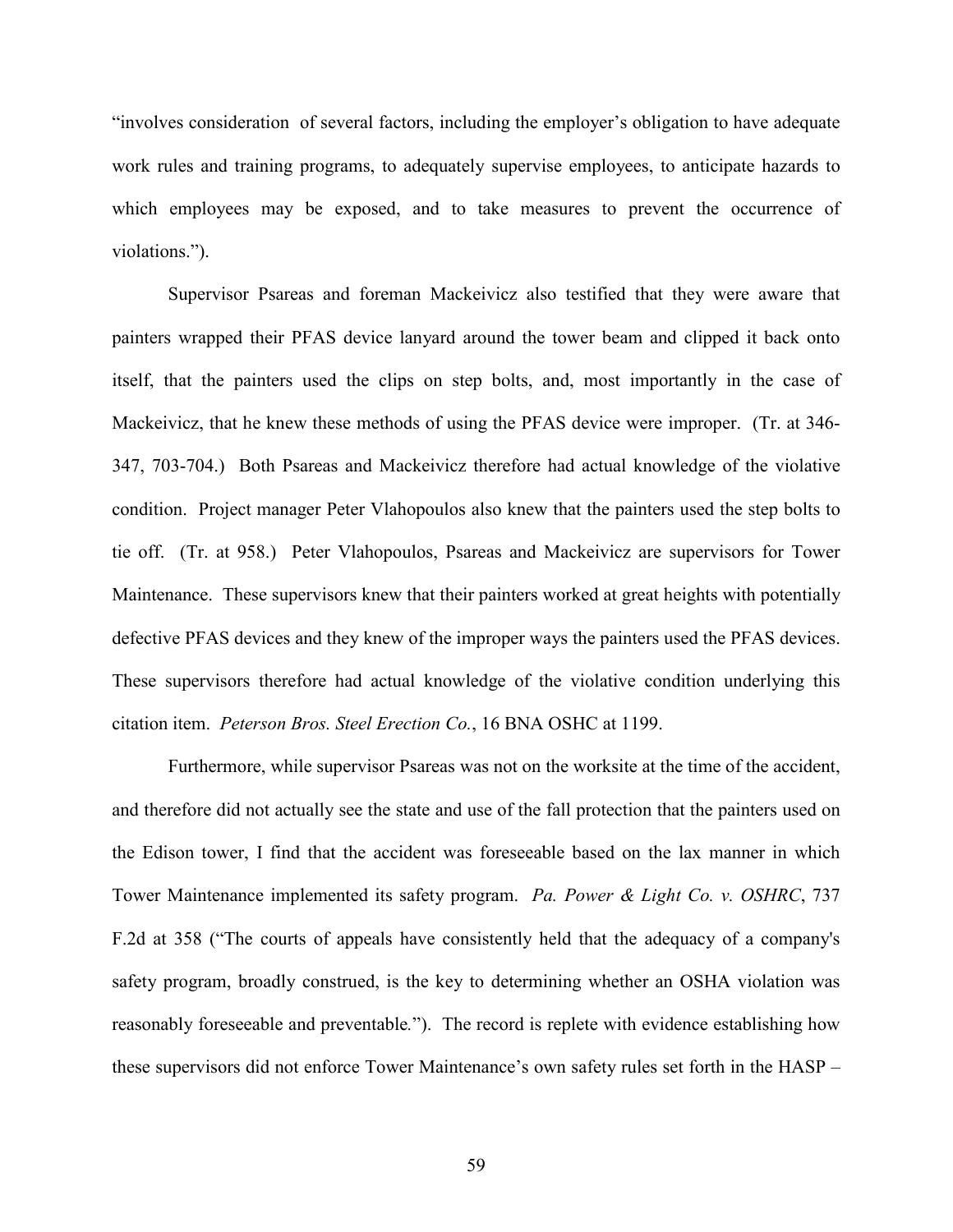they did not ensure during the workday that the PFAS devices worked properly and they knowingly allowed the painters to use their PFAS devices improperly. This lax safety rule enforcement supports a finding that the painters' violation of the cited standard at the Edison worksite was reasonably foreseeable and preventable.

Finally, Respondent's supervisors' actual and constructive knowledge is imputed to Tower Maintenance. *Caterpillar, Inc.*, 17 BNA OSHC 1731, 1732 (No. 93-373, 1996), *aff'd*, 122 F.3d 437 (7th Cir. 1997) (holding that supervisory knowledge is imputable to the employer). Knowledge for this citation item has been established.

Citation 2, Item 1 is affirmed.

### **E. Characterization**

### **1. Serious**

The Secretary has alleged a serious violation of the cited standard. A violation is "serious" if there was a substantial probability that death or serious physical harm could have resulted from the violative condition. 29 U.S.C. § 666(k). The hazard associated with violating this standard includes serious bodily harm or death, as evidenced by RS' serious injuries. This violation is properly characterized as serious.

#### **2. Willful**

"The hallmark of a willful violation is the employer's state of mind at the time of the violation—an 'intentional, knowing, or voluntary disregard for the requirements of the Act or ... plain indifference to employee safety.)' " *Kaspar Wire Works, Inc.*, 18 BNA OSHC 2178, 2181 (No. 90-2775, 2000) (citation omitted), *aff'd*, 268 F.3d 1123 (D.C. Cir. 2001).

[I]t is not enough for the Secretary to show that an employer was aware of conduct or conditions constituting the alleged violation; such evidence is already necessary to establish any violation .... A willful violation is differentiated by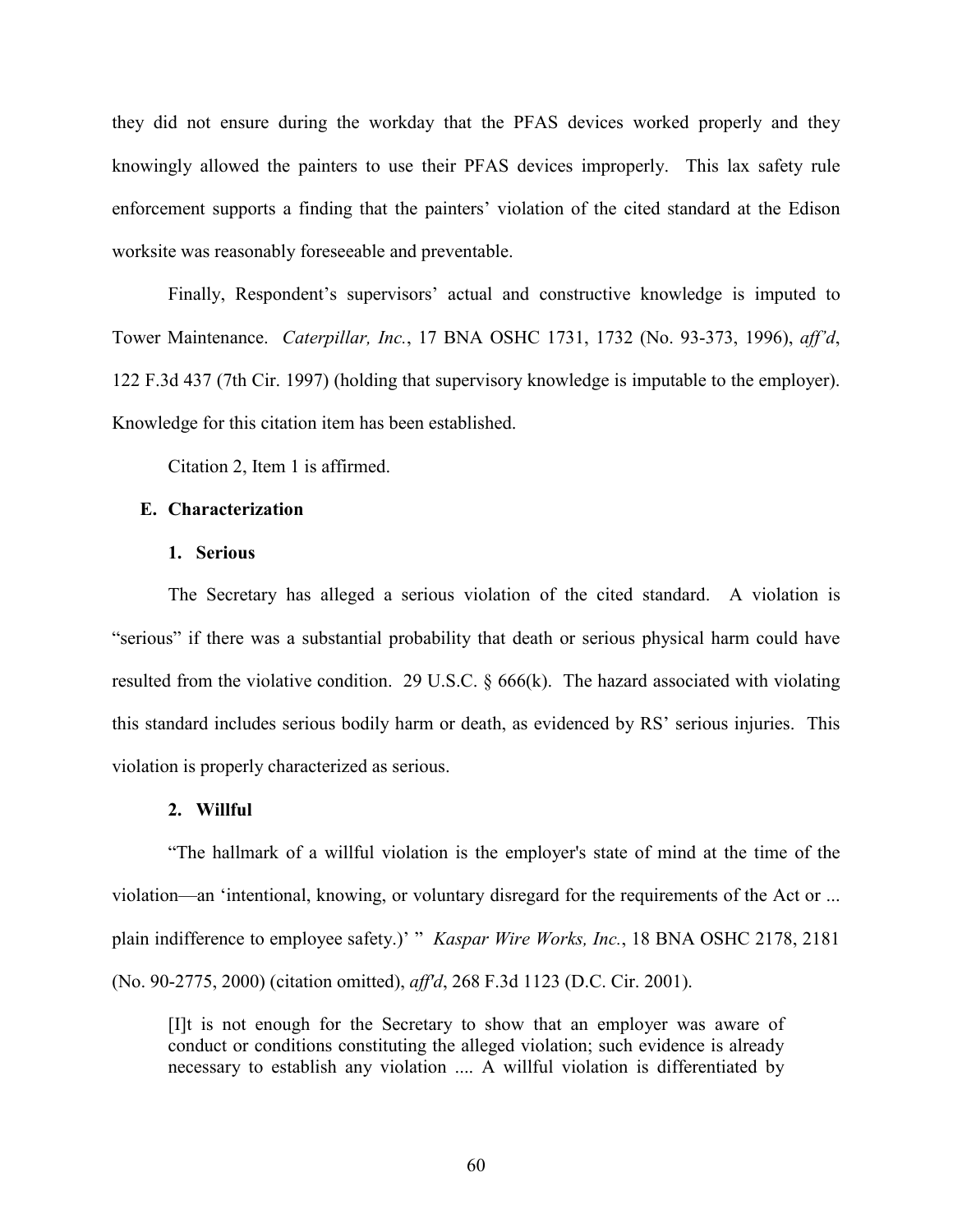heightened awareness of the illegality of the conduct or conditions and by a state of mind of conscious disregard or plain indifference ....

*Hern Iron Works, Inc.*, 16 BNA OSHC 1206, 1214 (No. 89-433, 1993); *see also Bianchi Trison Corp. v. Chao,* 409 F.3d 196, 208 (3d Cir. 2005) (A willful violation of the OSH Act "constitutes an act done voluntarily with either an intentional disregard of, or plain indifference to, the OSH Act's requirements.")(internal quotes omitted).

There must be evidence that an employer knew of an applicable standard or provision prohibiting the conduct or condition and consciously disregarded the standard. Without such evidence of familiarity with the standard's terms, there must be evidence of such reckless disregard for employee safety or the requirements of the law generally that one can infer that if the employer had known of the standard or provision, the employer would not have cared that the conduct or conditions violated it.

*Williams Enters. Inc.*, 13 BNA OSHC 1249, 1257 (No. 85-355, 1987). "[A]n employer's prior history of violations, its awareness of the requirements of the standards, and its knowledge of the existence of violative conditions are all relevant considerations in determining whether a violation is willful in nature." *MJP Constr. Co.*, 19 BNA OSHC at 1648. The state of mind of a supervisory employee ... may be imputed to the employer for purposes of finding that the violation was willful." *Branham Sign Co.*, 18 BNA OSHC 2132, 2134 (No. 98-752, 2000).

### *Heightened Awareness*

The record establishes that Respondent had a heightened awareness of the requirements of the cited standards and the illegality of its conduct and conditions of its worksite. In 2010, at a worksite in Macungie, Pennsylvania, Tower Maintenance had a previous fatality related to a fall, and was cited by OSHA in that instance. Peter Vlahopoulos was the jobsite project manager for Tower Maintenance at the Macungie worksite. The fatally injured employee fell from a pole tower. At the time of the fatal accident, the employee had been tied off on a "step bolt." (Tr. at 958-962.) The citation, which alleged violations of OSHA's construction fall protection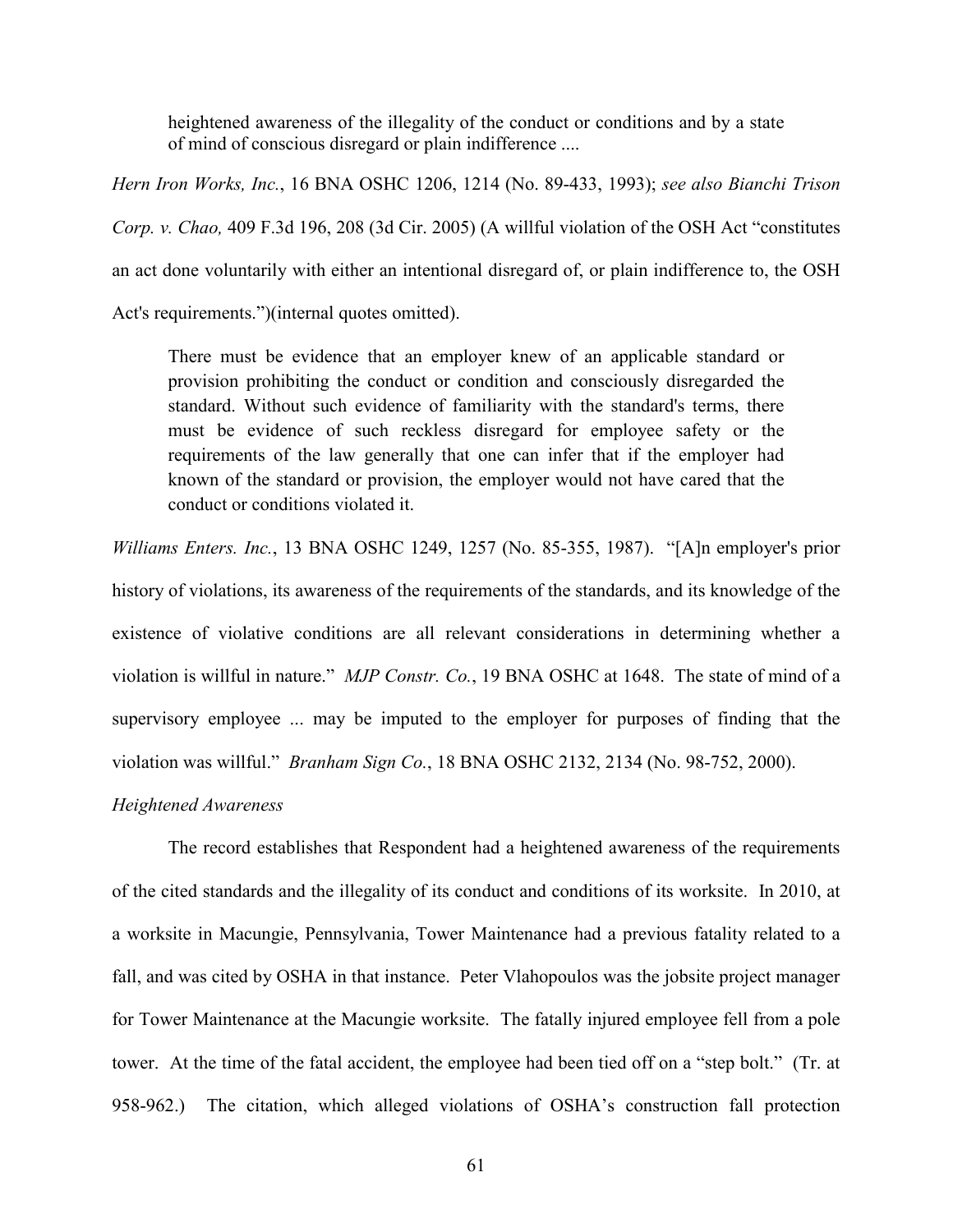standards, was settled, and the violations of the cited standards were affirmed.<sup>51</sup> (Ex. J-1 at  $\P$ ] 4-5; Exs. C-25-27.) As a result of this citation, Elizabeth Vlahopoulos was aware of the OSHA requirement that her employees "absolutely" must use fall protection at elevated heights, that employers must inspect an employee's PFAS device, and that defective equipment should not be used, and that the previous violation was "on [her] OSHA log and on [her] record." (Tr. at 882, 917-918.) As a result of this fatal accident, Respondent knew that employees must tie-off on secure anchor points when working at heights. Respondent knew that "step bolts' were an inadequate anchor point. (Tr. 958-962, 988-991.)

Similarly, Peter Vlahopoulos participated in previous OSHA discussions relating to violations of fall protection standards at a worksite for a previous company.<sup>[52](#page-61-1)</sup> (Tr. 980-985; Exs.

(Ex. J-1 at ¶¶ 4-6; Exs. C-25, 26, 27.)

 $\overline{a}$ 

<span id="page-61-1"></span> $52$  The standards violated in that case were the following:

- 1) [Citation 1, Item 9] 29 C.F.R. § 1926.501(b)(15), which states in pertinent part: "each employee on a walking/working surface 6 feet (1.8 m) or more above lower levels shall be protected from falling by a guardrail system, safety net system, or personal fall arrest system."
- 2) [Citation 1, Item 10] 29 C.F.R. § 1926.502(d)(21), which states in pertinent part: "Personal fall arrest systems shall be inspected prior to each use for wear, damage and other deterioration, and defective components shall be removed from service."

(Exs. C-46 at 1-2; C-47 at 4, 16-17.)

<span id="page-61-0"></span><sup>&</sup>lt;sup>51</sup> In the settlement agreement and Commission final order violations of the following standards were affirmed:

<sup>(1) 29</sup> C.F.R.  $\S$  1926.501(b)(1), which states in pertinent part: "Each employee on a walking/working surface (horizontal and vertical surface) with an unprotected side or edge which is 6 feet (1.8 m) or more above a lower level shall be protected from falling by the use of guardrail systems, safety net systems, or personal fall arrest systems";

<sup>(2)</sup> 29 C.F.R. § 1926.502(d)(21), which states in pertinent part: "Personal fall arrest systems shall be inspected prior to each use for wear, damage and other deterioration, and defective components shall be removed from service.";

<sup>(3)</sup> 29 C.F.R. § 1926.503(b)(1), which states in pertinent part: "The employer shall verify compliance with paragraph (a) of this section [Fall Protection "Training Program"] by preparing a written certification record." *See* note 56 *infra* for full text of standard.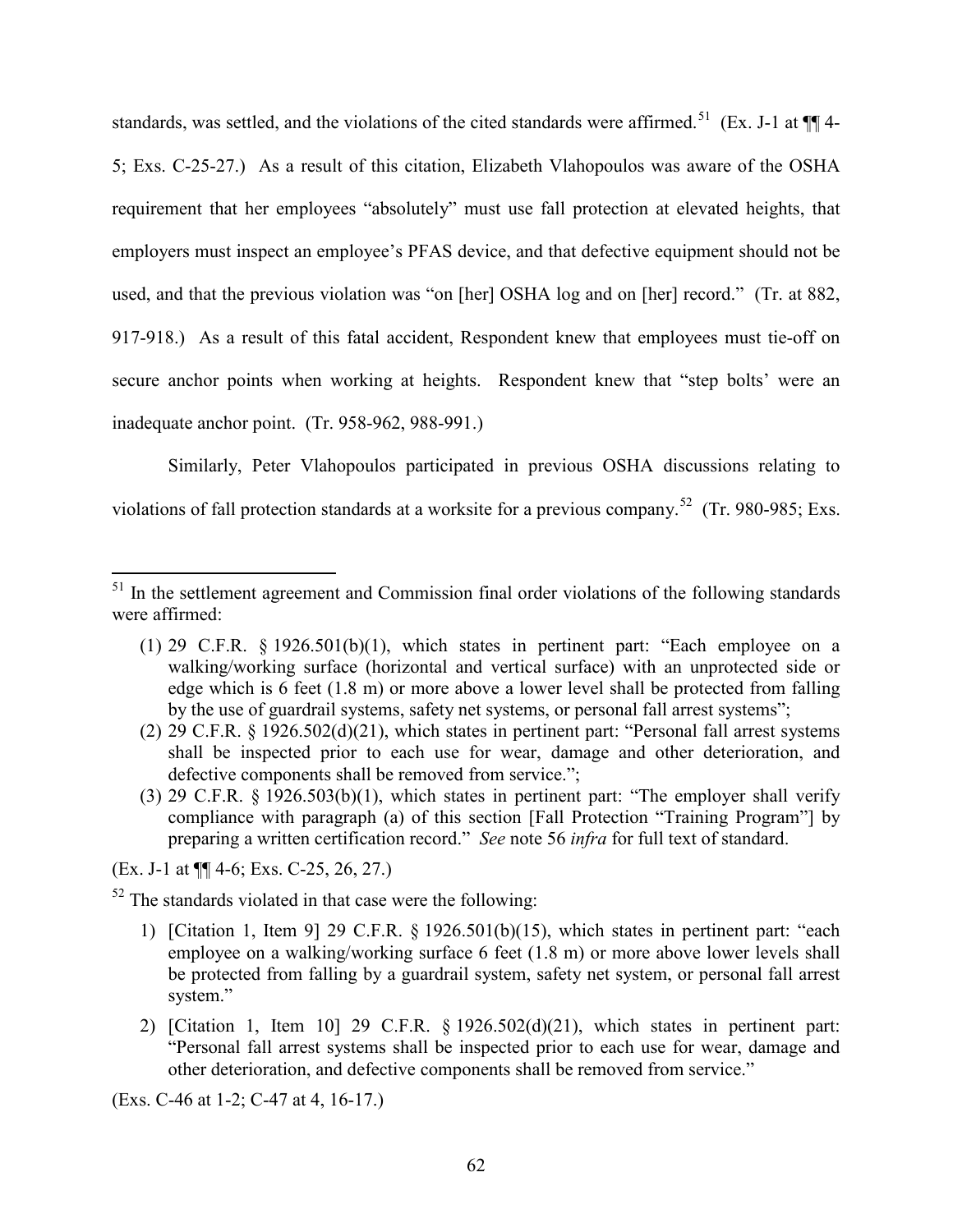C-49 at 9, 11-13; C-50). His knowledge of the requirements of fall protection travelled with him when he began working for Respondent. *MJP Constr. Co., Inc.*, 19 BNA OSHC at 1648 (holding that supervisors can be "chargeable with knowledge of the requirements of the standard based on their prior work experience, wherever that experience originates.").

Although supervisor Psareas did not know of Respondent's previous OSHA history (Ex. R-50 at 44), both he and foreman Mackeivicz were trained in fall protection earlier that year. (Ex. C-22, p. 5-7; R-11; App'x B.) Both were aware of the methods the Tower Maintenance painters used with their PFAS devices at the Edison worksite. Mackeivicz testified that he knew that the methods that the painters used with their PFAS devices were improper. (Tr. at 346-347. *See also* Tr. 703-704.)

The above evidence supports a finding that Respondent had a heightened awareness of the fall protection requirements, the violative conditions, and the illegality of its conduct on Edison project worksite. *MJP Constr. Co.*, 19 BNA OSHC at 1648 (employer's prior history of violations, its awareness of the requirements of the standards, and its knowledge of the existence of violative conditions are relevant to finding willfulness); *Branham Sign Co.*, 18 BNA OSHC at 2134 (imputing supervisor's knowledge for willfulness).

#### *Plain Indifference*

The evidence in the record establishes that Respondent was plainly indifferent to the safety of its painters with regard to fall protection. The record establishes that Respondent systematically sent painters, including JV, up towers without first taking a fall protection class or even having any training certificates on file, and less than two years after a similar fall fatality in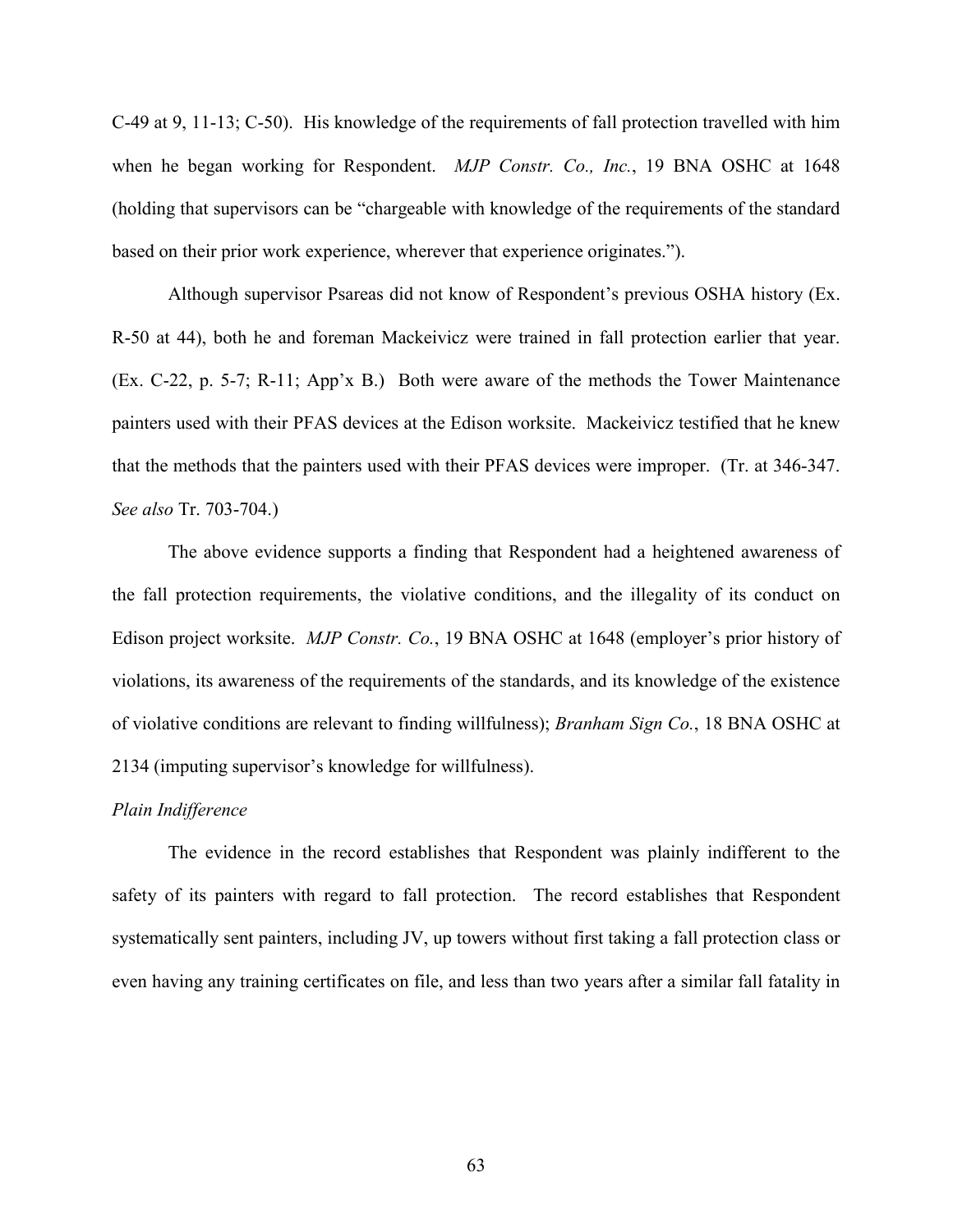Macungie.<sup>53</sup> Although each painter was provided with a PFAS device, the record shows that all supervisors were aware that the PFAS devices were rendered ineffective frequently and yet no supervisor ensured that the painters' PFAS devices worked throughout the day. Additionally, all of the supervisors knowingly disregarded the improper methods by which the painters used their PFAS devices, including anchoring their PFAS devices to step bolts. Respondent's HASP required supervisor / health and safety officer Psareas to continually monitor the painters and their use of fall protection, but Psareas left the worksite on the day of the accident. No supervisor was on the worksite to monitor compliance with fall protection on the day of the accident even though Respondent knew that their painters would be working at great heights with potentially ineffective PFAS devices and using them improperly.

Under these circumstances, the Secretary has established that Respondent was plainly indifferent to its painters with regard to fall protection. *Elliot Constr. Corp.*, 23 BNA OSHC 2110, 2116-17 (No. 07-1578, 2012) (finding plain indifference when supervisor knew from prior experience and the day of the accident that carbon monoxide would be present and yet failed to monitor for it); *Adrian Constr. Co.*, 7 BNA OSHC 1172, 1175 (No. 15414, 1979) ("A violation is willful if the evidence shows that the employer ignored an obvious and grave danger . . . "); *Branham Sign Co.*, 18 BNA OSHC at 2134 (imputing supervisor's knowledge for willfulness).

This citation item is properly characterized as willful.

## **3. Repeat**

 $\overline{a}$ 

"A violation is repeated under section 17(a) of the Act if, at the time of the alleged repeated violation, there was a Commission final order against the same employer for a

<span id="page-63-0"></span> $53$  As discussed above, Respondent had no training certificates on file for the following painters engaged in tower painting work, on the PSE&G transmission tower painting project, on October 25, 2012: Marcelo Leiroz, Ederson Trizotte, Osias Figugiredo, Domingos Da Silva, Euflates Passos, and JV. (Ex. J-1 at ¶¶ 17 through 27; App'x B.) *See* p. 22 *supra*.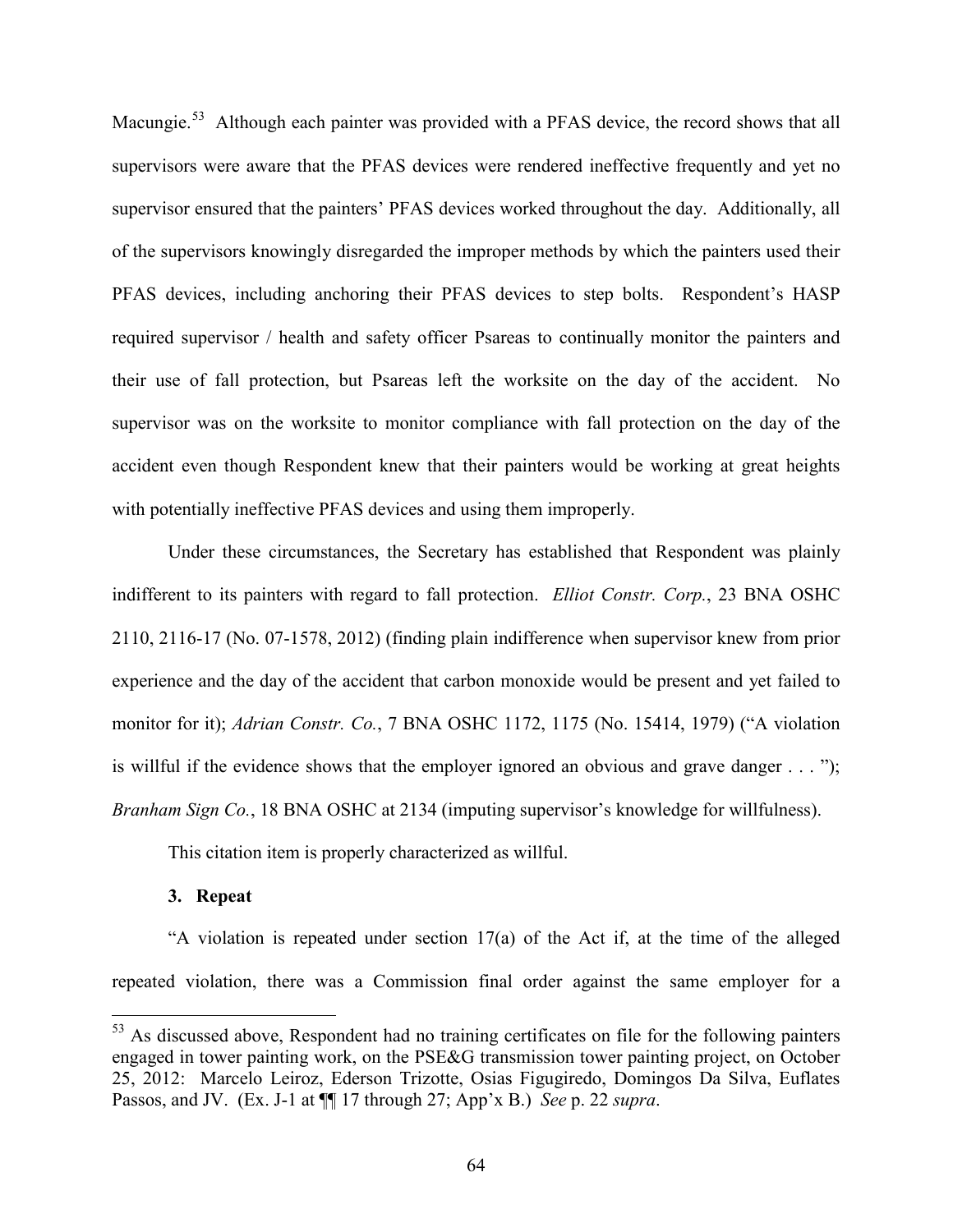substantially similar violation." *Potlatch Corp.*, 7 BNA OSHC 1061, 1063 (No. 16183, 1979); *see also Reich v. D.M. Sabia Co.*, 90 F.3d 854, 856 (3d Cir. 1996) (adopting *Potlatch* test). "[T]he principal factor in determining whether a violation is repeated is whether the two violations resulted in substantially similar hazards." *Amerisig Se., Inc.*, 17 BNA OSHC 1659, 1661 (No. 93-1429, 1996). " '[S]ubstantially similar' must be defined sufficiently narrowly that the citation for the first violation placed the employer on notice of the need to take steps to prevent the second violation." *Caterpillar, Inc. v. Herman*, 154 F.3d 400, 403 (7th Cir. 1998).

The Secretary claims that the predicate for the repeat characterization of Citation 2, Item 1, alleging violations of 29 C.F.R. §§ 1910.269 $(g)(2)(iii)$  and  $(g)(2)(v)$ , is Tower Maintenance's previous violation of OSHA's construction fall protection standards at 29 C.F.R.  $\S\S 1926.501(b)(1)$  and  $1926.502(d)(21).$ <sup>54</sup> (Amended Complaint at VI, VIII; Sec'y Br. at 60.) Tower Maintenance's violation of these standards, in connection with the fatal accident in Macungie, Pennsylvania, became a final order of the Commission on July 15, 2011. (Exs. J-1 at  $\P\P$ 4, 5; C-27.) However, § 1926.502(d)(21) was not included in the alleged violation description of Citation 2, Item 1 in the Amended Complaint and, even though the parties stipulated to Tower Maintenance's prior violation of this standard, the Secretary never amended the Complaint to add 29 C.F.R § 1926.502(d)(21) as a predicate standard for the repeat characterization of

<span id="page-64-0"></span> $54$  I find the correct predicate citation for the repeat characterization alleged in Citation 2, Item 1 to be Citation 1, Item 2, in OSHA Inspection No. 314720780, stating a violation of § 1926.501(b)(1), as set forth on Citation 2, Item 1 as issued in the instant case on April 8, 2013, and attached to the July 14, 2014 Amended Complaint. (Exs. C-25, C-27).

I find the reference in the Amended Complaint, at paragraph VI, that the predicate citation for the repeat characterization alleged in Citation 2, Item 1 to be Citation 1, Item 1 in OSHA Inspection No. 314720780, to be an inadvertent typographical error. Citation 1, Item 1, in OSHA Inspection No. 314720780 was vacated in its entirety in the formal settlement agreement. (Ex. C-27.)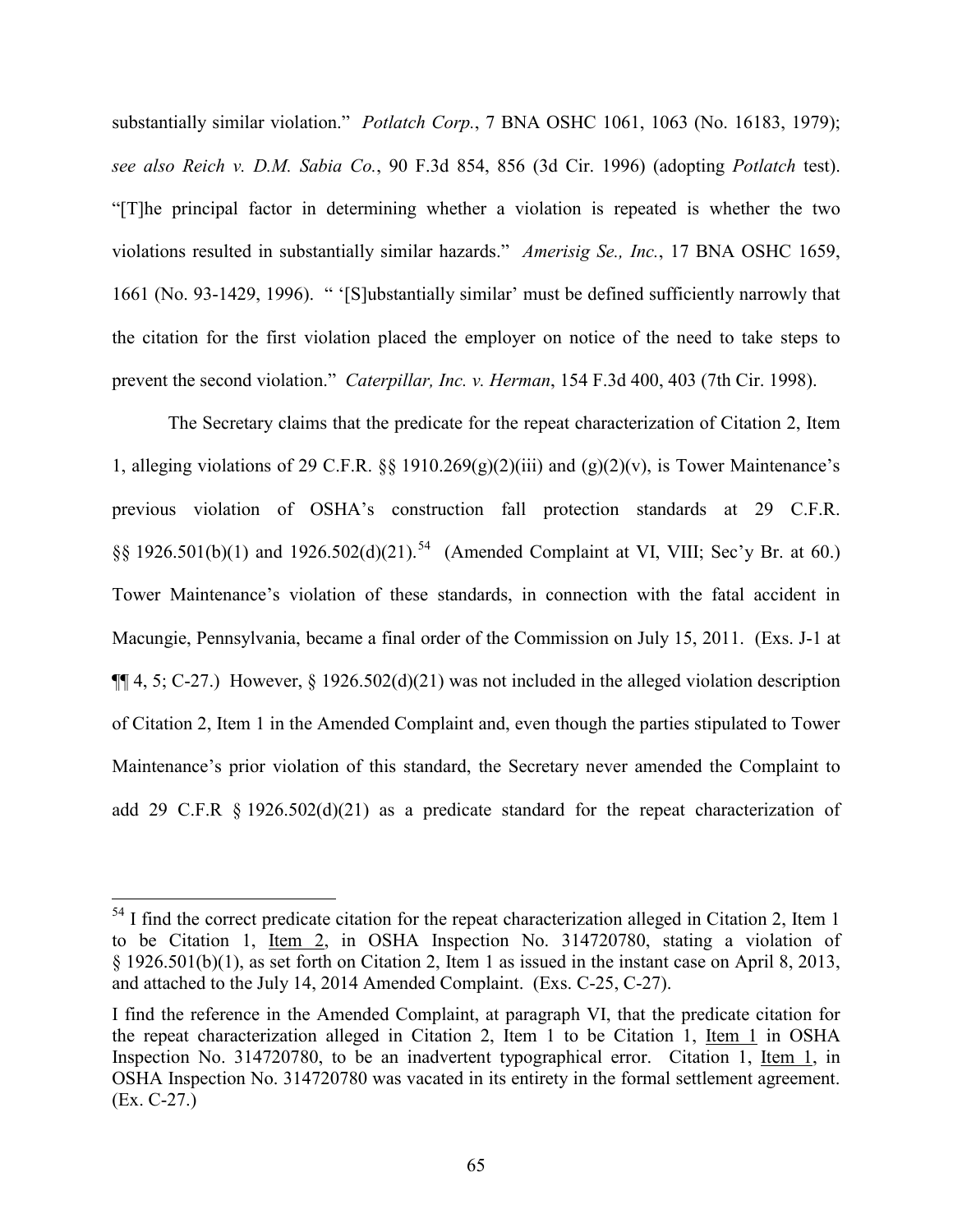Citation 2, Item 1 in the instant case. This repeat characterization analysis is therefore limited to 29 C.F.R.  $\S$  1926.501(b)(1) as a predicate for this citation item.<sup>[55](#page-65-0)</sup>

Respondent claims that this citation item cannot be characterized as repeat based on the previous violations because the predicate standard was "separate and distinct" and has "substantive differences" from the cited standards here. (Resp't Br. at 15-16.) Respondent further claims that the previous final order was not a violation of 29 C.F.R. § 1926.501(b)(1) "in any event" because it was reduced from a serious to an other-than-serious violation in the settlement agreement. (Resp't Br. at 16.) Respondent's claims are rejected.

First, the settlement agreement establishes that Tower Maintenance violated 29 C.F.R. § 1926.501(b)(1) as a serious violation.<sup>[56](#page-65-1)</sup> (Exs. C-25, C-27.) Second, the test for determining substantial similarity for purposes of repeat characterization is comparing the hazard, not the standards. *Amerisig Se., Inc.*, 17 BNA OSHC at 1661. Both Tower Maintenance worksites – Macungie and Edison – revealed the noncompliant use by employees of step-bolts as anchor points when working at heights, which resulted in a fall hazard.

In Macungie, Tower Maintenance violated standard 1926.501(b)(1) because one of its employees used a step bolt as an anchor point for his PFAS, which caused him to fall to his death. (Tr. 958-62; Ex. J-1 ¶ 3 ("On October 10, 2010 a Tower Maintenance Corporation employee sustained fatal injuries after falling from a transmission tower at a project located in

<span id="page-65-0"></span><sup>&</sup>lt;sup>55</sup> 29 C.F.R. § 1926.501(b)(1), states in pertinent part: "Each employee on a walking/working surface (horizontal and vertical surface) with an unprotected side or edge which is 6 feet (1.8 m) or more above a lower level shall be protected from falling by the use of guardrail systems, safety net systems, or personal fall arrest systems."

<span id="page-65-1"></span><sup>&</sup>lt;sup>56</sup> Respondent incorrectly asserts that its violation of  $\S$  1926.501(b)(1) was "reduced to a lesser violation" in the settlement agreement. (Resp't Br. at 16.) Tower Maintenance's violation of § 1926.502(d)(21), within Citation 1, Item 3 of OSHA Inspection number 314720780, was "reclassified from 'serious' to 'other than serious[.]' " (Exs. C-25, C-27 at 1.)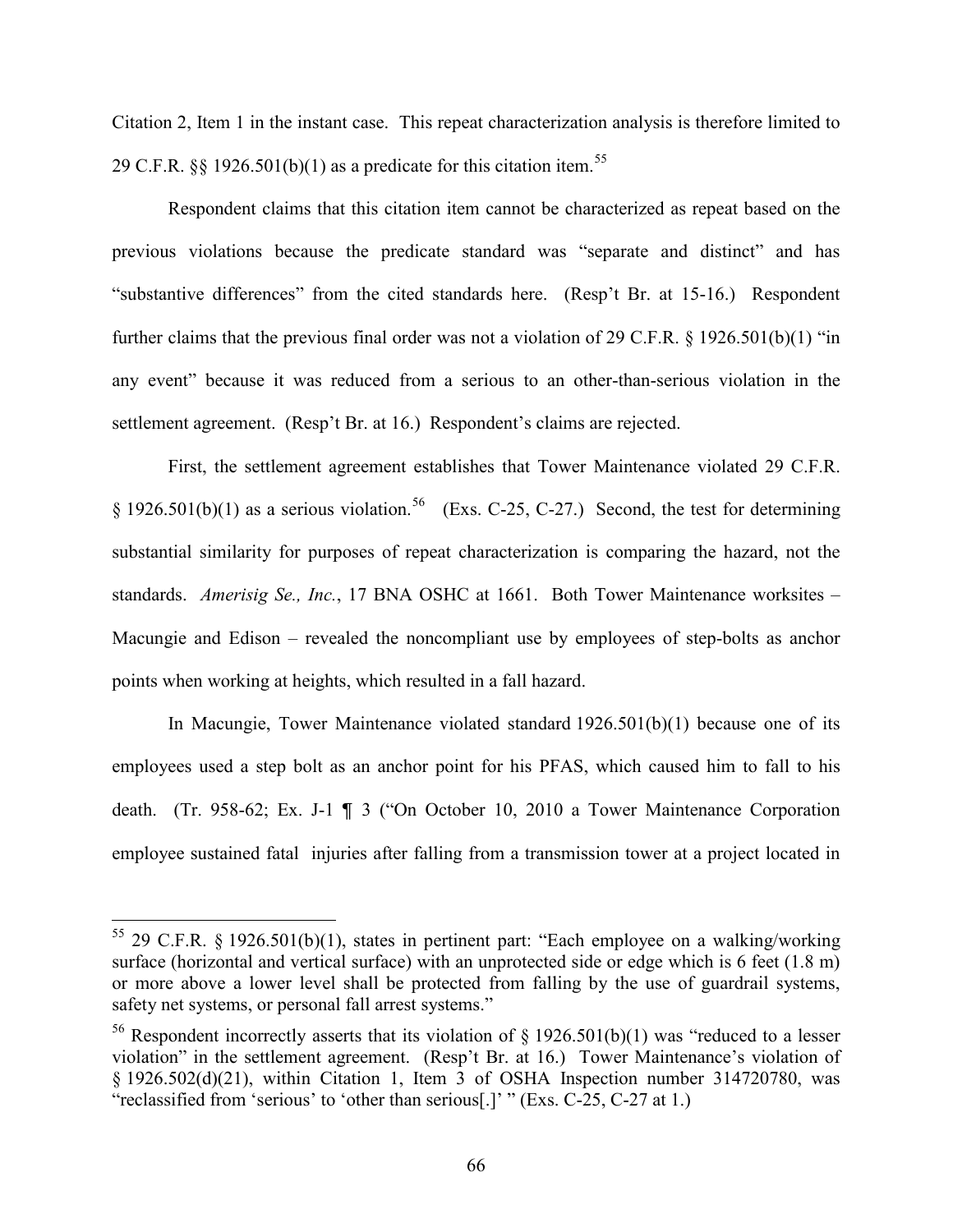Macungie, PA.").) The alleged violation description for the Macungie job site citation states the following:

Throughout Work Area – Even though a proper fall arrest system was provided to the employee, the employer did not ensure that the subject employee that fell was protected from falls through the use of fall protection systems on or about 10/10/10.

(Ex. C-27 at 1.) Based on this language, Tower Maintenance was on notice to ensure that its employees were wearing and using fall protection systems, and specifically not tying off on inadequate anchor points. *Caterpillar, Inc. v. Herman*, 154 F.3d at 403.

However, as noted above, all of the painters, and the supervisors, including Peter Vlahopoulos, testified that accepted uses on the Tower Maintenance worksite of the PFAS device included: (1) wrapping the lanyard around a cross-bracing and attaching the clip back onto the lanyard itself, and (2) clipping onto step bolts. (Tr. at 272-74, 346-47, 703-04, 958; Exs. C-30 at 87-90; C-31 at 75-78, 109-111.) Supervisor Psareas and foreman Mackeivicz testified that they were aware that painters wrapped their PFAS device lanyard around the tower beam and clipped it back onto itself, that the painters used the clips on step bolts, and, most importantly in the case of Mackeivicz, that he knew that these methods of using the PFAS device were improper. (Tr. at 346-347, 703-704.)

At both worksites, Macungie and Edison, Tower Maintenance violated OSHA standards for fall protection and Tower Maintenance employees fell and either died or sustained serious injuries due to Respondent's failure to comply with the fall protection standards. The hazard for this citation item is substantially similar to the hazard for the predicate citation item.

This citation item is properly classified as repeat.

## **III. Serious, Repeat Citation 2, Item 2: Alleged Training Violation**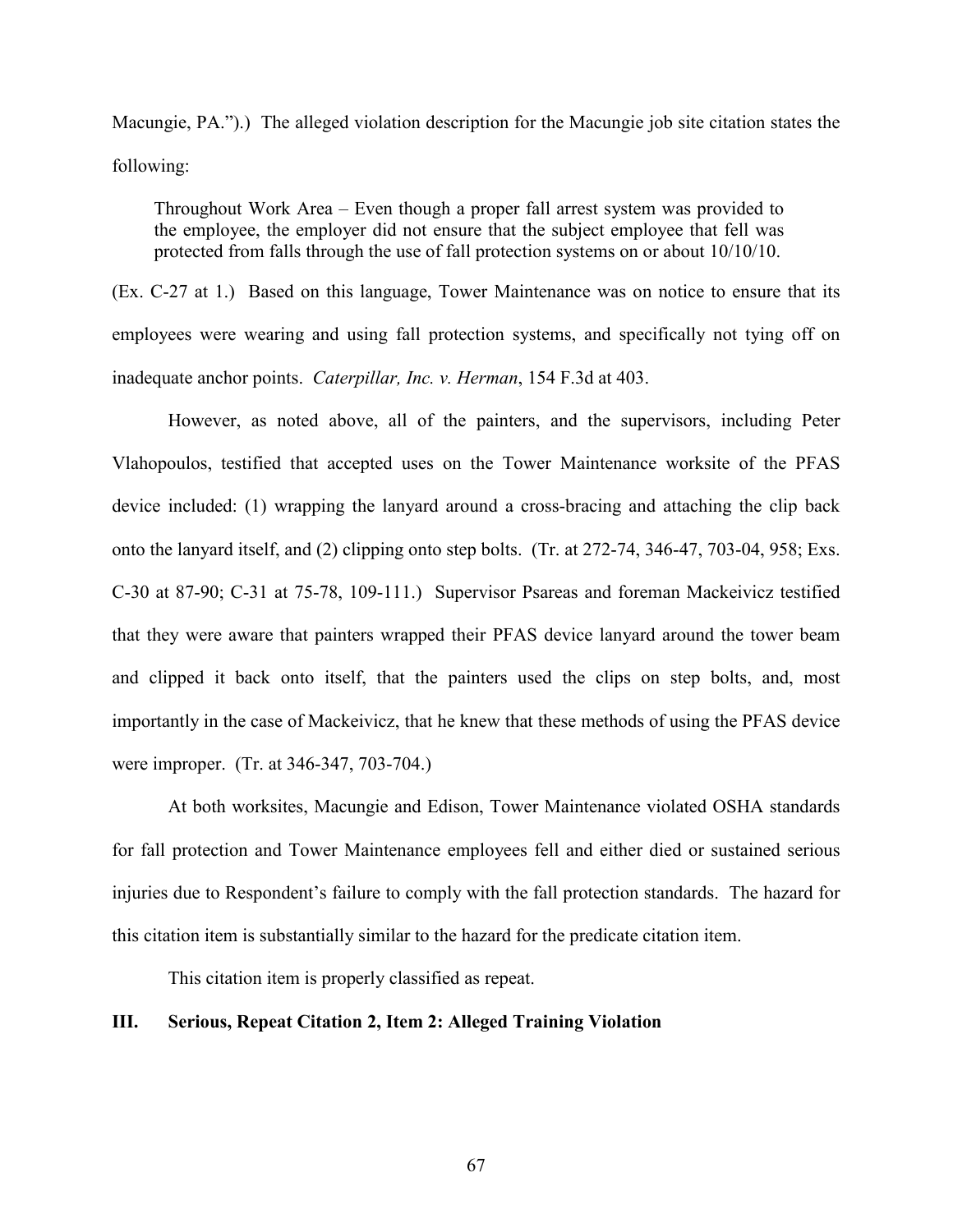As discussed above, the standards in this citation item alleged to have been violated are affected by the finding that Respondent's painters were not "qualified." Regarding Citation 2, Item 2, all of the standards cited are therefore adjudicated in this section.

The Secretary alleges that Tower Maintenance violated 29 C.F.R.  $\S$ § 1910.269(a)(2)(i)

and (a)(2)(ii). (Amended Complaint at  $\P$ IX.) Section 1910.269(a)(2)(i) provides in relevant

part:

Employees shall be trained in and familiar with the safety-related work practices, safety procedures, and other safety requirements in this section that pertain to their respective job assignments. Employees shall also be trained in and familiar with any other safety practices . . . that are not specifically addressed by this section but that are related to their work and are necessary for their safety.

29 C.F.R. § 1910.269(a)(2)(i). Section 1910.269(a)(2)(ii) provides in relevant part:

Qualified employees shall also be trained and competent in: (A) The skills and techniques necessary to distinguish exposed live parts from other parts of electric equipment, (B) The skills and techniques necessary to determine the nominal voltage of exposed live parts, (C) The minimum approach distances specified in this section corresponding to the voltages to which the qualified employee will be exposed, and (D) The proper use of the special precautionary techniques, personal protective equipment, insulating and shielding materials, and insulated tools for working on or near exposed energized parts of electric equipment.

29 C.F.R.  $\S 1910.269(a)(2)(ii)$ . The Secretary claims the following:

(a) Tower Maintenance Corporation / Route 1 North Edison NJ Site – Electric Transmission Tower – Lattice Steel Structure – Approx. [1]31 ft. in height 26 kV at the lower level and 138 kV from the middle to the upper levels: on or about 10/25/2012, the employer did not ensure that employees were trained in the safetyrelated work practices, procedures, and requirements associated with painting energized transmission towers. Employees that were required to use personal fall arrest systems were not trained in the proper use and operation of personal fall arrest systems, and were not trained in the correct procedures for maintaining and inspecting the personal fall arrest systems. The employer also failed to ensure the effectiveness of training that was provided by previous employers prior to allowing employees to perform work on transmission towers.

(b) Tower Maintenance Corporation / Route 1 North Edison NJ Site – Electric Transmission Tower – Lattice Steel Structure – Approx. [1]31 ft. in height 26 kV at the lower level and 138 kV from the middle to the upper levels: on or about 10/25/2012, the employer did not ensure that employees were trained in and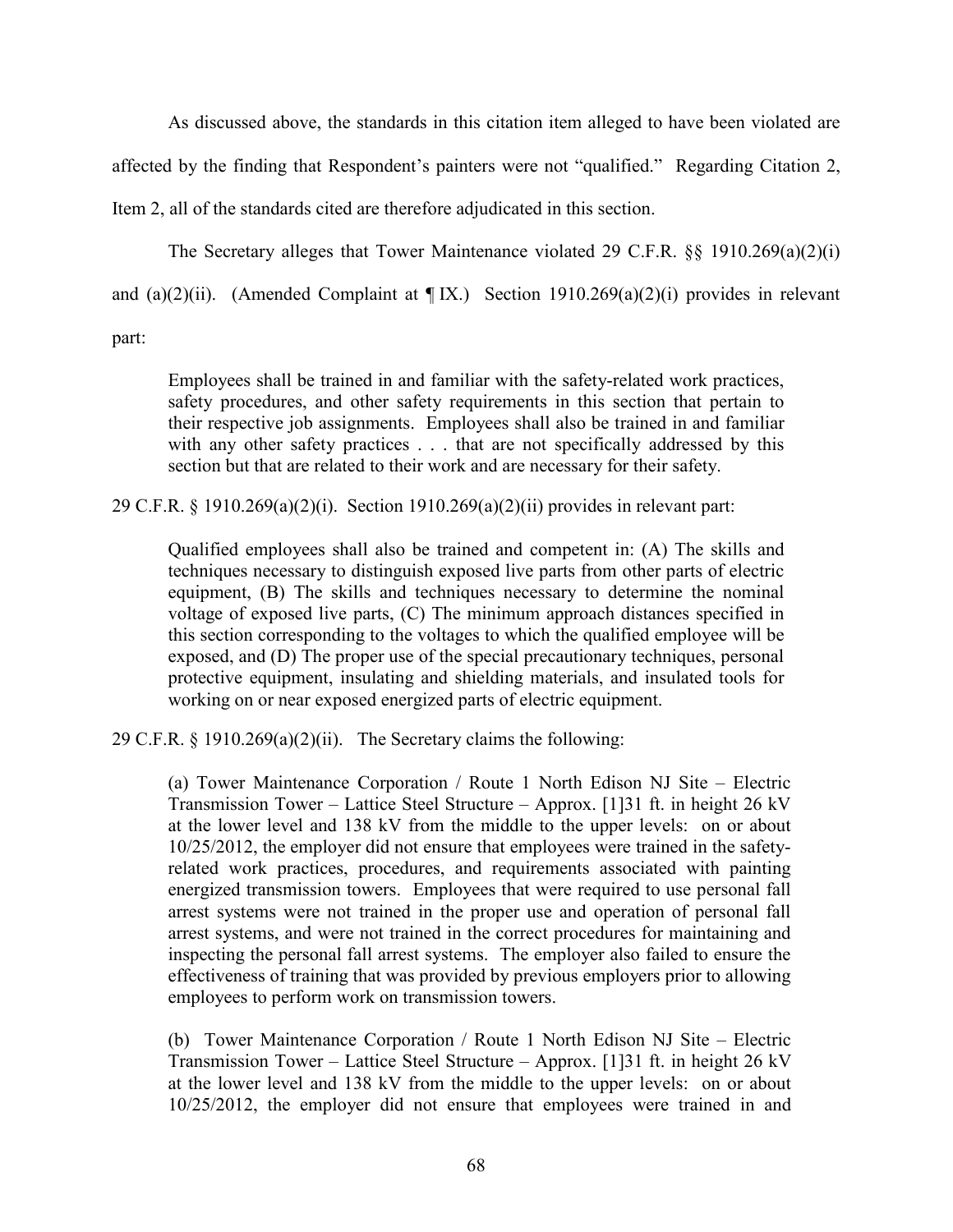familiar with the safety-related work practices, safety procedures, and other safety requirements that pertain to the work of re-painting energized electric transmission towers. Employees were not trained in or informed about the safe use of conductive tools and objects, including primer and paint.

(c) Tower Maintenance Corporation / Route 1 North Edison NJ Site – Electric Transmission Tower – Lattice Steel Structure – Approx. [1]31 ft. in height 26 kV at the lower level and 138 kV from the middle to the upper levels: on or about 10/25/2012, the employer did not ensure that employees who were required to perform work limited to qualified employees were trained and competent in the skills and techniques necessary to determine the nominal voltage of exposed live parts and the appropriate minimum approach distances.

Amended Complaint at ¶ IX.

The Secretary also alleges violations of 29 C.F.R. §§ 1910.132(f) and 1910.332(b)(1) and

(2). (Amended Complaint at ¶ IX.) Section 1910.132(f) provides in relevant part:

The employer shall provide training to each employee who is required by this section to use PPE [personal protective equipment].

29 C.F.R. § 1910.132(f)(1). Section 1910.332(b)(1) provides in relevant part:

*Content of training – (1) Practices addressed in this standard*. Employees shall be trained in and familiar with the safety-related work practices required by §§ 1910.331 through 1910.335 that pertain to their respective job assignments.

29 C.F.R. § 1910.332(b)(1). Section 1910.332(b)(2) provides in relevant part:

*Additional requirements for unqualified persons*. Employees who are covered by paragraph (a) of this section but who are not qualified persons shall also be trained in and familiar with any electrically related safety practices not specifically addressed by §§ 1910.331 through 1910.335 but which are necessary for their safety.

29 C.F.R. § 1910.332(b)(2). The Secretary claimed the following:

(a) Tower Maintenance Corporation / Route 1 North Edison NJ Site – Electric Transmission Tower – Lattice Steel Structure – Approx. [1]31 ft. in height 26 kV at the lower level and 138 kV from the middle to the upper levels: on or about 10/25/2012, the employer did not ensure that employees were trained in and familiar with the safety-related work practices and electrically related safety practices associated with painting energized electric transmission towers. Employees were not trained in or informed about the safe use of conductive tools and objects, including primer and paint. Employees were required to perform work near energized overhead power lines and were not informed about the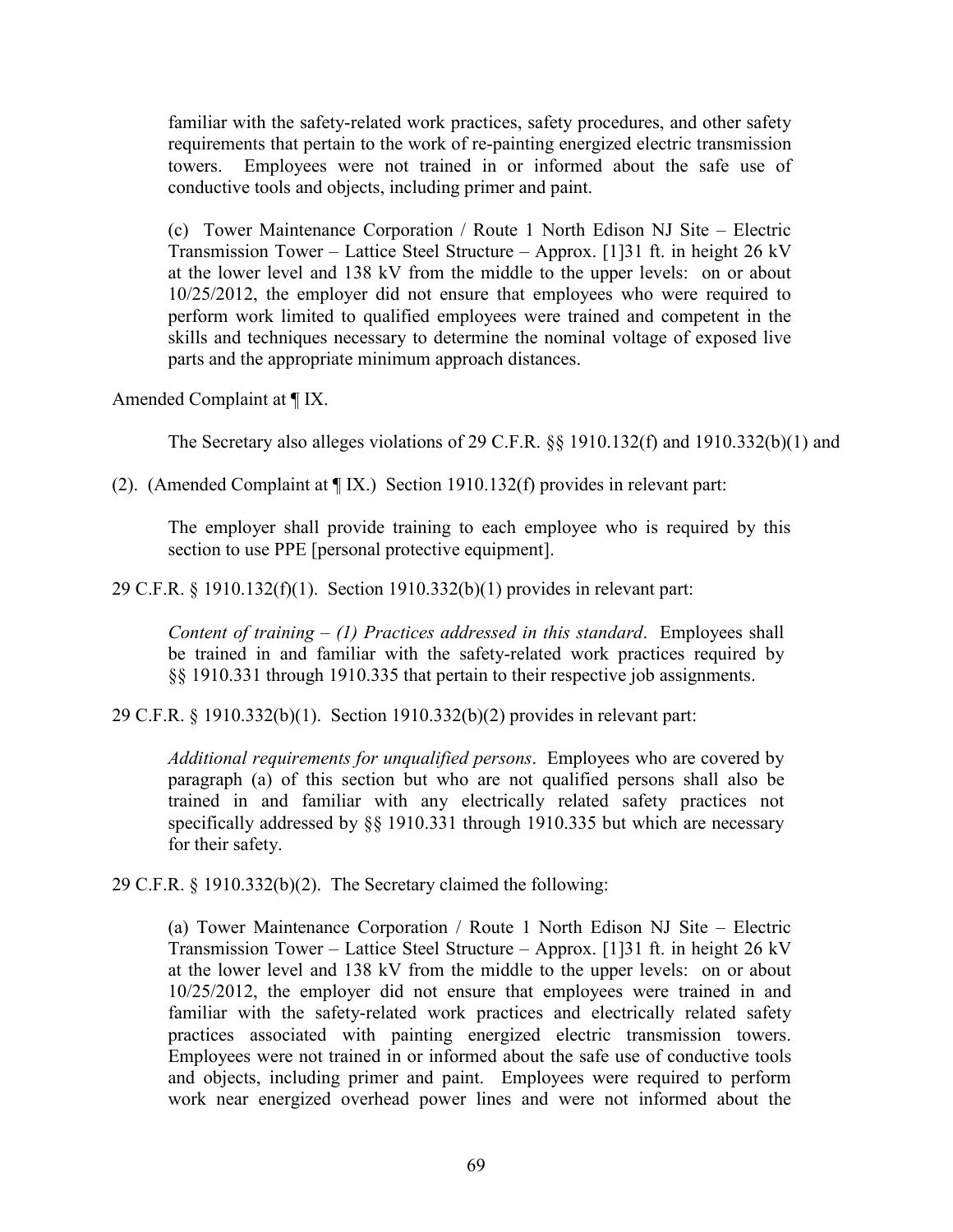amount of voltage passing through the power lines and were not trained to determine the appropriate distance to maintain from the energized power lines.

(b) Tower Maintenance Corporation / Route 1 North Edison NJ Site – Electric Transmission Tower – Lattice Steel Structure – Approx. [1]31 ft. in height 26 kV at the lower level and 138 kV from the middle to the upper levels: on or about 10/25/2012, the employer did not ensure that each employee was trained in the safety-related work practices associated with repainting energized electric transmission towers. Employees who were required to use personal fall arrest systems were not trained in the proper use, care, and operation of the personal fall arrest systems, and were not trained in the correct procedures for caring for and maintaining their personal fall arrest systems. The employer also failed to ensure the effectiveness of training that was provided by previous employers prior to allowing employees to perform work on transmission towers.

Amended Complaint at ¶ IX.

 $\overline{a}$ 

### **A. The Secretary has established that the cited standards apply**

The Secretary alleges that Tower Maintenance failed to train its employees in the areas of fall protection and electrical safety. Both of these areas fall under the broadly written language of all of the cited standards. Respondent sent unqualified employees, and in some instances untrained employees, to work on the Edison tower on this section 1910.269 project. To the extent that the section 1910.269 training standards cited here regulate the training of persons, regardless of whether they were qualified or unqualified, I find that section 1910.269 applies to the working conditions in this case.[57](#page-69-0) *S. Pan Servs. Co.*, 25 BNA OSHC at 1085.

However, as the Secretary argues, §§ 1910.332(b)(1) and (b)(2) cited in the alternative also apply in this case due to the finding that the painters on the Edison project were "unqualified" and the express requirement in  $\S1910.269(a)(1)(iii)$  that "all other applicable" standards contained in this part 1910" also apply. (Sec'y Br. at 61). *See also Morrison-Knudsen* 

<span id="page-69-0"></span> $57$  Because of this, § 1910.132(f) does not apply in this case because I find that  $§$  1910.269(a)(2)(i) covers the requirement of fall protection training as it is applies to "unqualified" persons as well as "qualified." All of the painters had to work at great heights while painting the Edison tower; therefore they were subjected to a fall hazard in their respective job assignments.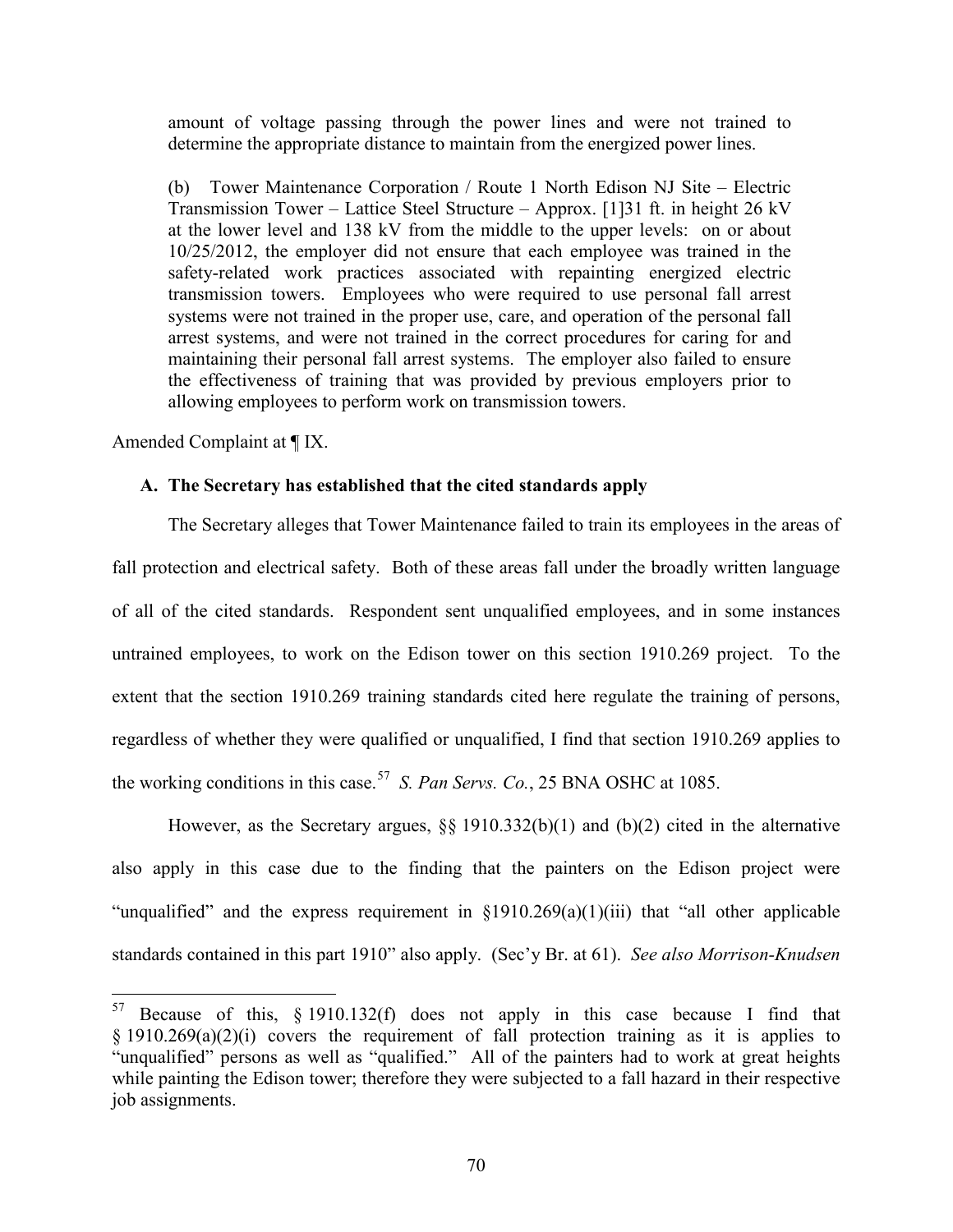*Co. / Yonkers Contracting Co.*, 16 BNA OSHC 1105, 1108 (No. 88-572, 1993)(in regulatory context, explaining that Commission construes "each part or section . . . in connection with every other part or section so as to produce a harmonious whole") (internal citations omitted). Under these circumstances,  $\S\S 1910.332(b)(1)$  and  $(b)(2)$  apply and cover the training requirement gap that is formed due to the training standards in  $\S$  1910.269 that do not cover "unqualified" persons.

# **B. The Secretary has established that Respondent violated 29 C.F.R. §§ 1910.269(a)(2)(i) and (a)(2)(ii)**

## **1. Section 1910.269(a)(2)(i)**

Section 1910.269(a)(2)(i) requires Tower Maintenance painters to be trained in and familiar with "safety-related work practices." The Secretary claims that the use and maintenance of the PFAS device was such a safety-related work practice on the Tower Maintenance worksite and that Tower Maintenance failed to train its employees in this practice. (Sec'y Br. at 63-68.) Respondent claims that the Secretary failed to establish that its employees were not trained. (Resp't Br. at 13-15; Resp't Reply Br. at 4-5.)

As discussed above regarding Citation 1, Item 1, the Secretary has established that JV as well as several other Respondent painters was not trained in the hazards of the work they performed on the Edison tower project.<sup>[58](#page-70-0)</sup> With regard specifically to fall protection, the record shows that, on the day of the accident, two weeks after he had already started working, JV had no fall protection training record on file at any of the vendors Tower Maintenance relied upon to provide fall protection training to its employees.<sup>[59](#page-70-1)</sup> (Tr. at 183-84; Exs. C-6 at  $\P$ 9; C-22; C-23; C-24; Resp't Br. at 14.) Indeed, JV was scheduled to take training in November 2012. (Tr. at

<span id="page-70-0"></span><sup>58</sup> *See* p. 22 *supra*; App'x B.

<span id="page-70-1"></span> $59$  As discussed above, Respondent's argument that it lost JV's training record due to Hurricane Sandy is unsupported and not credited. *See* p. 29 n.35 *supra*.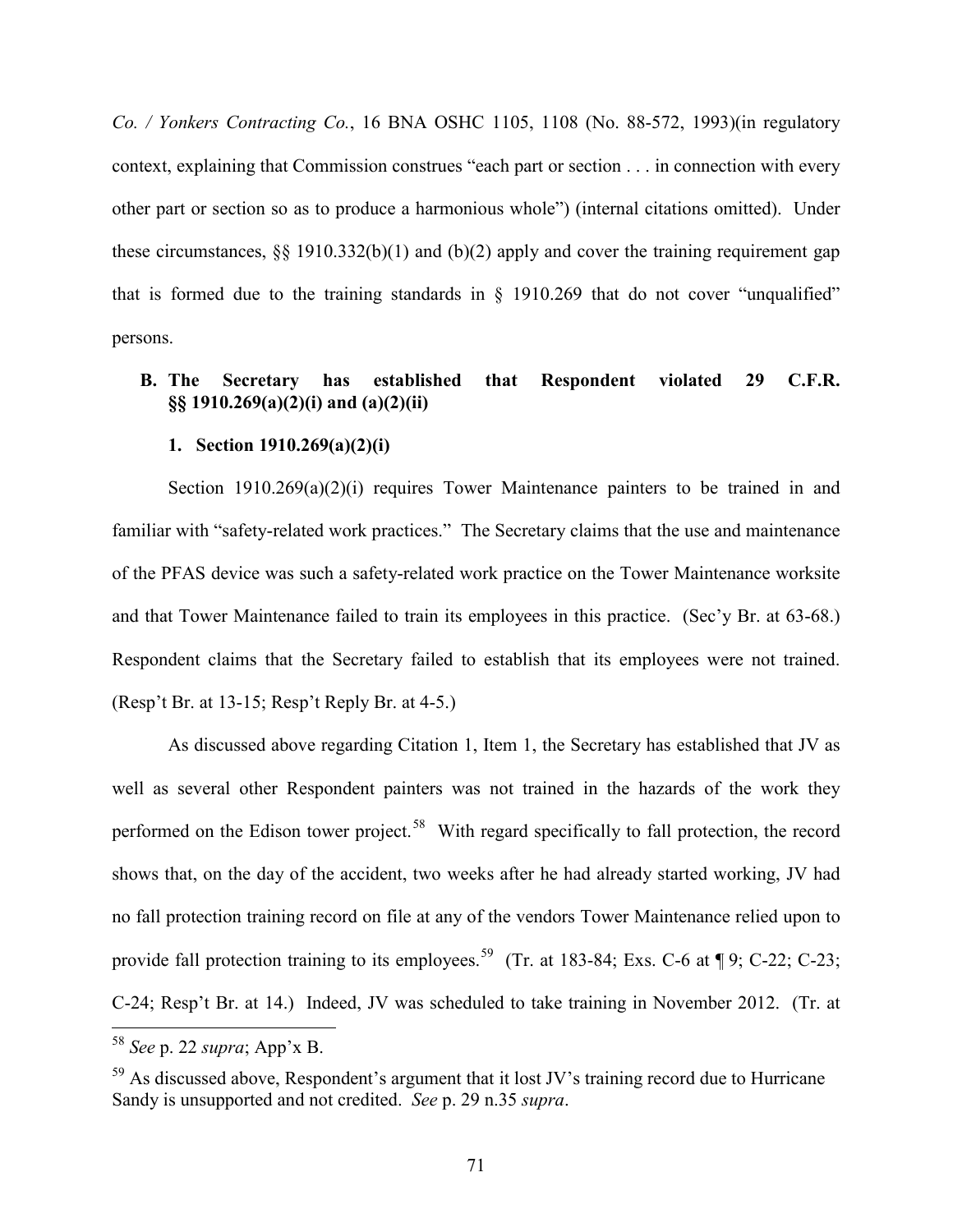183.) This evidence supports a finding that Tower Maintenance failed to comply with this standard with regard to JV and his necessary fall protection training. *Well Solutions, Inc., Rig No. 30*, 17 BNA OSHC at 1214-15.

I also find that Respondent violated the training standard with regard to RS. Although the record establishes that RS was trained in fall protection on September 5, 2012, RS started working for Tower Maintenance before this training, in August 2012. (Tr. at 114; Ex. C-22 at 22; App'x B.) The training RS attended was in English. His primary language is Portuguese. Tr. at 231-232, 235). RS testified that he used the PFAS device improperly by wrapping it around an iron beam and clipping back onto the cord, or clipping onto the step bolts, or not clipping off at all. These methods are all inconsistent uses with any fall protection training he received. (Tr. at 272-274.) This evidence discloses that Tower Maintenance did not ensure that RS understood the fall protection training that was provided to him, in violation of the cited standard.

Finally, there were no training certificates on file for several painters engaged in tower painting work on the PSE&G transmission tower painting project on October 25, 2012: Marcelo Leiroz, Ederson Trizotte, Osias Figugiredo, Domingos Da Silva, Euflates Passos, and JV. (Ex. J-1 at  $\P$  17, 21 through 27.)<sup>60</sup> As discussed above, I give the absence of any training records for these workers great weight as Respondent was in the best position to provide these training documents. *Well Solutions, Inc., Rig No. 30*, 17 BNA OSHC at 1214-15.

The Secretary has established non-compliance with  $\S 1910.269(a)(2)(i)$ .

## **2. Section 1910.269(a)(2)(ii)**

Section 1910.269(a)(2)(ii) delineates the training requirements for "qualified persons" on the Tower Maintenance worksite. Only qualified employees should have been painting the tower

<span id="page-71-0"></span><sup>60</sup> *See* p. 22 *supra*; App'x B.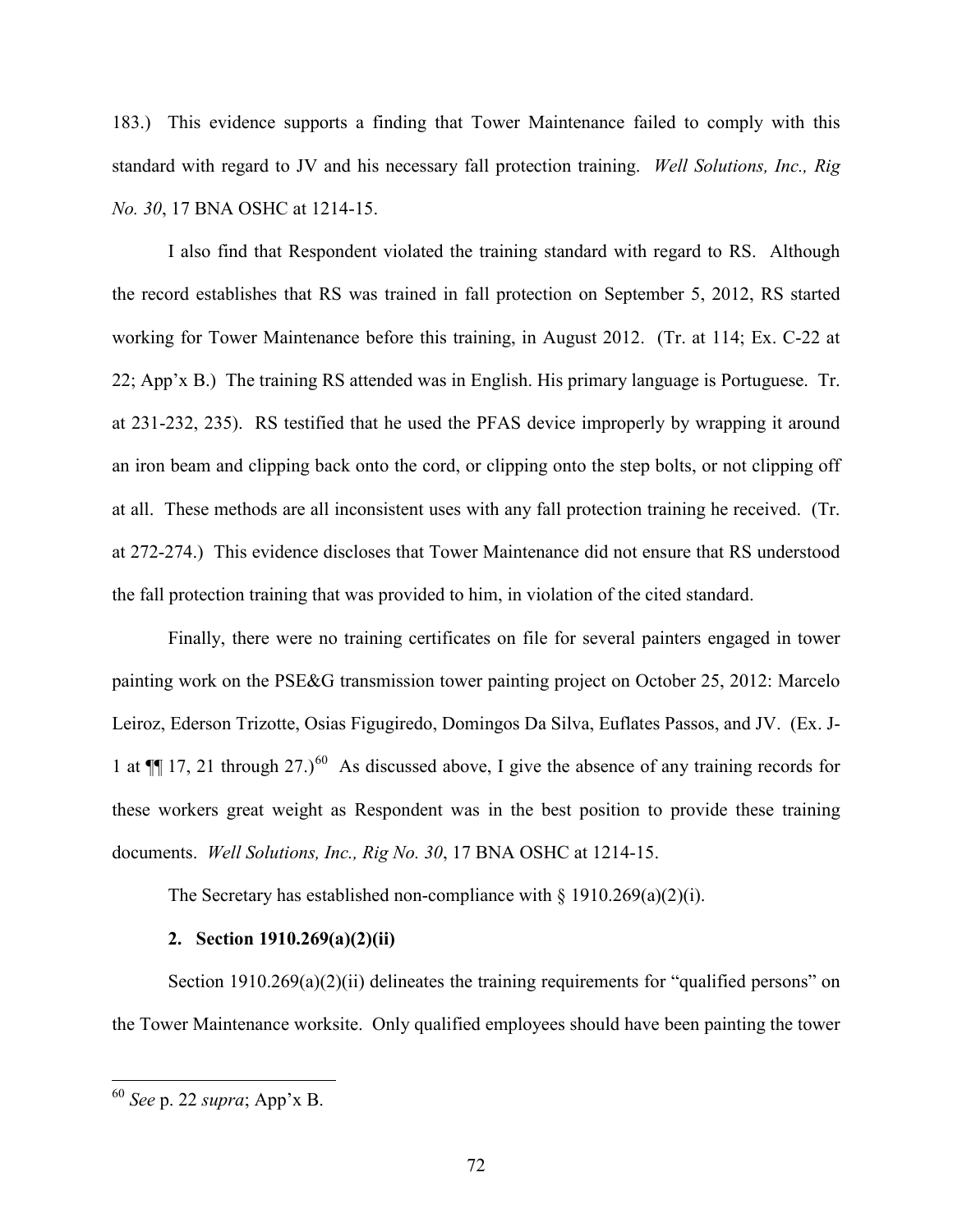cage in areas near electric power lines above 50 volts, such as the No. 3 power line. 29 C.F.R. § 1910.269(l)(1). As discussed above, however, the record evidence establishes that none of the painters had the familiarity or competence to be considered a qualified person on the Tower Maintenance Edison worksite.<sup>[61](#page-72-0)</sup> It therefore follows that Tower Maintenance did not train its painters, including JV who worked closest to the No. 3 power line, in compliance with the requirements of this standard while working on the Edison tower. Moreover, as discussed above, the record does not establish that supervisor Psareas and foreman Mackeivicz had the requisite training and competence as required under this standard.

The Secretary has established non-compliance with  $\S 1910.269(a)(2)(ii)$ .

### **3. Sections 1910.332(b)(1) and (2)**

Sections 1910.332(b)(1) and (2) require, in relevant part, that "unqualified" employees be trained in electrical "safety related work practices" regarding potential hazards related to their job assignments.

The Secretary claims that working with conductive paint near energized power lines was a safety-related work practice in which Tower Maintenance painters should have been trained. (Sec'y Br. at 68.) Using conductive paint on their hands brought the painters closer to the minimum approach distance than if they did not use conductive paint. This hazard, covered under 29 C.F.R. § 1910.333(c)(3)(i)(A)(l), required training so that the painters knew how to paint safely and knew the minimum approach distance. As found above, however, JV as well as several other painters had no electrical training before being sent to work on the Edison tower in such close proximity to a 26 kV power line. Respondent directed its painters to work on a project that only "qualified" persons were appropriately trained and qualified to safely perform.

 $\overline{a}$ 

<span id="page-72-0"></span><sup>61</sup> *See* pp. 25-31 *supra*.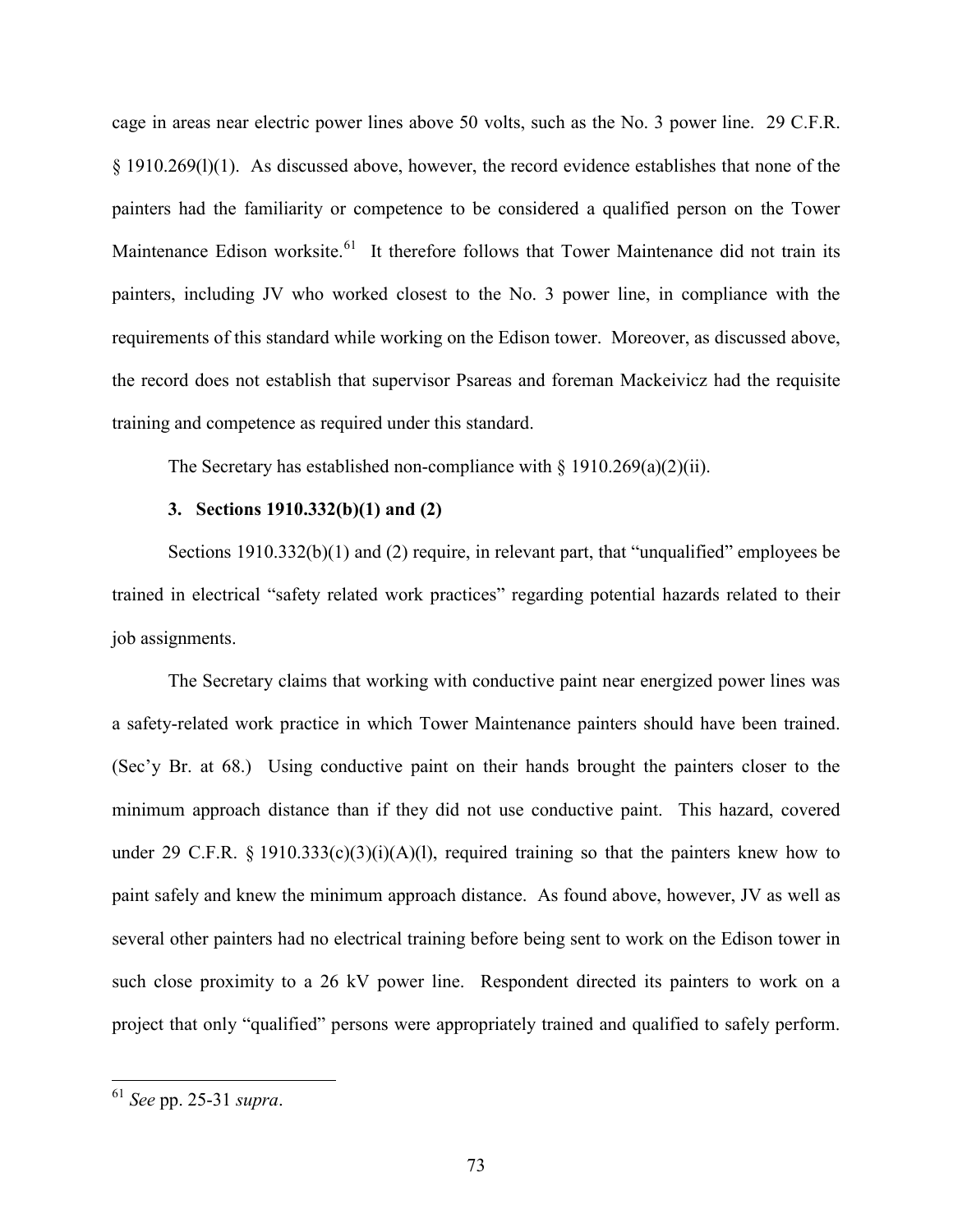As found above, none of the Tower Maintenance painters working on the Edison tower, on October 25, 2012, were qualified. Some did not even have basic training to work safely on the Edison tower.

The Secretary has established non-compliance with  $\S$  1910.332(b)(1) and (2).

### **C. The Secretary has established that JV had access to the violative condition**

The record establishes that JV, as well as several of Respondent's other painters working on October 25, 2012, worked at a height of at least 60 feet and were required to wear a PFAS device for the fall hazard to which they were exposed. JV and Marcelo Leiroz, Ederson Trizotte, Osias Figugiredo, Domingos Da Silva, and Euflates Passos had not been trained in fall protection. The record also establishes that on the day of the accident, JV, as well as the other painters working on the Edison tower, including RS, Fonseca Alves and Da Silva, were not trained as "qualified persons." Some of the Tower Maintenance painters working, on October 25, 2012, on the PSE&G transmission tower painting project had no electrical training at all, and were working where only a "qualified person" should have been working – near areas of exposed, uninsulated power lines energized at more than 50 volts.<sup>62</sup> 29 C.F.R. § 1910.269(1)(1).

The Secretary has established exposure for this citation item. *Bardav, Inc.*, 24 BNA OSHC 2105, 2112 (No. 10-1055, 2014) (concluding that exposure is established for training citation item when worker "engaged in excavation work without first receiving required training") citing *Gen. Motors Corp*., 22 BNA OSHC 1019, 1030 (No. 91-2834E, 2007)(consolidated)("finding it unreasonable to require that employee be exposed to a hazard before requiring that he be trained to recognize and avoid that hazard.").

 $\overline{a}$ 

<span id="page-73-0"></span><sup>62</sup> *See* pp. 25-31, p. 30 n.36 *supra*; App'x B.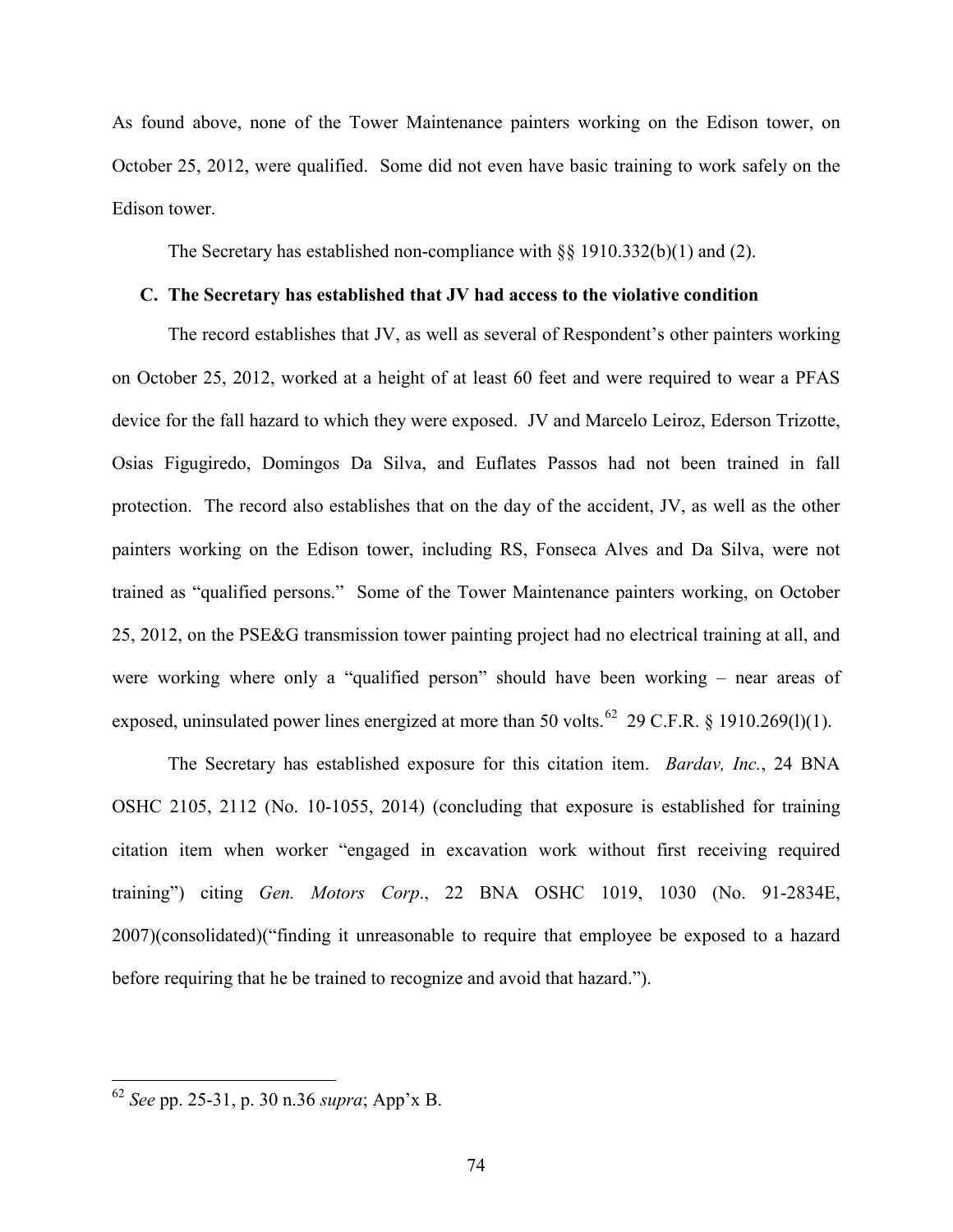## **D. Tower Maintenance knew or should have known that its painters were not trained in fall protection or electrical hazards and that its painters were not trained as "qualified" persons**

The evidence in the record establishes that Respondent knew or should have known that JV, as well as several of Respondent's other painters working on October 25, 2012 were not trained in fall protection or electrical hazards, and that they were not trained as "qualified" persons to work on the Edison project. Respondent is in charge of its training program and so it is in the best position to know who is trained and who is not. *Pressure Concrete Constr*., 15 BNA OSHC 2011, 2018 (No. 90-2668, 1992) ("[t]he fact that [the company] failed to train [employees] in the recognition and avoidance of dangerous conditions establishes that it had at least constructive knowledge of the inadequacy of its training program."). Even if JV, or any other painter, presented a training certificate to Tower Maintenance before beginning work on the Edison project transmission tower, Respondent's duty to train was not obviated. *Danis-Shook Joint Venture XXV v. Sec'y of Labor*, 319 F.3d 805, 811 (6th Cir. 2003) ("Employers cannot count on employees' common sense and experience to preclude the need for instructions."). Knowledge has been established for this citation item.

Citation 2, Item 2 is affirmed.

### **E. Characterization**

### **1. Serious**

The Secretary alleges that this citation item can be characterized as serious. (Sec'y Br. at 71.) A violation is "serious" if there was a substantial probability that death or serious physical harm could have resulted from the violative condition. 29 U.S.C. § 666(k). The evidence shows that JV was electrocuted and fell at least 60 feet. JV was not trained in fall protection or electrical hazards. JV was working in an area where only trained "qualified persons" should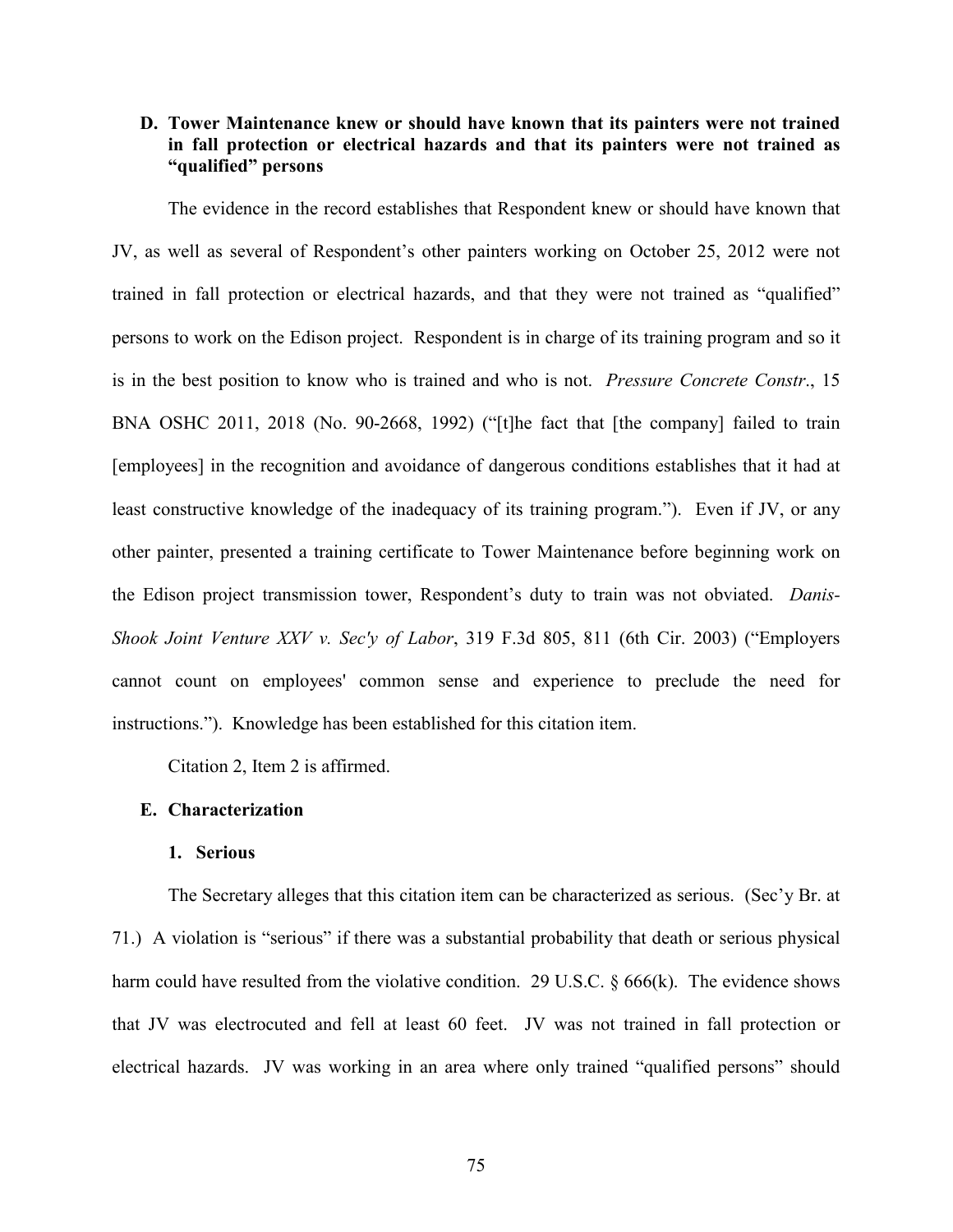have been working. Therefore, he was untrained for the electrical hazards he faced. As a result of his lack of training, he died. *Compass Envtl., Inc.*, 23 BNA OSHC 1132, 1136 (No. 06-1036, 2010), *aff'd*, 663 F.3d 1164 (10th Cir. 2011) (finding violation serious because evidence showed that failure to provide training could, and did, result in death).

This citation item is properly characterized as serious regarding the violations of the following cited standards: 29 C.F.R. § 1910.269(a)(2)(i), 29 C.F.R. § 1910.269(a)(2)(ii), 29 C.F.R. § 1910.332(b)(1), and 29 C.F.R. § 1910.332(b)(2).

#### **2. Repeat**

The Secretary also alleges that this citation item can be characterized as repeat. (Sec'y Br. at 71.) As discussed above, "[a] violation is repeated under section 17(a) of the Act if, at the time of the alleged repeated violation, there was a Commission final order against the same employer for a substantially similar violation." *Potlatch Corp.*, 7 BNA OSHC at 1063. "[T]he principal factor in determining whether a violation is repeated is whether the two violations resulted in substantially similar hazards." *Amerisig Se., Inc.*, 17 BNA OSHC at 1661. " '[S]ubstantially similar' must be defined sufficiently narrowly that the citation for the first violation placed the employer on notice of the need to take steps to prevent the second violation." *Caterpillar, Inc. v. Herman*, 154 F.3d at 403.

To determine whether a violation is repeated based on a previous violation of a different training standard, the Commission compares the two training standards that were violated and the resulting hazards. *Capeway Roofing Sys., Inc.*, 20 BNA OSHC 1331, 1345 (No. 00-1986, 2003) (comparing hazards that "two roofers were not trained to recognize and avoid" to hold that they were "largely the same," resulting in a repeat characterization.)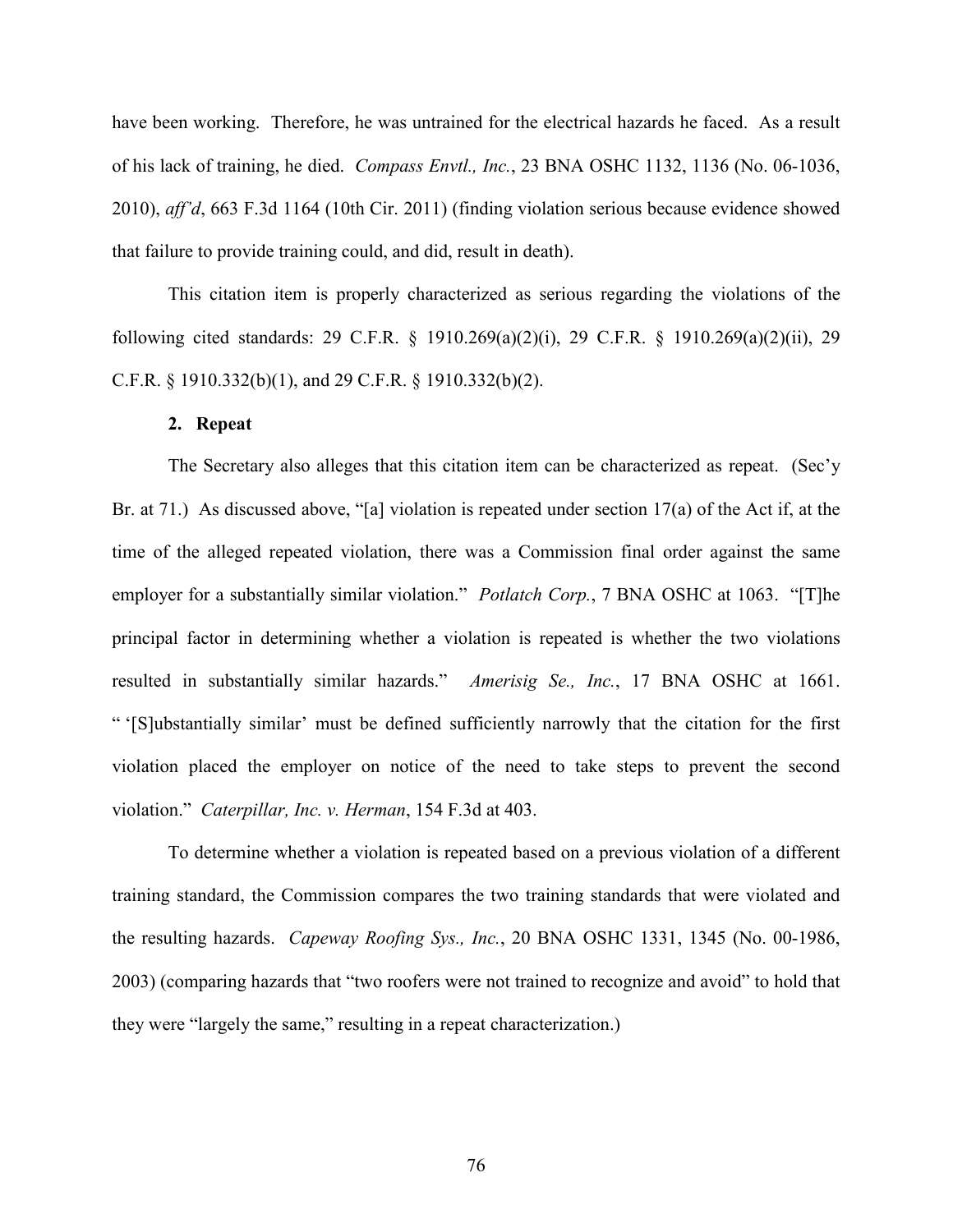The Secretary claims that the predicate for the repeat characterization of this citation item is Respondent's previous violation of a fall protection training standard found at 29 C.F.R. § 1926.503(b)(1), which the parties stipulated became a final order of the Commission on July 15, 2011.<sup>63</sup> (Amended Complaint at ¶ VI; Sec'y Br. at 71; Ex. J-1 at ¶ 6.) Tower Maintenance's violation of this standard became a final order of the Commission as a result of the fatal accident in Macungie, Pennsylvania. (Exs. J-1 at ¶¶ 4, 6; Ex. C-27.) Respondent claims that the previous violation of section 1926.503(b)(1) cannot be used as a predicate for a repeat characterization here because the two standards are "distinct." (Resp't Br. at 16.)

In the settlement agreement for the predicate standard, the alleged violation description was amended. (Ex. C-27.) As noted above, it was grouped with the other violations and given the same violation description:

29 C.F.R. § 1926.503(b)(1). Notably, paragraph (a) states in pertinent part:

29 C.F.R. § 1926.503(a)(1), (2).

<span id="page-76-0"></span> $\overline{a}$  $63$  Section 1926.503(b)(1) provides in pertinent part:

The employer shall verify compliance with paragraph (a) of this section by preparing a written certification record. The written certification record shall contain the name or other identity of the employee trained, the date(s) of the training, and the signature of the person who conducted the training or the signature of the employer. If the employer relies on training conducted by another employer or completed prior to the effective date of this section, the certification record shall indicate the date the employer determined the prior training was adequate rather than the date of actual training.

<sup>(1)</sup> The employer shall provide a training program for each employee who might be exposed to fall hazards. The program shall enable each employee to recognize the hazards of falling and shall train each employee in the procedures to be followed in order to minimize these hazards;

<sup>(2)</sup> The employer shall assure that each employee has been trained, as necessary, by a competent person qualified in the following areas: (i) the nature of fall hazards in the work area; (ii) the correct procedures for erecting, maintaining, disassembling, and inspecting the fall protection systems to be used; (iii) the use and operation of personal fall arrest systems . . . .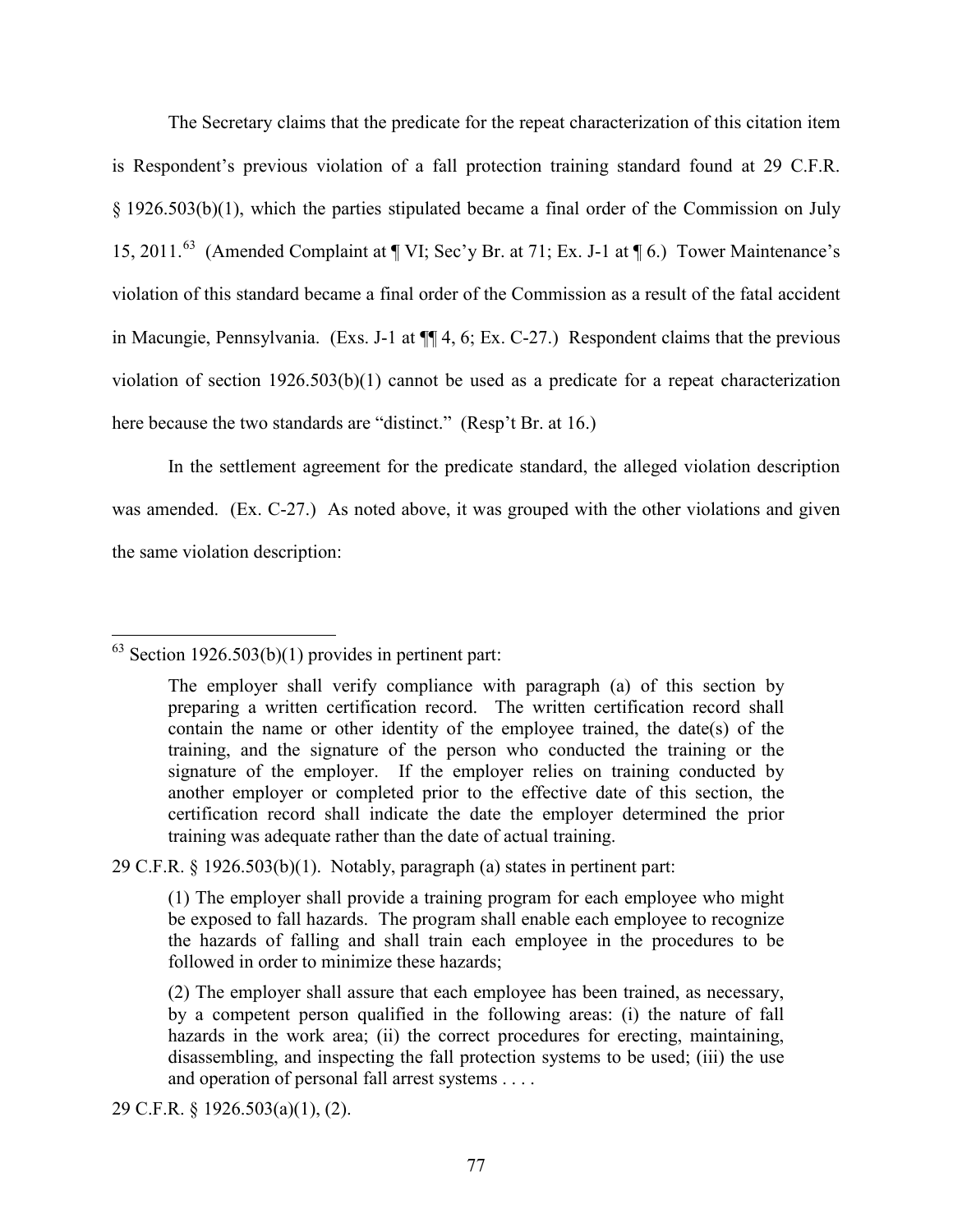Throughout Work Area – Even though a proper fall arrest system was provided to the employee, the employer did not ensure that the subject employee that fell was protected from falls through the use of fall protection systems on or about 10/10/10. (Ex. C-27 at 1.)

In the formal settlement agreement and, in the final order, the violation of training standard 1926.503(b)(1) was affirmed, even though the grouped violation description in the settlement agreement does not specifically mention training.

The circumstance that led to the previous training violation was, as the Secretary points out, nearly identical to the circumstance here: an employee fell and died as a result of the fall. (Sec'y Br. at 72; Ex. J-1 at ¶ 3.) In Macungie, Respondent was cited for violating a training standard that required Respondent to "verify compliance" with a fall protection training program. 29 C.F.R. § 1926.503(b)(1). By not verifying compliance with a fall protection training requirement, Respondent did not ensure that its employees were trained in fall protection. As a result, one of Tower Maintenance's employees at the Macungie worksite attached to a step bolt and fell, and died as a result of that fall. Respondent was therefore on notice that it had to verify that its painters were trained in fall protection.

In the instant case, regarding the Edison transmission tower painting project, Respondent sent several employees to work at great heights on electric transmission towers without certification of that they had received fall protection training. (*See* App'x B.) It was accepted by top management that a routine way to attach or anchor a PFAS was to use a step bolt, which is an improper method of fall protection. Additionally, both JV and RS fell from great heights. RS suffered serious bodily injury as a result of his fall. Respondent does not deny that the resulting hazard from the violations of these different standards was the same: a fall from a great height that resulted in death or serious bodily injury. (Resp't Br. at 16-17.)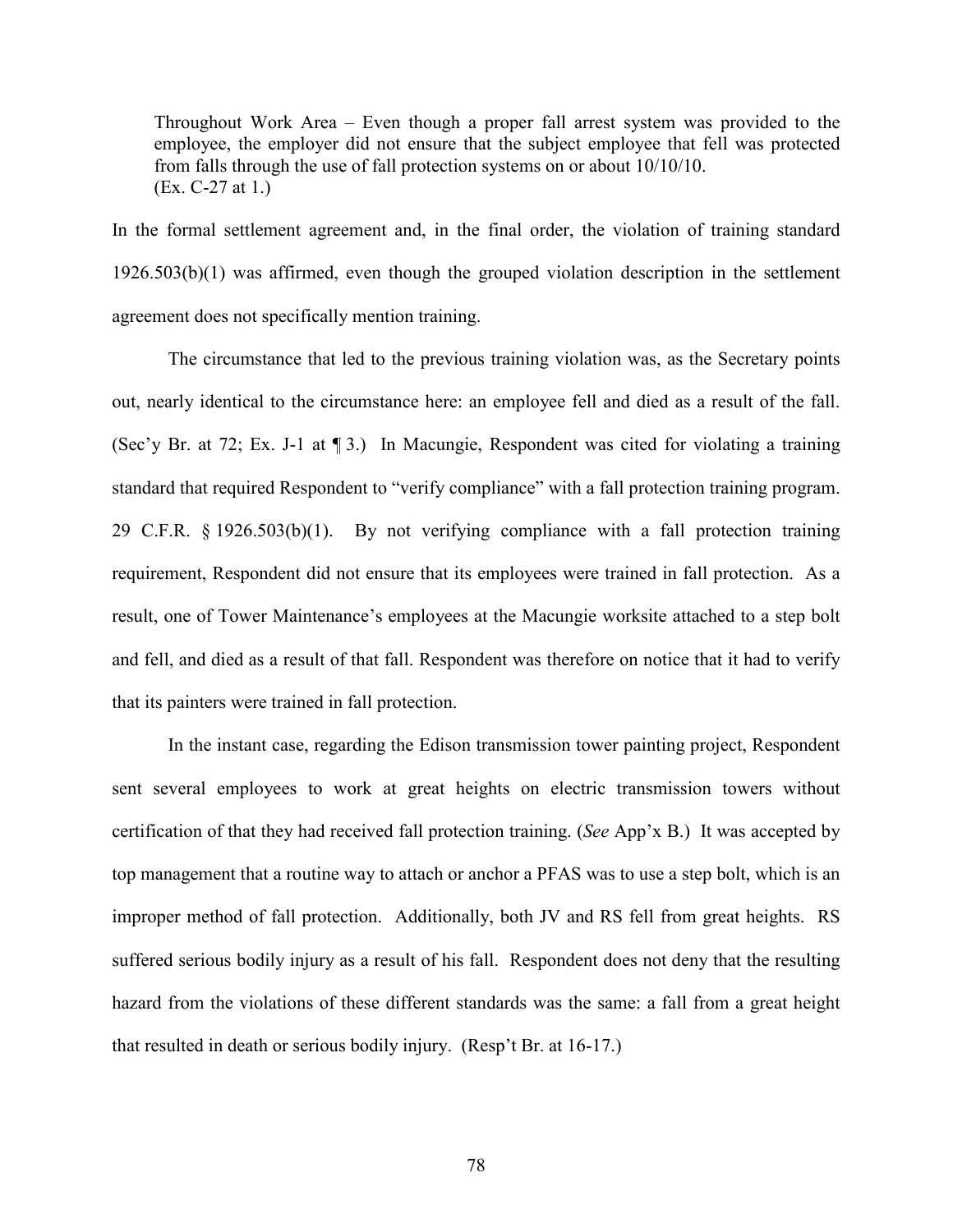This citation item regarding the violation of cited standard  $1910.269(a)(2)(1)$  is properly characterized as repeat.

## **Penalties**

"Section 17(j) of the [OSH] Act, 29 U.S.C.  $\S$  666(j), requires that when assessing penalties, the Commission must give 'due consideration' to four criteria: the size of the employer's business, gravity of the violation, good faith, and prior history of violations." *Hern Iron Works, Inc.*, 16 BNA OSHC 1619, 1624 (No. 88-1962, 1994). When determining gravity, typically the most important factor, the Commission considers the number of exposed employees, the duration of their exposure, whether precautions could have been taken against injury, and the likelihood of injury. *Id.* When evaluating good faith:

[t]he Commission focuses on a number of factors relating to the employer's actions, 'including the employer's safety and health program and its commitment to assuring safe and healthful working conditions[,]' in determining whether an employer's overall efforts to comply with the OSH Act and minimize any harm from the violations merit a penalty reduction.

*Monroe Drywall Constr., Inc.*, 24 BNA OSHC 1209, 1211 (No. 12-0379, 2013) (citations omitted). The Commission is the "final arbiter" of penalties. *Hern Iron Works,* 16 BNA OSHC at 1622 (citation omitted).

For serious Citation 1, Item 1, the Secretary proposed the maximum statutory penalty of  $$7,000.$  29 U.S.C.  $§$  666(b). For willful Citation 2, Item 1, the Secretary initially proposed a penalty of \$46,200 in the Amended Complaint, however, the Secretary now claims that the maximum statutory penalty of \$70,000 should be assessed for this citation item. (Amended Citation at ¶ VIII; Sec'y Br. at 81.) For serious / repeat Citation 2, Item 2, the Secretary proposed a penalty of \$14,000. For the following reasons, I find the Secretary's proposed penalties appropriate.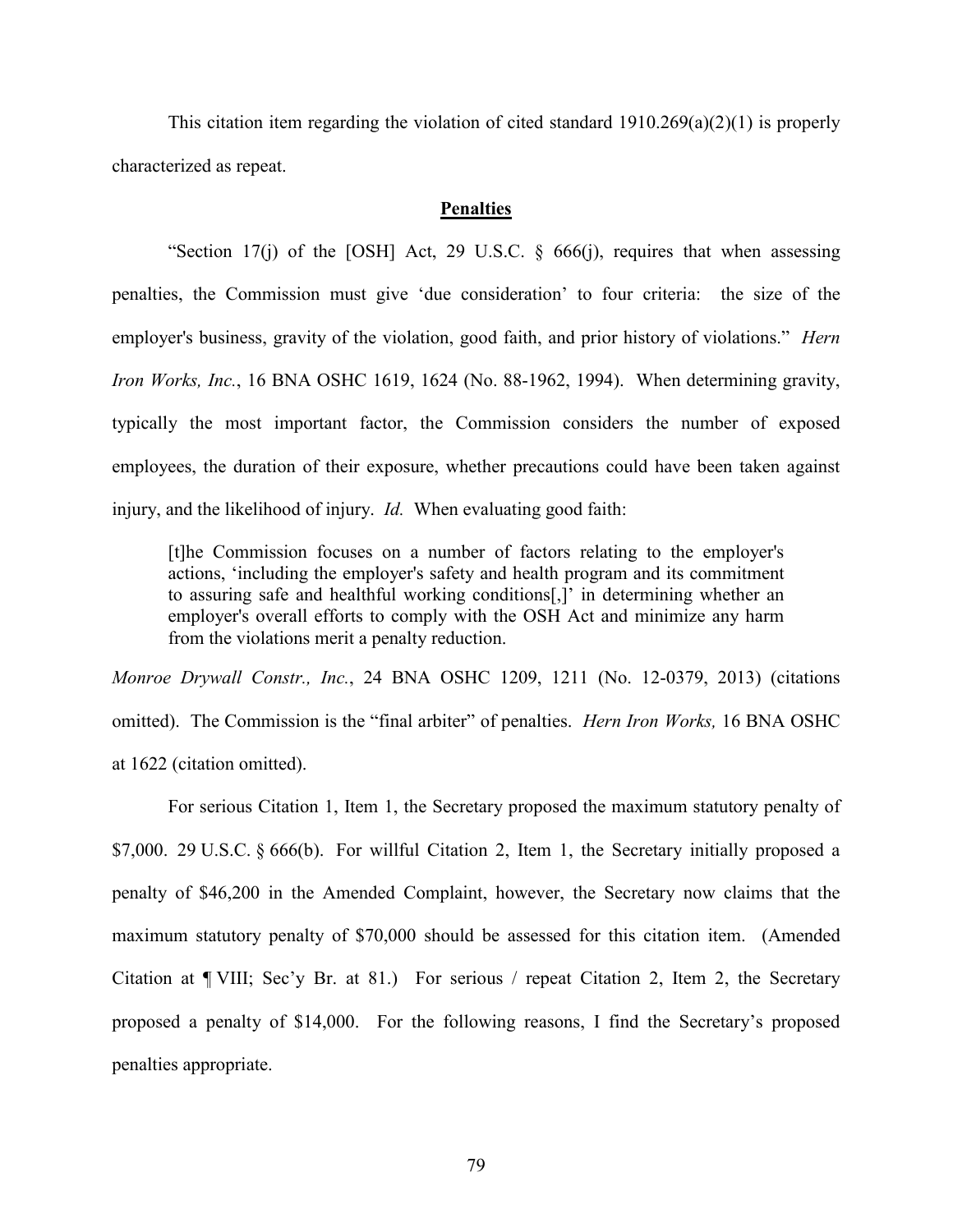While Respondent has few permanent employees, and relatively few seasonal employees, the gravity for each of the violations is high. All of the painters who testified worked at great heights while using defective fall protection and, at times, working without fall protection. No Tower Maintenance painter working on the Edison tower, on October 25, 2012, was a "qualified person," but they all worked in areas restricted to work by qualified persons only, exposing themselves to extreme hazards they were not trained to even recognize. JV was electrocuted on the job, fell, and hit RS, who suffered serious bodily injury as a result of his fall of 40 feet.

Respondent claims that it "attempted to comply with its training and safety requirements in good faith." (Resp't Br. at 18.) The evidence reveals otherwise. Although Respondent had a written safety statement, it was only provided as part of a bid package to secure a job. It was not provided to or posted for the painters to see. Foreman Mackeivicz had never seen it. Supervisor Psareas, the safety supervisor, did not follow it  $-$  he left the worksite, which was against Respondent's safety policy, to make a telephone call and was not on the worksite when the accident occurred.

Moreover, the record establishes that Respondent's management knowingly disregarded the unsafe, noncompliant, fall protection methods its painters were using on the Edison transmission tower painting project even after the Macungie incident, which occurred only two years prior to the Edison incident. Furthermore, the fact that there were absolutely no training certificates on file for several painters who were working on the Edison project towers on October 25, 2012, shows that Respondent has not learned from its previous violations or that its actions were irrefutably reckless, and not in good faith.

The Secretary's proposed penalties for each citation item are assessed as proposed.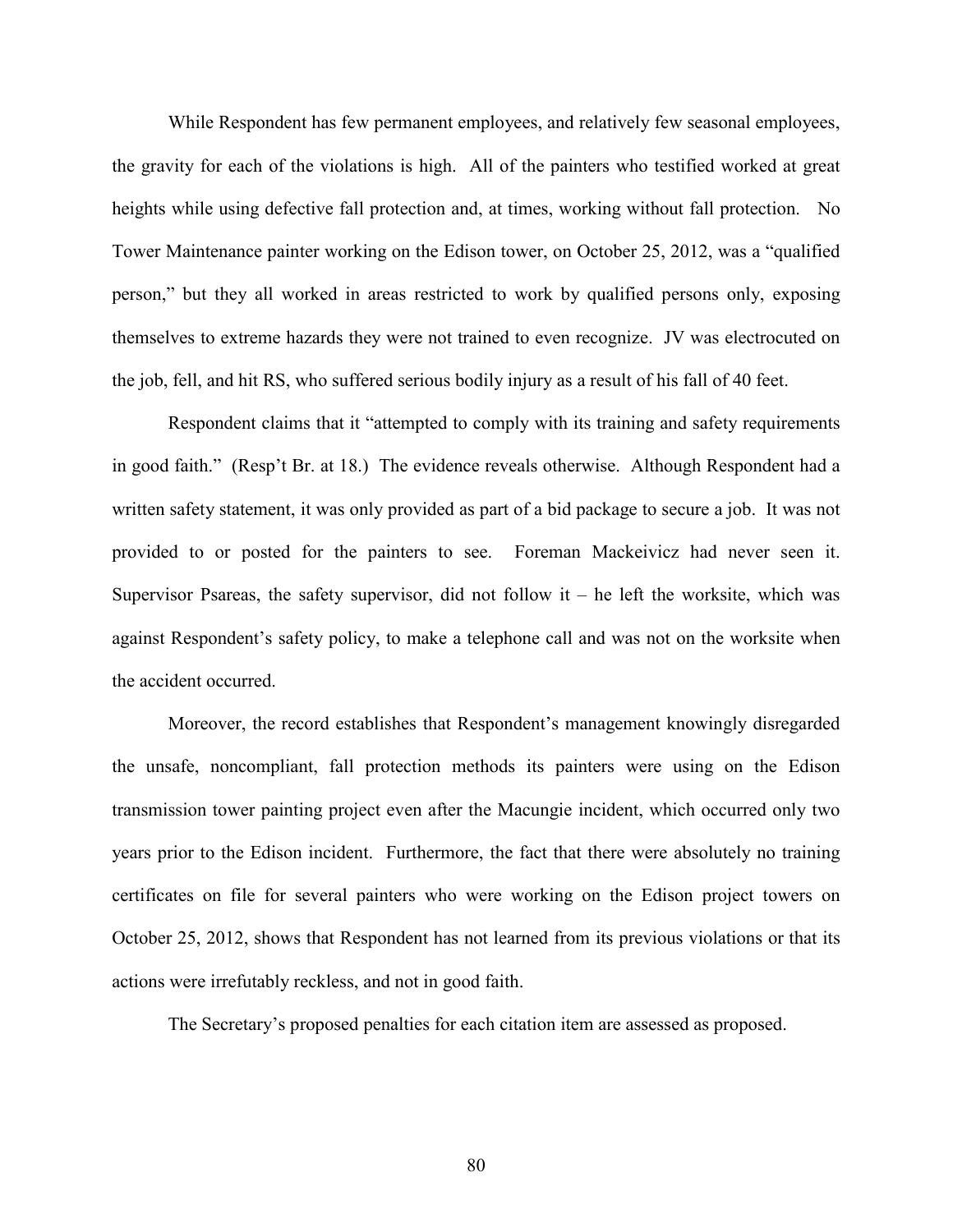# **FINDINGS OF FACT AND CONCLUSIONS OF LAW**

All findings of fact and conclusions of law relevant and necessary to a determination of the contested issues have been made above. *See* Fed. R. Civ. P. 52(a). All proposed findings of fact and conclusions of law inconsistent with this decision are denied.

# **ORDER**

Based on these findings of fact and conclusions of law, it is ordered that:

- 1) Item 1 of Citation 1, alleging a serious violation of 29 C.F.R.  $\S$  1910.333(c)(3)(i)(A)(1), is AFFIRMED and a penalty of \$7,000 is ASSESSED.
- 2) Item 1 of Citation 2, alleging a willful violation of 29 C.F.R.  $\S$ § 1910.269(g)(2)(iii) and  $(g)(2)(v)$ , is AFFIRMED and a penalty of \$70,000 is ASSESSED.
- 3) Item 2 of Citation 2, alleging a repeat violation of 29 C.F.R. § 1910.269(a)(2)(i) is AFFIRMED. Further, Item 2 of Citation 2, alleging serious violations of 29 C.F.R. §§ 1910.269(a)(2)(ii); 1910.332(b)(1) and (b)(2), is also AFFIRMED. A penalty of \$14,000 is ASSESSED.

*/s/ Carol A. Baumerich* 

Date: May 16, 2016 Judge, OSHRC

Carol A. Baumerich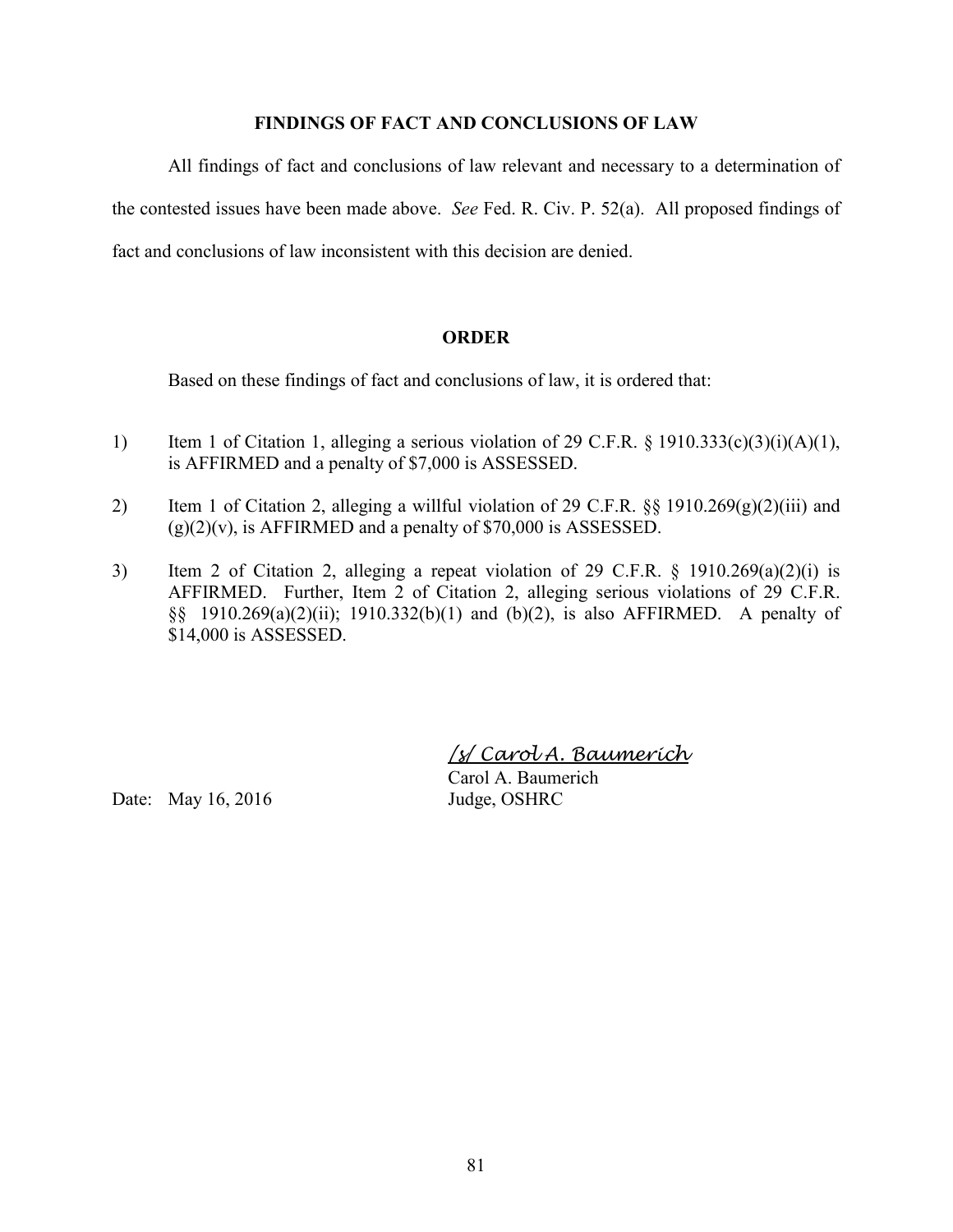**Tower Maintenance Corp.**

**Docket No. 13-0777**

**Decision Appendices**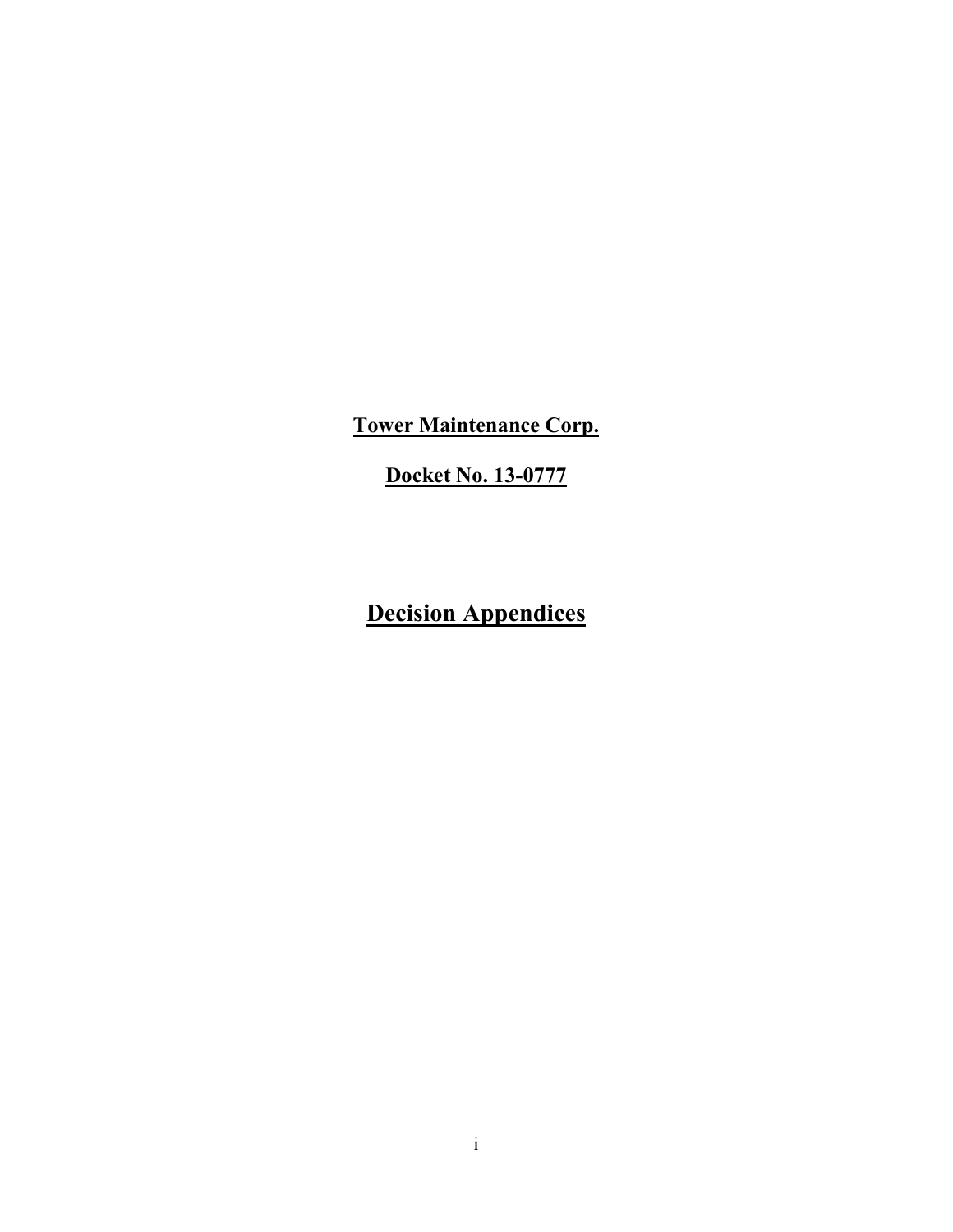### **Appendix A: Procedural Background**

The previous citation allegations set out in detail in this appendix are provided to describe the procedural background and to focus the analysis in the Decision and Order on the standards in the Amended Complaint that are solely at issue now.

## *Alleged Violations in the Initial Citation*

In the initial citation, issued on April 8, 2013, the Secretary alleged violations of

OSHA's construction standards found at 29 C.F.R. Part 1926. The citation items were as

follows:

**Citation1, Item 1** alleged a serious violation of 29 C.F.R. § 1926.416(a)(1), which states:

No employer shall permit an employee to work in such proximity to any part of an electric power circuit that the employee could contact the electric power circuit in the course of work, unless the employee is protected against electric shock by deenergizing the circuit and grounding it or by guarding it effectively by insulation or other means.

29 C.F.R. § 1926.416(a)(1). The alleged violation description states:

Tower Maintenance Corporation / Route 1 North Edison, NJ Site – Electric Transmission Tower – Lattice Steel Structure – Approx. 131 ft. in height 26 kV at the lower level and 138 kV from the middle to the upper levels: Employee(s) were not protected from contact with electrical line(s) while performing a painting operation on or about 10/25/2012.

Ex. C-4. The Secretary proposed a penalty of \$7,000 for this citation item.

**Citation 2, Item 1** alleged a repeat violation of 29 C.F.R. § 1926.501(b)(1), which states:

Each employee on a walking / working surface 6 feet (1.8 meters) or more above lower levels was not protected from falling by a guardrail system, safety net system, or personal fall arrest system.

29 C.F.R. § 1926.501(b)(1). The alleged violation description states:

Tower Maintenance Corporation / Route 1 North Edison NJ Site – Electric Transmission Tower – Lattice Steel Structure – Approx. 131 ft. in height 26 kV at the lower level and 138 kV from the middle to the upper levels. The employees were not protected from falls through the use of a fall protection system on or about 10/25/2012.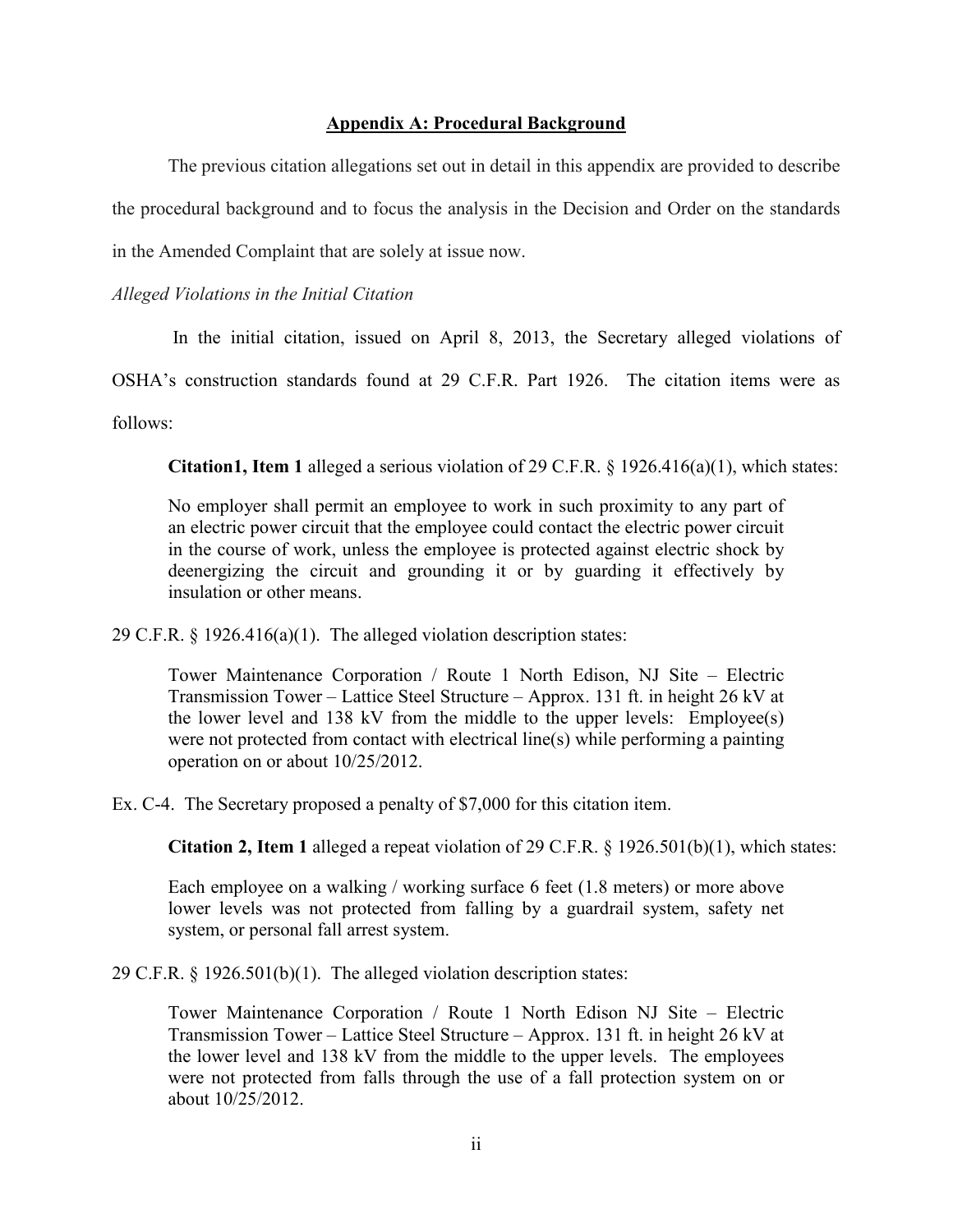Tower Maintenance Corporation was previously cited for a violation of this Occupational Safety and Health Standard or its equivalent, 1926.501(b)(1), which is contained in OSHA Inspection Number 314720780, Citation 1, Item Number 2, and was affirmed as a final order on July 15, 2011, with respect to a workplace located at 456 Glen Cove Ave., Seacliff, NY 11579.

Ex. C-4. The Secretary proposed a \$14,000 penalty for this citation item.

**Citation 2, Item 2** alleged a repeat violation of 29 C.F.R. § 1926.503(b)(1), which states:

Where the employer relies on training conducted by another employer or completed prior to the effective date of this section paragraph (a), the employer did not verify compliance with this section by preparing a written certification record that indicate[s] the date the employer determined the prior training was adequate.

29 C.F.R. § 1926.503(b)(1). The alleged violation description states:

Tower Maintenance Corporation / Route 1 North Edison NJ Site – Electric Transmission Tower – Lattice Steel Structure – Approx. 131 ft. in height 26 kV at the lower level and 138 kV from the middle to the upper levels:

1 – The employer did not evaluate and /or maintain records to indicate that

*(a)* The training provided by previous employer(s) and /or training contractor(s) was done prior to allowing employees to perform work (specifically on transmission towers)

*(b)* To ensure the effectiveness of that training and that the employee(s) has the knowledge and skills needed to perform the operation safely.

Tower Maintenance Corporation was previously cited for a violation of this Occupational Safety and Health Standard or its equivalent, 1926.503(b)(1), which is contained in OSHA Inspection Number 314720780, Citation 1, Item Number 4(a), and was affirmed as a final order on July 15, 2011, with respect to a workplace located at 456 Glen Cove Ave., Seacliff, NY 11579.

Ex. C-4. The Secretary proposed a \$14,000 penalty for this citation item.

Respondent filed its timely Notice of Contest to this citation on April 12, 2013.

*Alleged Violations in the Initial Complaint* 

In the initial complaint, filed on August 2, 2013, the Secretary amended the citation items

to allege violations of other OSHA electrical safety standards, fall protection standards, and

training standards, some of which fell under OSHA's standards for "Electric Power Generation,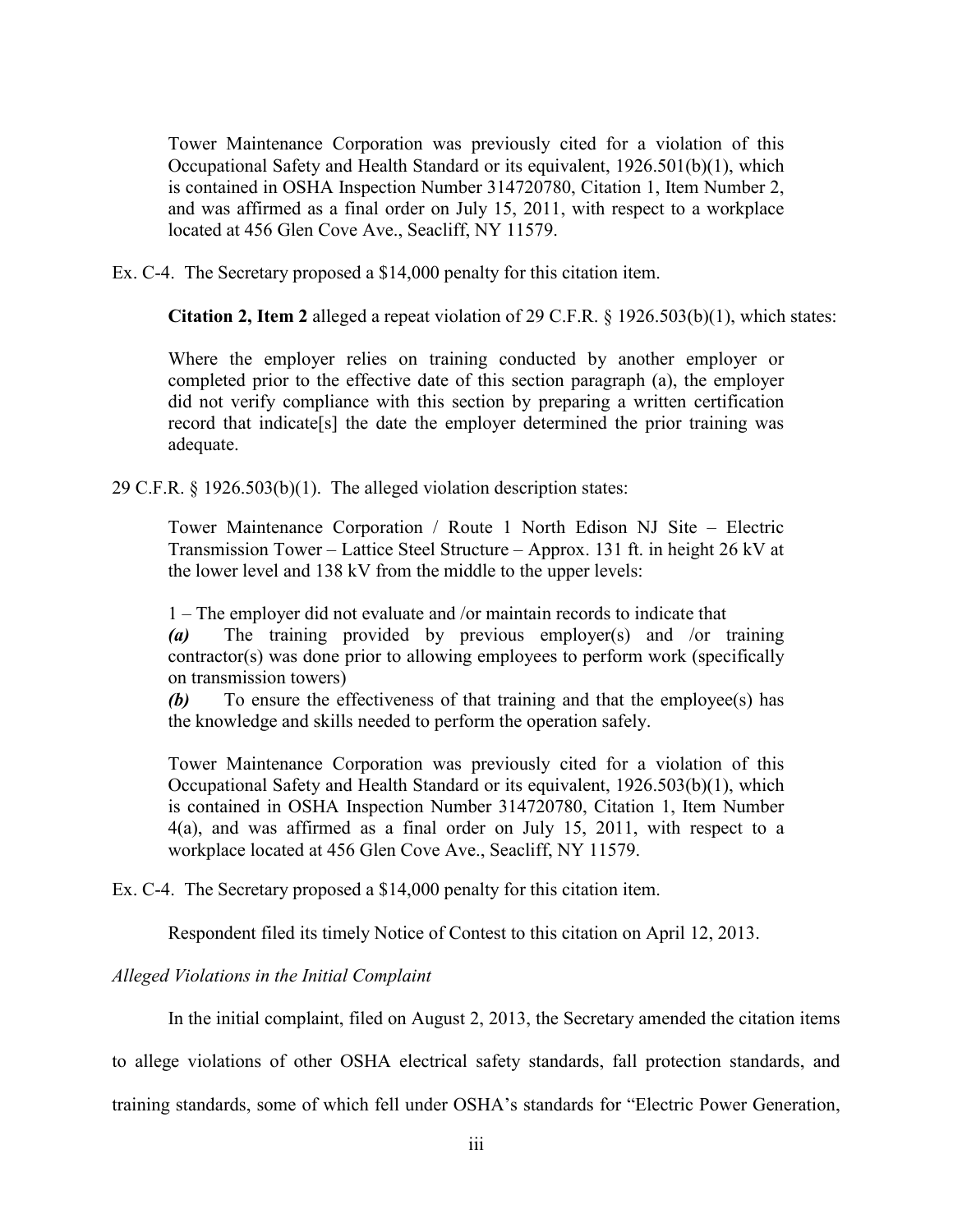Transmission, and Distribution," found in 29 C.F.R. Part 1910. Among other amendments, the

Secretary amended the characterization of Citation 2, Item 1 to a "willful," in addition to being a

"repeat," violation. The Complaint increased the total proposed penalty to \$67,200.

**Citation1, Item 1** was amended to allege a serious violation of 29 C.F.R.

§ 1926.416(a)(1) and, in the alternative 29 C.F.R. § 1910.269(l)(2), which states:

The employer shall ensure that no employee approaches or takes any conductive object closer to exposed energized parts than the minimum approach distance set forth in this standard.

29 C.F.R. § 1910.269(l)(2). The alleged violation description states:

Tower Maintenance Corporation / Route 1 North Edison, NJ Site – Electric Transmission Tower – Lattice Steel Structure – Approx. 131 ft. in height 26 kV at the lower level and 138 kV from the middle to the upper levels: the employer failed to ensure that no employee approached within 3 feet, 7 inches, of exposed energized electrical lines while performing a painting operation on or about 10/25/2012.

Complaint at ¶ VII. The Secretary did not amend the proposed a penalty of \$7,000 for this

citation item.

**Citation 2, Item 1** was amended to allege a serious/repeat/willful violation of 29 C.F.R.

§§ 1926.28(a) and 1926.501(b)(1), or, *in the alternative*, that the cited conduct violated 29 C.F.R.

 $\S$  1910.269(g)(2). According to the Complaint, sections 1926.28(a) and 1926.501(b)(1) provide

that:

The employer failed to ensure that each employee on a walking / working surface 6 feet (1.8 meters) or more above lower levels was protected from falling by a guardrail system, safety net system, or personal fall arrest system.

Complaint at ¶ VIII. The alleged violation description states:

Tower Maintenance Corporation / Route 1 North Edison NJ Site – Electric Transmission Tower – Lattice Steel Structure – Approx. 131 ft. in height 26 kV at the lower level and 138 kV from the middle to the upper levels. The employer failed to ensure that employees wore appropriate fall protection equipment. The employees were not protected from falls through the use of a functional fall protection system on or about 10/25/2012. Employees were using lanyards with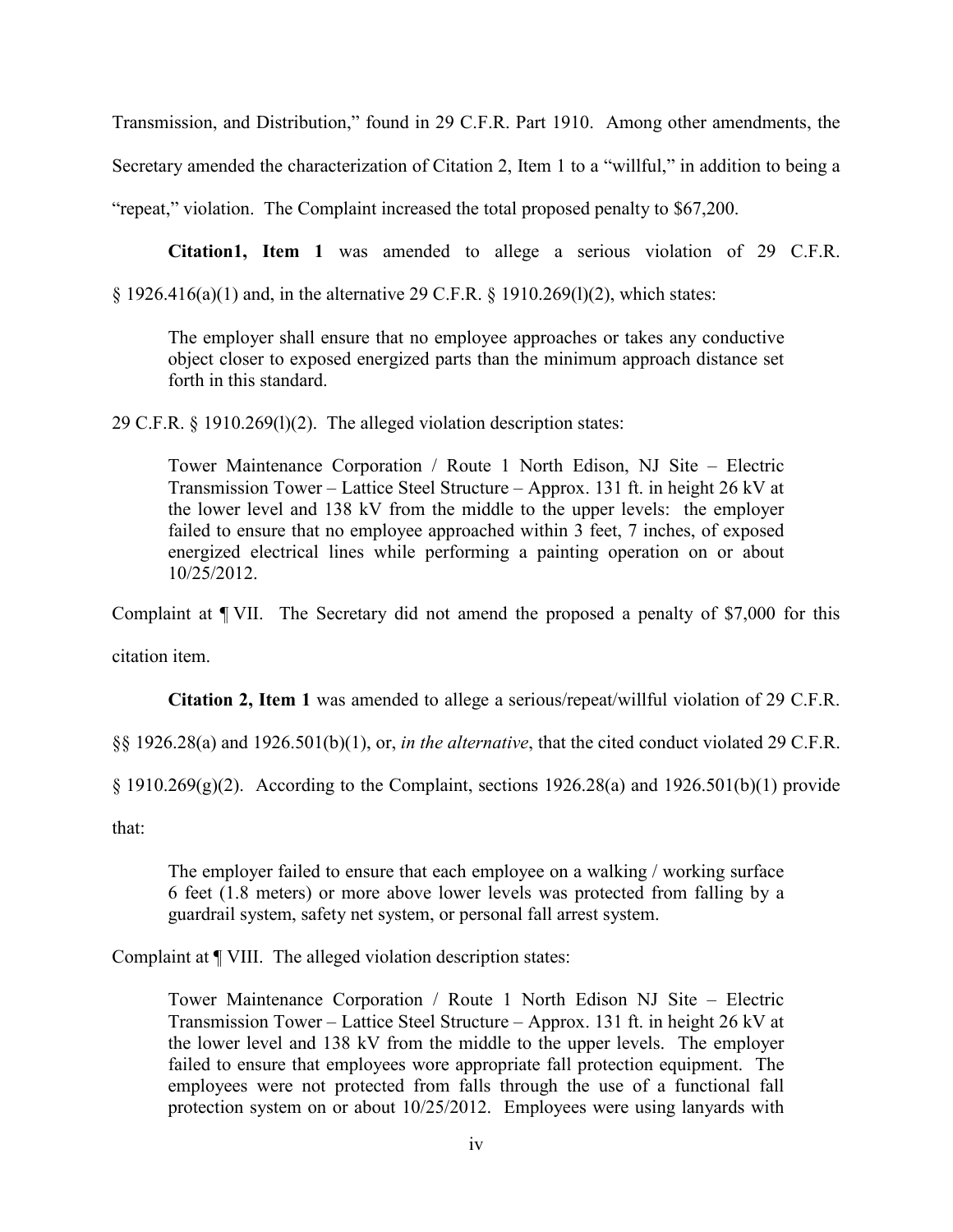defective D rings which were covered with paint and incapable of closing securely.

Complaint at ¶ VIII. The Secretary amended the proposed penalty for this citation item from

\$14,000 to \$46,200.

**Citation 2, Item 2** was amended to allege alleged a serious/repeat violation of 29 C.F.R.

§ 1926.503(b)(1), and, *in the alternative* 29 C.F.R. § 1910.269(a)(2), which provides:

Employees shall be trained in and familiar with the safety-related work practices, safety procedures, and other safety requirements in this section that pertain to their respective job assignments.

Complaint at ¶ IX. The alleged violation description states:

Tower Maintenance Corporation / Route 1 North Edison NJ Site – Electric Transmission Tower – Lattice Steel Structure – Approx. [1]31 ft. in height 26 kV at the lower level and 138 kV from the middle to the upper levels: the employer did not ensure that employees were trained in the safety-related work practices, procedures, and requirements associated with painting energized transmission towers.

Complaint at ¶ IX. The Secretary did not amend the proposed \$14,000 penalty for this citation item.

Respondent filed its Answer to the Complaint on August 19, 2013. In its Answer to this initial Complaint, Respondent denied the specific allegations and asserted the following affirmative defenses, among others: (1) excessive penalty in light of the small size of the employer, (2) all of the citations were not issued with "reasonable promptness," (3) the violations, if any, were non-serious, (4) Respondent did in fact have an "adequate safety program run by knowledgeable supervisory personnel" for the alleged training violation, (5) "training provided by previous employer(s) and/or third party(s) and/or training contractor(s) was done prior to allowing employees to perform work" for the alleged training violation, (6) "Respondent ensured the effectiveness of training and that the employee(s) has the knowledge and skills needed to perform the operations safely" for the alleged training violation, (7) unpreventable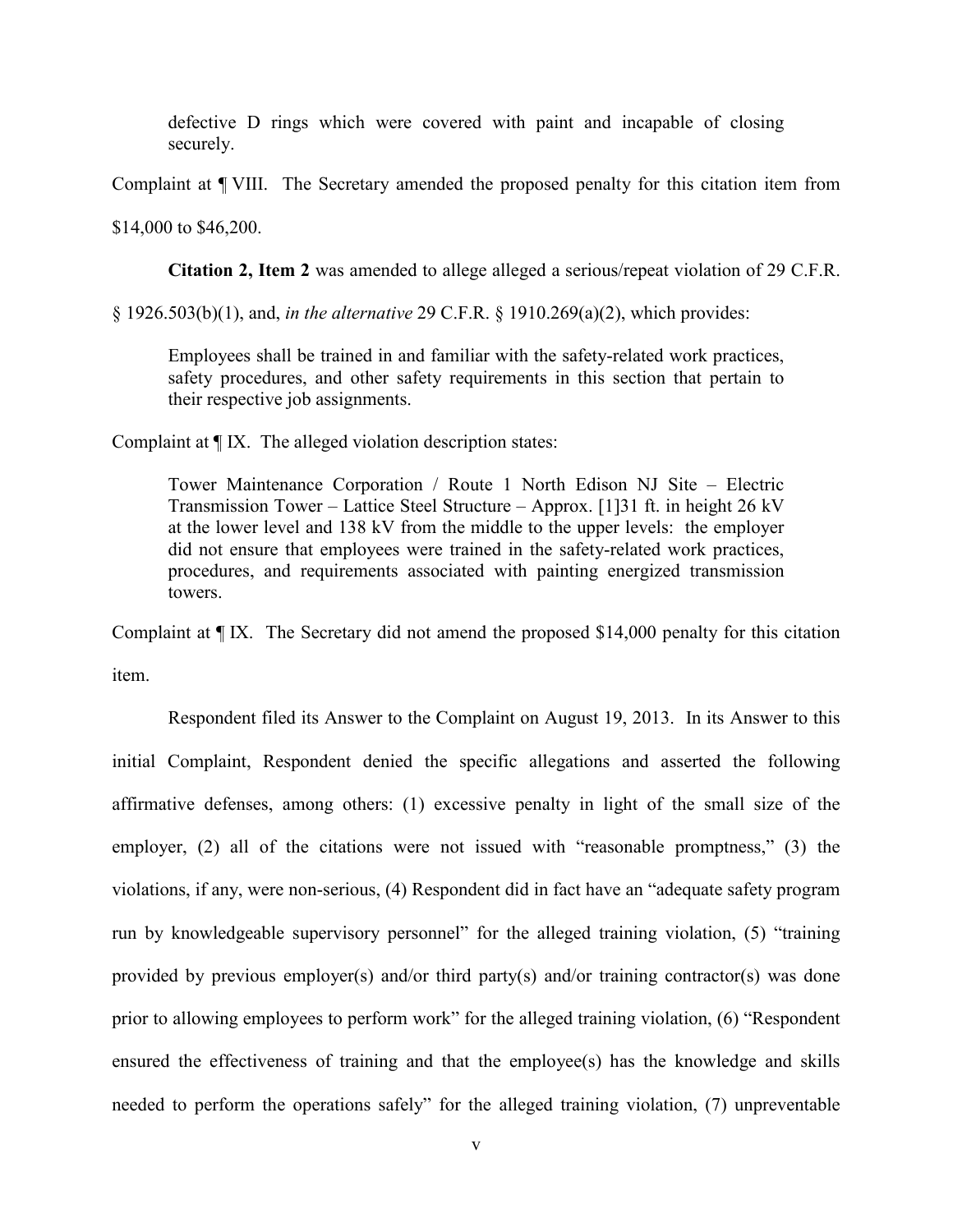employee misconduct for the alleged training violation, (8) unpreventable employee misconduct defense for the alleged fall protection violation, (9) impossibility or infeasibility for the alleged fall protection violation, (10) unpreventable third party / owner misconduct for the alleged electrical violation, (11) unforeseeability for the alleged electrical violation, (12) unpreventable employee misconduct for the alleged electrical violation, (13) "third-party and/or owner assured that Respondent's employees would not come into contact with energized electrical lines in the course of their work and, therefore, Respondent did exercise reasonable diligence to ensure" compliance with the alleged electrical standard, (14) impossibility or infeasibility for the alleged electrical violation, and (15) vindictive prosecution by the Secretary. Answer to Initial Complaint at ¶¶ IV-XI, XIII-XXVII.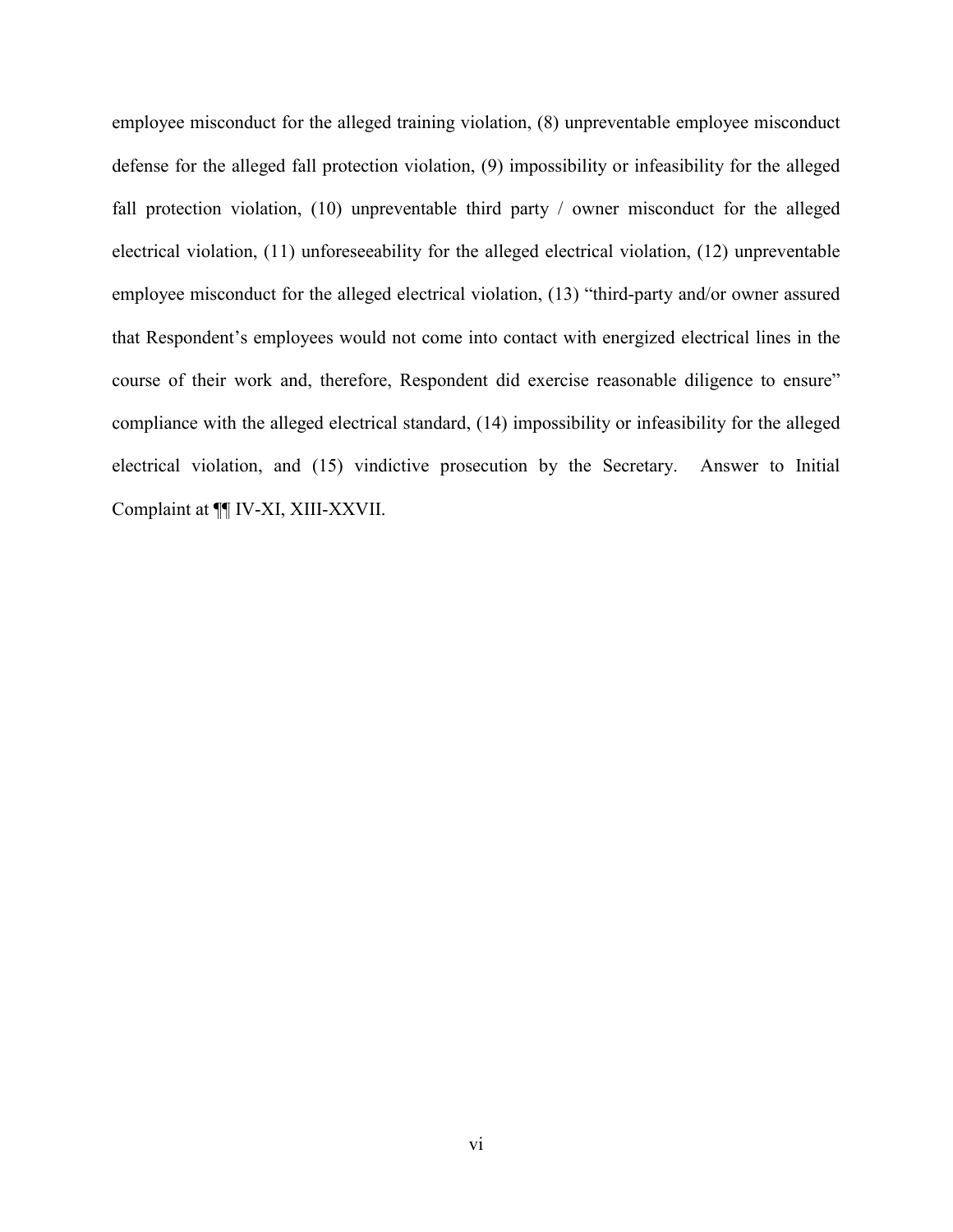## **Appendix B – Tower Maintenance Employee and Supervisor Training Records**

On October 25, 2012, Tower Maintenance employed at least twenty-five employees. (Ex. J-1 ¶ 9). Tower Maintenance was engaged in repainting an electric transmission tower located at Route 1 North in Edison, New Jersey. (Ex. J-1 ¶ 11).

On October 25, 2012, the following Tower Maintenance employees were employed and engaged in tower painting work on the PSE&G transmission tower painting project: Alessandro De Almeida, Alan Kedes Fonseca Alves, Marcelo Silva, RS, Marcelo Leiroz, Ederson Trizotte, Osias Figugiredo, Caio Resende, Domingos Da Silva, Euflates Passos, and JV. (Ex. J-1 ¶¶ 17 through 27). It is undisputed that Nikolaos Psareas and Josimar Mackeivicz also worked on the Edison project on October 25, 2012. A summary of their training records follows.

| Ex.<br>$J-1$ | <b>Name</b>                                       | <b>Training - CCS</b><br><b>Consulting Services,</b><br>Inc., between<br>$01/01/12 - 10/25/12$ .<br>Ex. C-22                                          | <b>Training – The</b><br>Jacman Group,<br>between<br>$01/01/12-$<br>10/25/12.<br>Ex. C-23.                                | Training-<br>Communications<br><b>Industry Training</b><br>and Certification<br>Academy, LLC<br>(CITCA), between<br>01/01/12-12/31/12.<br>Ex. C-24. | PSE & G<br><b>Ex. C-2</b> |
|--------------|---------------------------------------------------|-------------------------------------------------------------------------------------------------------------------------------------------------------|---------------------------------------------------------------------------------------------------------------------------|-----------------------------------------------------------------------------------------------------------------------------------------------------|---------------------------|
| $\P17$       | Alessandro De<br>Almeida                          | $C-22$ , p. 21<br>Fall Protection, Fall<br>Arrest Systems, &<br>Fall Hazard<br>Awareness Training -<br>09/05/12 [Alejandro<br>Almieda]                | $C-23$ , p. 2 - none                                                                                                      | $C-24$ , p. 3 - none<br>[Allesandro De<br>Almeida]                                                                                                  | None                      |
| $\P18$       | Alan Fonseca<br>$[Alves] - See$<br>Decision n.13. | C-22, p. 5, 11; R-11<br>Alan Kedis - Fall<br><b>Protection Training</b><br>$04/03/12$ .<br>C-22, p. $12; R-11$<br>OSHA 10 - Hour<br>Training Course - | $C-23$ , p. 4, 5, 9<br>[Alan Kedis<br>Fonseca]<br>NFPA 70E<br><b>Electrical Arc</b><br>$Flash Training -$<br>$04/05/12$ . | C-24, p. 92, 100-107.<br>[Alan Kedes Fonseca<br>Alves]<br>Authorized Climber-<br>$03/26/12$ .                                                       | None                      |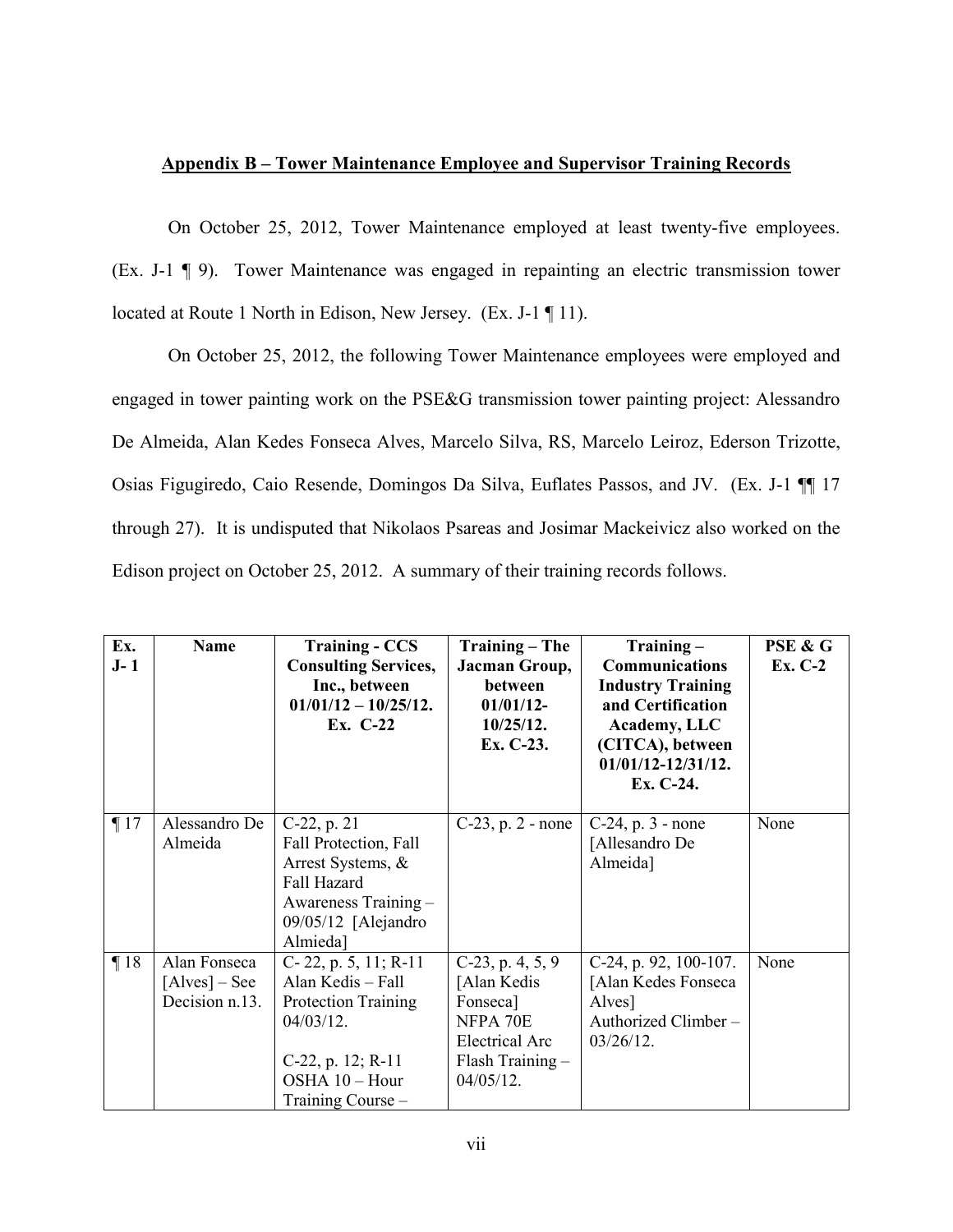| Ex.<br>$J-1$ | <b>Name</b>          | <b>Training - CCS</b><br><b>Consulting Services,</b><br>Inc., between<br>$01/01/12 - 10/25/12$ .<br>Ex. C-22                 | <b>Training - The</b><br>Jacman Group,<br>between<br>$01/01/12-$<br>10/25/12.<br>Ex. C-23. | $Training -$<br>Communications<br><b>Industry Training</b><br>and Certification<br>Academy, LLC<br>(CITCA), between<br>01/01/12-12/31/12.<br>Ex. C-24. | PSE & G<br>Ex. C-2                            |
|--------------|----------------------|------------------------------------------------------------------------------------------------------------------------------|--------------------------------------------------------------------------------------------|--------------------------------------------------------------------------------------------------------------------------------------------------------|-----------------------------------------------|
|              |                      | $04/04/12$ .                                                                                                                 |                                                                                            |                                                                                                                                                        |                                               |
| $\P19$       | Marcelo Silva        | $C-22$ , p. 20<br>Fall Protection, Fall<br>Arrest Systems, &<br>Fall Hazard<br>Awareness Training -<br>$09/05/12$ .          | $C-23$ , p. 2 - none                                                                       | $C-24$ , p. 3 - none                                                                                                                                   | None                                          |
| $\P 20$      | RS                   | C-22, p. 22<br>Fall Protection, Fall<br>Arrest Systems, &<br>Fall Hazard<br>Awareness Training <sup>65</sup><br>$-09/05/12.$ | $C-23$ , p. 2 - none                                                                       | $C-24$ , p. 3 - none                                                                                                                                   | None                                          |
| $\P$ 21      | Marcelo<br>Leiroz    | $C-22$ , p. 3 - none                                                                                                         |                                                                                            | C-23, p. $3$ - none   C-24, p. $3$ - none                                                                                                              | None                                          |
| $\P$ 22      | Ederson<br>Trizotte  | $C-22$ , p. 3 - none                                                                                                         | $C-23$ , p. 3 - none                                                                       | $C-24$ , p. 3 - none                                                                                                                                   | None                                          |
| $\P$ 23      | Osias<br>Figugiredo  | $C-22$ , p. 3 - none                                                                                                         | $C-23$ , p. 3 - none                                                                       | C-24, p. 3 - none                                                                                                                                      | None                                          |
| $\P$ 24      | Caio Resende         | $C-22$ , p. 3 - none                                                                                                         | $C-23$ , p. 3 - none                                                                       | C-24, p. 4, 32-40, 91<br>Authorized Climber-<br>08/07/12.<br>[Caio Nunes<br>Resende]                                                                   | $C-2$<br>Sub Station<br>Awareness<br>08/02/12 |
| $\P$ 25      | Domingos Da<br>Silva | $C-22$ , p. 3 - none                                                                                                         | $C-23$ , p. 3 - none                                                                       | C-24, p. 3 - none                                                                                                                                      | None                                          |
| $\P$ 26      | Euflates<br>Passos   | $C-22$ , p. 3 - none                                                                                                         | $C-23$ , p. 3 - none                                                                       | $C-24$ , p. 3 - none                                                                                                                                   | None                                          |
| $\P$ 27      | JV                   | $C-22$ , p. 3 - none                                                                                                         | $C-23$ , p. 3 - none                                                                       | $C-24$ , p. 3 - none                                                                                                                                   | None                                          |

<span id="page-88-0"></span> $65$  C-22, pp 1-2,  $\P$  4 "The Fall Protection Training Course provides a comprehensive overview of OSHA's fall protection requirements and includes training on the use of fall arrest systems and fall hazard awareness." The course summary does not include an electrical component.

 $\overline{a}$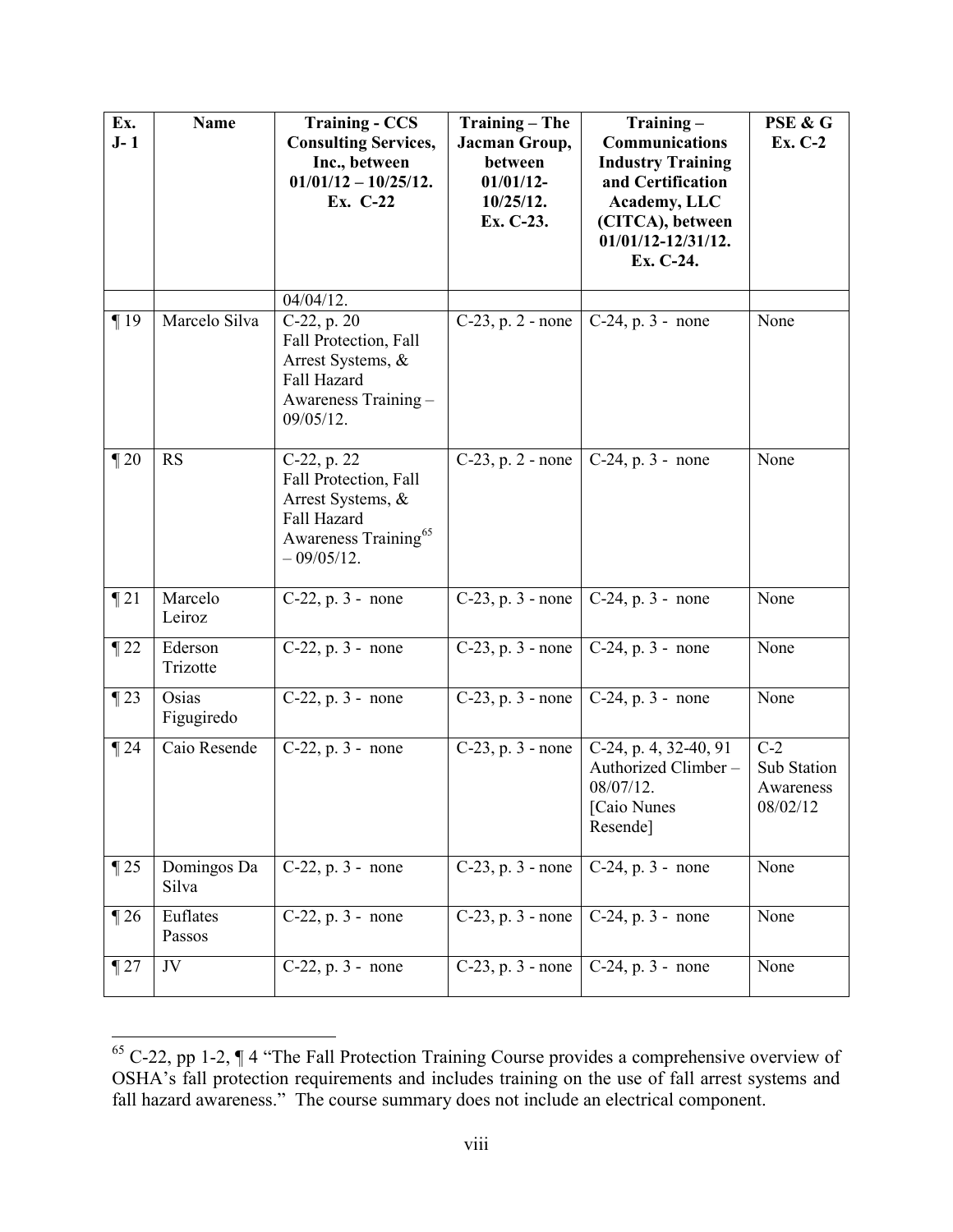| Ex.<br>$J-1$ | <b>Name</b>                       | <b>Training - CCS</b><br><b>Consulting Services,</b><br>Inc., between<br>$01/01/12 - 10/25/12$ .<br>Ex. C-22                                                         | <b>Training – The</b><br>Jacman Group,<br>between<br>$01/01/12$ -<br>10/25/12.<br>Ex. C-23.  | $Training -$<br><b>Communications</b><br><b>Industry Training</b><br>and Certification<br>Academy, LLC<br>(CITCA), between<br>01/01/12-12/31/12.<br>Ex. C-24. | PSE & G<br><b>Ex. C-2</b>                     |
|--------------|-----------------------------------|----------------------------------------------------------------------------------------------------------------------------------------------------------------------|----------------------------------------------------------------------------------------------|---------------------------------------------------------------------------------------------------------------------------------------------------------------|-----------------------------------------------|
|              | Josimar<br>Mackeivicz             | C-22, p. 5, 7; R-11<br><b>Fall Protection</b><br>Training 04/03/12.<br>C-22, p. 12; R-11<br>OSHA 10 - Hour<br>Training Course -<br>$04/04/12$ .                      | $C-23$ , p. 4, 5, 6<br>NFPA 70E<br><b>Electrical Arc</b><br>Flash Training -<br>$04/05/12$ . | C-24, p. 92, 93-99,<br>107.<br>Authorized Climber-<br>$03/26/12$ .<br>C-24, p. 108 - 121<br>Tower Rescue /<br>Competent Climber -<br>$03/27/12 - 03/29/12$ .  | $C-2$<br>Sub Station<br>Awareness<br>08/02/12 |
|              | Nikolaos<br>Psareas <sup>66</sup> | C-22, p. 5, 6; R-11;<br>R-38.<br><b>Fall Protection</b><br>Training 04/03/12.<br>C-22, p. 12; R-11; R-<br>38.<br>OSHA 10 - Hour<br>Training Course -<br>$04/04/12$ . | C-23, p. 4, 5; R-<br>38.<br>NFPA 70E<br>Electrical Arc<br>Flash Training -<br>$04/05/12$ .   | C-24, p. 4, 5-13, 86,<br>91; R-38.<br>Authorized Climber <sup>67</sup><br>$-08/07/12.$                                                                        | $C-2$<br>Sub Station<br>Awareness<br>08/02/12 |

<span id="page-89-0"></span> $\overline{a}$ <sup>66</sup> The record includes the following additional training documents for Nikolaos Psareas: Competent Tower Climber / Rescuer Training presented by Ellis Fall Safety Solutions, LLC – 11/26/12-11/28/12 (this training post-dates the October 25, 2012 fatal accident); OSHA 10 Hour Construction Course presented by 360 Training - 02/10/10; Boots on the Roof presented by Unitek Education - 06/20/09; Lead Contractor presented by Senagryph Training Facilities – 11/25/96-11/30/96. Ex. R-38.

<span id="page-89-1"></span> $67$  Tr. 694-95. Authorized climber training was presented in English, without an interpreter. This course did not include an electrical component.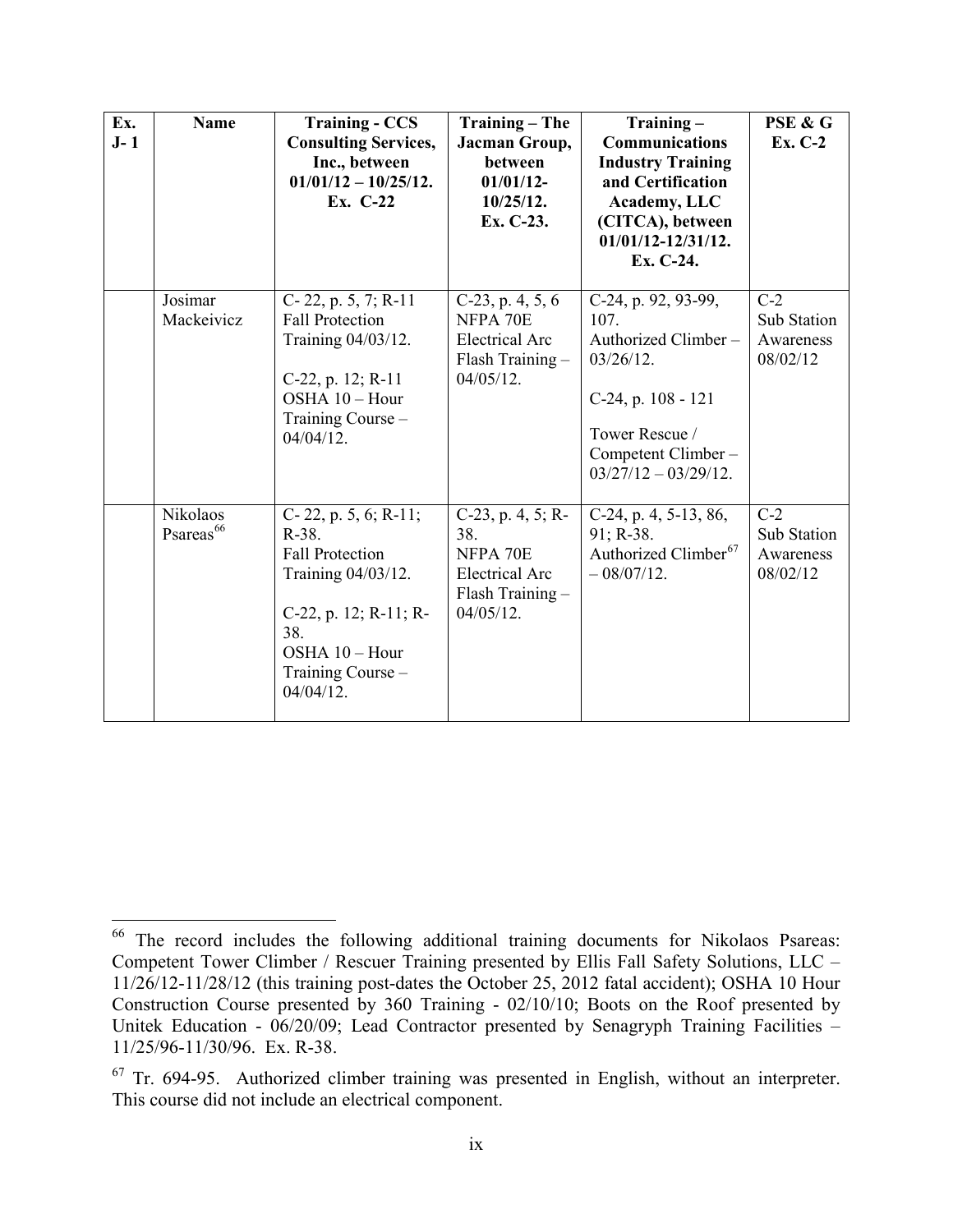Below is a summary of additional training documents, in the record, for Tower

Maintenance employees and supervisors.

| <b>Name</b>              | <b>Training - CCS</b><br><b>Consulting Services,</b>                                                                                                   | Training - The<br>Jacman Group,                                                            | Training – CITCA,<br>$(01/01/12 - 12/31/12)$ .                    | PSE & G<br>Ex. C-2                            |
|--------------------------|--------------------------------------------------------------------------------------------------------------------------------------------------------|--------------------------------------------------------------------------------------------|-------------------------------------------------------------------|-----------------------------------------------|
|                          | Inc., $(01/01/12 -$<br>10/25/12). Ex. C-22                                                                                                             | $(01/01/12 -$<br>$10/25/12$ ). Ex.<br>$C-23$ .                                             | Ex. C-24.                                                         |                                               |
| Elizabeth<br>Vlahopoulos | C-22, p. 2, 14, 15, 16<br>$C-5$<br>Supervisor/Competent<br>Person Refresher<br>Training for<br>Deleading of<br>Industrial Structures -<br>$06/11/12$ . | None                                                                                       | None                                                              | None                                          |
| Peter<br>Vlahopoulos     | C-22, p. 2, 14, 15, 18<br>$C-5$<br>Supervisor/Competent<br>Person Refresher<br>Training for<br>Deleading of<br>Industrial Structures -<br>$06/11/12$ . | None                                                                                       | None                                                              | None                                          |
| Juan<br>Alvarenga        | None                                                                                                                                                   | None                                                                                       | C-24, p. 4, 59-65, 88,<br>91.<br>Authorized Climber-<br>08/07/12. | $C-2$<br>Sub Station<br>Awareness<br>08/02/12 |
| Alexandre<br>Alves       | C-22, p. $5, 8$ ; R-11<br><b>Fall Protection</b><br>Training 04/03/12.<br>C-22, p. 12; R-11<br>OSHA 10 - Hour<br>Training Course -<br>$04/04/12$ .     | C-23, p. 4, 5, 11<br>NFPA 70E<br><b>Electrical Arc</b><br>Flash Training -<br>$04/05/12$ . | None                                                              | $C-2$<br>Sub Station<br>Awareness<br>08/02/12 |
| Carlos Aquino            | C-22, p. 5, 10; R-11<br><b>Fall Protection</b><br>Training 04/03/12.<br>C-22, p. 12; R-11<br>OSHA 10 - Hour<br>Training Course -<br>$04/04/12$ .       | C-23, p. 4, 5, 10<br>NFPA 70E<br><b>Electrical Arc</b><br>Flash Training-<br>$04/05/12$ .  | None                                                              | $C-2$<br>Sub Station<br>Awareness<br>08/02/12 |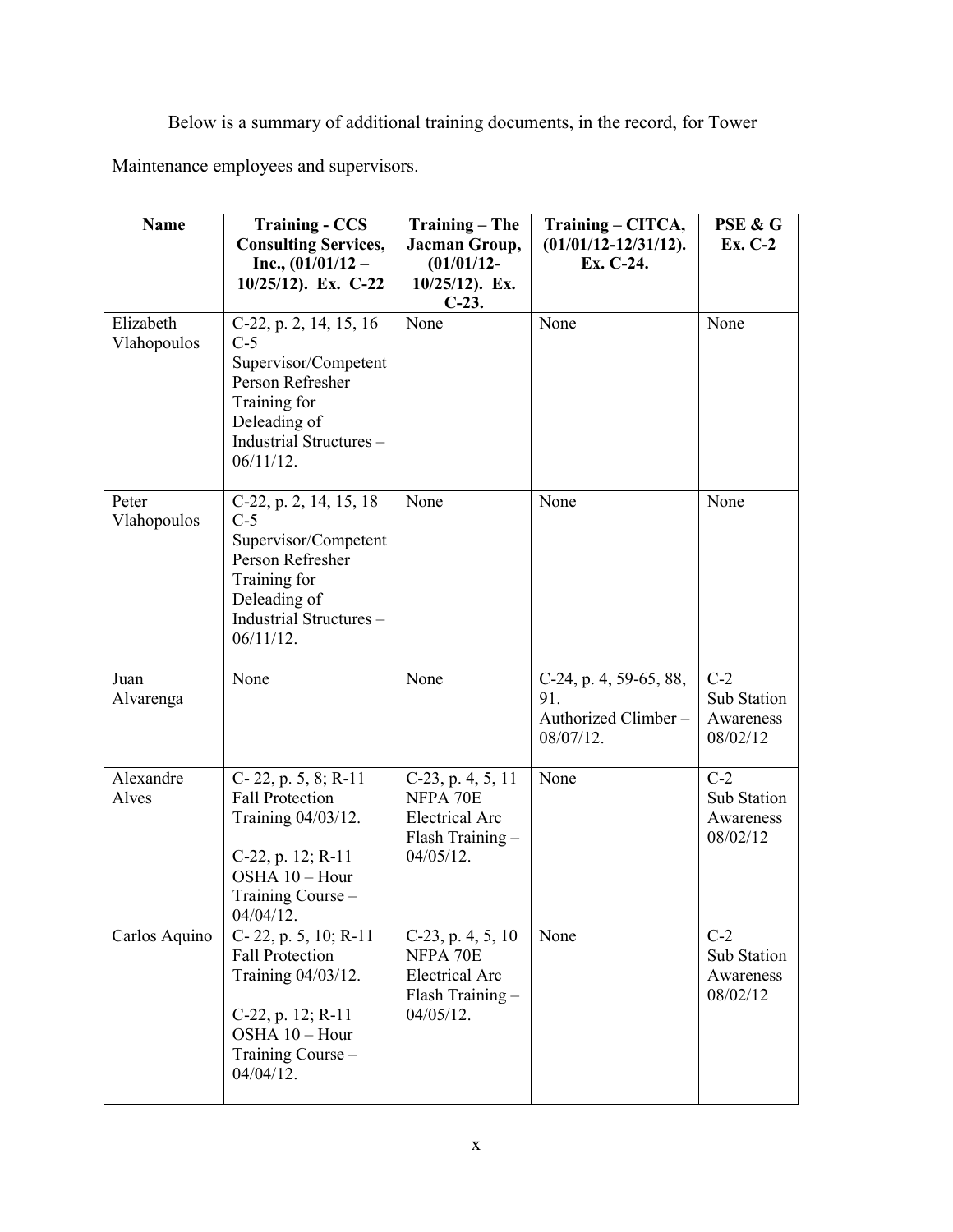| <b>Name</b>                    | <b>Training - CCS</b><br><b>Consulting Services,</b><br>Inc., $(01/01/12 -$<br>10/25/12). Ex. C-22                                                    | <b>Training - The</b><br>Jacman Group,<br>$(01/01/12 -$<br>$10/25/12$ ). Ex.<br>$C-23.$      | Training - CITCA,<br>$(01/01/12 - 12/31/12)$ .<br>Ex. C-24.         | PSE & G<br>Ex. C-2                             |
|--------------------------------|-------------------------------------------------------------------------------------------------------------------------------------------------------|----------------------------------------------------------------------------------------------|---------------------------------------------------------------------|------------------------------------------------|
| Evaristo Jr.<br>Concepcion     | None                                                                                                                                                  | None                                                                                         | C-24, p. 4, 23-31, 90,<br>91<br>Authorized Climber-<br>08/07/12.    | $C-2$<br>Sub Station<br>Awareness<br>08/02/12. |
| Jose Neves Da<br>Paz           | C-22, p. 5, 9; R-11<br><b>Fall Protection</b><br>Training 04/03/12.<br>C-22, p. 12; R-11<br>OSHA 10 - Hour<br>Training Course -<br>$04/04/12$ .       | $C-23$ , p. 4, 5, 8<br>NFPA 70E<br><b>Electrical Arc</b><br>Flash Training -<br>$04/05/12$ . | None                                                                | $C-2$<br>Sub Station<br>Awareness<br>08/02/12. |
| Valdeir De<br>Souza            | None                                                                                                                                                  | None                                                                                         | C-24, p. 4, 66-74, 84,<br>91<br>Authorized Climber-<br>08/07/12.    | $C-2$<br>Sub Station<br>Awareness<br>08/02/12. |
| Jose M. Felix                  | None                                                                                                                                                  | None                                                                                         | C-24, p. 4, 14-22, 91.<br>Authorized Climber-<br>08/07/12.          | $C-2$<br>Sub Station<br>Awareness<br>08/02/12. |
| Fabio<br>Cassimino<br>Ferreira | None                                                                                                                                                  | None                                                                                         | $C-24$ , p. 4, 75-81, 85,<br>91<br>Authorized Climber-<br>08/07/12. | $C-2$<br>Sub Station<br>Awareness<br>08/02/12. |
| Jeff<br>Goykhmad               | C-22, p. 2, 14, 15, 17<br>$C-5$<br>Supervisor/Competent<br>Person Refresher<br>Training for<br>Deleading of<br>Industrial Structures-<br>$06/11/12$ . | None                                                                                         | None                                                                | None                                           |
| Edivaldo C.<br>Medeiros        | None                                                                                                                                                  | None                                                                                         | C-24, p. 4, 41-49, 91<br>Authorized Climber-<br>08/07/12.           | $C-2$<br>Sub Station<br>Awareness<br>08/02/12. |